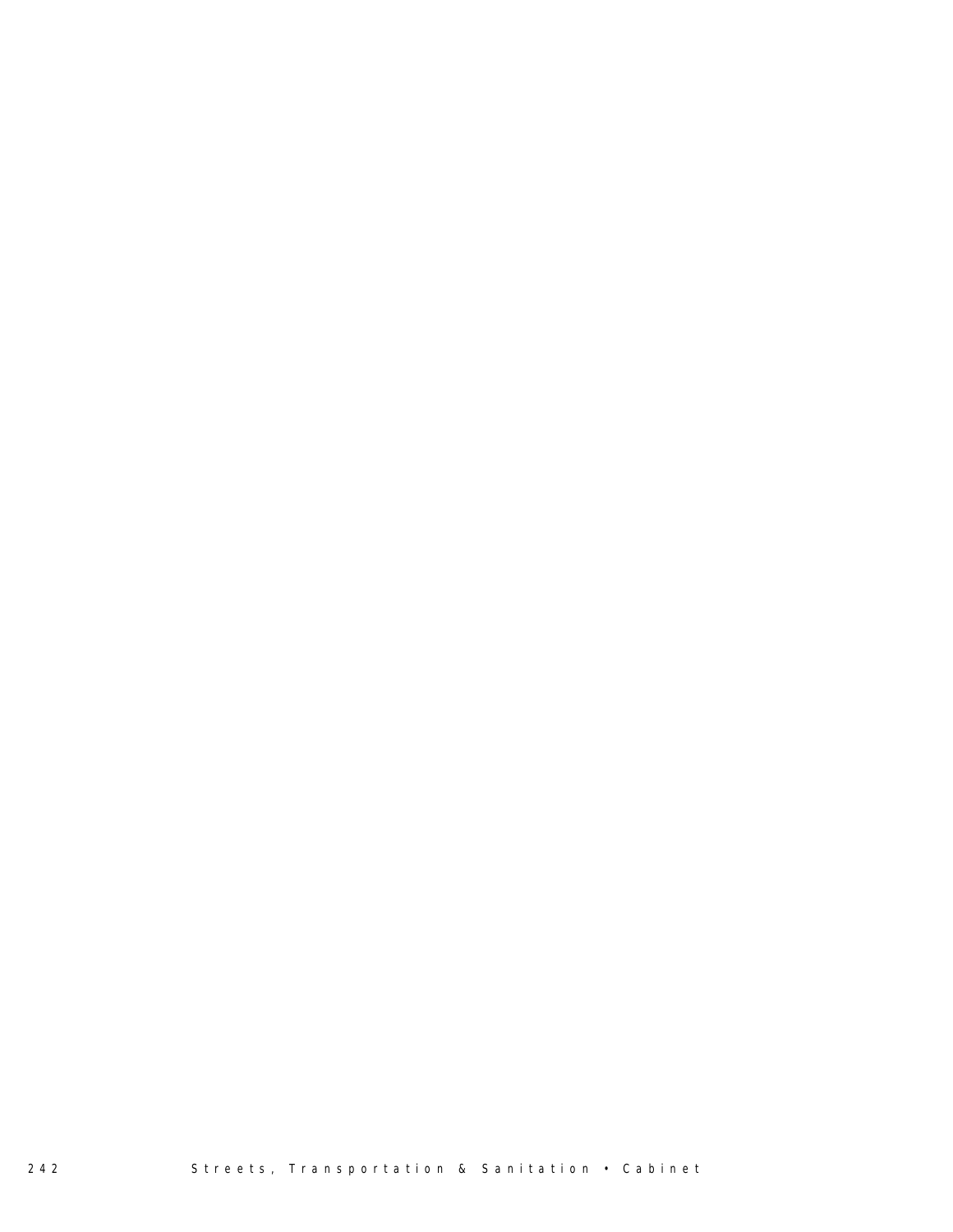# Streets, Transportation & Sanitation

#### *Vacant, Chief of Streets, Transportation & Sanitation, Appropriation 310*

# *Cabinet Mission*

The mission of the Streets, Transportation & Sanitation Cabinet is to develop, implement, support and manage all programs, projects and policies that enhance clean, well-lit, attractive and efficient infrastructure that moves vehicular and pedestrian traffic safely.

| <b>Operating Budget</b>            | Program Name                                                       | <b>Total Actual '12</b> | Total Actual '13        | Total Approp '14         | <b>Total Budget '15</b> |
|------------------------------------|--------------------------------------------------------------------|-------------------------|-------------------------|--------------------------|-------------------------|
|                                    | Central Fleet Management                                           | 1.995.507               | 2,034,246               | 2,515,549                | 2,669,110               |
|                                    | Office of Streets, Transportation &<br>Sanitation                  | 1,318,619               | 1,302,201               | 1,426,435                | 1,590,044               |
|                                    | Public Works Department                                            | 83,471,682              | 81,459,011              | 84,720,338               | 83,099,818              |
|                                    | <b>Snow Removal</b>                                                | 5,366,278               | 19,130,202              | 18,510,608               | 18,510,608              |
|                                    | <b>Transportation Department</b>                                   | 29,627,355              | 29,972,351              | 30,741,674               | 30,956,886              |
|                                    | Total                                                              | 121,779,441             | 133,898,011             | 137,914,604              | 136,826,466             |
| Capital Budget Expenditures        |                                                                    | Actual '12              | Actual '13              | <b>Estimated '14</b>     | Projected '15           |
|                                    | <b>Public Works Department</b><br><b>Transportation Department</b> | 28,554,828<br>3,644,535 | 54,090,468<br>4,894,672 | 58,955,000<br>10,502,302 | 71,840,384<br>8,854,384 |
|                                    | Total                                                              | 32,199,363              | 58,985,140              | 69,457,302               | 80,694,768              |
| <b>External Funds Expenditures</b> |                                                                    | <b>Total Actual '12</b> | Total Actual '13        | <b>Total Approp '14</b>  | <b>Total Budget '15</b> |
|                                    | <b>Public Works Department</b><br><b>Transportation Department</b> | 50.699<br>4,994,376     | 29.069<br>4,890,439     | 9.850<br>2,481,571       | 420,000<br>2,515,099    |
|                                    | <b>Total Cabinet</b>                                               | 5,045,075               | 4,919,508               | 2,491,421                | 2,935,099               |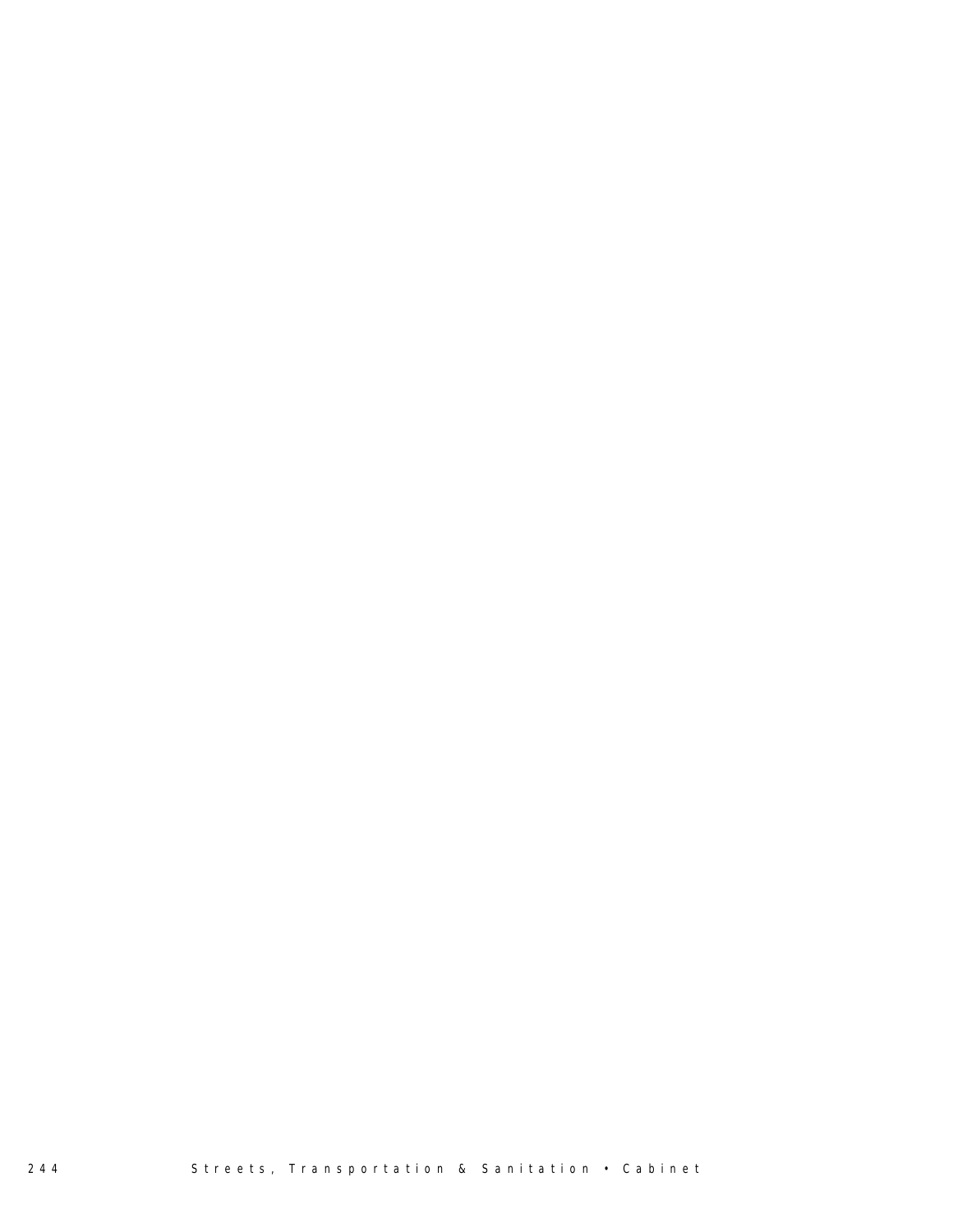# Central Fleet Management Operating Budget

#### *James McGonagle, Director , Appropriation 321*

## *Department Mission*

Under the direction of the Public Works Commissioner, Central Fleet Management provides pro-active, cost effective fleet services by responding to vehicle maintenance requests in a timely manner. Requests for service consist of routine repairs, preventive maintenance and emergency service for the City's centralized fleet.

## *Selected Performance Strategies*

*Fleet Services* 

- To ensure vehicles in the centralized fleet are in proper operating condition.
- To provide scheduled preventative maintenance to the City's vehicle fleet.

| <b>Operating Budget</b> | Program Name                               | <b>Total Actual '12</b> | Total Actual '13     | Total Approp '14     | <b>Total Budget '15</b> |
|-------------------------|--------------------------------------------|-------------------------|----------------------|----------------------|-------------------------|
|                         | <b>Fleet Services</b>                      | 1,995,507               | 2,034,246            | 2,515,549            | 2,669,110               |
|                         | <b>Total</b>                               | 1,995,507               | 2,034,246            | 2,515,549            | 2,669,110               |
| <b>Operating Budget</b> |                                            | Actual '12              | Actual '13           | Approp '14           | <b>Budget '15</b>       |
|                         |                                            |                         |                      |                      |                         |
|                         | <b>Personnel Services</b><br>Non Personnel | 1,368,817<br>626.690    | 1,333,887<br>700.359 | 1.756.438<br>759.111 | 1,840,327<br>828,783    |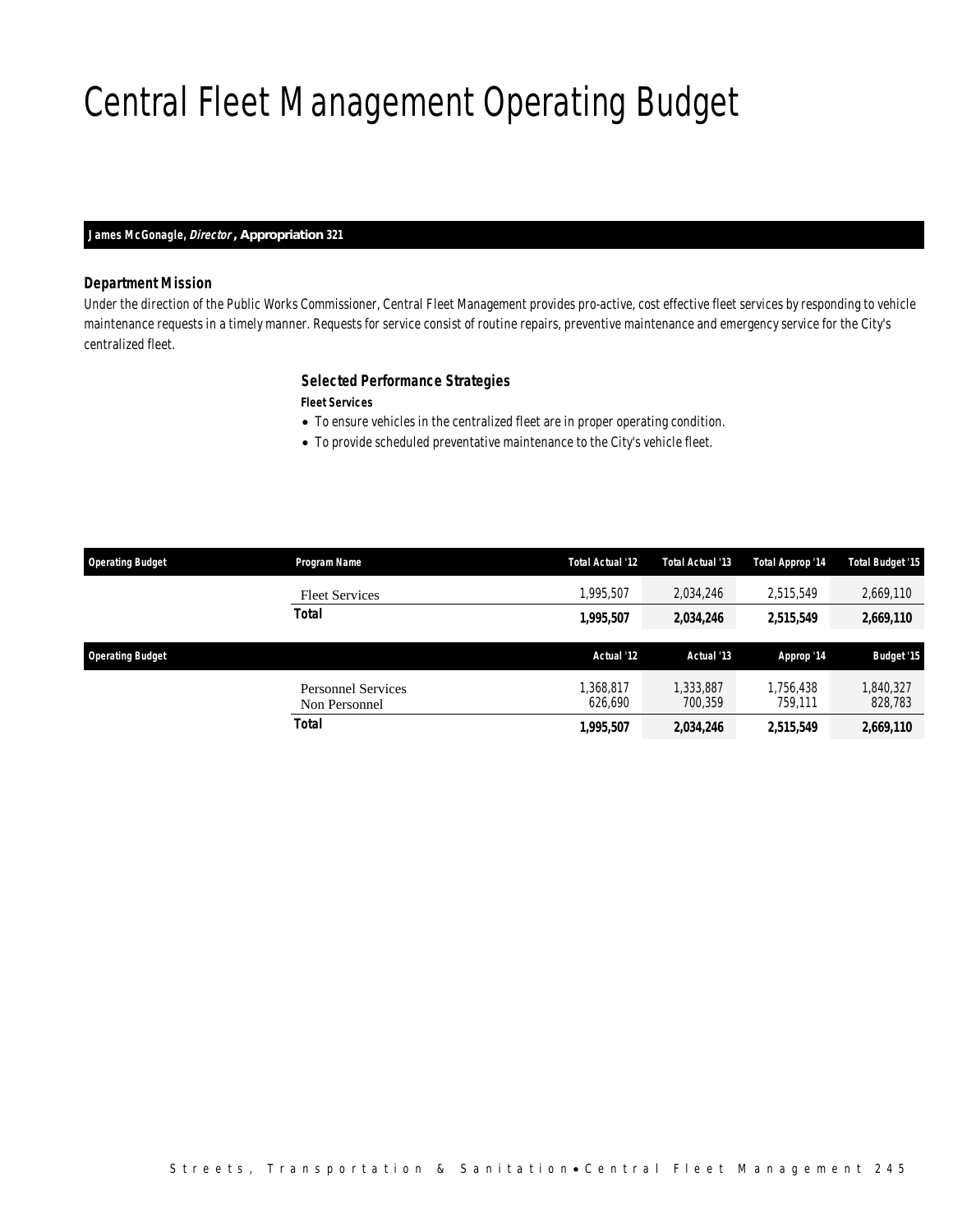# Central Fleet Management Operating Budget



## *Authorizing Statutes*

• Motor Vehicle Management Bureau, CBC Ord. §§ 7-8.1-7-8.8.

#### *Description of Services*

The Central Fleet Management Division is responsible for preventive maintenance, routine and emergency repair of vehicles. Central Fleet Management maintains vehicles for all City departments excluding the public safety agencies.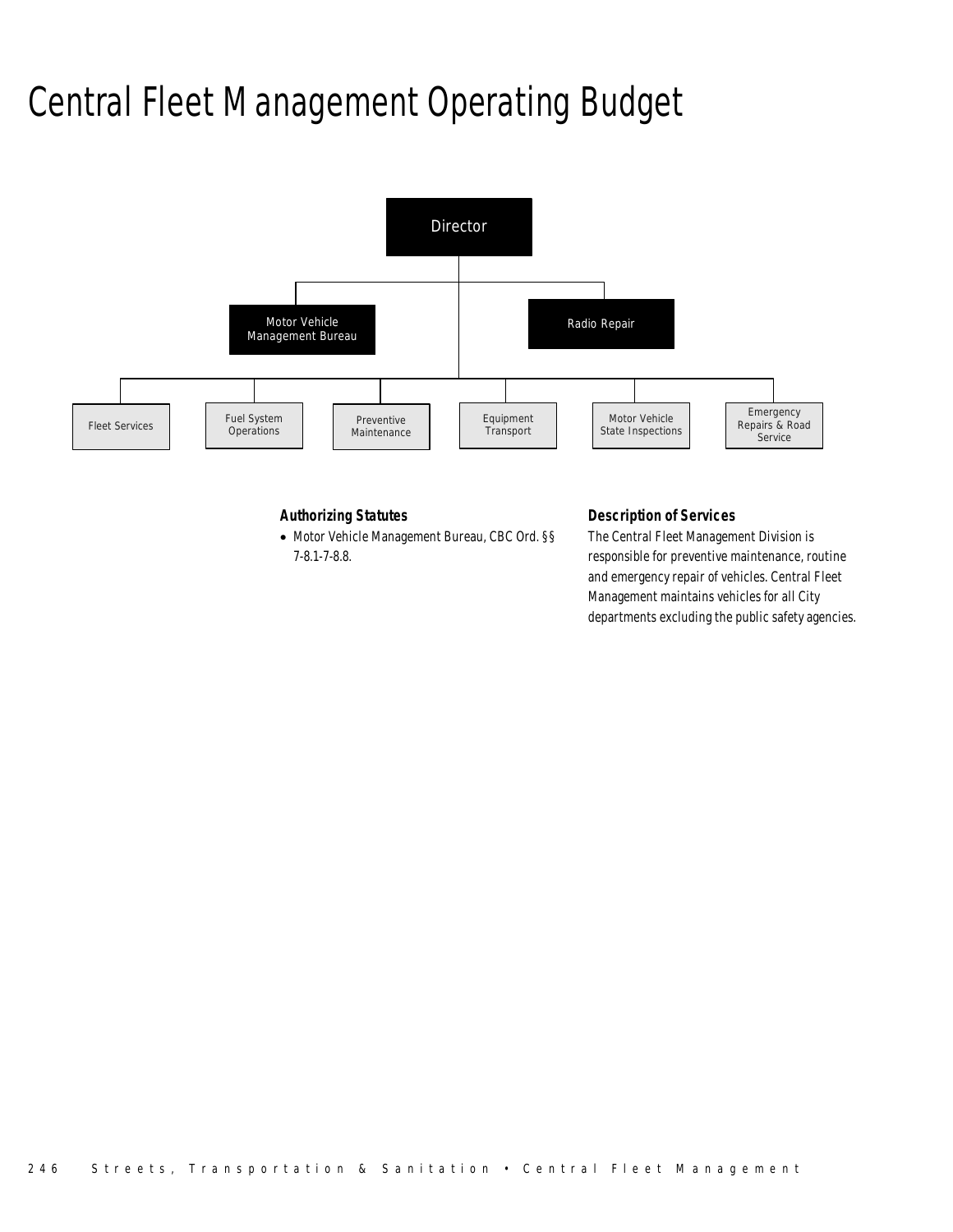# Department History

| <b>Personnel Services</b>       |                                                                                                                                                                                                                                                                                                      | FY12 Expenditure                                                                                                    | FY13 Expenditure                                                                                                   | FY14 Appropriation                                                                                         | FY15 Adopted                                                                                              | Inc/Dec 14 vs 15                                                                                                                          |
|---------------------------------|------------------------------------------------------------------------------------------------------------------------------------------------------------------------------------------------------------------------------------------------------------------------------------------------------|---------------------------------------------------------------------------------------------------------------------|--------------------------------------------------------------------------------------------------------------------|------------------------------------------------------------------------------------------------------------|-----------------------------------------------------------------------------------------------------------|-------------------------------------------------------------------------------------------------------------------------------------------|
|                                 | 51000 Permanent Employees<br>51100 Emergency Employees<br>51200 Overtime                                                                                                                                                                                                                             | 1,316,143<br>$\overline{0}$<br>52,674                                                                               | 1,274,723<br>0<br>59,164                                                                                           | 1,715,938<br>$\mathbf 0$<br>40,500                                                                         | 1,799,827<br>0<br>40,500                                                                                  | 83,889<br>$\mathbf{0}$<br>$\overline{0}$<br>$\overline{0}$                                                                                |
|                                 | 51600 Unemployment Compensation<br>51700 Workers' Compensation<br><b>Total Personnel Services</b>                                                                                                                                                                                                    | $\mathbf 0$<br>$\overline{0}$<br>1,368,817                                                                          | 0<br>$\mathbf{0}$<br>1,333,887                                                                                     | $\theta$<br>$\overline{0}$<br>1,756,438                                                                    | 0<br>$\mathbf{0}$<br>1,840,327                                                                            | $\overline{0}$<br>83,889                                                                                                                  |
| <b>Contractual Services</b>     |                                                                                                                                                                                                                                                                                                      | FY12 Expenditure                                                                                                    | FY13 Expenditure                                                                                                   | FY14 Appropriation                                                                                         | FY15 Adopted                                                                                              | Inc/Dec 14 vs 15                                                                                                                          |
|                                 | 52100 Communications<br>52200 Utilities<br>52400 Snow Removal<br>52500 Garbage/Waste Removal<br>52600 Repairs Buildings & Structures<br>52700 Repairs & Service of Equipment<br>52800 Transportation of Persons<br>52900 Contracted Services<br><b>Total Contractual Services</b>                    | $\boldsymbol{0}$<br>$\overline{0}$<br>0<br>$\overline{0}$<br>$\overline{0}$<br>191,700<br>737<br>104,888<br>297,325 | $\mathbf 0$<br>$\mathbf 0$<br>$\mathbf{0}$<br>11,445<br>$\mathbf{0}$<br>35,650<br>3,505<br>29,365<br>79,965        | 3,000<br>$\theta$<br>$\overline{0}$<br>10,000<br>$\overline{0}$<br>154,000<br>3,000<br>54,400<br>224,400   | 5,600<br>$\mathbf 0$<br>$\Omega$<br>10,000<br>$\theta$<br>146,700<br>3,500<br>53,390<br>219,190           | 2,600<br>$\theta$<br>$\overline{0}$<br>$\overline{0}$<br>$\theta$<br>$-7,300$<br>500<br>$-1,010$<br>$-5,210$                              |
| <b>Supplies &amp; Materials</b> |                                                                                                                                                                                                                                                                                                      | FY12 Expenditure                                                                                                    | FY13 Expenditure                                                                                                   | FY14 Appropriation                                                                                         | FY15 Adopted                                                                                              | Inc/Dec 14 vs 15                                                                                                                          |
|                                 | 53000 Auto Energy Supplies<br>53200 Food Supplies<br>53400 Custodial Supplies<br>53500 Med, Dental, & Hosp Supply<br>53600 Office Supplies and Materials<br>53700 Clothing Allowance<br>53800 Educational Supplies & Mat<br>53900 Misc Supplies & Materials<br><b>Total Supplies &amp; Materials</b> | 142,650<br>0<br>$\mathbf 0$<br>$\mathbf{0}$<br>1,825<br>0<br>$\overline{0}$<br>25,682<br>170,157                    | 393,810<br>$\mathbf 0$<br>$\mathbf 0$<br>$\mathbf{0}$<br>1,801<br>$\mathbf 0$<br>$\mathbf{0}$<br>24,301<br>419,912 | 117,702<br>$\theta$<br>$\theta$<br>$\mathbf 0$<br>3,200<br>$\theta$<br>$\overline{0}$<br>86,200<br>207,102 | 117,702<br>$\mathbf 0$<br>$\overline{0}$<br>$\overline{0}$<br>3,200<br>0<br>$\Omega$<br>80,000<br>200,902 | $\mathbf{0}$<br>$\mathbf{0}$<br>$\overline{0}$<br>$\mathbf{0}$<br>$\mathbf 0$<br>$\overline{0}$<br>$\overline{0}$<br>$-6,200$<br>$-6,200$ |
| <b>Current Chgs &amp; Oblig</b> |                                                                                                                                                                                                                                                                                                      | FY12 Expenditure                                                                                                    | FY13 Expenditure                                                                                                   | FY14 Appropriation                                                                                         | FY15 Adopted                                                                                              | Inc/Dec 14 vs 15                                                                                                                          |
|                                 | 54300 Workers' Comp Medical<br>54400 Legal Liabilities<br>54500 Aid To Veterans<br>54600 Current Charges H&I<br>54700 Indemnification<br>54900 Other Current Charges<br>Total Current Chgs & Oblig                                                                                                   | $\boldsymbol{0}$<br>$\overline{0}$<br>$\Omega$<br>$\overline{0}$<br>$\Omega$<br>31,133<br>31,133                    | 0<br>$\mathbf{0}$<br>$\Omega$<br>$\mathbf{0}$<br>$\Omega$<br>52,085<br>52,085                                      | $\theta$<br>$\overline{0}$<br>$\theta$<br>$\theta$<br>$\overline{0}$<br>49,750<br>49,750                   | 0<br>$\mathbf{0}$<br>$\Omega$<br>$\mathbf{0}$<br>$\Omega$<br>51,345<br>51,345                             | $\mathbf 0$<br>$\mathbf 0$<br>$\overline{0}$<br>$\overline{0}$<br>$\overline{0}$<br>1,595<br>1,595                                        |
| Equipment                       |                                                                                                                                                                                                                                                                                                      | FY12 Expenditure                                                                                                    | FY13 Expenditure                                                                                                   | FY14 Appropriation                                                                                         | FY15 Adopted                                                                                              | Inc/Dec 14 vs 15                                                                                                                          |
|                                 | 55000 Automotive Equipment<br>55400 Lease/Purchase<br>55600 Office Furniture & Equipment<br>55900 Misc Equipment<br><b>Total Equipment</b>                                                                                                                                                           | $\boldsymbol{0}$<br>51,815<br>402<br>75,858<br>128,075                                                              | 0<br>130,166<br>0<br>18,231<br>148,397                                                                             | $\mathbf{0}$<br>259,359<br>$\mathbf 0$<br>18,500<br>277,859                                                | 0<br>339,371<br>0<br>17,975<br>357,346                                                                    | $\mathbf 0$<br>80,012<br>$\theta$<br>$-525$<br>79,487                                                                                     |
| Other                           |                                                                                                                                                                                                                                                                                                      | FY12 Expenditure                                                                                                    | FY13 Expenditure                                                                                                   | FY14 Appropriation                                                                                         | FY15 Adopted                                                                                              | Inc/Dec 14 vs 15                                                                                                                          |
|                                 | 56200 Special Appropriation<br>57200 Structures & Improvements<br>58000 Land & Non-Structure<br><b>Total Other</b>                                                                                                                                                                                   | $\boldsymbol{0}$<br>0<br>0<br>0                                                                                     | 0<br>0<br>$\mathbf{0}$<br>0                                                                                        | $\boldsymbol{0}$<br>$\theta$<br>$\overline{0}$<br>0                                                        | 0<br>0<br>$\mathbf{0}$<br>0                                                                               | 0<br>0<br>0<br>0                                                                                                                          |
|                                 | <b>Grand Total</b>                                                                                                                                                                                                                                                                                   | 1,995,507                                                                                                           | 2,034,246                                                                                                          | 2,515,549                                                                                                  | 2,669,110                                                                                                 | 153,561                                                                                                                                   |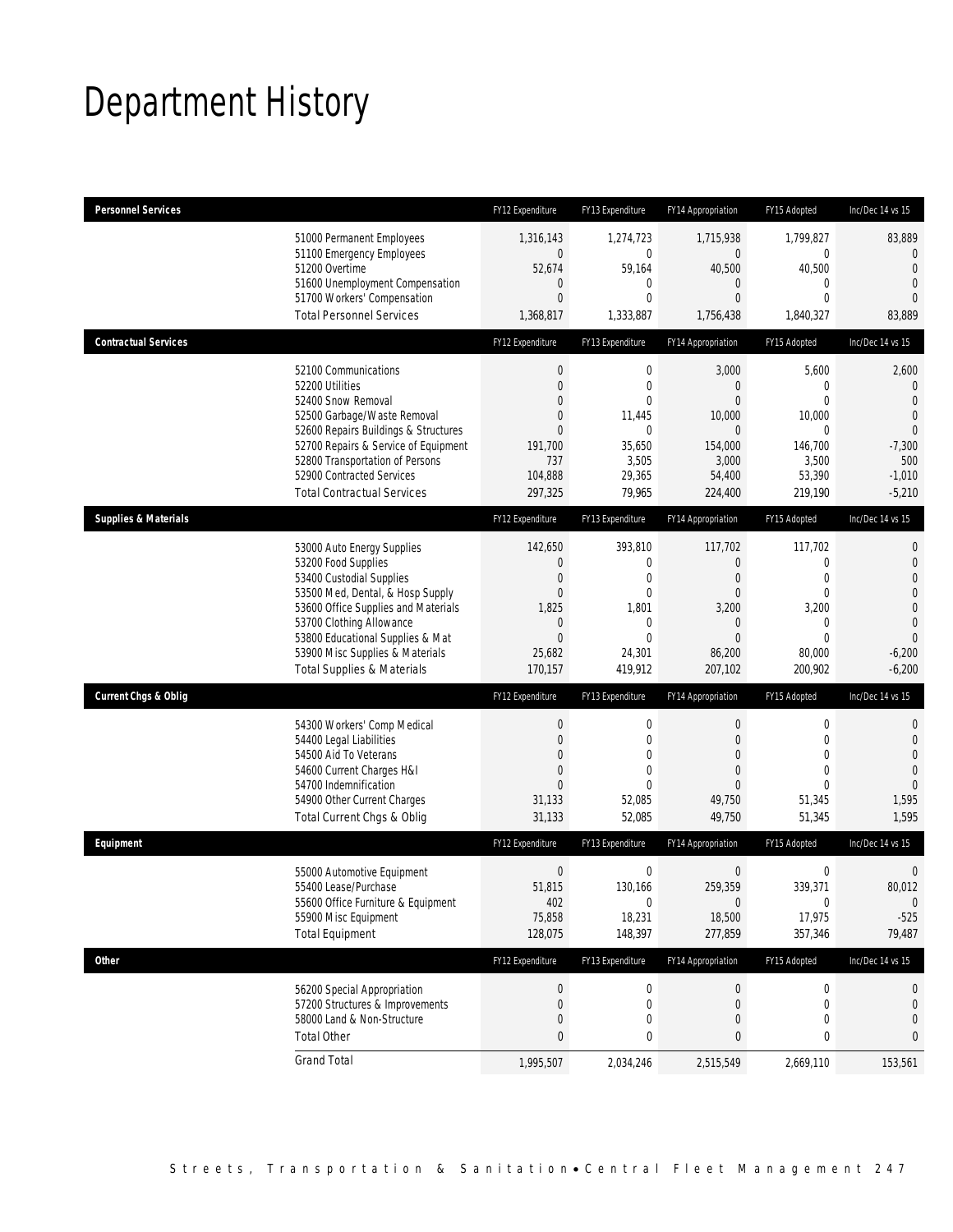# Department Personnel

| Title                                | Union<br>Code | Grade | Position | FY15 Salary | Title                              | Union<br>Code   | Grade | Position | FY15 Salary  |
|--------------------------------------|---------------|-------|----------|-------------|------------------------------------|-----------------|-------|----------|--------------|
|                                      |               |       |          |             |                                    |                 |       |          |              |
| <b>Communications Equip Operator</b> | AFT           | 08    | 1.00     | 29,130      | Master Gen Maint Mech Foreman      | AFT             | 20    | 1.00     | 89,810       |
| <b>Exec Assistant</b>                | EXM           | 12    | 1.00     | 120,627     | Motor Equiopment Repair Foreperson | AFG             | 18A   | 2.00     | 153,558      |
| Gen Main Mech Frprs                  | AFG           | 19A   | 1.00     | 90,316      | Motor Equip Rep Frpr (CFM)         | AFG             | 17A   | 1.00     | 73,689       |
| <b>Head Admin Clerk</b>              | AFT           | 14    | 1.00     | 52,481      | Prin Admin Assistant               | SE <sub>1</sub> | 08    | 1.00     | 78,489       |
| Heavy Motor Equipment Repair Class I | AFT           | 18    | 5.00     | 301,254     | Safety Inspector                   | AFG             | 15    | 1.00     | 60,101       |
| <b>HME Repairperson Class II</b>     | AFT           | 16    | 5.00     | 296,218     | Service Writer                     | AFG             | 15    | 2.00     | 118,069      |
| <b>HME Repairperson Class III</b>    | AFT           | 14    | 10.00    | 422,919     | Sr Data Processing Equip Tech      | AFT             | 17    | 1.00     | 56,384       |
| Hvy Mtr Equip Repairperson           | <b>AFT</b>    | 15    | 11.00    | 655,926     | Sr Radio Comm Tech                 | AFG             | 18A   | 1.00     | 74,667       |
|                                      |               |       |          |             | Supn-Automotive Maint              | SE <sub>1</sub> | 10    | 1.00     | 111,054      |
|                                      |               |       |          |             | <b>Total</b>                       |                 |       | 46       | 2,784,692    |
|                                      |               |       |          |             | <b>Adjustments</b>                 |                 |       |          |              |
|                                      |               |       |          |             | <b>Differential Payments</b>       |                 |       |          | $\mathbf{0}$ |
|                                      |               |       |          |             | Other                              |                 |       |          | 12,100       |
|                                      |               |       |          |             | Chargebacks                        |                 |       |          | $-950,000$   |
|                                      |               |       |          |             |                                    |                 |       |          |              |

Salary Savings -46,965 *FY15 Total Request 1,799,827*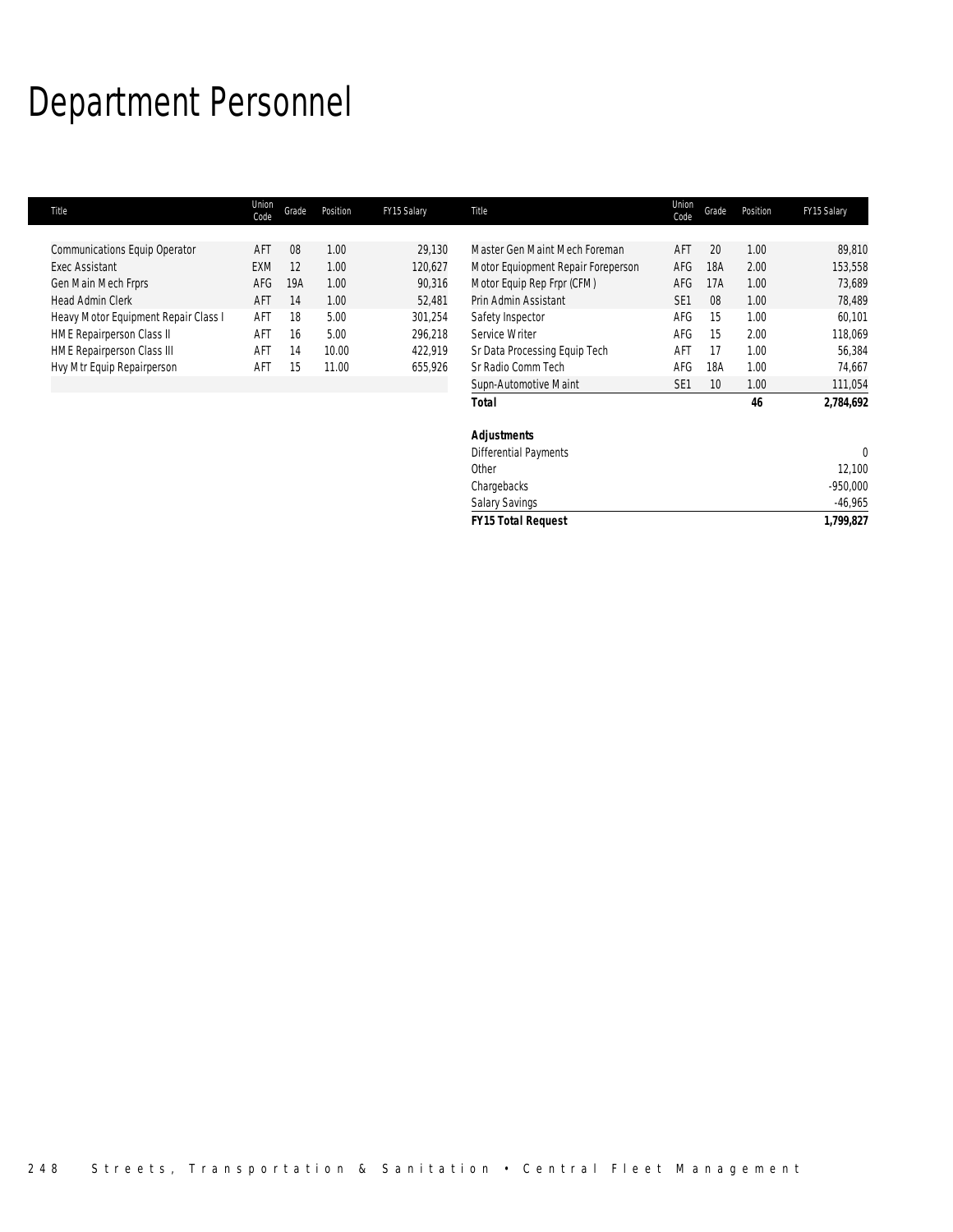# Program 1. Fleet Services

# *James McGonagle, Director , Organization 321100*

#### *Program Description*

The Fleet Services Program is responsible for the preventive maintenance and routine or emergency repair of vehicles in all City departments excluding public safety agencies. Preventive maintenance includes oil change, brake repair, and fluid changes. Routine and emergency repair includes engine servicing, body work, transmission repair, and glass replacement. The Fleet Services Program also conducts emission testing and registration functions.

| <b>Operating Budget</b>                    | Actual '12          | Actual '13           | Approp '14           | <b>Budget '15</b>   |
|--------------------------------------------|---------------------|----------------------|----------------------|---------------------|
| <b>Personnel Services</b><br>Non Personnel | ,368,817<br>626.690 | 1,333,887<br>700.359 | 1,756,438<br>759.111 | ,840,327<br>828,783 |
| Total                                      | 1,995,507           | 2,034,246            | 2,515,549            | 2,669,110           |
|                                            |                     |                      |                      |                     |

# *Performance*

*Strategy:* To ensure vehicles in the centralized fleet are in proper operating condition.

| <b>Performance Measures</b>                                                                 | Actual '12     | Actual '13     | Projected '14  | Target '15     |
|---------------------------------------------------------------------------------------------|----------------|----------------|----------------|----------------|
| Total vehicles maintained by Central Fleet                                                  | 1,092          | 042. ا         | 1.071          | 1,030          |
| <b>Strategy:</b> To provide scheduled preventative maintenance to the City's vehicle fleet. |                |                |                |                |
| <b>Performance Measures</b>                                                                 | Actual '12     | Actual '13     | Projected '14  | Target '15     |
| # of vehicles overdue for PM by 30 or more<br>days                                          | 224            | 120            | 47             | 60             |
| Number of unscheduled repairs<br>Total maintenance requests received                        | 4.202<br>7.735 | 2,355<br>8,308 | 2.515<br>9.070 | 2.300<br>9,300 |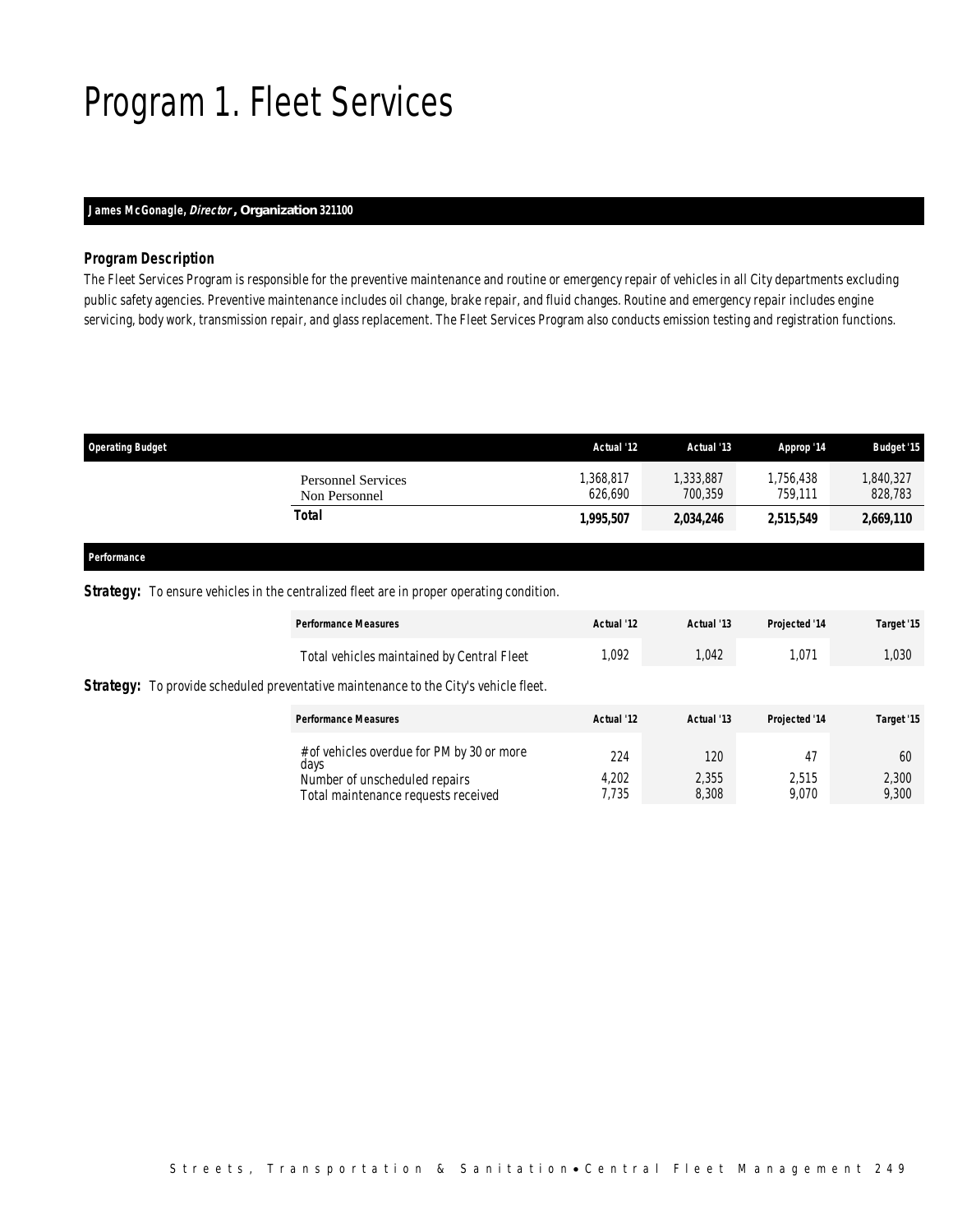250 Streets, Transportation & Sanita tion • Central Fleet Management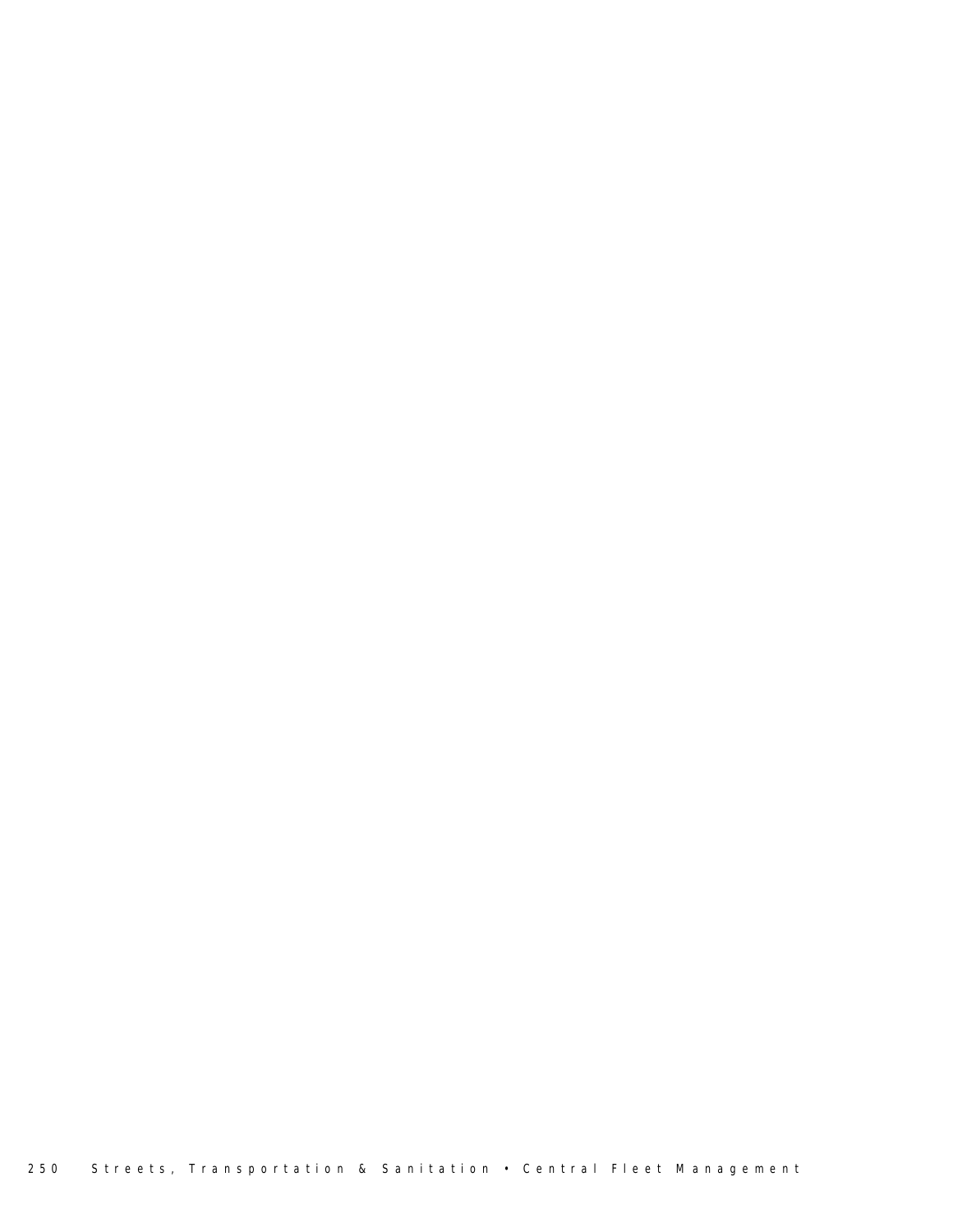# Office of Streets, Transportation & Sanitation Operating Budget

*Vacant, Chief of Streets, Transportation & Sanitation, Appropriation 310* 

# *Department Mission*

Office of Streets, Transportation & Sanitation

The Office of Streets, Transportation and Sanitation oversees all programs and operations that ensure well-lit, attractive and efficient infrastructure that moves vehicular and pedestrian traffic safely. The Office of the Chief also provides administrative and financial support for the entire cabinet.

### *Selected Performance Strategies*

*Administration & Finance* 

• To evaluate each functional unit contained within both the Public Works and Transportation departments to identify efficiencies and improve services.

| <b>Operating Budget</b> | Program Name                               | Total Actual '12    | Total Actual '13    | Total Approp '14    | <b>Total Budget '15</b> |
|-------------------------|--------------------------------------------|---------------------|---------------------|---------------------|-------------------------|
|                         | Administration & Finance                   | 1,318,619           | 1,302,201           | 1,426,435           | 1,590,044               |
|                         | <b>Total</b>                               | 1,318,619           | 1,302,201           | 1,426,435           | 1,590,044               |
|                         |                                            |                     |                     |                     |                         |
| <b>Operating Budget</b> |                                            | Actual '12          | Actual '13          | Approp '14          | <b>Budget '15</b>       |
|                         | <b>Personnel Services</b><br>Non Personnel | 1,288,671<br>29,948 | 1,255,872<br>46,329 | 1,382,843<br>43,592 | 1,533,461<br>56,583     |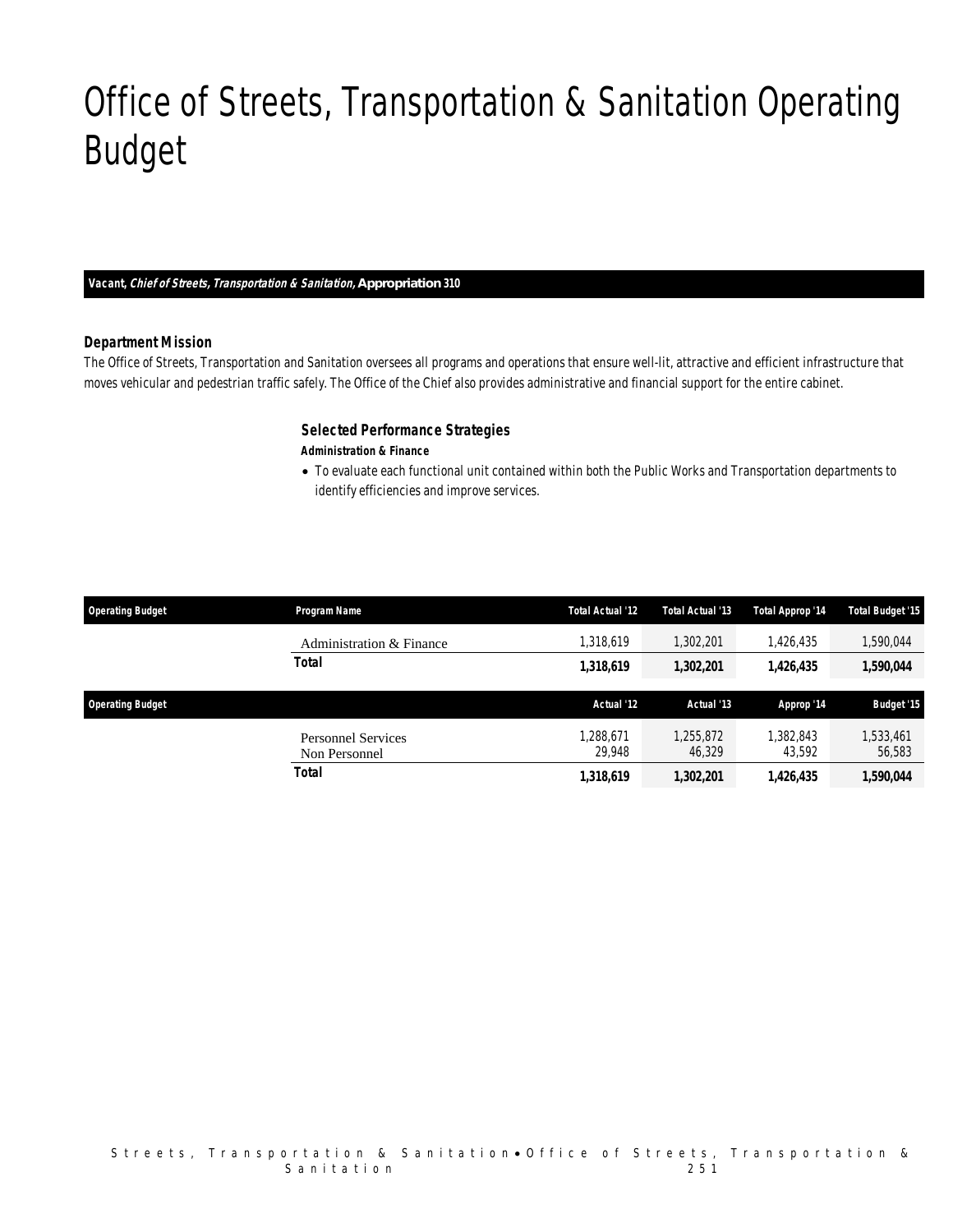# Office of Streets, Transportation & Sanitation Operating Budget



## *Description of Services*

The Office of the Streets, Transportation and Sanitation oversees the operations of the individual departments within the cabinet. The Office also provides administration and finance support for those departments.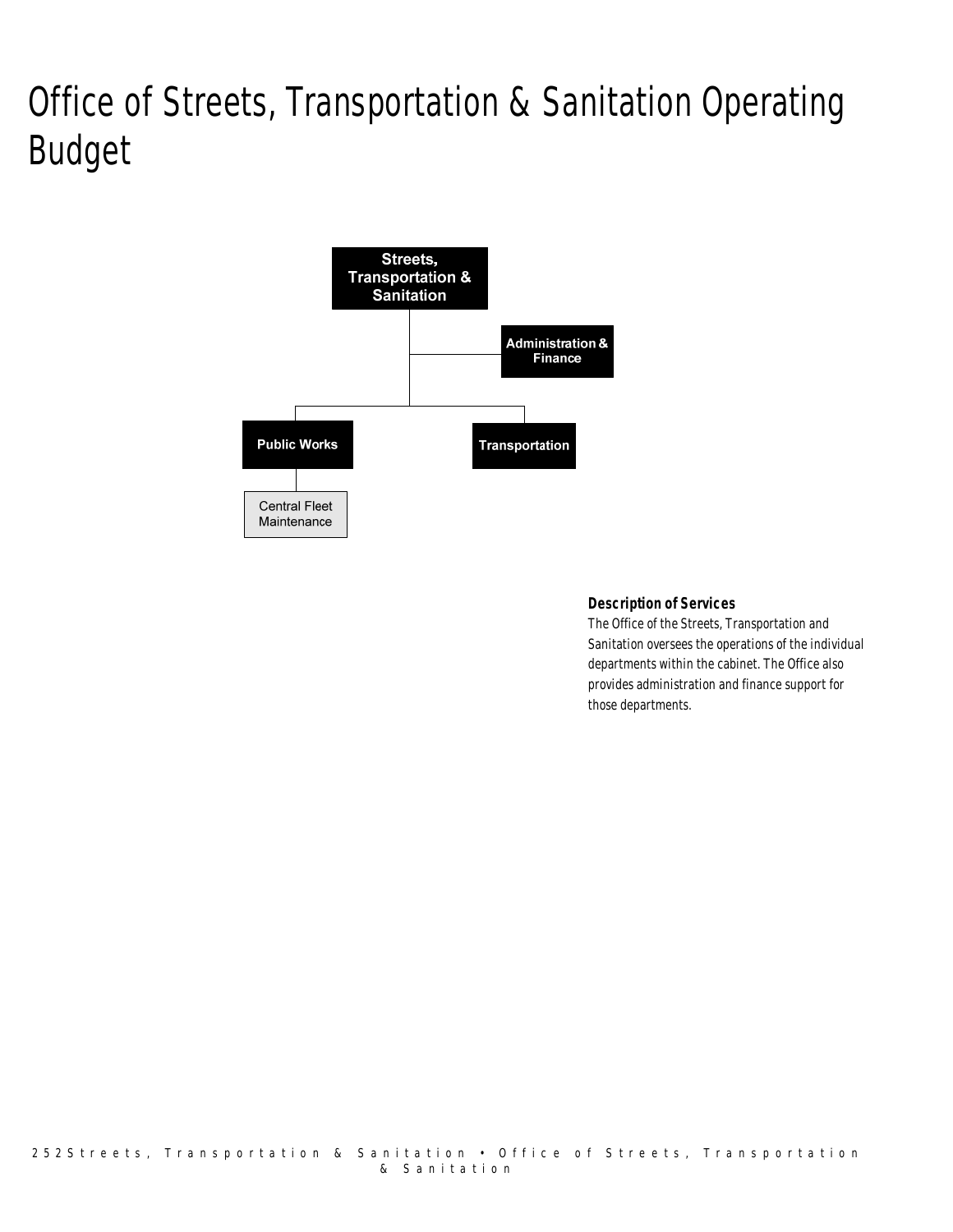# Department History

| <b>Personnel Services</b>       |                                                                                                                                                                                                                                                                                                      | FY12 Expenditure                                                                                                            | FY13 Expenditure                                                                                                     | FY14 Appropriation                                                                                                                                   | FY15 Adopted                                                                                                                            | Inc/Dec 14 vs 15                                                                                                                             |
|---------------------------------|------------------------------------------------------------------------------------------------------------------------------------------------------------------------------------------------------------------------------------------------------------------------------------------------------|-----------------------------------------------------------------------------------------------------------------------------|----------------------------------------------------------------------------------------------------------------------|------------------------------------------------------------------------------------------------------------------------------------------------------|-----------------------------------------------------------------------------------------------------------------------------------------|----------------------------------------------------------------------------------------------------------------------------------------------|
|                                 | 51000 Permanent Employees<br>51100 Emergency Employees<br>51200 Overtime<br>51600 Unemployment Compensation                                                                                                                                                                                          | 1,278,062<br>$\mathbf 0$<br>10,609<br>$\mathbf 0$                                                                           | 1,215,478<br>0<br>19,974<br>20,420                                                                                   | 1,362,843<br>$\mathbf 0$<br>20,000<br>$\theta$                                                                                                       | 1,513,461<br>$\mathbf{0}$<br>20,000<br>$\mathbf{0}$                                                                                     | 150,618<br>$\mathbf 0$<br>$\overline{0}$<br>$\mathbf{0}$                                                                                     |
|                                 | 51700 Workers' Compensation<br><b>Total Personnel Services</b>                                                                                                                                                                                                                                       | $\overline{0}$<br>1,288,671                                                                                                 | 0<br>1,255,872                                                                                                       | $\overline{0}$<br>1,382,843                                                                                                                          | $\mathbf{0}$<br>1,533,461                                                                                                               | $\theta$<br>150,618                                                                                                                          |
| <b>Contractual Services</b>     |                                                                                                                                                                                                                                                                                                      | FY12 Expenditure                                                                                                            | FY13 Expenditure                                                                                                     | FY14 Appropriation                                                                                                                                   | FY15 Adopted                                                                                                                            | Inc/Dec 14 vs 15                                                                                                                             |
|                                 | 52100 Communications<br>52200 Utilities<br>52400 Snow Removal<br>52500 Garbage/Waste Removal<br>52600 Repairs Buildings & Structures<br>52700 Repairs & Service of Equipment<br>52800 Transportation of Persons<br>52900 Contracted Services                                                         | $\boldsymbol{0}$<br>0<br>$\overline{0}$<br>0<br>$\overline{0}$<br>9,653<br>$\mathbf 0$<br>6,980                             | $\mathbf 0$<br>$\mathbf 0$<br>$\mathbf{0}$<br>$\mathbf 0$<br>$\mathbf{0}$<br>12,978<br>$\mathbf{0}$<br>18,481        | $\boldsymbol{0}$<br>$\mathbf{0}$<br>$\mathbf{0}$<br>$\mathbf{0}$<br>$\overline{0}$<br>8,412<br>$\overline{0}$<br>12,000                              | $\mathbf 0$<br>$\mathbf{0}$<br>$\overline{0}$<br>$\mathbf{0}$<br>$\mathbf{0}$<br>11,912<br>1,200<br>$\mathbf 0$                         | 0<br>$\mathbf 0$<br>$\boldsymbol{0}$<br>$\mathbf{0}$<br>$\mathbf 0$<br>3,500<br>1,200<br>$-12,000$                                           |
|                                 | <b>Total Contractual Services</b>                                                                                                                                                                                                                                                                    | 16,633                                                                                                                      | 31,459                                                                                                               | 20,412                                                                                                                                               | 13,112                                                                                                                                  | $-7,300$                                                                                                                                     |
| <b>Supplies &amp; Materials</b> | 53000 Auto Energy Supplies<br>53200 Food Supplies<br>53400 Custodial Supplies<br>53500 Med, Dental, & Hosp Supply<br>53600 Office Supplies and Materials<br>53700 Clothing Allowance<br>53800 Educational Supplies & Mat<br>53900 Misc Supplies & Materials<br><b>Total Supplies &amp; Materials</b> | FY12 Expenditure<br>3,362<br>$\mathbf 0$<br>$\overline{0}$<br>0<br>7,603<br>0<br>$\overline{0}$<br>$\overline{0}$<br>10,965 | FY13 Expenditure<br>4,010<br>$\mathbf 0$<br>$\mathbf{0}$<br>0<br>7,793<br>0<br>$\mathbf 0$<br>$\mathbf{0}$<br>11,803 | FY14 Appropriation<br>6,880<br>$\boldsymbol{0}$<br>$\mathbf{0}$<br>$\overline{0}$<br>12,850<br>$\mathbf 0$<br>$\mathbf{0}$<br>$\mathbf{0}$<br>19,730 | FY15 Adopted<br>5,460<br>$\mathbf 0$<br>$\mathbf{0}$<br>$\mathbf{0}$<br>12,850<br>$\mathbf 0$<br>$\mathbf{0}$<br>$\mathbf{0}$<br>18,310 | Inc/Dec 14 vs 15<br>$-1,420$<br>$\theta$<br>$\mathbf{0}$<br>$\theta$<br>$\boldsymbol{0}$<br>$\mathbf{0}$<br>$\theta$<br>$\theta$<br>$-1,420$ |
| <b>Current Chgs &amp; Oblig</b> |                                                                                                                                                                                                                                                                                                      | FY12 Expenditure                                                                                                            | FY13 Expenditure                                                                                                     | FY14 Appropriation                                                                                                                                   | FY15 Adopted                                                                                                                            | Inc/Dec 14 vs 15                                                                                                                             |
|                                 | 54300 Workers' Comp Medical<br>54400 Legal Liabilities<br>54500 Aid To Veterans<br>54600 Current Charges H&I<br>54700 Indemnification<br>54900 Other Current Charges<br>Total Current Chgs & Oblig                                                                                                   | $\boldsymbol{0}$<br>0<br>$\overline{0}$<br>0<br>0<br>0<br>0                                                                 | $\mathbf 0$<br>$\mathbf{0}$<br>$\mathbf{0}$<br>$\mathbf{0}$<br>$\mathbf{0}$<br>$\mathbf{0}$<br>0                     | $\boldsymbol{0}$<br>$\mathbf{0}$<br>$\mathbf{0}$<br>$\mathbf{0}$<br>$\mathbf{0}$<br>$\mathbf 0$<br>$\mathbf{0}$                                      | $\mathbf 0$<br>$\mathbf{0}$<br>$\mathbf{0}$<br>$\mathbf{0}$<br>$\mathbf{0}$<br>$\mathbf 0$<br>$\mathbf 0$                               | $\mathbf 0$<br>$\mathbf 0$<br>$\mathbf{0}$<br>$\boldsymbol{0}$<br>$\mathbf 0$<br>$\mathbf 0$<br>$\mathbf{0}$                                 |
| Equipment                       |                                                                                                                                                                                                                                                                                                      | FY12 Expenditure                                                                                                            | FY13 Expenditure                                                                                                     | FY14 Appropriation                                                                                                                                   | FY15 Adopted                                                                                                                            | Inc/Dec 14 vs 15                                                                                                                             |
|                                 | 55000 Automotive Equipment<br>55400 Lease/Purchase<br>55600 Office Furniture & Equipment<br>55900 Misc Equipment<br><b>Total Equipment</b>                                                                                                                                                           | $\mathbf 0$<br>$\boldsymbol{0}$<br>$\boldsymbol{0}$<br>2,350<br>2,350                                                       | $\mathbf 0$<br>$\boldsymbol{0}$<br>$\boldsymbol{0}$<br>3,067<br>3,067                                                | $\boldsymbol{0}$<br>$\boldsymbol{0}$<br>$\boldsymbol{0}$<br>3,450<br>3,450                                                                           | $\mathbf 0$<br>21,711<br>$\mathbf 0$<br>3,450<br>25,161                                                                                 | $\mathbf 0$<br>21,711<br>$\mathbf 0$<br>$\mathbf 0$<br>21,711                                                                                |
| Other                           |                                                                                                                                                                                                                                                                                                      | FY12 Expenditure                                                                                                            | FY13 Expenditure                                                                                                     | FY14 Appropriation                                                                                                                                   | FY15 Adopted                                                                                                                            | Inc/Dec 14 vs 15                                                                                                                             |
|                                 | 56200 Special Appropriation<br>57200 Structures & Improvements<br>58000 Land & Non-Structure<br><b>Total Other</b>                                                                                                                                                                                   | $\boldsymbol{0}$<br>$\mathbf 0$<br>0<br>0                                                                                   | $\boldsymbol{0}$<br>$\boldsymbol{0}$<br>0<br>0                                                                       | $\boldsymbol{0}$<br>$\boldsymbol{0}$<br>$\theta$<br>$\pmb{0}$                                                                                        | 0<br>$\mathbf 0$<br>0<br>0                                                                                                              | 0<br>$\mathbf 0$<br>0<br>0                                                                                                                   |
|                                 | <b>Grand Total</b>                                                                                                                                                                                                                                                                                   | 1,318,619                                                                                                                   | 1,302,201                                                                                                            | 1,426,435                                                                                                                                            | 1,590,044                                                                                                                               | 163,609                                                                                                                                      |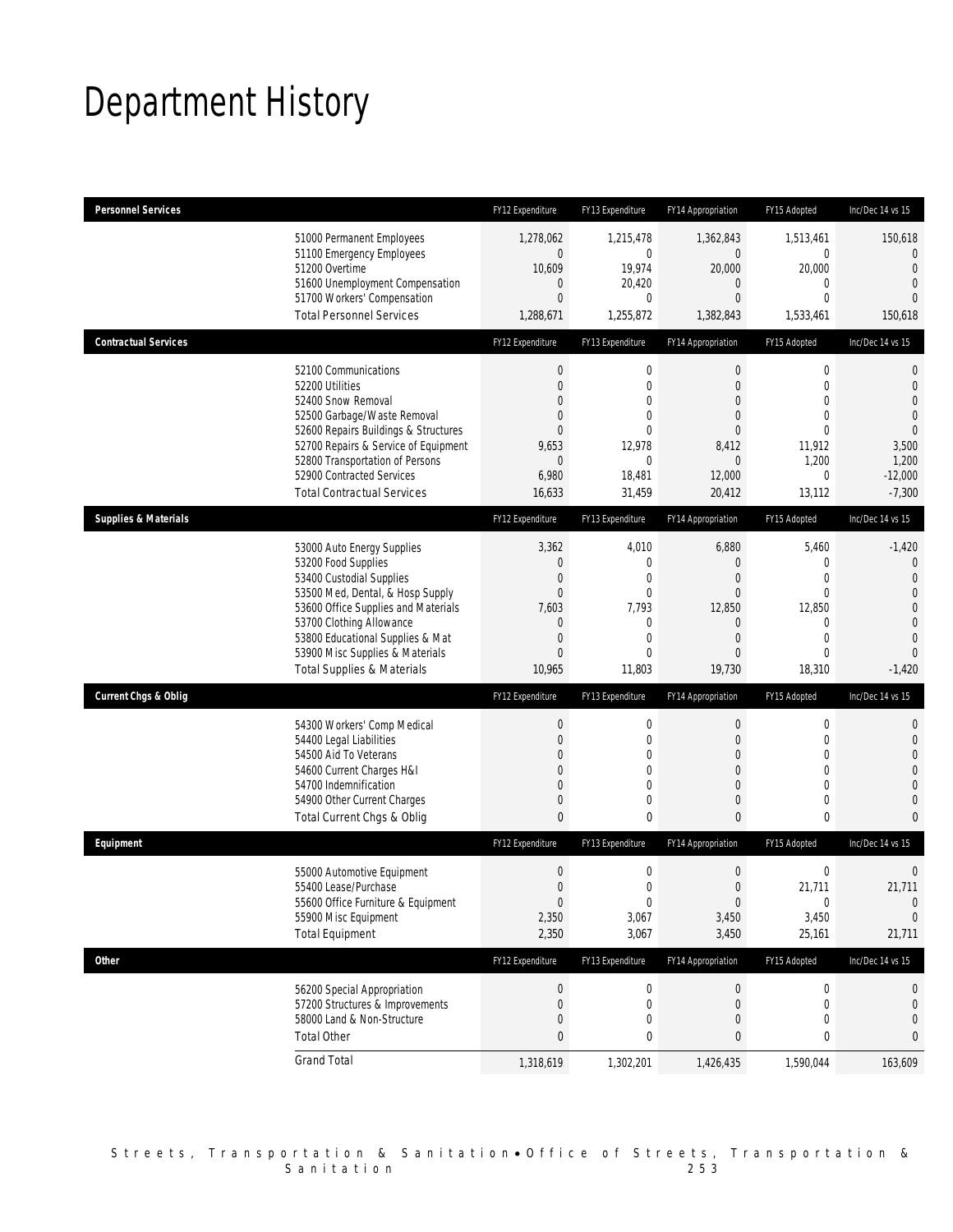# Department Personnel

L

| Title                          | Union<br>Code   | Grade           | Position | FY15 Salary | Title                      | Union<br>Code   | Grade | Position | FY15 Salary |
|--------------------------------|-----------------|-----------------|----------|-------------|----------------------------|-----------------|-------|----------|-------------|
|                                |                 |                 |          |             |                            |                 |       |          |             |
| Admin Analyst                  | AFM             | 15              | 2.00     | 104,330     | Prin Admin Assistant       | SE <sub>1</sub> | 08    | 2.00     | 165,967     |
| Admin Assistant                | AFG             | 16              | 1.00     | 63,850      | Prin Admin Assistant       | SE <sub>1</sub> | 09    | 1.00     | 100,460     |
| Admin Assistant                | AFG             | 18              | 1.00     | 56,742      | Prin Research Analyst(T&P) | SE <sub>1</sub> | 06    | 1.00     | 77,883      |
| <b>Admin Secretary</b>         | AFG             | 14              | 1.00     | 44,422      | Sr Adm Asst (Admin Br)     | SE <sub>1</sub> | 07    | 1.00     | 85,579      |
| Chief Public Works & Transport | CDH             | <b>NG</b>       | 1.00     | 137,401     | Sr Adm Asst (PWD)          | SE <sub>1</sub> | 09    | 1.00     | 100,460     |
| Head Account Examiner (PWD)    | AFT             | 15              | 1.00     | 43,119      | Sr Data Proc Sys Analyst   | SE <sub>1</sub> | 08    | 2.00     | 158,785     |
| Management Analyst             | SE <sub>1</sub> | 10              | 1.00     | 106,392     | Sr Personnel Officer (PWD) | SE <sub>1</sub> | 06    | 1.00     | 70,626      |
| Prin Admin Assistant           | EXM             | 08              | 1.00     | 64,698      | Sr Research Analyst        | SE <sub>1</sub> | 03    | 1.00     | 50,269      |
| Prin Admin Assistant           | EXM             | 10 <sup>°</sup> | 1.00     | 101,607     | Supervisor of Contracts    | AFG             | 17    | 1.00     | 69,030      |
|                                |                 |                 |          |             | <b>Total</b>               |                 |       | 21       | 1,601,622   |
|                                |                 |                 |          |             | <b>Adjustments</b>         |                 |       |          |             |
|                                |                 |                 |          |             | Differential Payments      |                 |       |          | $\theta$    |
|                                |                 |                 |          |             | Other                      |                 |       |          | 11,700      |
|                                |                 |                 |          |             | Chargebacks                |                 |       |          | 0           |
|                                |                 |                 |          |             | <b>Salary Savings</b>      |                 |       |          | $-99,861$   |

*FY15 Total Request 1,513,461*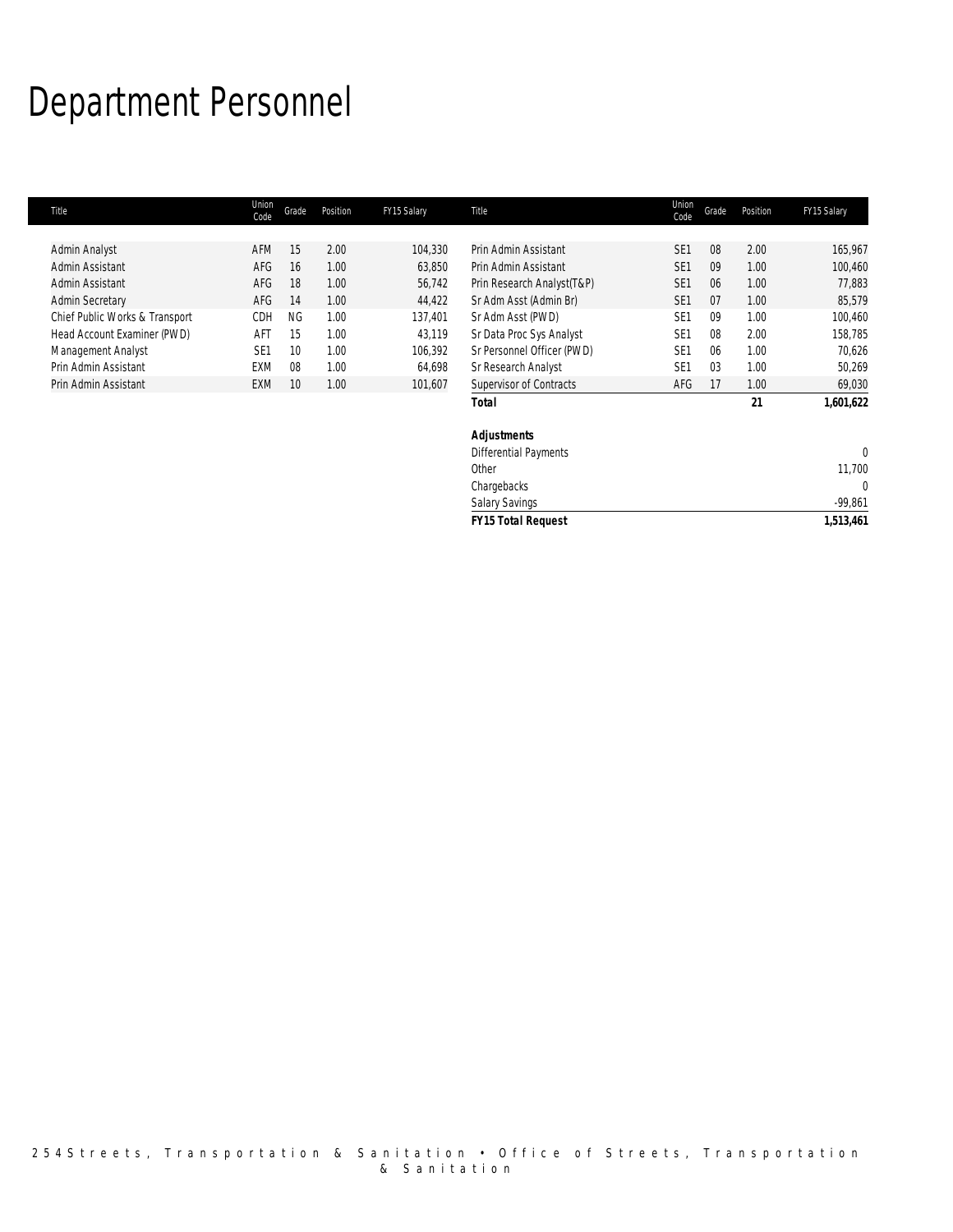# Program 1. Administration & Finance

## *Vacant, Manager , Organization 310100*

## *Program Description*

The Administration and Finance program provides financial, personnel, technological as well as public information services for the entire cabinet.

| <b>Operating Budget</b>                    | Actual '12         | Actual '13          | Approp '14        | <b>Budget '15</b>   |
|--------------------------------------------|--------------------|---------------------|-------------------|---------------------|
| <b>Personnel Services</b><br>Non Personnel | ,288,671<br>29.948 | 1,255,872<br>46.329 | 382,843<br>43.592 | 1,533,461<br>56,583 |
| Total                                      | 1,318,619          | 1,302,201           | 1.426.435         | 1,590,044           |
|                                            |                    |                     |                   |                     |

#### *Performance*

**Strategy:** To evaluate each functional unit contained within both the Public Works and Transportation departments to identify efficiencies and improve services

| <b>Performance Measures</b>                                                         | Actual '12 | Actual '13 | Projected '14 | Target '15 |
|-------------------------------------------------------------------------------------|------------|------------|---------------|------------|
| Centerline miles of roadway reconstructed<br>Centerline miles of roadway resurfaced | 18         | h<br>47    | 43            |            |
| Tons of residential waste disposed (not)<br>recycled)                               | 196.763    | 191.796    | 191.611       | 200,000    |
| Tons of residential waste recycled                                                  | 45.058     | 46.782     | 43.419        | 48,000     |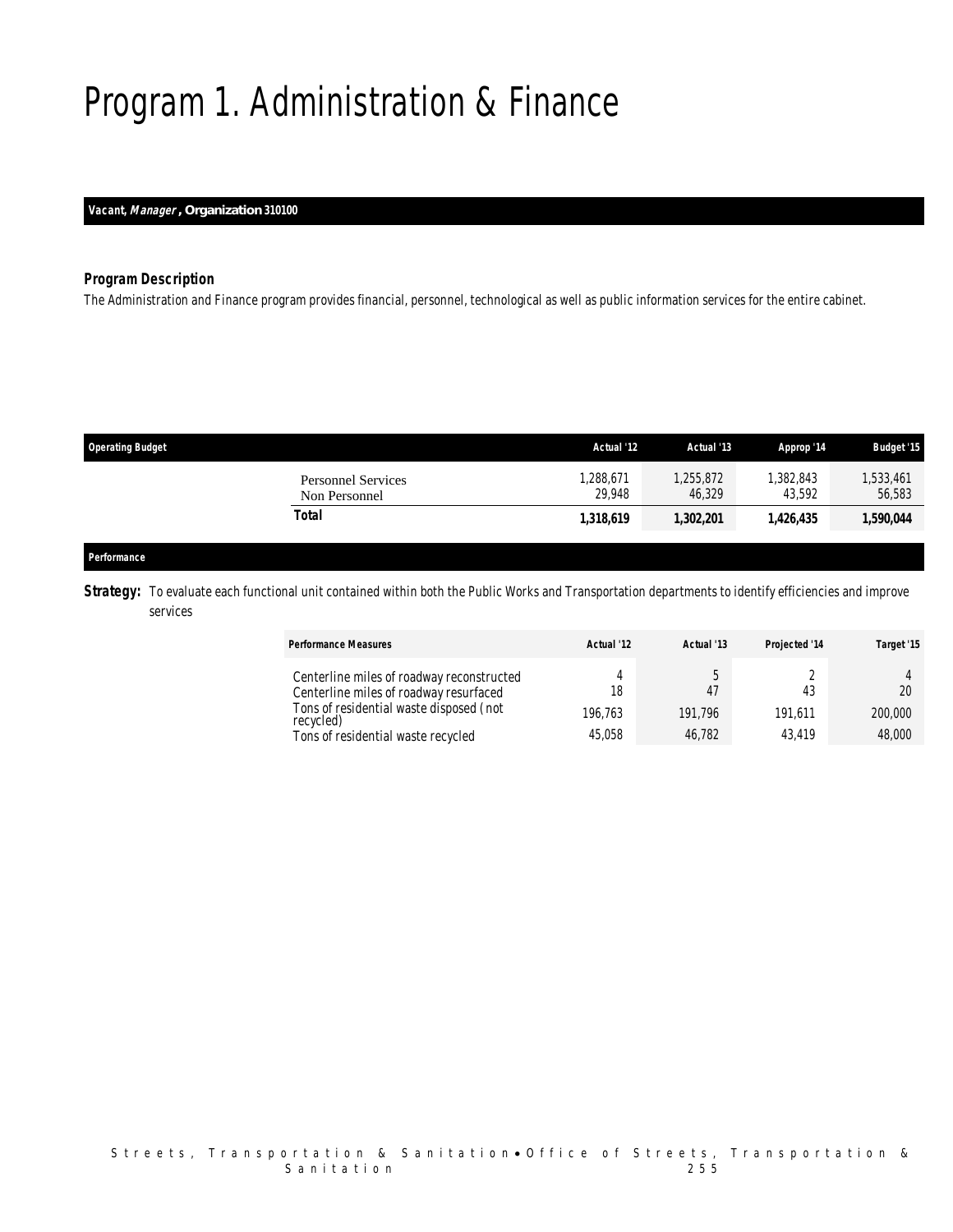256Streets, Transportation & Sanitation • Office of Streets, Transportation & Sanitation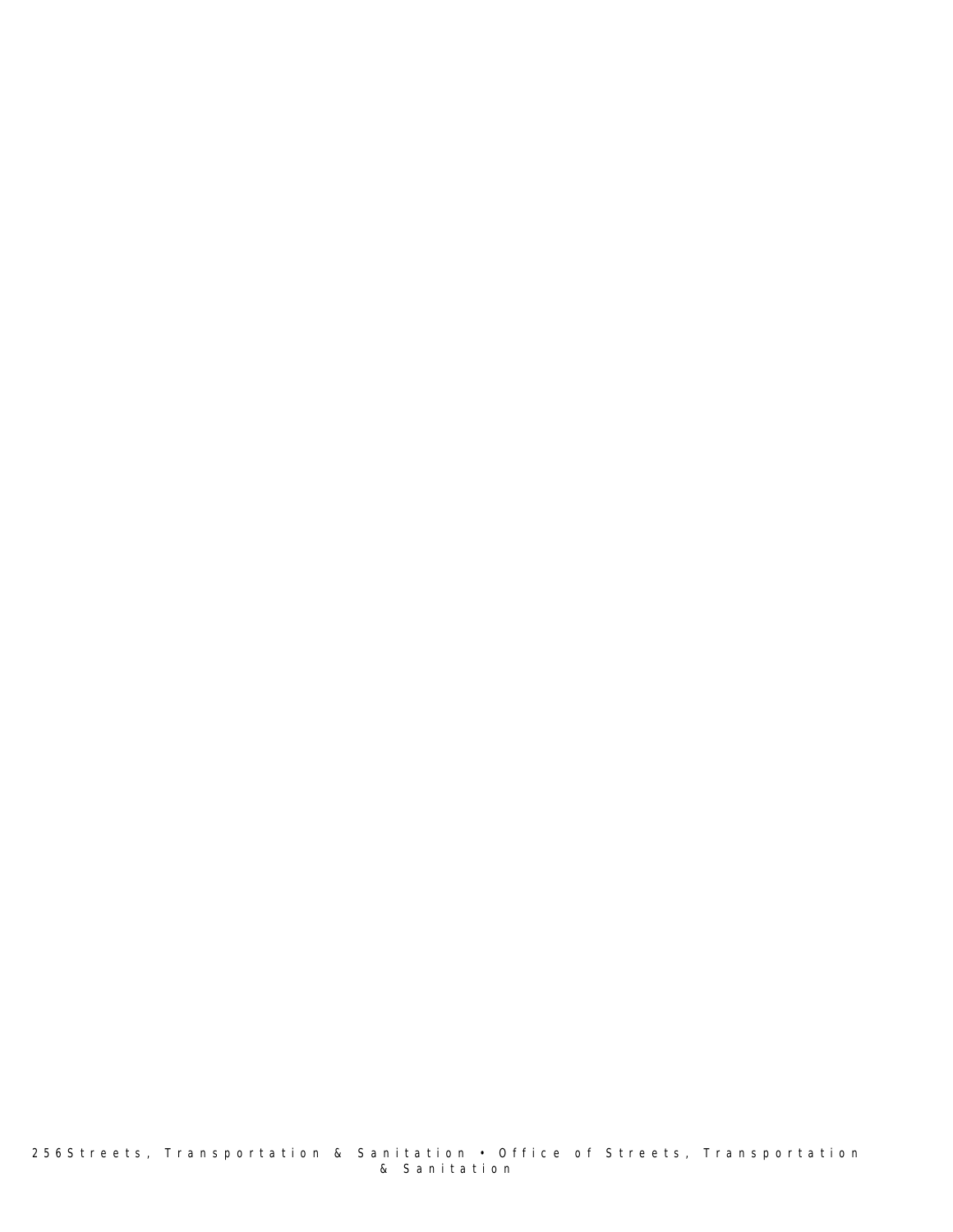# Public Works Department Operating Budget

#### *Michael Dennehy, Interim Commissioner , Appropriation 311*

## *Department Mission*

The mission of the Public Works Department is to provide a quality environment for the City of Boston and ensure that the City's roadways, streets and bridge infrastructures are safe, clean and attractive. The Public Works Department also maintains street lights, traffic signals, provides snow removal and garbage collection and disposal as well as curbside recycling.

#### *Selected Performance Strategies*

#### *Construction Management*

- To reconstruct and resurface the City's roadways and sidewalks to ensure a safe and passable right of way.
- *Highway Field Operations*
- To maintain clean city streets.
- *Bridge Operations/Maintenance*
- To maintain and operate vehicle and pedestrian bridges.

### *Street Lights & Signals*

• To efficiently maintain traffic signals and street lights.

*Waste Reduction* 

- To collect and dispose of residential solid waste and recyclable materials in a cost-effective and efficient manner.
- To increase the diversion rate of recycling through the Recycling Program.
- To inspect all food establishments; swimming pools, massage and bath facilities; recreational camps for children; and funeral home establishments, on a routine and complaint basis.
- To respond to cleanliness and environmental safety complaints within 48 hours.

| <b>Operating Budget</b>      | Program Name                                                     | <b>Total Actual '12</b> | Total Actual '13 | Total Approp '14 | <b>Total Budget '15</b> |
|------------------------------|------------------------------------------------------------------|-------------------------|------------------|------------------|-------------------------|
|                              | Commissioner's Office                                            | 2,870,861               | 2,638,374        | 2.429.103        | 2,452,076               |
|                              | <b>Building/Facility Maintenance</b>                             | 2,191,568               | 2,683,809        | 2,682,618        | 2,868,998               |
|                              | Engineering                                                      | 1,908,614               | 2,153,305        | 1,578,550        | 1,688,168               |
|                              | <b>Construction Management</b>                                   | 4,015,268               | 2,023,804        | 1,195,952        | 1,394,915               |
|                              | <b>Highway Field Operations</b>                                  | 16,140,212              | 15,168,973       | 17,690,138       | 17,821,234              |
|                              | <b>Bridge Operations/Maintenance</b>                             | 3,475,195               | 1,823,473        | 1,884,210        | 1,724,801               |
|                              | Street Lights & Signals                                          | 12,437,705              | 13,418,326       | 13,488,603       | 12,721,451              |
|                              | <b>Waste Reduction</b>                                           | 40,432,259              | 41,548,947       | 43,771,164       | 42,428,175              |
|                              | Total                                                            | 83,471,682              | 81,459,011       | 84,720,338       | 83,099,818              |
| <b>External Funds Budget</b> | <b>Fund Name</b>                                                 | Total Actual '12        | Total Actual '13 | Total Approp '14 | <b>Total Budget '15</b> |
|                              |                                                                  |                         |                  |                  |                         |
|                              | Electronic Waste Recycling and<br>Advertising                    | 6,564                   | 6,882            | 0                | $\Omega$                |
|                              | Home Composting                                                  | 11,826                  | 11,884           | 9,850            | 10,000                  |
|                              | <b>MBTA/Streetlight Division Facility Move</b>                   | $\Omega$                | C                | 0                | 400,000                 |
|                              | <b>Municipal Recycling</b>                                       | 2,309                   | 10,303           |                  | 10,000                  |
|                              |                                                                  |                         |                  |                  |                         |
|                              | Sustainable Materials Recovery Program<br><b>Municipal Grant</b> | 30,000                  | $\overline{0}$   | 0                | $\theta$                |
|                              | <b>Total</b>                                                     | 50,699                  | 29,069           | 9,850            | 420,000                 |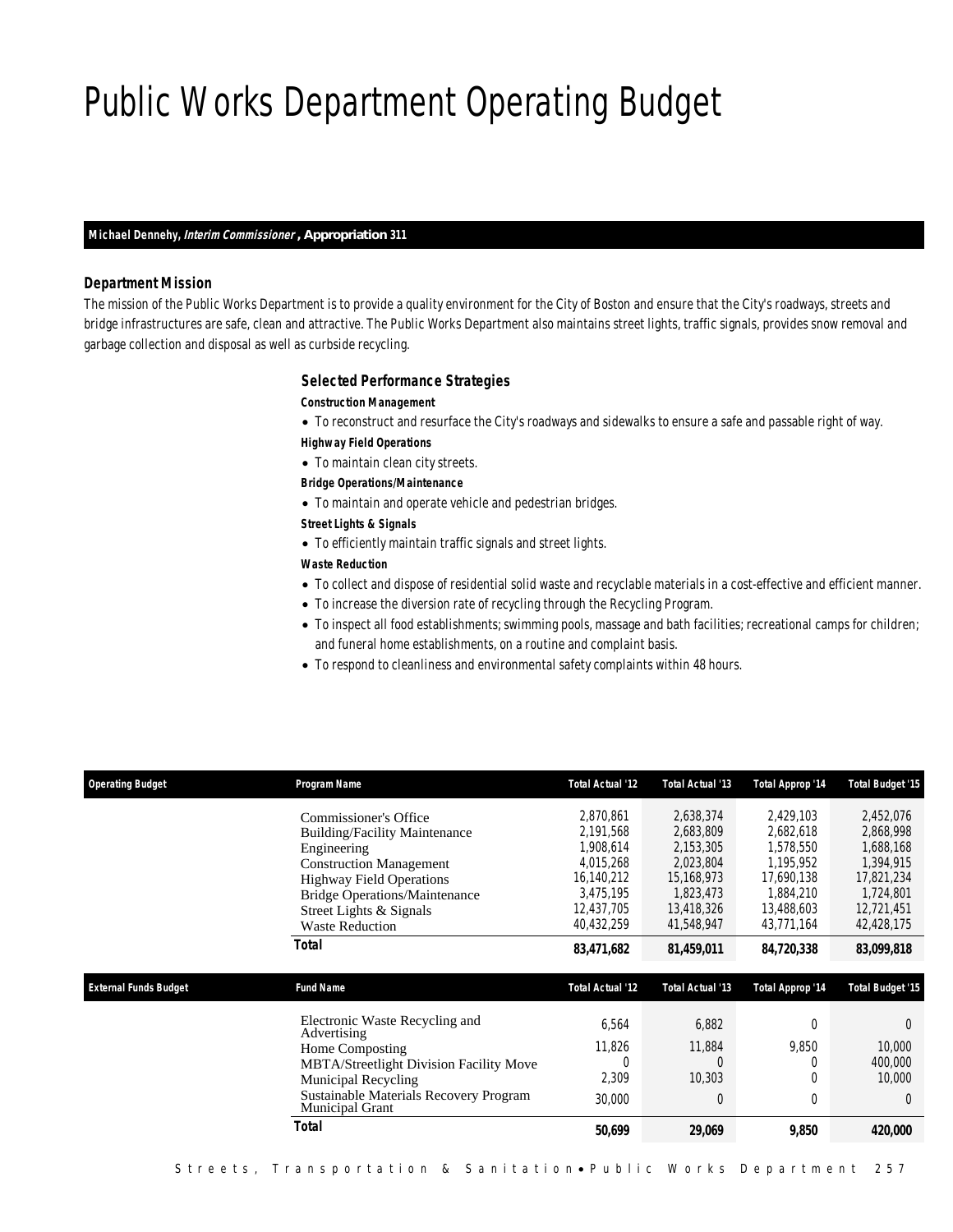| <b>Operating Budget</b>             | Actual '12               | Actual '13               | Approp '14               | <b>Budget '15</b>        |
|-------------------------------------|--------------------------|--------------------------|--------------------------|--------------------------|
| Personnel Services<br>Non Personnel | 18.147.129<br>65.324.553 | 17.945.829<br>63.513.182 | 19.717.698<br>65.002.640 | 20.296.738<br>62,803,080 |
| Total                               | 83,471,682               | 81,459,011               | 84,720,338               | 83,099,818               |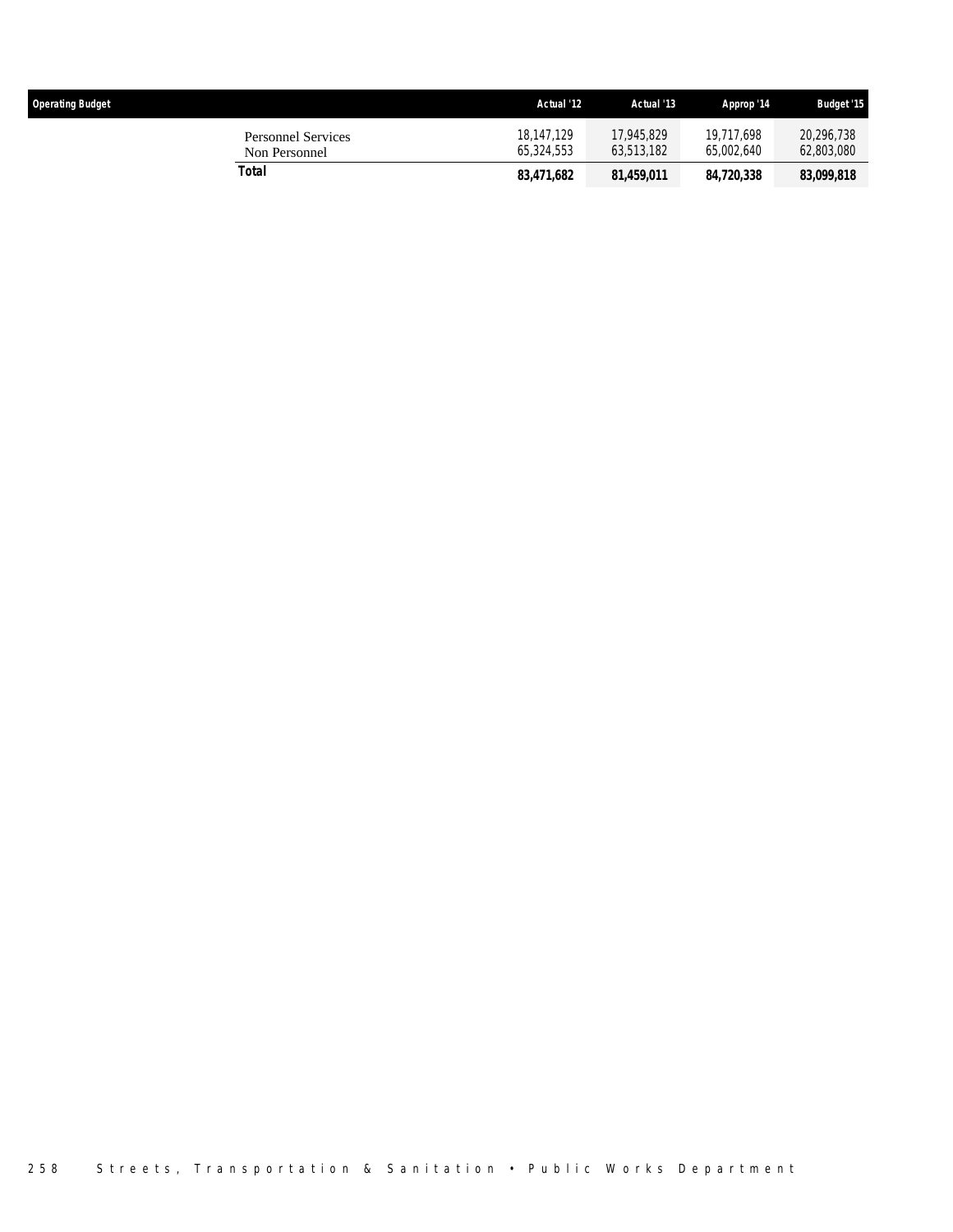# Public Works Department Operating Budget



### *Authorizing Statutes*

- Enabling Legislation: Powers & Duties, CBC Ord. §§ 11-6.1-11-6.44.
- Bills Posting, CBC Ord. §§ 16-23.1-16-23.3.
- Licenses for Street Occupancy, CBC Ord. §§ 11- 6.9-11-6.10.
- Public Improvement Commission, CBC Ord. § 8- 7.1; CBC St. 8 § 500.
- Refuse, CBC Ord. §§ 23-1, 23-5, 23-7, 23-8, 23-9, 23-10; CBC Ord. § 16-12.9.
- Establishing a Comprehensive Recycling Program for City of Boston, CBC Ord. §§ 7-13.1-7-13.11.

### *Description of Services*

The Public Works Department directs the general construction, maintenance, and cleaning of approximately 808 miles of roadways throughout the City. It also provides snow and ice control for all City streets. In addition, it operates four major drawbridges, maintains 68,055 City-owned street lights, 784 signalized intersections and supervises contracts for the removal and disposal of approximately 260,000 tons of solid waste. The Department also operates the City's recycling program with an annual diversion of approximately 48,000 tons.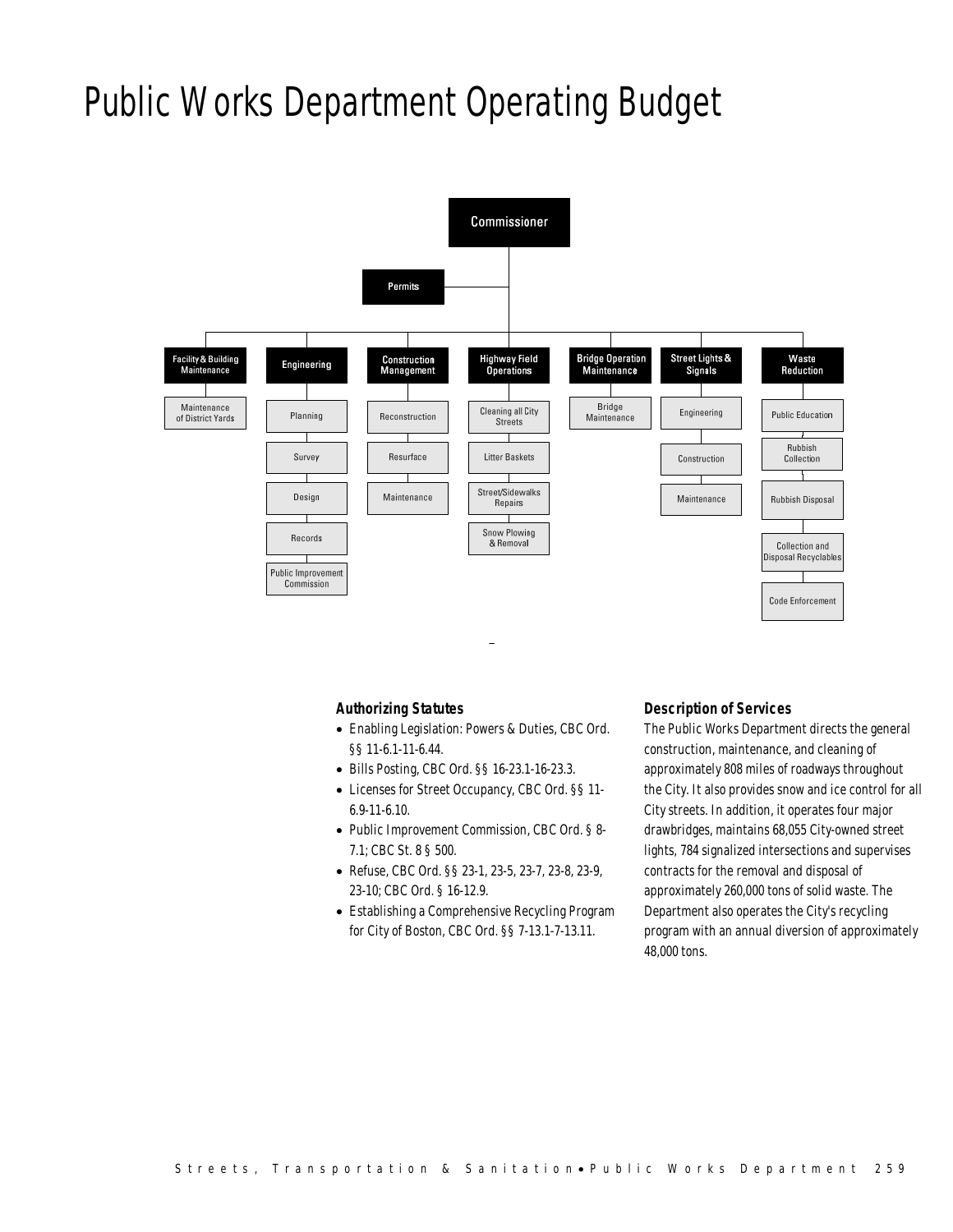# Department History

| <b>Personnel Services</b>       |                                                                                                                                                                                                                                                                                                      | FY12 Expenditure                                                                                                | FY13 Expenditure                                                                                                 | FY14 Appropriation                                                                                               | FY15 Adopted                                                                                                     | Inc/Dec 14 vs 15                                                                                                        |
|---------------------------------|------------------------------------------------------------------------------------------------------------------------------------------------------------------------------------------------------------------------------------------------------------------------------------------------------|-----------------------------------------------------------------------------------------------------------------|------------------------------------------------------------------------------------------------------------------|------------------------------------------------------------------------------------------------------------------|------------------------------------------------------------------------------------------------------------------|-------------------------------------------------------------------------------------------------------------------------|
|                                 | 51000 Permanent Employees<br>51100 Emergency Employees<br>51200 Overtime<br>51600 Unemployment Compensation<br>51700 Workers' Compensation<br><b>Total Personnel Services</b>                                                                                                                        | 15,707,670<br>353,571<br>1,007,781<br>160,959<br>917,148<br>18,147,129                                          | 15,891,049<br>276,107<br>956,192<br>75,702<br>746,779<br>17,945,829                                              | 17,549,542<br>252,930<br>1,204,226<br>75,000<br>636,000<br>19,717,698                                            | 18,075,396<br>219,276<br>1,291,066<br>75,000<br>636,000<br>20,296,738                                            | 525,854<br>$-33,654$<br>86,840<br>$\mathbf{0}$<br>$\Omega$<br>579,040                                                   |
| <b>Contractual Services</b>     |                                                                                                                                                                                                                                                                                                      | FY12 Expenditure                                                                                                | FY13 Expenditure                                                                                                 | FY14 Appropriation                                                                                               | FY15 Adopted                                                                                                     | Inc/Dec 14 vs 15                                                                                                        |
|                                 | 52100 Communications<br>52200 Utilities<br>52400 Snow Removal<br>52500 Garbage/Waste Removal<br>52600 Repairs Buildings & Structures<br>52700 Repairs & Service of Equipment<br>52800 Transportation of Persons<br>52900 Contracted Services<br><b>Total Contractual Services</b>                    | 313,661<br>8,750,250<br>$\overline{0}$<br>38,841,336<br>981,264<br>1,177,469<br>663<br>11,226,944<br>61,291,587 | 454,210<br>8,813,435<br>$\mathbf{0}$<br>39,991,026<br>1,153,922<br>1,279,207<br>2,570<br>7,071,651<br>58,766,021 | 223,452<br>8,946,225<br>$\theta$<br>42,054,074<br>1,250,000<br>936,540<br>17,500<br>6,973,774<br>60,401,565      | 223,452<br>8,594,586<br>$\mathbf{0}$<br>39,560,395<br>1,400,000<br>1,082,318<br>5,600<br>6,817,692<br>57,684,043 | $\mathbf{0}$<br>$-351,639$<br>$\Omega$<br>$-2,493,679$<br>150,000<br>145,778<br>$-11,900$<br>$-156,082$<br>$-2,717,522$ |
| <b>Supplies &amp; Materials</b> |                                                                                                                                                                                                                                                                                                      | FY12 Expenditure                                                                                                | FY13 Expenditure                                                                                                 | FY14 Appropriation                                                                                               | FY15 Adopted                                                                                                     | Inc/Dec 14 vs 15                                                                                                        |
|                                 | 53000 Auto Energy Supplies<br>53200 Food Supplies<br>53400 Custodial Supplies<br>53500 Med, Dental, & Hosp Supply<br>53600 Office Supplies and Materials<br>53700 Clothing Allowance<br>53800 Educational Supplies & Mat<br>53900 Misc Supplies & Materials<br><b>Total Supplies &amp; Materials</b> | 651,333<br>0<br>7,980<br>$\mathbf 0$<br>16,118<br>1,846<br>$\mathbf 0$<br>753,687<br>1,430,964                  | 806,163<br>$\mathbf{0}$<br>14,363<br>$\mathbf{0}$<br>31,876<br>1,773<br>$\mathbf{0}$<br>1,965,089<br>2,819,264   | 741,496<br>$\overline{0}$<br>16,500<br>$\mathbf{0}$<br>92,850<br>4,658<br>$\mathbf{0}$<br>1,118,107<br>1,973,611 | 813,441<br>$\mathbf{0}$<br>16,500<br>$\mathbf{0}$<br>108,530<br>7,058<br>$\mathbf{0}$<br>910,697<br>1,856,226    | 71,945<br>$\mathbf 0$<br>$\overline{0}$<br>$\Omega$<br>15,680<br>2,400<br>$\overline{0}$<br>$-207,410$<br>$-117,385$    |
| <b>Current Chgs &amp; Oblig</b> |                                                                                                                                                                                                                                                                                                      | FY12 Expenditure                                                                                                | FY13 Expenditure                                                                                                 | FY14 Appropriation                                                                                               | FY15 Adopted                                                                                                     | Inc/Dec 14 vs 15                                                                                                        |
|                                 | 54300 Workers' Comp Medical<br>54400 Legal Liabilities<br>54500 Aid To Veterans<br>54600 Current Charges H&I<br>54700 Indemnification<br>54900 Other Current Charges<br>Total Current Chgs & Oblig                                                                                                   | 320,747<br>201,530<br>0<br>$\mathbf 0$<br>$\overline{0}$<br>30,660<br>552,937                                   | 206,120<br>264,328<br>$\mathbf 0$<br>$\mathbf 0$<br>$\Omega$<br>128,183<br>598,631                               | 150,000<br>273,898<br>$\mathbf 0$<br>$\boldsymbol{0}$<br>$\Omega$<br>64,690<br>488,588                           | 150,000<br>275,000<br>$\mathbf{0}$<br>$\mathbf{0}$<br>$\Omega$<br>107,951<br>532,951                             | $\mathbf 0$<br>1,102<br>$\mathbf{0}$<br>$\overline{0}$<br>$\Omega$<br>43,261<br>44,363                                  |
| Equipment                       |                                                                                                                                                                                                                                                                                                      | FY12 Expenditure                                                                                                | FY13 Expenditure                                                                                                 | FY14 Appropriation                                                                                               | FY15 Adopted                                                                                                     | Inc/Dec 14 vs 15                                                                                                        |
|                                 | 55000 Automotive Equipment<br>55400 Lease/Purchase<br>55600 Office Furniture & Equipment<br>55900 Misc Equipment<br><b>Total Equipment</b>                                                                                                                                                           | 1,297,657<br>396,337<br>12,493<br>128,289<br>1,834,776                                                          | 49,864<br>738,208<br>37,314<br>147,104<br>972,490                                                                | $\boldsymbol{0}$<br>1,865,101<br>12,900<br>10,875<br>1,888,876                                                   | 0<br>2,456,508<br>6,200<br>17,152<br>2,479,860                                                                   | 0<br>591,407<br>$-6,700$<br>6,277<br>590,984                                                                            |
| Other                           |                                                                                                                                                                                                                                                                                                      | FY12 Expenditure                                                                                                | FY13 Expenditure                                                                                                 | FY14 Appropriation                                                                                               | FY15 Adopted                                                                                                     | Inc/Dec 14 vs 15                                                                                                        |
|                                 | 56200 Special Appropriation<br>57200 Structures & Improvements<br>58000 Land & Non-Structure<br><b>Total Other</b>                                                                                                                                                                                   | $\boldsymbol{0}$<br>214,289<br>0<br>214,289                                                                     | $\boldsymbol{0}$<br>356,776<br>$\mathbf 0$<br>356,776                                                            | $\overline{0}$<br>250,000<br>0<br>250,000                                                                        | 0<br>250,000<br>0<br>250,000                                                                                     | $\theta$<br>$\mathbf 0$<br>0<br>0                                                                                       |
|                                 | <b>Grand Total</b>                                                                                                                                                                                                                                                                                   | 83,471,682                                                                                                      | 81,459,011                                                                                                       | 84,720,338                                                                                                       | 83,099,818                                                                                                       | $-1,620,520$                                                                                                            |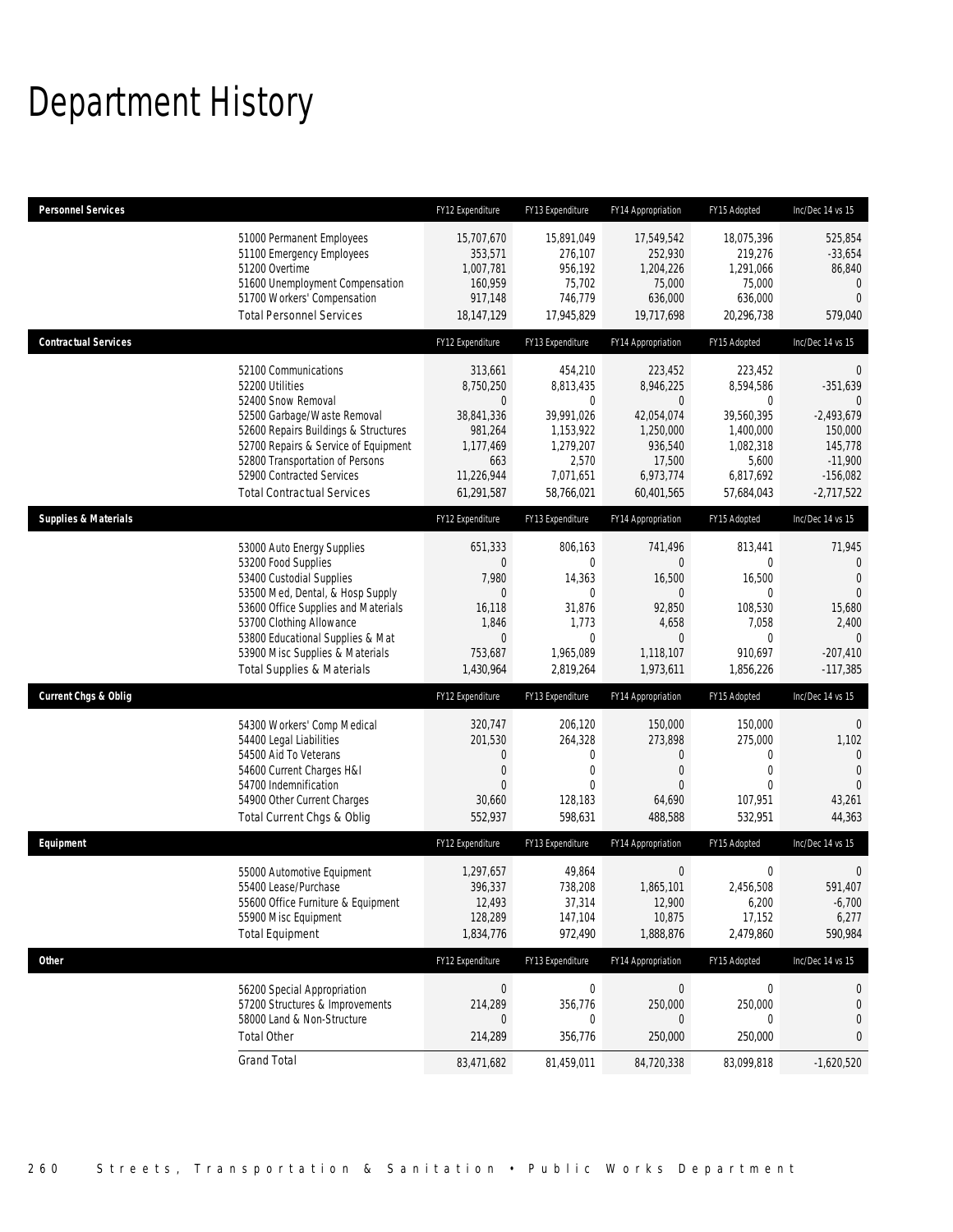# Department Personnel

| Title                            | Union<br>Code   | Grade     | Position | FY15 Salary | Title                            | Union<br>Code   | Grade | Position | FY15 Salary  |
|----------------------------------|-----------------|-----------|----------|-------------|----------------------------------|-----------------|-------|----------|--------------|
|                                  |                 |           |          |             |                                  |                 |       |          |              |
| Admin Analyst                    | AFT             | 14        | 1.00     | 53,413      | Maint Mech (Painter)             | AFT             | 12L   | 1.00     | 36,858       |
| Admin Assistant                  | AFB             | 17        | 1.00     | 65,098      | Maint Mech Frprs (Carpenter)     | AFG             | 15A   | 1.00     | 54,833       |
| Admin Assistant                  | AFG             | 17        | 1.00     | 69,030      | Maint Mech I(Light SrvRep/Pwd)   | AFT             | 15    | 4.00     | 224,754      |
| Admin Assistant                  | SE <sub>1</sub> | 05        | 1.00     | 70,887      | Mgmt Analyst                     | SE <sub>1</sub> | 06    | 1.00     | 74,467       |
| Admin Secretary                  | AFB             | 14        | 1.00     | 52,682      | MotorEquipOper&Lbr(Print)        | AFT             | 07L   | 52.00    | 1,815,035    |
| Admin Secretary                  | AFG             | 14        | 1.00     | 52,481      | Paver                            | AFT             | 10L   | 10.00    | 394,912      |
| Admin Secretary                  | AFT             | 14        | 4.00     | 195,773     | Prin Admin Assistant             | EXM             | 10    | 1.00     | 104,048      |
| Assoc Civil Engineer             | SE <sub>1</sub> | 10        | 2.00     | 203,150     | Prin Admin Assistant             | SE <sub>1</sub> | 08    | 3.00     | 251,765      |
| <b>Assoc Electrical Engineer</b> | SE1             | 12        | 1.00     | 119,701     | Prin Admin Assistant             | SE <sub>1</sub> | 09    | 1.00     | 100,460      |
| Asst Civil Engineer              | AFJ             | 18A       | 2.00     | 119,606     | Prin Cashier                     | AFT             | 12    | 1.00     | 46,655       |
| <b>Asst Electrical Engineer</b>  | AFJ             | 18A       | 4.00     | 323,168     | Prin Civil Eng (Fss)             | AFJ             | 20A   | 1.00     | 95,314       |
| Asst Supn-Collection&Disposal    | SE1             | 10        | 1.00     | 108,672     | Prin Civil Engineer              | AFJ             | 20A   | 2.00     | 157,726      |
| Asst Supn-Highway Maint (PWD)    | AFG             | 21A       | 2.00     | 206,587     | Prin Electrical Engineer         | AFJ             | 20A   | 1.00     | 94,514       |
| Asst Traffic Signal Supv         | SE <sub>1</sub> | 06        | 1.00     | 53,310      | Prin Storekeeper                 | AFT             | 11    | 2.00     | 77,627       |
| <b>Building Main Person</b>      | AFT             | 09L       | 7.00     | 269,577     | Public Works Laborer             | AFT             | 06L   | 3.00     | 95,133       |
| <b>Building Maint Supv</b>       | AFG             | 15        | 1.00     | 60,900      | Recycling Coor                   | SE <sub>1</sub> | 07    | 1.00     | 76,576       |
| Chief Engineer(Pwd Highway Di)   | SE <sub>1</sub> | 12        | 1.00     | 118,888     | Sanitation Insp                  | AFG             | 13A   | 7.00     | 320,804      |
| Chief Highway Const Inspector    | AFG             | 16A       | 2.00     | 97,005      | Spec Hvy Meo                     | AFT             | 11L   | 23.00    | 909,541      |
| Code Enforce Offcicer            | AFL             | 14A       | 14.00    | 688,257     | Sr Adm An (Highway)              | SE <sub>1</sub> | 07    | 1.00     | 58,766       |
| Code Enforce Officer             | AFL             | 17A       | 2.00     | 147,379     | Sr Adm Asst                      | SE <sub>1</sub> | 05    | 3.00     | 189,744      |
| Commissioner                     | CDH             | <b>NG</b> | 1.00     | 124,999     | Sr Adm Asst (PWD)                | SE <sub>1</sub> | 09    | 1.00     | 70,626       |
| Communications Equip Operator    | AFT             | 08        | 1.00     | 39,879      | Sr Civil Engineer                | AFJ             | 19A   | 8.00     | 676,433      |
| Dep Comm                         | <b>EXM</b>      | 14        | 1.00     | 109,062     | Sr Eng Aid (Fss Eng.Div.Pwd)     | AFT             | 14A   | 1.00     | 39,865       |
| Dir of Recycling Programs        | EXM             | 08        | 1.00     | 93,533      | Sr Engineering Aid               | AFB             | 14A   | 1.00     | 42,016       |
| Division Engineer                | EXM             | 13        | 1.00     | 124,578     | Sr Engineering Aid               | AFG             | 14A   | 1.00     | 39,865       |
| Drawtender                       | SU <sub>4</sub> | 14        | 4.00     | 221,609     | Sr Engineering Aid               | AFJ             | 14A   | 5.00     | 244,502      |
| <b>Exec Secretary</b>            | SE1             | 05        | 1.00     | 71,469      | Sr Highway Maint Crftsprs(Pwd    | AFT             | 12L   | 16.00    | 672,666      |
| <b>Executive Assistant</b>       | <b>EXM</b>      | 12        | 1.00     | 119,701     | Sr Personnel Officer (PWD)       | SE <sub>1</sub> | 06    | 1.00     | 77,883       |
| First Asst Drawtender            | SU <sub>4</sub> | 11L       | 14.00    | 612,485     | Sr Radio Comm Tech               | AFG             | 19    | 1.00     | 84,724       |
| <b>Head Acct Clerk</b>           | AFT             | 12        | 6.00     | 248,496     | Sr Research Analyst              | SE <sub>1</sub> | 05    | 1.00     | 53,751       |
| Head Admin Clerk                 | AFT             | 14        | 1.00     | 41,459      | Sr Traffic Signal Repairprs I    | AFM             | 14    | 4.00     | 187,958      |
| <b>Head Clerk</b>                | AFF             | 12        | 2.00     | 82,659      | SrTraffic Signal Repairprs II    | AFM             | 15    | 3.00     | 168,824      |
| <b>Head Clerk</b>                | AFT             | 12        | 1.00     | 46,656      | Streetlighting Const Insp        | AFG             | 16    | 8.00     | 503,716      |
| <b>Head Storekeeper</b>          | AFG             | 14        | 2.00     | 105,861     | Supn of Buildings and Bridges    | SE <sub>1</sub> | 11    | 1.00     | 115,340      |
| Highway Const Inspector          | ${\sf AFG}$     | 13        | 3.00     | 121,271     | Supn-Automotive Maint            | SE <sub>1</sub> | 10    | 1.00     | 109,731      |
| Highway Maint Frprs              | AFG             | 14        | 27.00    | 1,286,416   | Supn-Bridge Maint & Operation    | SE <sub>1</sub> | 09    | 1.00     | 70,626       |
| Highway Maint Inspector          | AFG             | 12        | 25.00    | 1,093,673   | Supn-Sanitation                  | SE <sub>1</sub> | 12    | 1.00     | 119,700      |
| Highway Maint Inspector          | AFT             | 12        | 1.00     | 47,455      | Supv Struct Engineer             | SE1             | 10    | 2.00     | 212,716      |
| Hvy Mtr Equip Oper & P W Lbr     | AFT             | 10L       | 44.00    | 1,710,673   | Supv Utility Compliance & Coord  | AFJ             | 20A   | 1.00     | 94,514       |
| Jr Civil Eng                     | AFJ             | 16A       | 8.00     | 428,663     | Supv-Highway Maint               | AFG             | 17    | 15.00    | 971,711      |
| Jr Civil Eng (Fss Eng Div Pwd)   | AFJ             | 16A       | 1.00     | 67,206      | Supv-Sanitation                  | AFG             | 17    | 2.00     | 118,398      |
| Jr Eng Aid                       | AFJ             | 12        | 1.00     | 37,848      | Supv-Street Lighting             | AFG             | 17    | 3.00     | 210,025      |
| Maint Mech (Carpenter)           | AFT             | 12L       | 3.00     | 132,881     | Traffic Signal Repairprs##       | AFG             | 13    | 1.00     | 35,442       |
| Maint Mech (Light Svc Rpr)       | AFG             | 14        | 1.00     | 50,694      | Traffic Signal Repairprs##       | AFM             | 13    | 2.00     | 74,166       |
| Maint Mech (Light Svc Rpr)       | AFT             | 14        | 19.00    | 933,967     | Traffic Signal Rprprs-Apprentice | AFT             | 12    | 1.00     | 34,077       |
| Maint Mech (LightServRep/App)    | AFT             | 13        | 5.00     | 177,209     | Traffic Signal Supv              | SE1             | 08    | 1.00     | 94,592       |
| Maint Mech (Millwright)          | AFT             | 12L       | 1.00     | 47,455      | Wkg Frprs Maint Mech(Painter)    | AFG             | 13    | 1.00     | 35,442       |
|                                  |                 |           |          |             | Wrkg Frpr Tra Signal Rppr Test   | AFG             | 18    | 2.00     | 145,276      |
|                                  |                 |           |          |             | Total                            |                 |       | 431      | 21,737,539   |
|                                  |                 |           |          |             | <b>Adjustments</b>               |                 |       |          |              |
|                                  |                 |           |          |             | Other                            |                 |       |          | 66,708       |
|                                  |                 |           |          |             | Chargebacks                      |                 |       |          | $-1,234,000$ |
|                                  |                 |           |          |             | Salary Savings                   |                 |       |          | $-2,494,850$ |

*FY15 Total Request 18,075,397*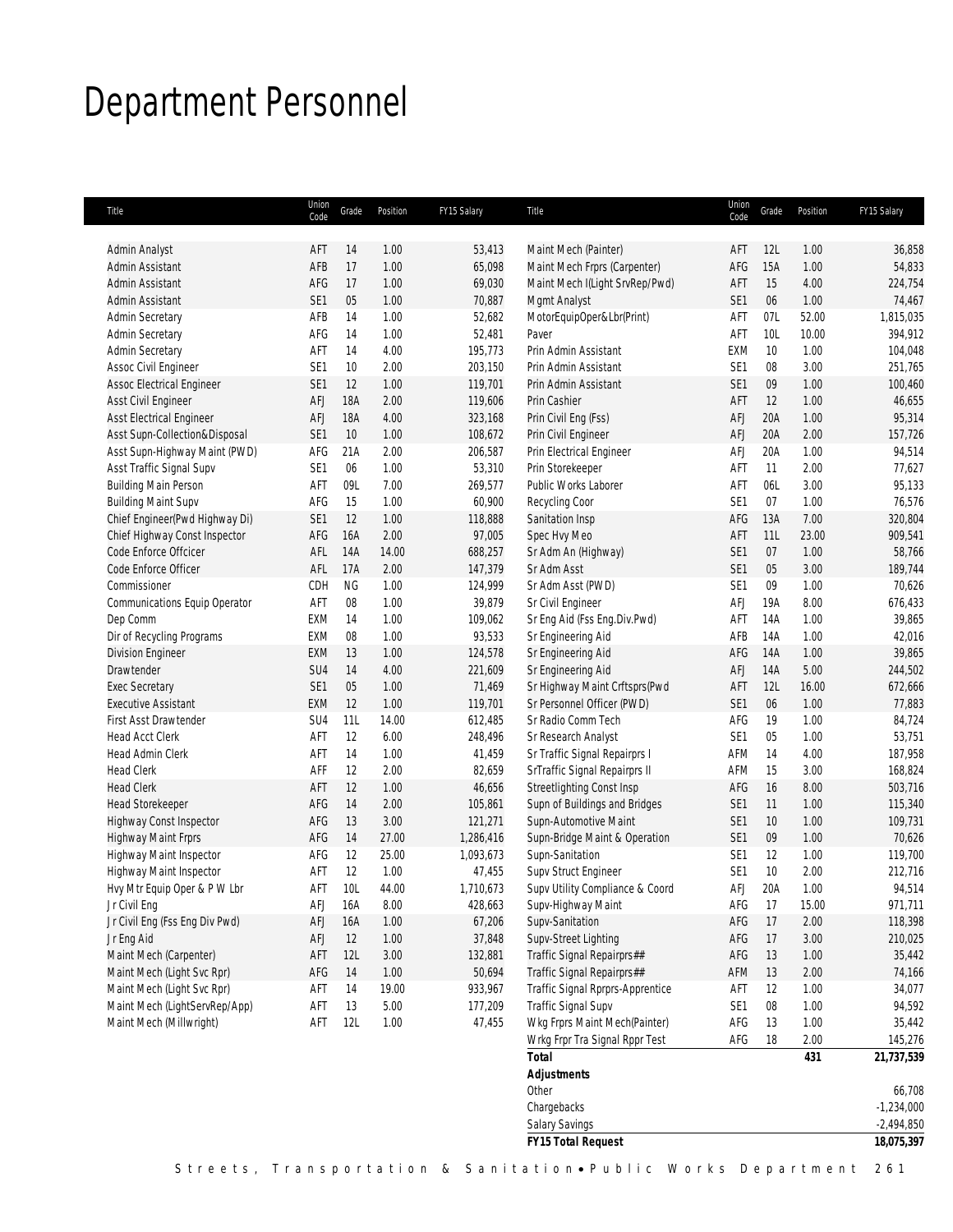# External Funds History

| <b>Personnel Services</b>       |                                                              | FY12 Expenditure         | FY13 Expenditure              | FY14 Appropriation   | FY15 Adopted                | Inc/Dec 14 vs 15               |
|---------------------------------|--------------------------------------------------------------|--------------------------|-------------------------------|----------------------|-----------------------------|--------------------------------|
|                                 | 51000 Permanent Employees                                    | $\boldsymbol{0}$         | $\boldsymbol{0}$              | $\boldsymbol{0}$     | $\boldsymbol{0}$            | $\mathbf 0$                    |
|                                 | 51100 Emergency Employees                                    | $\mathbf 0$              | $\mathbf 0$                   | $\mathbf 0$          | $\mathbf 0$                 | $\mathbf 0$                    |
|                                 | 51200 Overtime                                               | 0                        | $\mathbf 0$                   | 0                    | $\mathbf{0}$                | $\overline{0}$                 |
|                                 | 51300 Part Time Employees                                    | 0                        | $\mathbf 0$                   | 0                    | $\mathbf 0$                 | $\mathbf 0$                    |
|                                 | 51400 Health Insurance                                       | 0                        | $\mathbf 0$                   | 0                    | $\mathbf{0}$                | $\mathbf 0$                    |
|                                 | 51500 Pension & Annunity<br>51600 Unemployment Compensation  | 0<br>0                   | $\overline{0}$<br>$\mathbf 0$ | 0<br>0               | $\mathbf 0$<br>$\mathbf{0}$ | $\overline{0}$<br>$\mathbf{0}$ |
|                                 | 51700 Workers' Compensation                                  | 0                        | $\mathbf 0$                   | 0                    | $\mathbf{0}$                | $\mathbf{0}$                   |
|                                 | 51800 Indirect Costs                                         | 0                        | $\overline{0}$                | 0                    | $\mathbf 0$                 | $\mathbf{0}$                   |
|                                 | 51900 Medicare                                               | 0                        | 0                             | 0                    | $\mathbf 0$                 | $\mathbf 0$                    |
|                                 | <b>Total Personnel Services</b>                              | $\mathbf{0}$             | $\mathbf 0$                   | 0                    | $\bf{0}$                    | $\mathbf{0}$                   |
| <b>Contractual Services</b>     |                                                              | FY12 Expenditure         | FY13 Expenditure              | FY14 Appropriation   | FY15 Adopted                | Inc/Dec 14 vs 15               |
|                                 | 52100 Communications                                         | $\boldsymbol{0}$         | 0                             | 0                    | $\boldsymbol{0}$            | 0                              |
|                                 | 52200 Utilities                                              | 0                        | $\mathbf 0$                   | $\mathbf 0$          | $\mathbf 0$                 | $\mathbf{0}$                   |
|                                 | 52400 Snow Removal                                           | 0                        | $\mathbf 0$                   | 0                    | $\mathbf{0}$                | $\mathbf 0$                    |
|                                 | 52500 Garbage/Waste Removal                                  | 0                        | $\overline{0}$                | $\overline{0}$       | $\mathbf 0$                 | $\overline{0}$                 |
|                                 | 52600 Repairs Buildings & Structures                         | 0                        | $\overline{0}$                | $\overline{0}$       | $\mathbf{0}$                | $\overline{0}$                 |
|                                 | 52700 Repairs & Service of Equipment                         | $\overline{0}$           | $\mathbf 0$                   | 0                    | $\mathbf{0}$                | $\overline{0}$                 |
|                                 | 52800 Transportation of Persons<br>52900 Contracted Services | $\overline{0}$<br>42,073 | $\mathbf 0$<br>21,869         | $\mathbf 0$<br>9,850 | $\overline{0}$<br>420,000   | $\Omega$<br>410,150            |
|                                 | <b>Total Contractual Services</b>                            | 42,073                   | 21,869                        | 9,850                | 420,000                     | 410,150                        |
| <b>Supplies &amp; Materials</b> |                                                              | FY12 Expenditure         | FY13 Expenditure              | FY14 Appropriation   | FY15 Adopted                | Inc/Dec 14 vs 15               |
|                                 |                                                              |                          |                               |                      |                             |                                |
|                                 | 53000 Auto Energy Supplies                                   | $\boldsymbol{0}$         | $\boldsymbol{0}$              | 0                    | $\boldsymbol{0}$            | 0                              |
|                                 | 53200 Food Supplies<br>53400 Custodial Supplies              | $\mathbf 0$<br>0         | $\mathbf 0$<br>$\mathbf 0$    | $\mathbf 0$<br>0     | $\mathbf 0$<br>$\mathbf{0}$ | $\mathbf{0}$<br>$\mathbf 0$    |
|                                 | 53500 Med, Dental, & Hosp Supply                             | 0                        | 0                             | 0                    | $\mathbf 0$                 | $\mathbf{0}$                   |
|                                 | 53600 Office Supplies and Materials                          | 0                        | $\overline{0}$                | $\overline{0}$       | $\overline{0}$              | $\mathbf 0$                    |
|                                 | 53700 Clothing Allowance                                     | 0                        | $\mathbf 0$                   | 0                    | $\mathbf{0}$                | $\overline{0}$                 |
|                                 | 53800 Educational Supplies & Mat                             | $\mathbf 0$              | $\boldsymbol{0}$              | 0                    | $\mathbf 0$                 | $\overline{0}$                 |
|                                 | 53900 Misc Supplies & Materials                              | 8,626                    | 7,200                         | 0                    | $\mathbf 0$                 | $\mathbf 0$                    |
|                                 | <b>Total Supplies &amp; Materials</b>                        | 8,626                    | 7,200                         | 0                    | 0                           | $\mathbf{0}$                   |
| <b>Current Chgs &amp; Oblig</b> |                                                              | FY12 Expenditure         | FY13 Expenditure              | FY14 Appropriation   | FY15 Adopted                | Inc/Dec 14 vs 15               |
|                                 | 54300 Workers' Comp Medical                                  | $\boldsymbol{0}$         | 0                             | 0                    | $\boldsymbol{0}$            | 0                              |
|                                 | 54400 Legal Liabilities                                      | $\mathbf 0$              | $\boldsymbol{0}$              | $\mathbf 0$          | $\mathbf 0$                 | $\mathbf{0}$                   |
|                                 | 54600 Current Charges H&I                                    | 0                        | 0                             | 0                    | $\mathbf 0$                 | $\mathbf 0$                    |
|                                 | 54700 Indemnification                                        | $\mathbf 0$              | 0                             | 0                    | $\mathbf 0$                 | $\mathbf{0}$                   |
|                                 | 54900 Other Current Charges<br>Total Current Chgs & Oblig    | 0<br>0                   | $\mathbf 0$<br>0              | $\mathbf 0$<br>0     | $\mathbf 0$<br>0            | $\mathbf 0$<br>0               |
| Equipment                       |                                                              |                          |                               |                      |                             |                                |
|                                 |                                                              | FY12 Expenditure         | FY13 Expenditure              | FY14 Appropriation   | FY15 Adopted                | Inc/Dec 14 vs 15               |
|                                 | 55000 Automotive Equipment                                   | $\boldsymbol{0}$         | $\boldsymbol{0}$              | $\boldsymbol{0}$     | $\boldsymbol{0}$            | 0                              |
|                                 | 55400 Lease/Purchase                                         | $\mathbf 0$              | $\boldsymbol{0}$              | $\mathbf 0$          | $\boldsymbol{0}$            | $\mathbf 0$                    |
|                                 | 55600 Office Furniture & Equipment<br>55900 Misc Equipment   | 0<br>0                   | $\boldsymbol{0}$<br>0         | $\mathbf 0$<br>0     | $\mathbf 0$<br>$\mathbf 0$  | $\mathbf 0$<br>$\mathbf 0$     |
|                                 | <b>Total Equipment</b>                                       | 0                        | 0                             | 0                    | $\bf{0}$                    | 0                              |
| <b>Other</b>                    |                                                              | FY12 Expenditure         | FY13 Expenditure              | FY14 Appropriation   | FY15 Adopted                | Inc/Dec 14 vs 15               |
|                                 |                                                              |                          |                               |                      |                             |                                |
|                                 | 56200 Special Appropriation                                  | $\boldsymbol{0}$         | $\boldsymbol{0}$              | $\boldsymbol{0}$     | $\boldsymbol{0}$            | 0                              |
|                                 | 57200 Structures & Improvements                              | $\mathbf 0$              | $\boldsymbol{0}$              | $\mathbf 0$          | $\mathbf 0$                 | $\mathbf 0$                    |
|                                 | 58000 Land & Non-Structure<br><b>Total Other</b>             | 0                        | $\boldsymbol{0}$              | $\mathbf 0$          | $\mathbf 0$                 | $\mathbf 0$                    |
|                                 |                                                              | 0                        | 0                             | 0                    | $\pmb{0}$                   | $\bf{0}$                       |
|                                 | <b>Grand Total</b>                                           | 50,699                   | 29,069                        | 9,850                | 420,000                     | 410,150                        |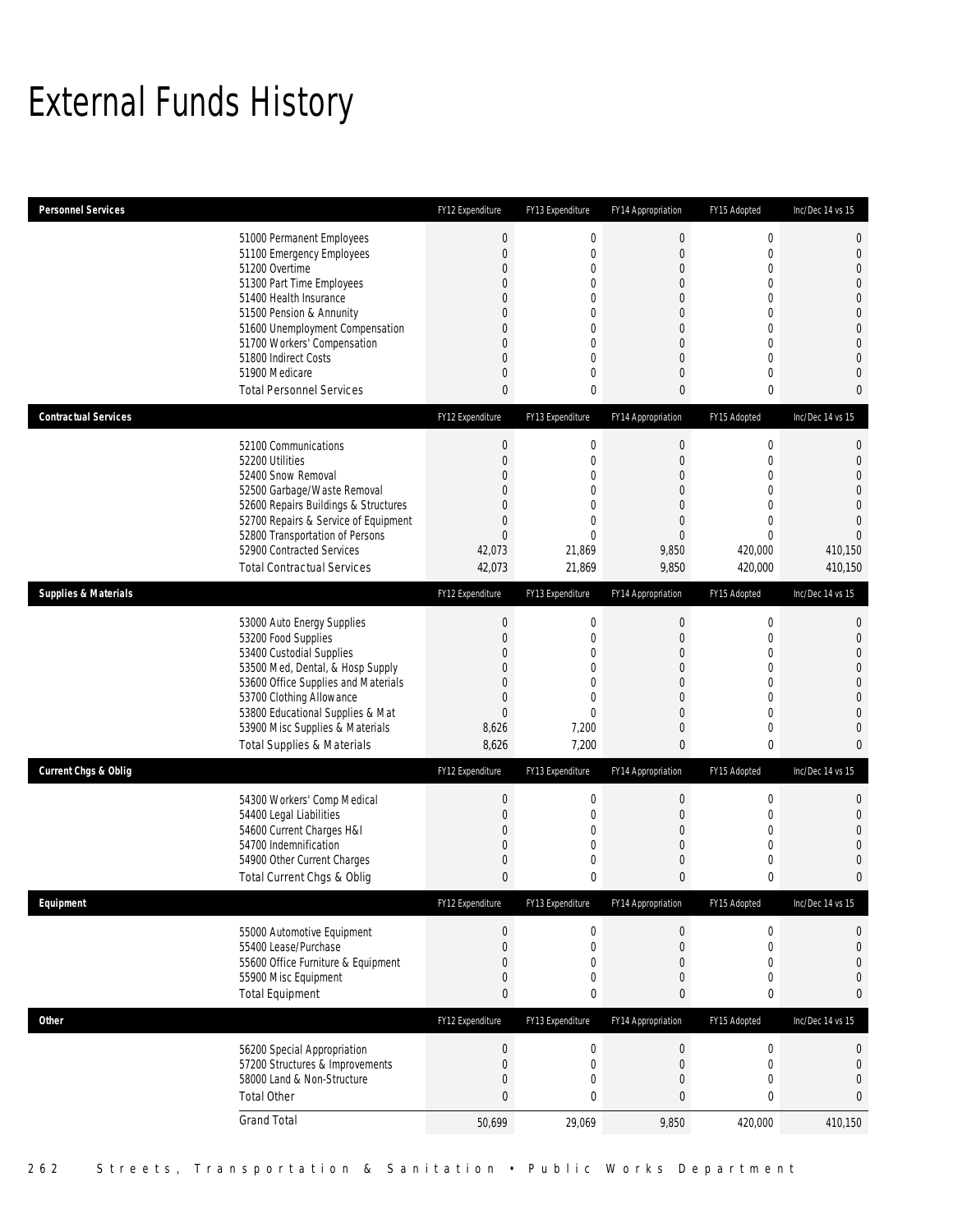# Program 1. Commissioner's Office

*Michael Dennehy, Interim Commissioner , Organization 311100* 

# *Program Description*

The Commissioner's Office defines long-term policy and direction, and works to enhance service delivery throughout the Department. The office is also responsible for issuing permits for street openings and street occupancy.

| <b>Operating Budget</b>             | Actual '12           | Actual '13           | Approp '14          | <b>Budget '15</b>   |
|-------------------------------------|----------------------|----------------------|---------------------|---------------------|
| Personnel Services<br>Non Personnel | 2,032,585<br>838.276 | 1,640,682<br>997.692 | .707.854<br>721.249 | ,682,545<br>769,531 |
| Total                               | 2,870,861            | 2,638,374            | 2,429,103           | 2,452,076           |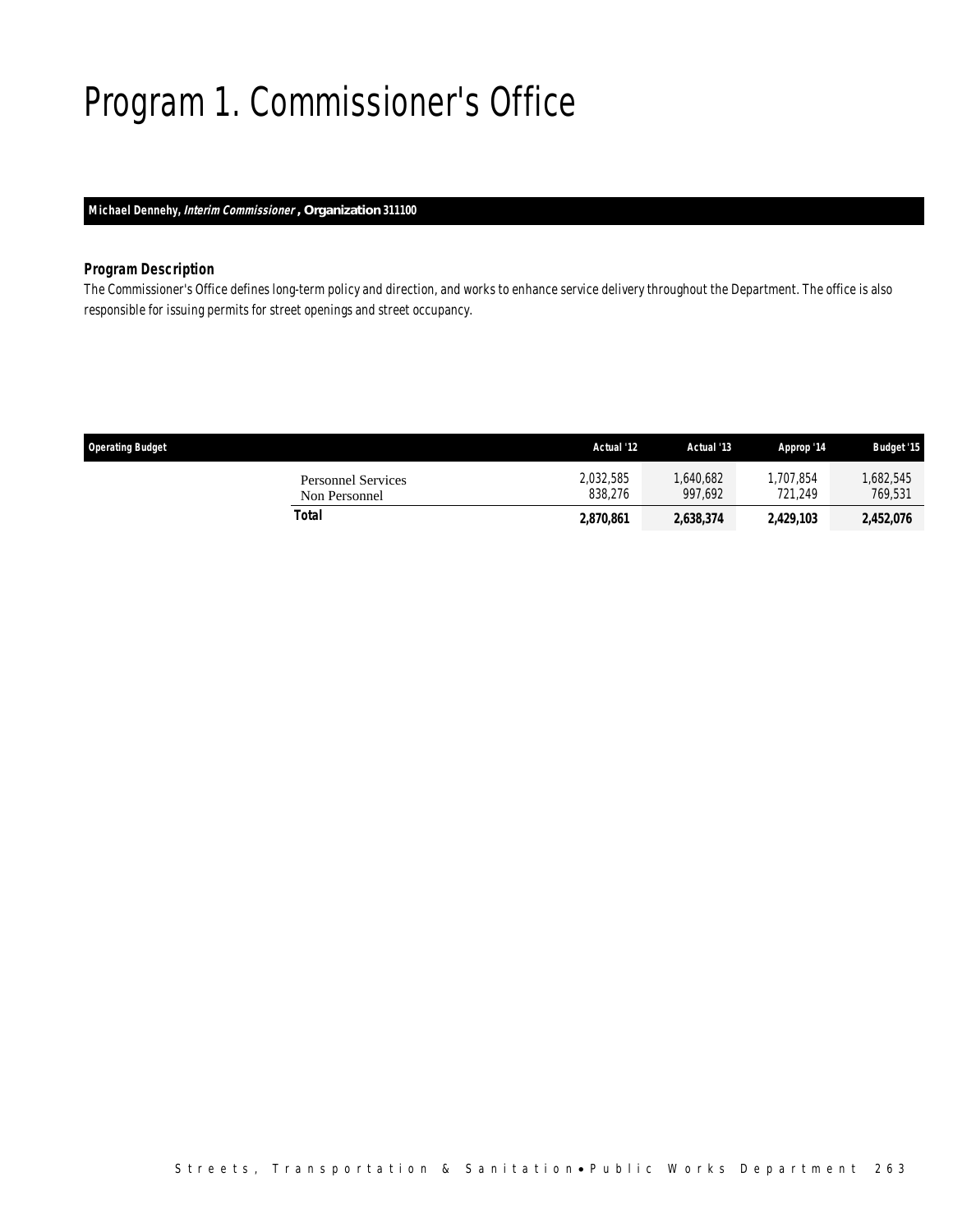# Program 2. Building/Facility Maintenance

# *Fouad Hamzeh, Manager , Organization 311200*

### *Program Description*

The Building/Facility Maintenance Program ensures that Department personnel work in clean, properly maintained buildings. The program is also charged with maintaining telephone communications at the Department's operations center.

| <b>Operating Budget</b>                    | Actual '12          | Actual '13           | Approp '14           | <b>Budget '15</b>    |
|--------------------------------------------|---------------------|----------------------|----------------------|----------------------|
| <b>Personnel Services</b><br>Non Personnel | 568.771<br>.622.797 | 583.746<br>2.100.063 | 635.728<br>2.046.890 | 619.913<br>2,249,085 |
| Total                                      | 2,191,568           | 2,683,809            | 2,682,618            | 2,868,998            |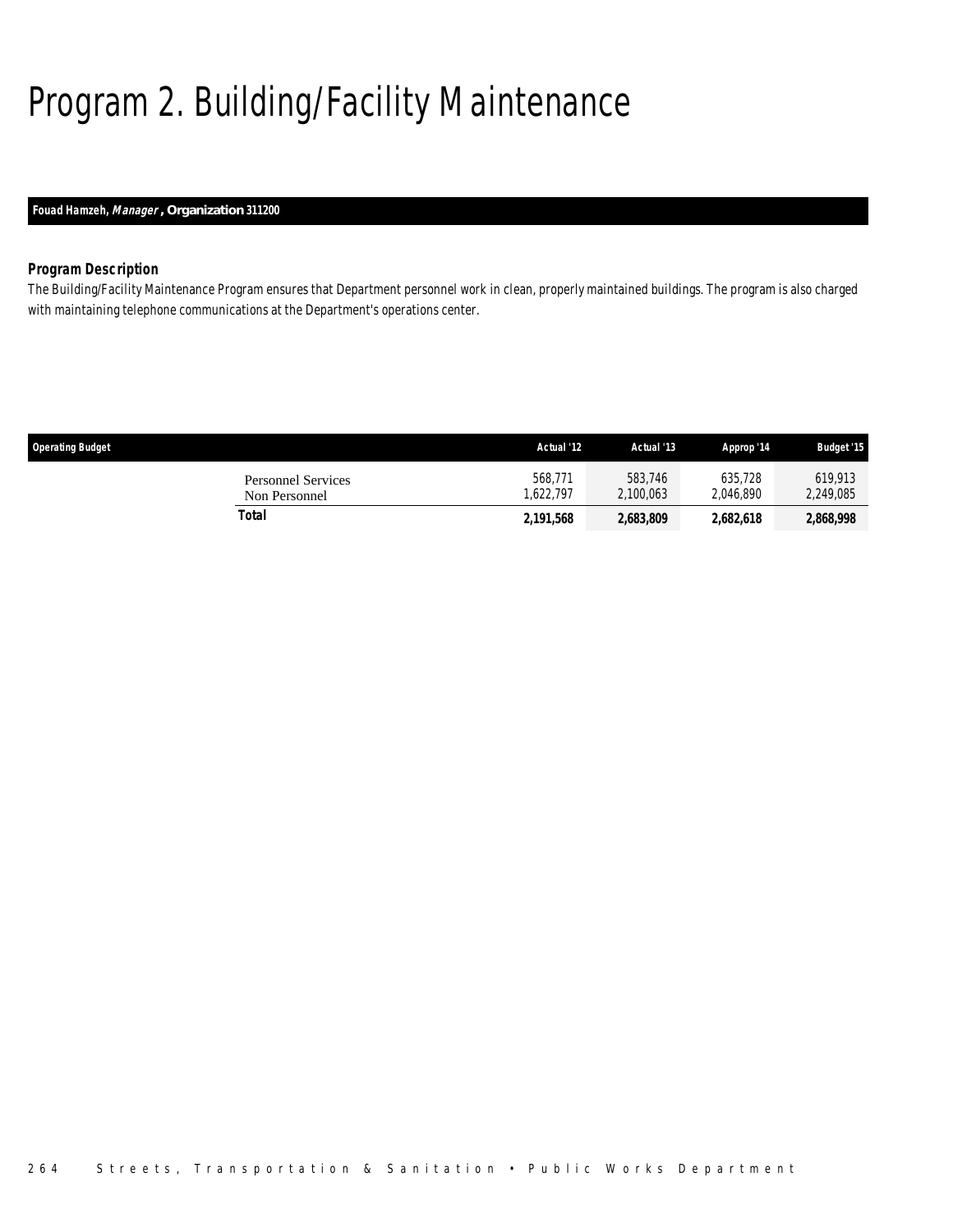# Program 3. Engineering

# *Para Jayasinghe, P.E., Manager , Organization 311300*

# *Program Description*

The Engineering Program plans, designs, schedules and prepares contracts for the reconstruction of sidewalks, roadways and bridges. Engineering firms are used to supplement staff and all work is coordinated with other City and state planning agencies. Through the Public Improvement Commission, the program reviews any proposed changes on, over, or under public ways by outside groups. (The program also maintains the official records of all City-owned land and streets).

| <b>Operating Budget</b>                    | Actual '12          | Actual '13          | Approp '14         | <b>Budget '15</b>  |
|--------------------------------------------|---------------------|---------------------|--------------------|--------------------|
| <b>Personnel Services</b><br>Non Personnel | .170.528<br>738.086 | .284.209<br>869.096 | 700.447<br>878.103 | 803.188<br>884,980 |
| Total                                      | 1,908,614           | 2,153,305           | 578,550,           | ,688,168           |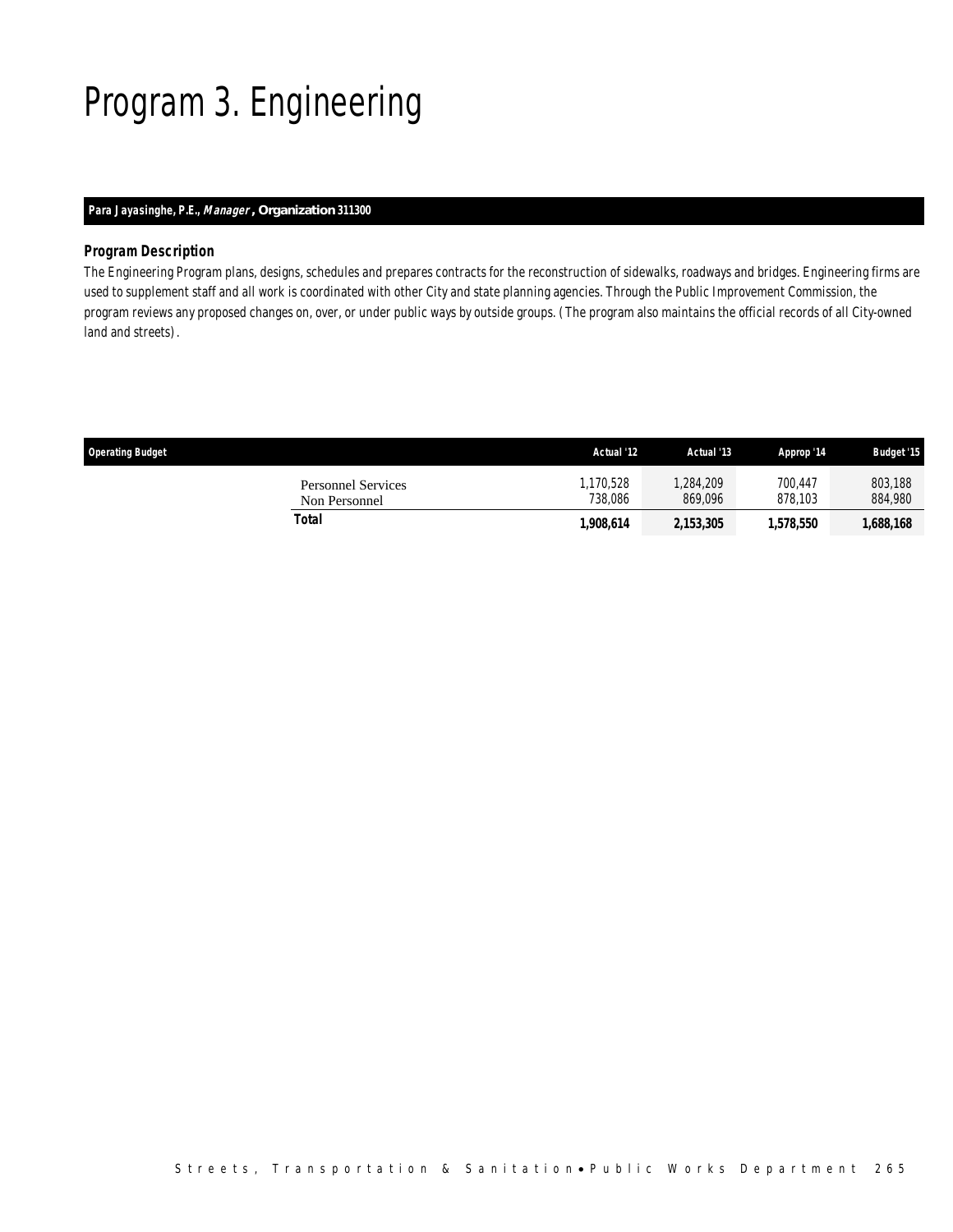# Program 4. Construction Management

### *Katie Choe, Acting Manager , Organization 311400*

## *Program Description*

The Construction Management Program is responsible for the construction and maintenance of the highway infrastructure of the City. Responsibilities include installing pedestrian ramps, and managing major capital improvements in business districts. Engineering and inspection is provided for reconstruction and resurfacing projects and for the permanent restoration of damaged public ways. By inspecting public ways, analyzing and programming field data and estimating recovery cost, this program seeks to minimize the damages to roadways and sidewalks by utility companies and contractors.

| <b>Operating Budget</b>                    | Actual '12             | Actual '13           | Approp '14           | <b>Budget '15</b>   |
|--------------------------------------------|------------------------|----------------------|----------------------|---------------------|
| <b>Personnel Services</b><br>Non Personnel | 1.414.308<br>2,600,960 | 1.467.268<br>556.536 | 1.085.769<br>110.183 | ,231,530<br>163,385 |
| Total                                      | 4,015,268              | 2,023,804            | 1,195,952            | 1,394,915           |
| Performance                                |                        |                      |                      |                     |

*Strategy:* To reconstruct and resurface the City's roadways and sidewalks to ensure a safe and passable right of way.

| <b>Performance Measures</b>                                                                                             | Actual '12    | Actual '13    | <b>Projected '14</b> | Target '15    |
|-------------------------------------------------------------------------------------------------------------------------|---------------|---------------|----------------------|---------------|
| Centerline miles of roadway reconstructed<br>Centerline miles of roadway resurfaced<br>Total utility cut square footage | 18<br>734,217 | 47<br>754.626 | .083.441             | 20<br>700,000 |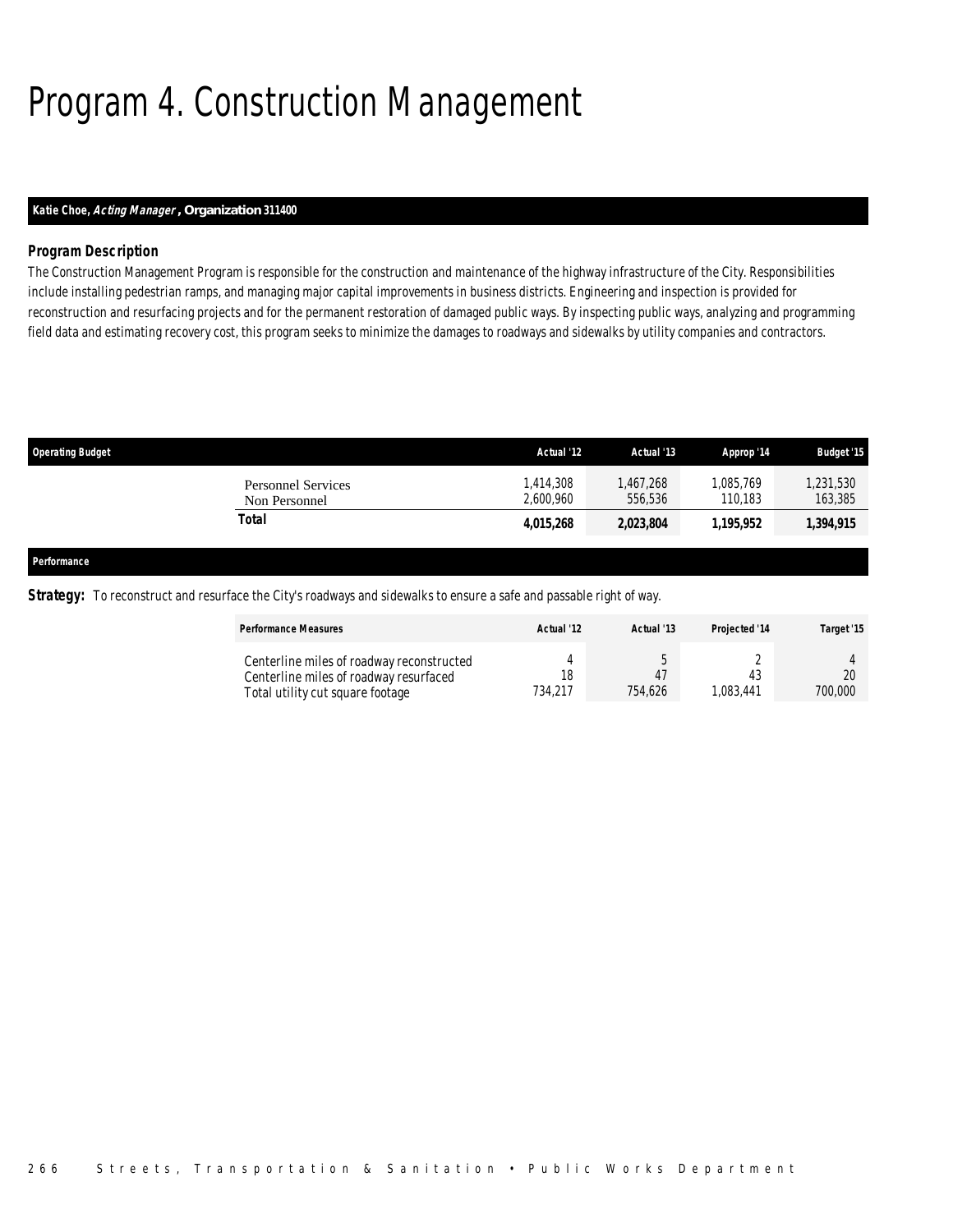# Program 5. Highway Field Operations

# *Michael Brohel, Manager , Organization 311500*

### *Program Description*

The Highway Field Operations Program is responsible for cleaning all city streets from curb to curb, with special emphasis on high litter areas and neighborhoods with posted street cleaning times. The program maintains and empties litter receptacles in busier areas of the city, clears snow from the streets during winter, makes temporary repairs to streets and sidewalks and provides assistance to the Recycling Program. The program also provides graffiti services and cleans and maintains the Boston Freedom Trail.

| <b>Operating Budget</b>             | Actual '12             | Actual '13             | Approp '14             | <b>Budget '15</b>      |
|-------------------------------------|------------------------|------------------------|------------------------|------------------------|
| Personnel Services<br>Non Personnel | 1.622.628<br>8.517.584 | 7.458.653<br>7.710.320 | 9.197.599<br>8.492.539 | 8,961,801<br>8,859,433 |
| Total                               | 16,140,212             | 15,168,973             | 17.690.138             | 17,821,234             |

#### *Performance*

#### **Strategy:** To maintain clean city streets.

| <b>Responsiveness to Constituent Requests (CRM)</b>                                                                               | Actual '12          | Actual '13             | <b>Projected '14</b>  | Target '15            |
|-----------------------------------------------------------------------------------------------------------------------------------|---------------------|------------------------|-----------------------|-----------------------|
| # of pothole repair requests received<br># of snow plowing requests received<br>% of pothole repair requests completed on<br>time | 4.557<br>401<br>92% | 5.568<br>18,342<br>91% | 7.970<br>4.268<br>95% | 5,000<br>2,500<br>95% |
| Average time to complete a pothole repair<br>request                                                                              |                     |                        |                       |                       |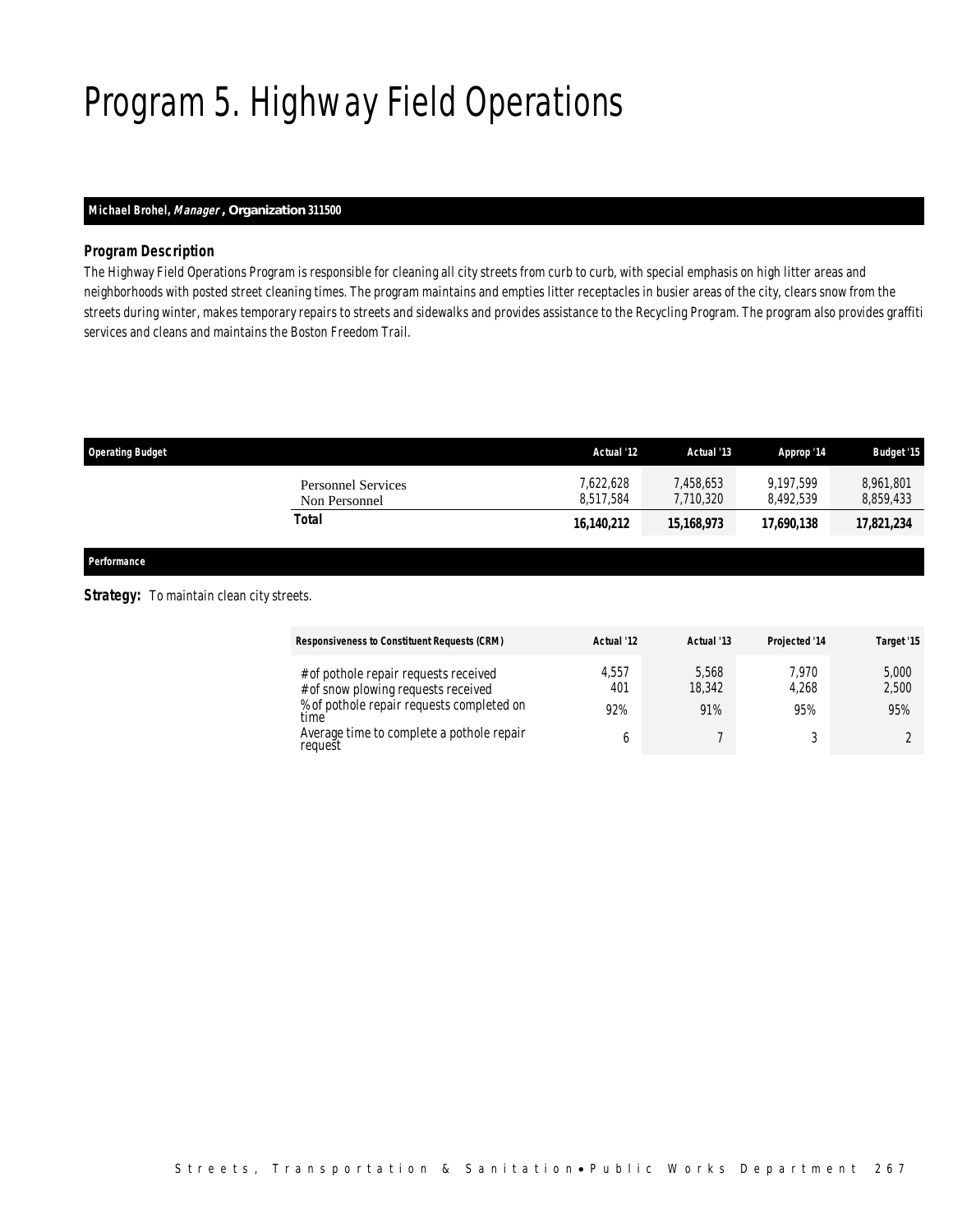# Program 6. Bridge Operations/Maintenance

# *Fouad Hamzeh, Manager , Organization 311600*

### *Program Description*

The Bridge Operations/Maintenance Program works to keep water, vehicle and pedestrian traffic moving as effectively as possible over and under the City's bridges. Responsibilities include efficient operation of the four drawbridges, and rapid response to needed electrical and mechanical repairs.

| <b>Operating Budget</b> |                                                                          | Actual '12           | Actual '13         | Approp '14           | <b>Budget '15</b>    |
|-------------------------|--------------------------------------------------------------------------|----------------------|--------------------|----------------------|----------------------|
|                         | Personnel Services<br>Non Personnel                                      | 906.021<br>2,569,174 | 966.111<br>857,362 | 1,165,880<br>718,330 | 1,073,059<br>651,742 |
|                         | Total                                                                    | 3,475,195            | 1,823,473          | 1,884,210            | 1,724,801            |
| Performance             |                                                                          |                      |                    |                      |                      |
|                         | <b>Strategy:</b> To maintain and operate vehicle and pedestrian bridges. |                      |                    |                      |                      |
|                         | <b>Performance Measures</b>                                              | Actual '12           | Actual '13         | <b>Projected '14</b> | Target '15           |

| # of bridge openings | 3 247 | 3.521 | 3.343 | 4.000 |
|----------------------|-------|-------|-------|-------|
|                      |       |       |       |       |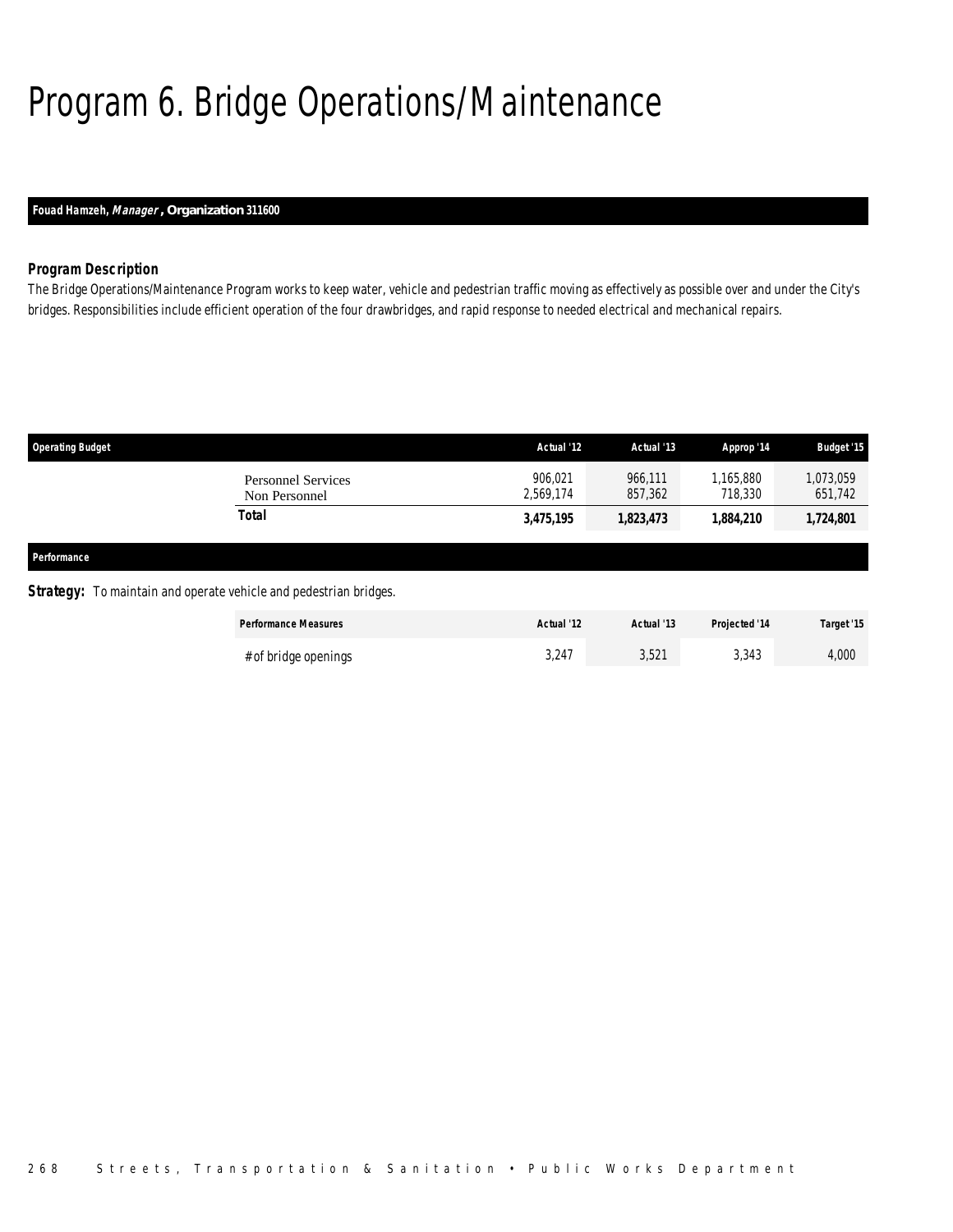# Program 7. Street Lights & Signals

# *Glenn Cooper, Manager , Organization 311700*

#### *Program Description*

The Street Lights and Signals program is responsible for the maintenance of traffic signals and streetlights. The program provides modern, cost efficient and effective street lighting and traffic signal services to protect the safety of the general and traveling public on Boston's streets and in the City's parks and playgrounds.

| <b>Operating Budget</b>                    | Actual '12             | Actual '13              | Approp '14             | <b>Budget '15</b>      |
|--------------------------------------------|------------------------|-------------------------|------------------------|------------------------|
| <b>Personnel Services</b><br>Non Personnel | 3,221,290<br>9.216.415 | 3.396.804<br>10.021.522 | 3.984.627<br>9.503.976 | 3,627,407<br>9,094,044 |
| Total                                      | 12,437,705             | 13,418,326              | 13.488.603             | 12,721,451             |
|                                            |                        |                         |                        |                        |

*Performance* 

## **Strategy:** To efficiently maintain traffic signals and street lights.

| <b>Performance Measures</b>                                                | Actual '12          | Actual '13         | Projected '14      | Target '15         |
|----------------------------------------------------------------------------|---------------------|--------------------|--------------------|--------------------|
| # of street light outages addressed<br>Annual kWh savings from LED program | 6.421<br>11,300,000 | 3.878<br>7,500,000 | 8.098<br>3,400,000 | 6,500<br>6,000,000 |
| <b>Responsiveness to Constituent Requests (CRM)</b>                        | Actual '12          | Actual '13         | Projected '14      | Target '15         |
| % of street light outages addressed on time                                | 72%                 | 58%                | 49%                | 70%                |
| Average time to complete a street light<br>outage request                  | 20                  | 38                 | 56                 | 10                 |
| # of street light outage constituent requests<br>received                  | 7.382               | 7.489              | 5.866              | 7.000              |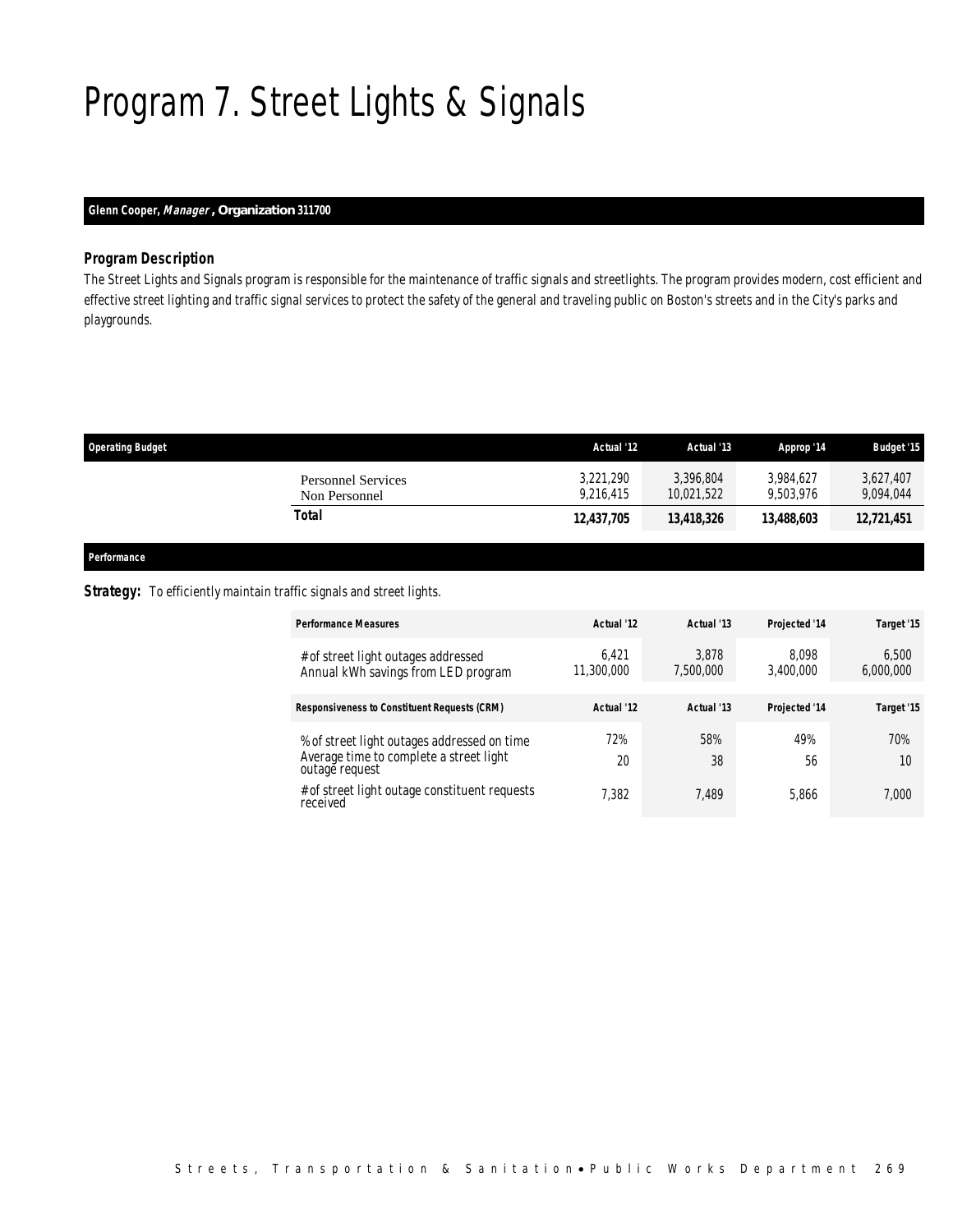# Program 8. Waste Reduction

## *Robert DeRosa, Manager , Organization 311800*

## *Program Description*

The Waste Reduction Division is responsible for implementing and managing recycling activities in the City in conjunction with the collection and disposal of solid waste generated by City of Boston households and enforcing all codes and ordinances to protect health, safety and enforcement. Responsibilities include program design, public education around recycling, monitoring contractor work and exploration of cost effective and environmentally sound disposal alternatives.

| <b>Operating Budget</b>             | Actual '12             | Actual '13              | Approp '14              | <b>Budget '15</b>       |
|-------------------------------------|------------------------|-------------------------|-------------------------|-------------------------|
| Personnel Services<br>Non Personnel | ,210,998<br>39.221.261 | 1.148.356<br>40.400.591 | 1.239.794<br>42.531.370 | 2.297.295<br>40,130,880 |
| Total                               | 40,432,259             | 41,548,947              | 43.771.164              | 42,428,175              |
|                                     |                        |                         |                         |                         |

#### *Performance*

**Strategy:** To collect and dispose of residential solid waste and recyclable materials in a cost-effective and efficient manner.

| <b>Performance Measures</b>                          | Actual '12 | Actual '13 | <b>Projected '14</b> | Target '15 |
|------------------------------------------------------|------------|------------|----------------------|------------|
| Average pounds of waste per household                | 129        | 133        | 131                  |            |
| Tons of residential waste disposed (not<br>recycled) | 196.736    | 191.796    | 191.611              | 200,000    |

#### **Strategy:** To increase the diversion rate of recycling through the Recycling Program.

| <b>Performance Measures</b>                                                                                   | Actual '12        | Actual '13              | <b>Projected '14</b>    | Target '15        |
|---------------------------------------------------------------------------------------------------------------|-------------------|-------------------------|-------------------------|-------------------|
| Recycling diversion rate<br>Tons of residential waste recycled<br>Tons of solid waste collected and processed | 45.058<br>251,529 | 18<br>46.782<br>249.903 | 18<br>43.419<br>246.735 | 48,000<br>260,000 |

## **Strategy:** To inspect all food establishments; swimming pools, massage and bath facilities; recreational camps for children; and funeral home establishments, on a routine and complaint basis.

| <b>Performance Measures</b>                                 | Actual '12 | Actual '13 | <b>Projected '14</b> | Target '15 |
|-------------------------------------------------------------|------------|------------|----------------------|------------|
| Code enforcement complaints responded to<br>within 48 hours | 10.886     | 16.444     | 15,000               | 10,000     |

### **Strategy:** To respond to cleanliness and environmental safety complaints within 48 hours.

| <b>Performance Measures</b>                                      | Actual '12 | Actual '13 | <b>Projected '14</b> | Target '15 |
|------------------------------------------------------------------|------------|------------|----------------------|------------|
| % of code enforcement complaints<br>responded to within 48 hours | 100%       | 100%       | 100%                 | 100%       |
| Code enforcement complaints received                             | 10.886     | 16.444     | 15,000               | 10,000     |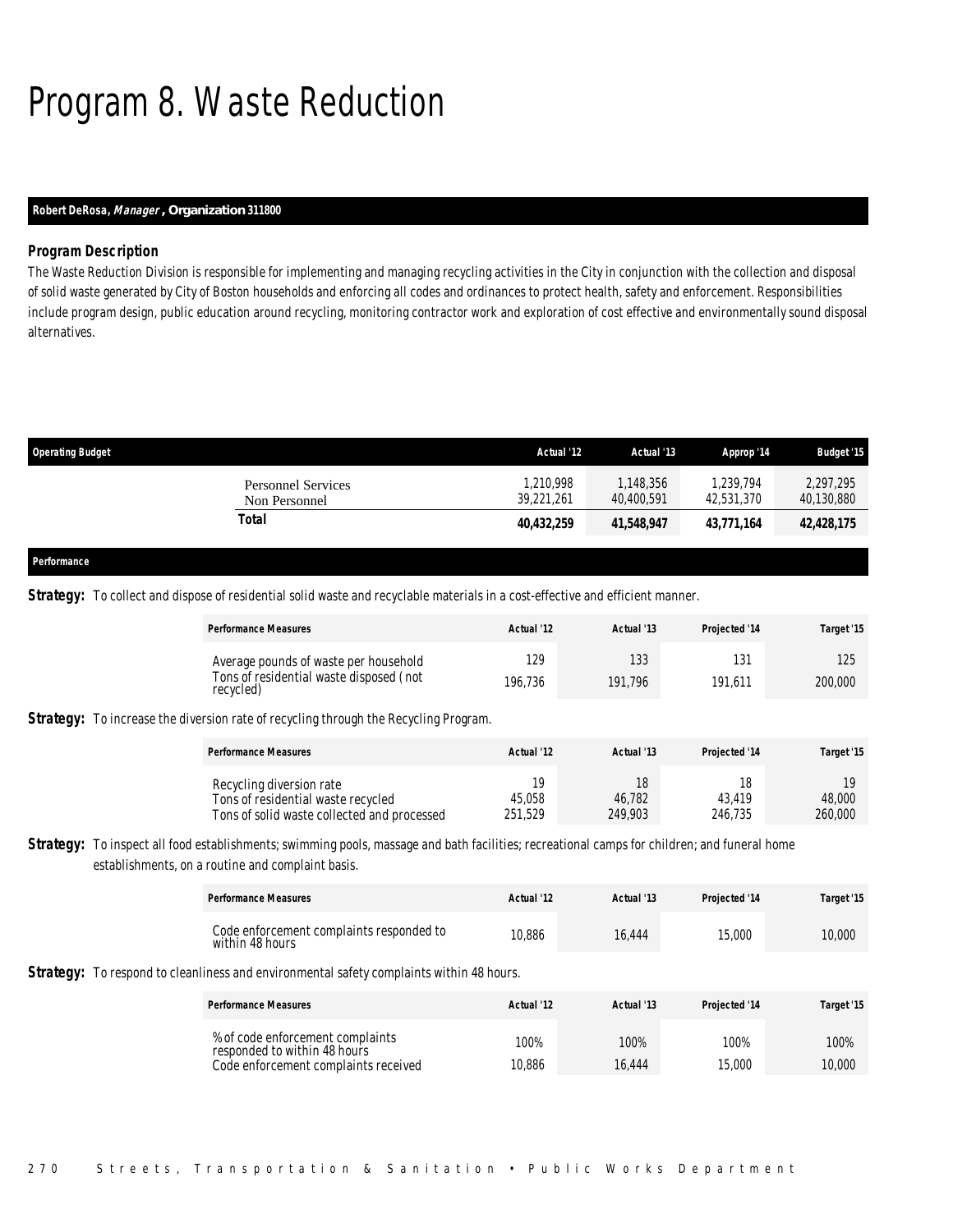**Strategy:** To collect and dispose of residential solid waste and recyclable materials.

| <b>Responsiveness to Constituent Requests (CRM)</b>                                                                               | Actual '12   | Actual '13   | Projected '14 | Target '15   |
|-----------------------------------------------------------------------------------------------------------------------------------|--------------|--------------|---------------|--------------|
| # of missed trash requests received<br>% of missed trash requests completed on<br>time<br>Average time to complete a missed trash | 5.176<br>99% | 5.370<br>99% | 6.391<br>99%  | 6,500<br>99% |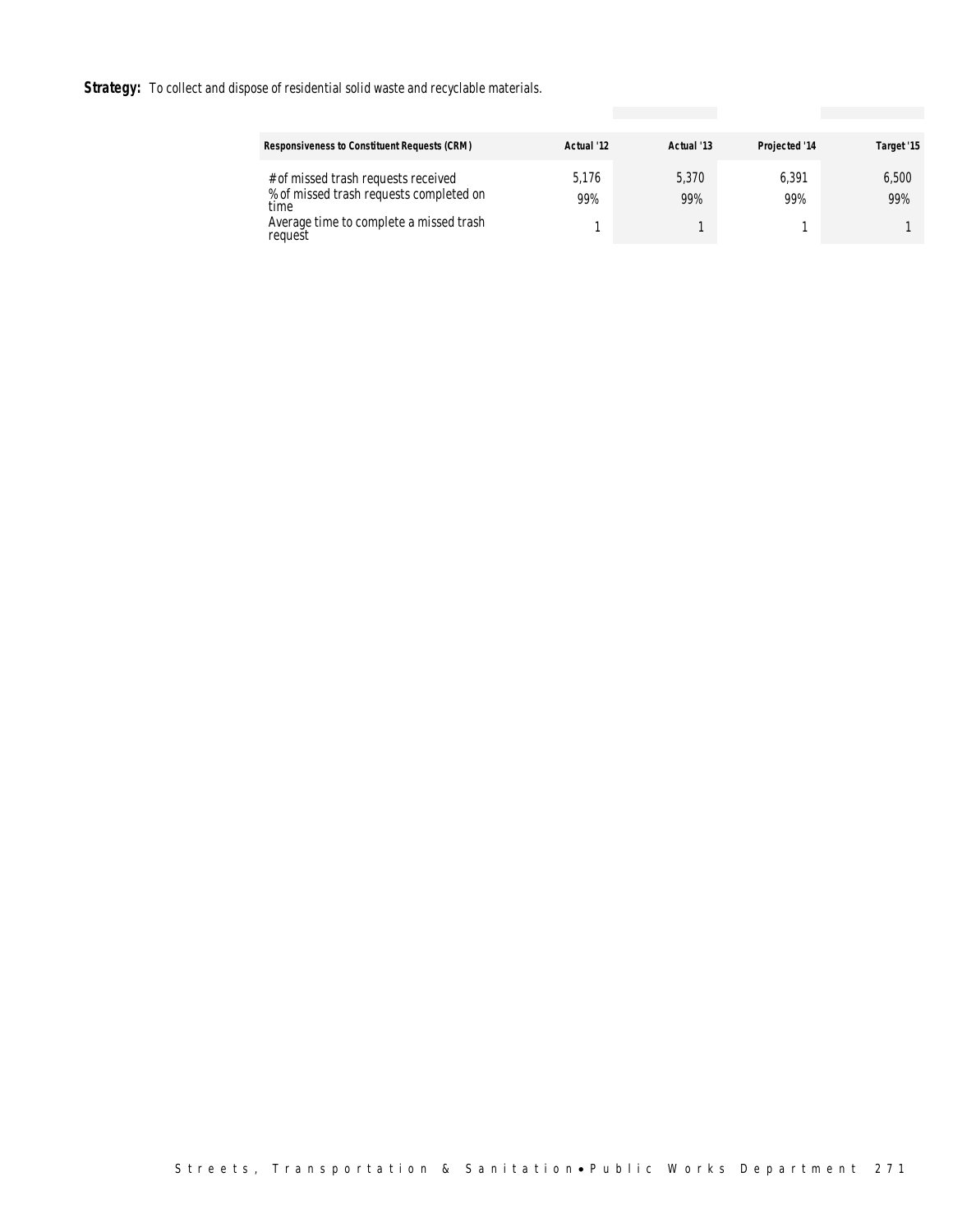# External Funds Projects

#### *Electronic Waste Recycling and Advertising*

#### *Project Mission*

Apple Computer Co. donated \$30,000 over three years to support electronic waste recycling and advertising services. This grant supports the municipal electronic waste recycling days.

#### *Home Composting*

#### *Project Mission*

This revolving account was started with a grant from the State Department of Environmental Protection and uses yard waste materials from community gardens to create compost. The compost is sold and the proceeds were used to buy compost bins, which are also sold to residential gardeners, along with compost.

# *MBTA/Streetlight Division Facility Move*

#### *Project Mission*

This is a onetime cost sharing agreement between the City of Boston and the MBTA to share the cost of moving the Street Light Division Maintenance Facility off of MBTA property. Funds will be used for moving the Division to a temporary location while a permanent location is constructed.

*MRIP (Municipal Recycling Incentive Program)* 

#### *Project Mission*

MRIP is a program of the DEP. The goal of the program is to increase municipal recycling, safely dispose of universal wastes (such as CRT's, mercury, paint and auto supplies) and develop a way to recover and reuse materials such as paper, cardboard and leaf and yard waste.

*Sustainable Materials Recovery Program Municipal Grant* 

#### *Project Mission*

This is a one time grant from the Massachusetts Department of Environmental Protection. It was used to provide a cost benefit analysis of programs that utilize economic incentives to increase waste diversion.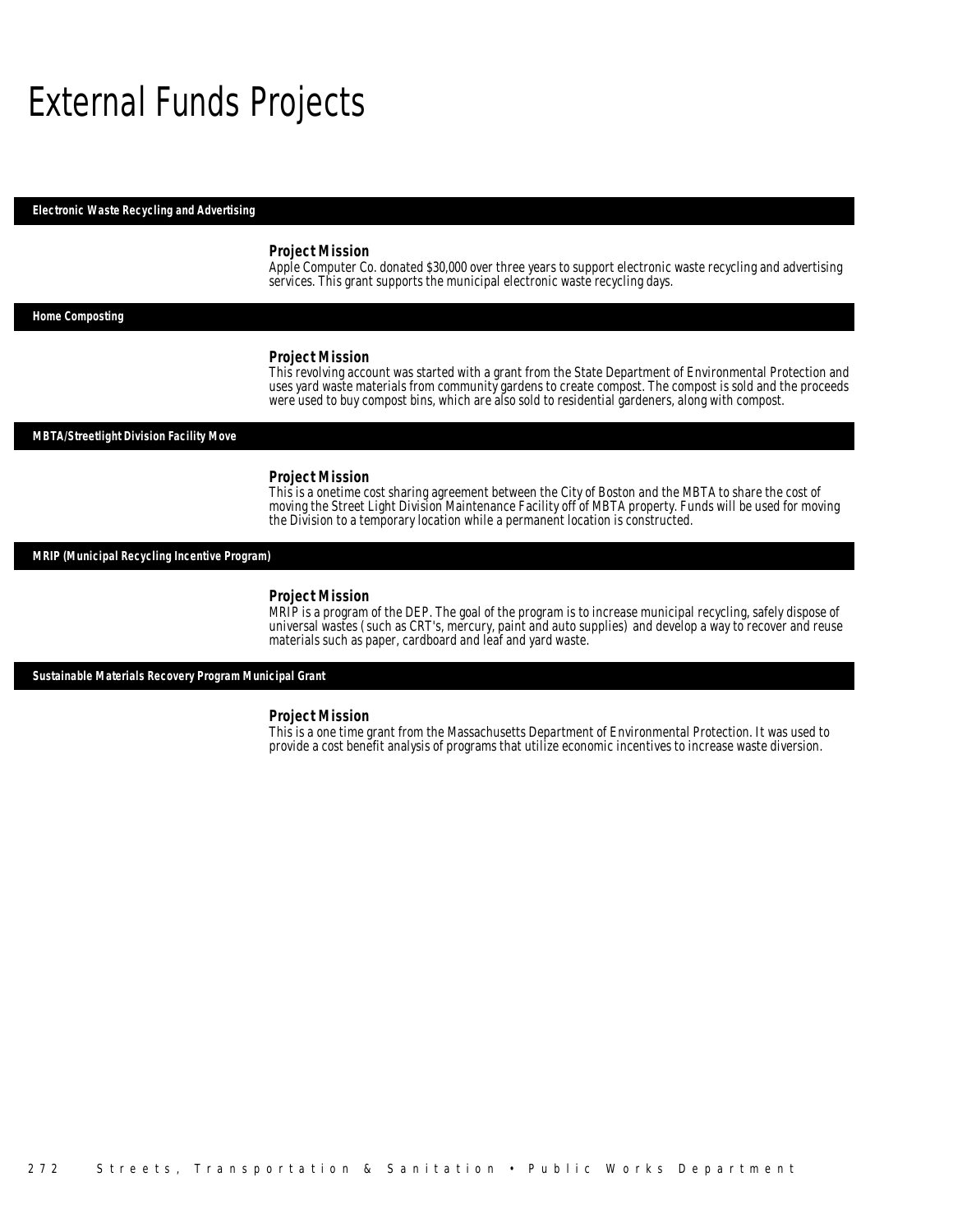# Public Works Department Capital Budget

### *Overview*

Public Works is committed to implementing capital projects that will result in safe, well -functioning and attractive roadways, sidewalks, bridges and street lights.

# *FY15 Major Initiatives*

- Public Works will begin construction on the Connect Historic Boston project, leveraging a \$15.5m Transportation Infrastructure Generating Economic Recovery (TIGER) grant from the Federal Department of Transportation.
- Construction will begin on capping the final section of the Gardner Street Landfill which will also include the restoration of playing fields at the West Roxbury Education Complex.
- Design and engineering for the construction of a new Long Island Bridge will begin.
- The City will continue to convert mercury and sodium vapor streetlights to LEDs, leveraging outside funds from NSTAR to complete the project.
- The reconstruction and installation of pedestrian ramps on sidewalks will continue throughout the City, to improve accessibility.
- Working with the community and the BRA, Public Works will continue design on the reconstruction of Quincy Street, as part of the Choice Neighborhood grant program.

| <b>Capital Budget Expenditures</b> | Total Actual '12 | Total Actual '13 | <b>Estimated '14</b> | <b>Total Projected '15</b> |
|------------------------------------|------------------|------------------|----------------------|----------------------------|
| Total Department                   | 28,554,828       | 54,090,468       | 58,955,000           | 71.840.384                 |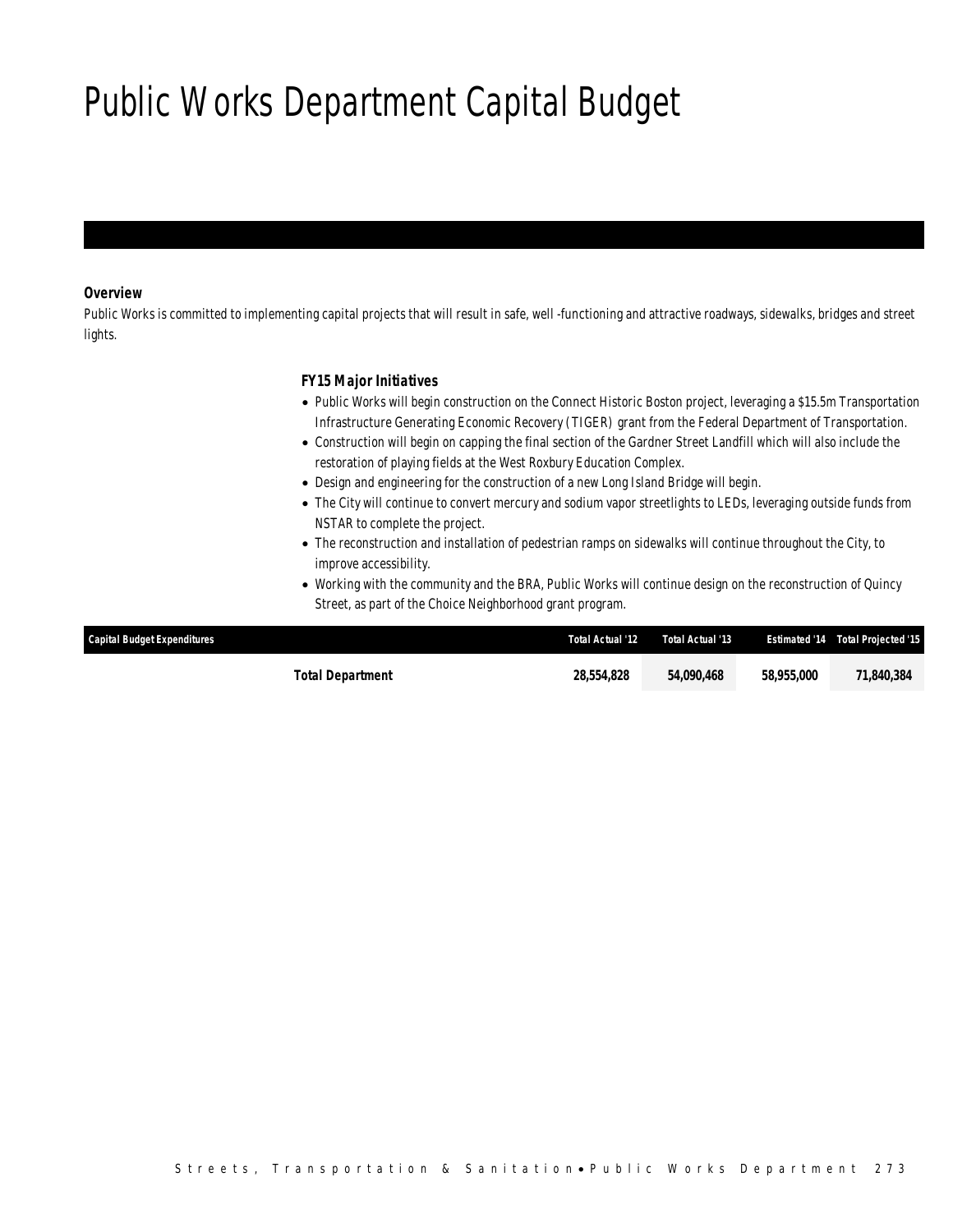# Public Works Department Project Profiles

#### *ADA/AAB PEDESTRIAN RAMPS*

# *Project Mission*

Install or reconstruct pedestrian ramps to conform to current Americans With Disabilities Act and Architectural Access Board regulations.

*Managing Department,* Public Works Department *Status,* Annual Program

*Location,* Citywide *Operating Impact,* No

| <b>Authorizations</b>                    |            |             |             |             |                  |
|------------------------------------------|------------|-------------|-------------|-------------|------------------|
|                                          |            |             |             | Non Capital |                  |
| Source                                   | Existing   | <b>FY15</b> | Future      | Fund        | Total            |
| City Capital                             | 16,031,827 | 400,000     | 4,518,173   | 0           | 20,950,000       |
| Grants/Other                             |            |             |             | 0           | $\left( \right)$ |
| Total                                    | 16.031.827 | 400,000     | 4.518.173   | $^{0}$      | 20,950,000       |
| <b>Expenditures (Actual and Planned)</b> |            |             |             |             |                  |
|                                          | Thru       |             |             |             |                  |
| Source                                   | 6/30/13    | <b>FY14</b> | <b>FY15</b> | FY16-19     | Total            |
| City Capital                             | 11.952.549 | 1.600.000   | 1.600.000   | 5.797.451   | 20,950,000       |
| Grants/Other                             |            |             |             | 0           | $\left($         |
| Total                                    | 11.952.549 | 1.600.000   | 1.600.000   | 5.797.451   | 20,950,000       |

#### *ALFORD STREET BRIDGE*

#### *Project Mission*

Replace the bridge. State and federal construction funding awarded. *Managing Department,* Public Works Department *Status,* In Construction *Location,* Charlestown *Operating Impact,* No

| <b>Authorizations</b>                    |           |             |             |             |            |
|------------------------------------------|-----------|-------------|-------------|-------------|------------|
|                                          |           |             |             | Non Capital |            |
| Source                                   | Existing  | <b>FY15</b> | Future      | Fund        | Total      |
| City Capital                             | 5,592,507 | 0           | 0           | 0           | 5,592,507  |
| Grants/Other                             | 0         | 0           | 0           | 58,000,000  | 58,000,000 |
| Total                                    | 5,592,507 | $\theta$    | 0           | 58,000,000  | 63,592,507 |
| <b>Expenditures (Actual and Planned)</b> |           |             |             |             |            |
|                                          | Thru      |             |             |             |            |
| Source                                   | 6/30/13   | <b>FY14</b> | <b>FY15</b> | FY16-19     | Total      |
| City Capital                             | 4.229.494 | 300,000     | 500,000     | 563.013     | 5.592.507  |
| Grants/Other                             | 0         |             | 0           | 0           | 0          |
| Total                                    | 4.229.494 | 300,000     | 500,000     | 563.013     | 5.592.507  |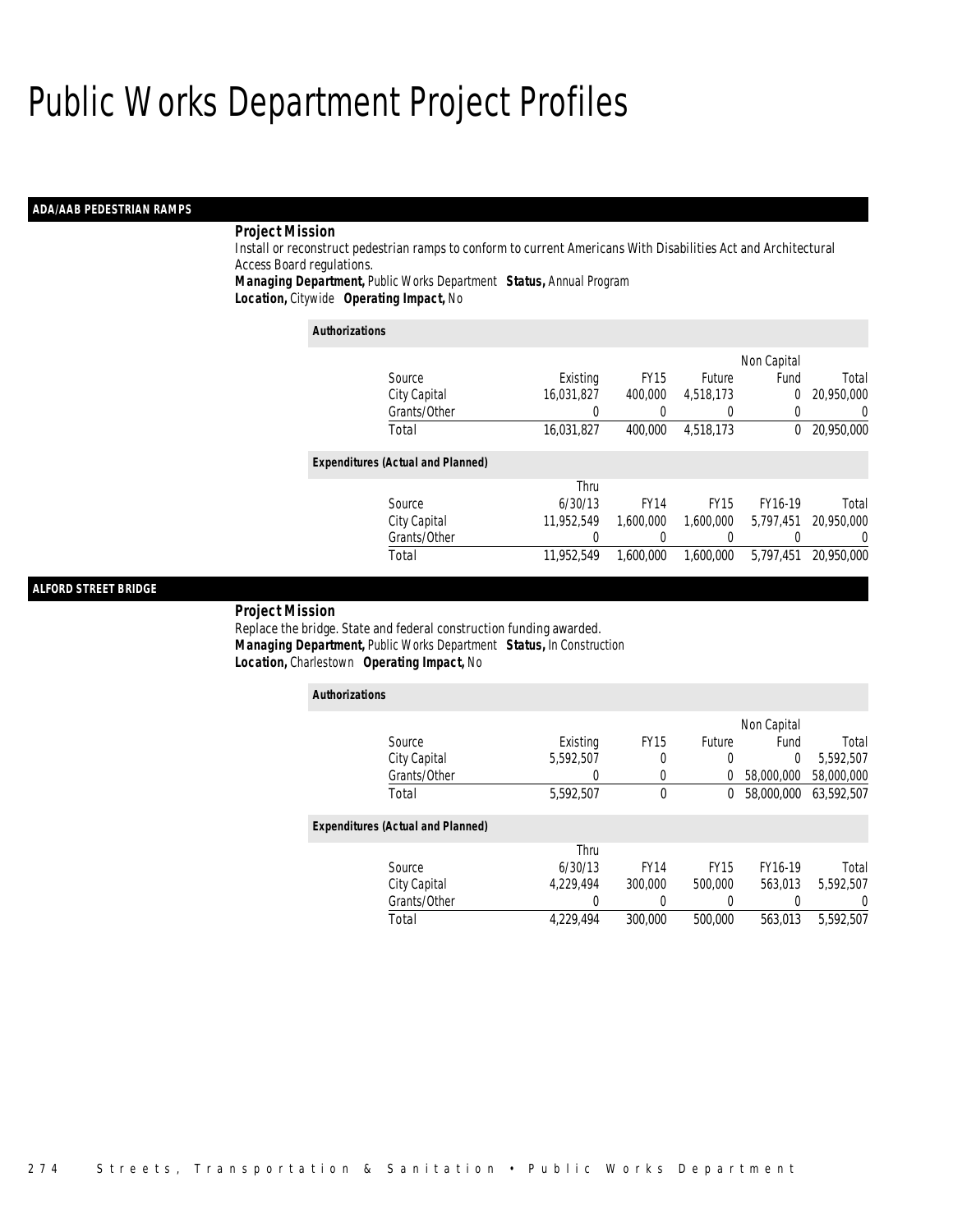# Public Works Department Project Profiles

#### *AMERICAN LEGION BRIDGE*

## *Project Mission*

 Design and construction management of bridge replacement, with state construction funding awarded. *Managing Department,* Public Works Department *Status,* In Construction *Location,* Mattapan *Operating Impact,* No

| <b>Authorizations</b>                    |          |             |             |           |           |  |
|------------------------------------------|----------|-------------|-------------|-----------|-----------|--|
|                                          |          |             | Non Capital |           |           |  |
| Source                                   | Existing | <b>FY15</b> | Future      | Fund      | Total     |  |
| City Capital                             | 350,000  | 0           | $\theta$    | $\Omega$  | 350,000   |  |
| Grants/Other                             | 0        | 0           | $\Omega$    | 3,000,000 | 3,000,000 |  |
| Total                                    | 350,000  | 0           | 0           | 3,000,000 | 3,350,000 |  |
| <b>Expenditures (Actual and Planned)</b> |          |             |             |           |           |  |
|                                          | Thru     |             |             |           |           |  |
| Source                                   | 6/30/13  | <b>FY14</b> | <b>FY15</b> | FY16-19   | Total     |  |
| City Capital                             | 261.128  | 50,000      | 38,872      | $\Omega$  | 350,000   |  |
| Grants/Other                             | 0        | 0           | $\Omega$    | $\Omega$  |           |  |
| Total                                    | 261,128  | 50,000      | 38,872      | 0         | 350,000   |  |
|                                          |          |             |             |           |           |  |

## *BLOSSOM STREET LIGHTING*

#### *Project Mission*

 Street lighting, median, sidewalk and roadway improvements to Blossom Street east of Cambridge Street. *Managing Department,* Public Works Department *Status,* To Be Scheduled *Location,* West End *Operating Impact,* No

| <b>Authorizations</b>                    |           |             |             |             |           |
|------------------------------------------|-----------|-------------|-------------|-------------|-----------|
|                                          |           |             |             | Non Capital |           |
| Source                                   | Existing  | <b>FY15</b> | Future      | Fund        | Total     |
| City Capital                             | 1,000,000 | 0           | 0           | 0           | 1,000,000 |
| Grants/Other                             | 0         |             | 0           |             | 0         |
| Total                                    | 1,000,000 | 0           | $\mathbf 0$ | 0           | 1,000,000 |
| <b>Expenditures (Actual and Planned)</b> |           |             |             |             |           |
|                                          | Thru      |             |             |             |           |
| Source                                   | 6/30/13   | <b>FY14</b> | <b>FY15</b> | FY16-19     | Total     |
| City Capital                             | 0         | 0           | $\Omega$    | 1.000.000   | 1.000.000 |
| Grants/Other                             | 0         | 0           | 0           |             | $\Omega$  |
| Total                                    | 0         | $\theta$    | 0           | 1.000.000   | 1.000.000 |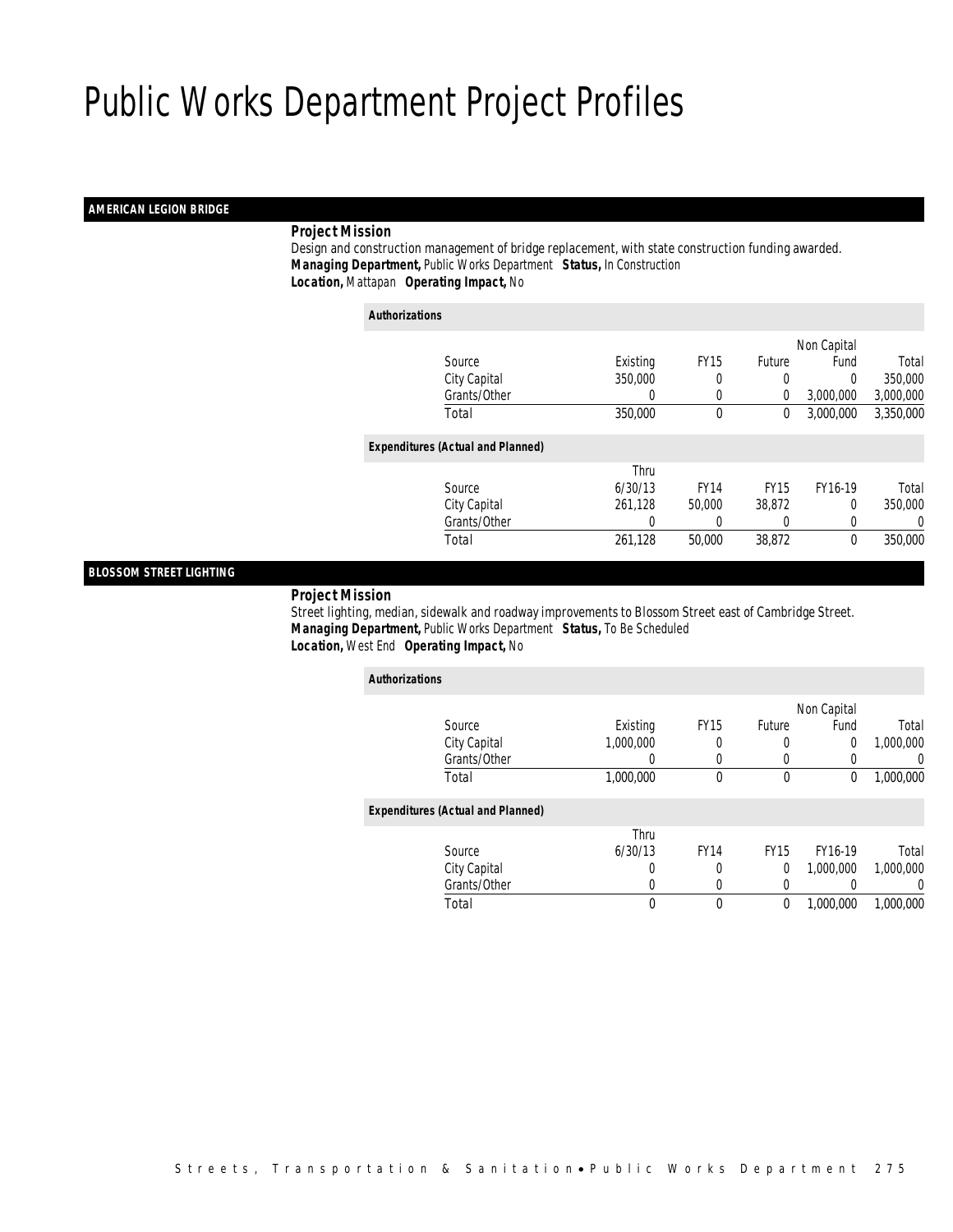# Public Works Department Project Profiles

#### *BRIDGE REPAIRS*

## *Project Mission*

Ongoing repairs at various City-owned bridges as needed. *Managing Department,* Public Works Department *Status,* Annual Program *Location,* Citywide *Operating Impact,* No

### *Authorizations*

|                                          |            |             |             | Non Capital |            |
|------------------------------------------|------------|-------------|-------------|-------------|------------|
| Source                                   | Existing   | <b>FY15</b> | Future      | Fund        | Total      |
| City Capital                             | 18,963,561 | 3,000,000   | 0           | 0           | 21,963,561 |
| Grants/Other                             |            |             | 0           | 0           | 0          |
| Total                                    | 18.963.561 | 3,000,000   | 0           | 0           | 21,963,561 |
| <b>Expenditures (Actual and Planned)</b> |            |             |             |             |            |
|                                          | Thru       |             |             |             |            |
| Source                                   | 6/30/13    | <b>FY14</b> | <b>FY15</b> | FY16-19     | Total      |
| City Capital                             | 11,885,516 | 2,000,000   | 2,000,000   | 6.078.045   | 21.963.561 |
| Grants/Other                             |            |             |             |             | $\left($   |
| Total                                    | 11.885.516 | 2,000,000   | 2.000.000   | 6.078.045   | 21,963,561 |
|                                          |            |             |             |             |            |

## *BULFINCH TRIANGLE STREET IMPROVEMENTS*

*Project Mission* 

Street, sidewalk and lighting improvements and repairs in the Bulfinch Triangle area including Canal Street, Lancaster Street, Friend Street, Portland Street, and Valenti Way. *Managing Department,* Public Works Department *Status,* In Construction

*Location,* West End *Operating Impact,* No

| <b>Authorizations</b>                    |           |             |             |             |                |
|------------------------------------------|-----------|-------------|-------------|-------------|----------------|
|                                          |           |             |             | Non Capital |                |
| Source                                   | Existing  | <b>FY15</b> | Future      | Fund        | Total          |
| City Capital                             | 1,500,000 | 0           | 0           | $\theta$    | 1,500,000      |
| Grants/Other                             | 0         | $\left($    | 0           | 0           | $\overline{0}$ |
| Total                                    | 1,500,000 | $\Omega$    | $\mathbf 0$ | $\Omega$    | 1,500,000      |
| <b>Expenditures (Actual and Planned)</b> |           |             |             |             |                |
|                                          | Thru      |             |             |             |                |
| Source                                   | 6/30/13   | <b>FY14</b> | <b>FY15</b> | FY16-19     | Total          |
| City Capital                             | 0         | 0           | 1.200.000   | 300,000     | 1,500,000      |
| Grants/Other                             | 0         |             | 0           |             | $\Omega$       |
| Total                                    | 0         | 0           | 1.200.000   | 300,000     | 1,500,000      |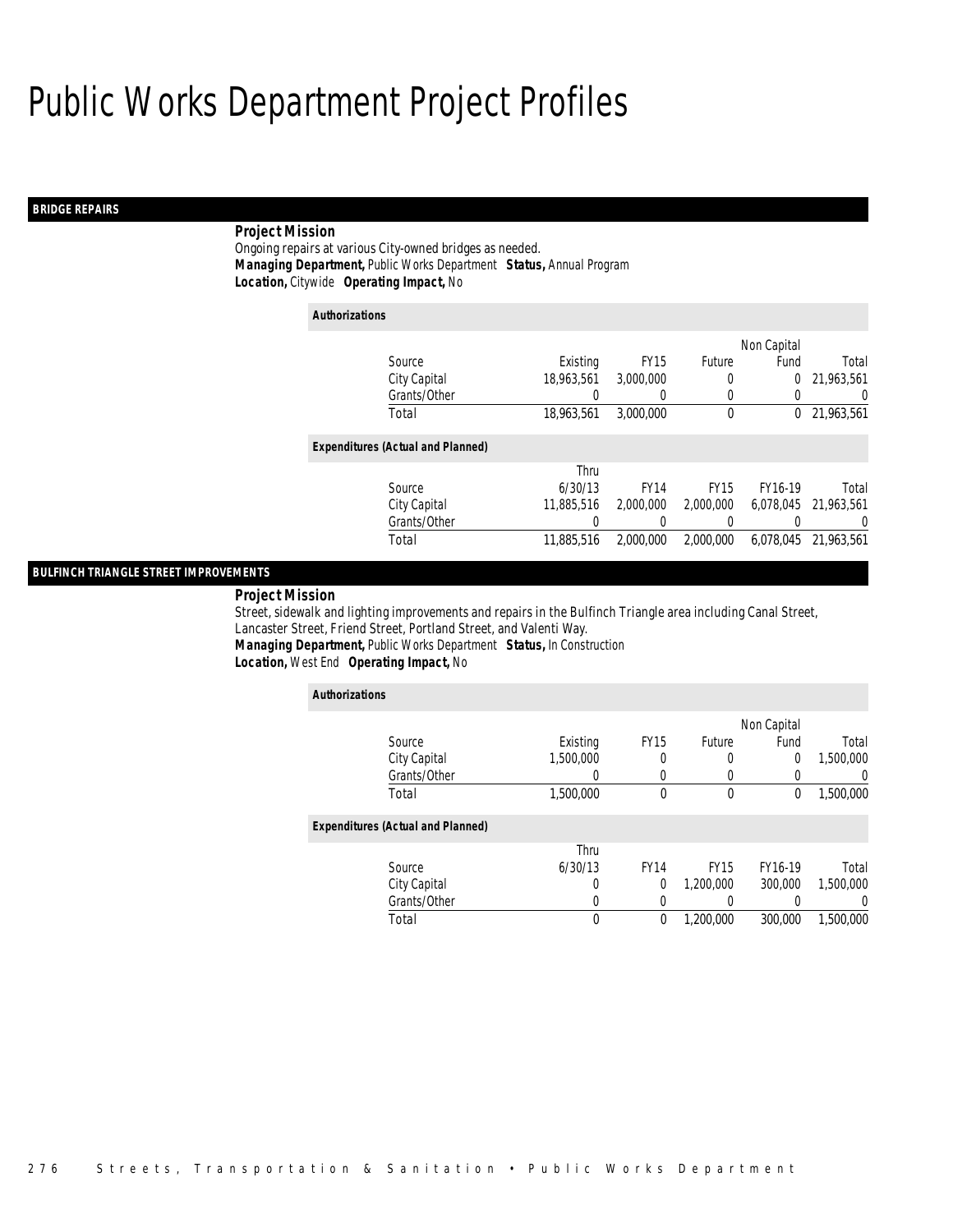#### *CALUMET SQUARE*

#### *Project Mission*

 Improve the intersection of Calumet Street and St. Alphonsus Street. *Managing Department,* Public Works Department *Status,* In Construction *Location,* Mission Hill *Operating Impact,* No

| <b>Authorizations</b> |                                          |             |             |             |             |         |
|-----------------------|------------------------------------------|-------------|-------------|-------------|-------------|---------|
|                       |                                          |             |             |             | Non Capital |         |
|                       | Source                                   | Existing    | <b>FY15</b> | Future      | Fund        | Total   |
|                       | City Capital                             | 200,000     | 0           | 0           | 0           | 200,000 |
|                       | Grants/Other                             | $\left($    | 0           | 0           |             | 0       |
|                       | Total                                    | 200,000     | 0           | 0           | 0           | 200,000 |
|                       | <b>Expenditures (Actual and Planned)</b> |             |             |             |             |         |
|                       |                                          | Thru        |             |             |             |         |
|                       | Source                                   | 6/30/13     | <b>FY14</b> | <b>FY15</b> | FY16-19     | Total   |
|                       | City Capital                             | 0           | 100,000     | 100,000     | 0           | 200,000 |
|                       | Grants/Other                             | 0           | 0           | 0           | 0           | 0       |
|                       | Total                                    | $\mathbf 0$ | 100,000     | 100,000     | $\mathbf 0$ | 200,000 |

#### *CAMBRIDGE STREET BRIDGE*

 *Project Mission* Inspect bridge and perform repairs as needed. *Managing Department,* Public Works Department *Status,* To Be Scheduled *Location,* Charlestown *Operating Impact,* No

| <b>Authorizations</b>                    |          |             |             |             |          |
|------------------------------------------|----------|-------------|-------------|-------------|----------|
|                                          |          |             |             | Non Capital |          |
| Source                                   | Existing | <b>FY15</b> | Future      | Fund        | Total    |
| City Capital                             | 253,000  | 0           | 0           | $\Omega$    | 253,000  |
| Grants/Other                             | 0        | 0           | $\Omega$    | 0           | 0        |
| Total                                    | 253,000  | 0           | $\mathbf 0$ | 0           | 253,000  |
| <b>Expenditures (Actual and Planned)</b> |          |             |             |             |          |
|                                          | Thru     |             |             |             |          |
| Source                                   | 6/30/13  | <b>FY14</b> | <b>FY15</b> | FY16-19     | Total    |
| City Capital                             | 0        | 0           | 100,000     | 153,000     | 253,000  |
| Grants/Other                             | 0        | 0           |             |             | $\Omega$ |
| Total                                    | 0        | 0           | 100,000     | 153,000     | 253,000  |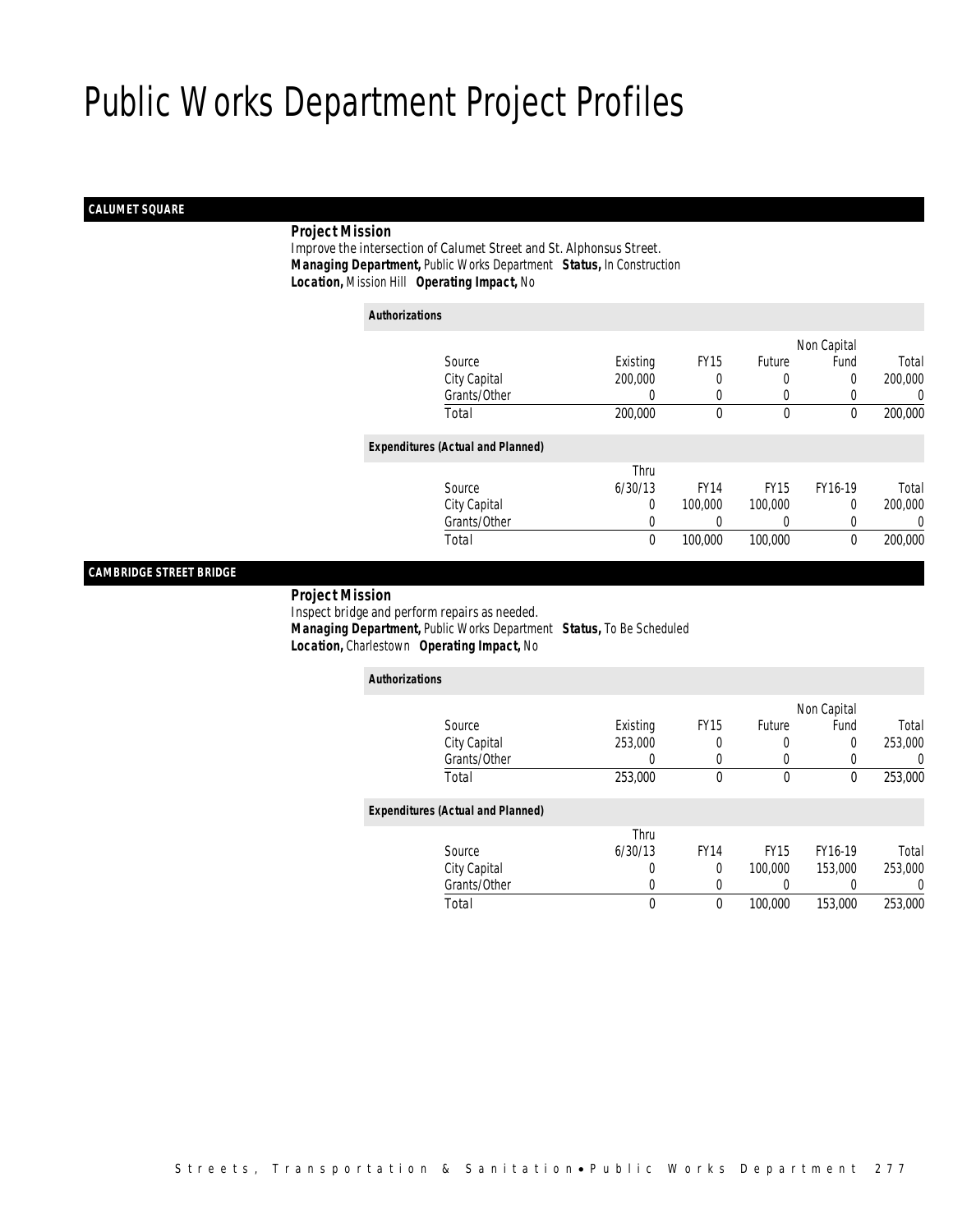#### *CENTRAL MAINTENANCE FACILITY COMPLEX*

#### *Project Mission*

Continued renovations to the building, garage and grounds. FY15 projects include design for garage floors 1-4, elevator replacement and north storefront entrance window replacement. *Managing Department,* Capital Construction *Status,* In Construction *Location,* South End *Operating Impact,* No

| <b>Authorizations</b>                    |            |             |             |             |            |
|------------------------------------------|------------|-------------|-------------|-------------|------------|
|                                          |            |             |             | Non Capital |            |
| Source                                   | Existing   | <b>FY15</b> | Future      | Fund        | Total      |
| City Capital                             | 12,060,000 | 2.000.000   | 7.000.000   | 0           | 21,060,000 |
| Grants/Other                             | 100,673    | 0           | 0           | 0           | 100,673    |
| Total                                    | 12,160,673 | 2.000.000   | 7.000.000   | 0           | 21,160,673 |
| <b>Expenditures (Actual and Planned)</b> |            |             |             |             |            |
|                                          | Thru       |             |             |             |            |
| Source                                   | 6/30/13    | <b>FY14</b> | <b>FY15</b> | FY16-19     | Total      |
| City Capital                             | 3.143.414  | 3,000,000   | 3.674.870   | 11.241.716  | 21,060,000 |
| Grants/Other                             | 7.821      | 0           | 0           | 92.852      | 100,673    |
| Total                                    | 3.151.235  | 3.000.000   | 3.674.870   | 11,334,568  | 21.160.673 |

#### *CENTRAL MAINTENANCE FACILITY VEHICLE WASH*

*Project Mission* 

Design and construct a new vehicle washing facility. *Managing Department,* Capital Construction *Status,* In Construction *Location,* South End *Operating Impact,* Yes

| <b>Authorizations</b>                    |           |             |             |             |           |
|------------------------------------------|-----------|-------------|-------------|-------------|-----------|
|                                          |           |             |             | Non Capital |           |
| Source                                   | Existing  | <b>FY15</b> | Future      | Fund        | Total     |
| City Capital                             | 7.704.225 |             | 0           | 0           | 7.704.225 |
| Grants/Other                             | 0         | $\left($    | 0           | 0           | O         |
| Total                                    | 7.704.225 | $\theta$    | 0           | 0           | 7,704,225 |
| <b>Expenditures (Actual and Planned)</b> |           |             |             |             |           |
|                                          | Thru      |             |             |             |           |
| Source                                   | 6/30/13   | <b>FY14</b> | <b>FY15</b> | FY16-19     | Total     |
| City Capital                             | 447.394   | 1,500,000   | 4,980,000   | 776.831     | 7,704,225 |
| Grants/Other                             |           |             |             |             |           |
| Total                                    | 447.394   | 1,500,000   | 4.980.000   | 776.831     | 7.704.225 |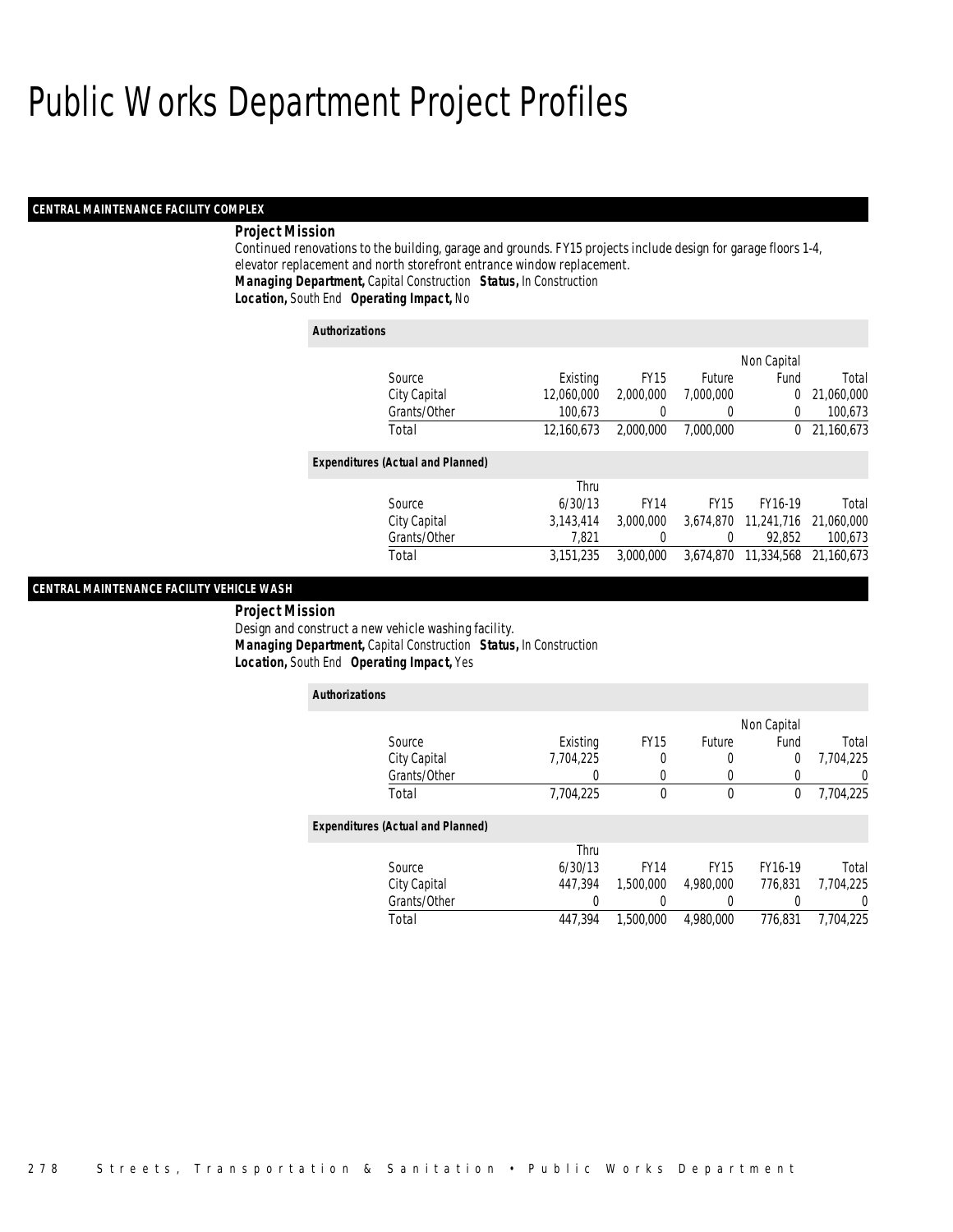#### *CHOICE NEIGHBORHOOD*

#### *Project Mission*

 Reconstruction or resurfacing of various streets in the Choice Neighborhood. *Managing Department,* Public Works Department *Status,* In Design *Location,* Roxbury *Operating Impact,* No

| <b>Authorizations</b>                    |          |                  |             |             |           |
|------------------------------------------|----------|------------------|-------------|-------------|-----------|
|                                          |          |                  |             | Non Capital |           |
| Source                                   | Existing | <b>FY15</b>      | Future      | Fund        | Total     |
| City Capital                             | 775,000  | 1,830,000        | 0           | 0           | 2,605,000 |
| Grants/Other                             | 0        | $\Omega$         | 0           | 525,000     | 525,000   |
| Total                                    | 775,000  | 1,830,000        | 0           | 525,000     | 3,130,000 |
| <b>Expenditures (Actual and Planned)</b> |          |                  |             |             |           |
|                                          | Thru     |                  |             |             |           |
| Source                                   | 6/30/13  | FY <sub>14</sub> | <b>FY15</b> | FY16-19     | Total     |
| City Capital                             | 0        | 50,000           | 100,000     | 2,455,000   | 2,605,000 |
| Grants/Other                             | 0        | 0                | 0           | 0           | 0         |
| Total                                    | 0        | 50,000           | 100,000     | 2,455,000   | 2,605,000 |
|                                          |          |                  |             |             |           |

#### *COMMONWEALTH AVENUE DESIGN*

#### *Project Mission*

 Design for the reconstruction of Commonwealth Avenue (Phase 3 and 4), from Packard's Corner to Kelton Street, with the addition of a cycle track. State construction funding anticipated. *Managing Department,* Public Works Department *Status,* In Design

*Location,* Allston/Brighton *Operating Impact,* No

| <b>Authorizations</b>                    |          |             |                  |                |           |
|------------------------------------------|----------|-------------|------------------|----------------|-----------|
|                                          |          |             |                  | Non Capital    |           |
| Source                                   | Existing | <b>FY15</b> | <b>Future</b>    | Fund           | Total     |
| City Capital                             | 600,000  | 1,400,000   | 700,000          | $\overline{0}$ | 2,700,000 |
| Grants/Other                             | 0        |             | $\left( \right)$ |                | 0         |
| Total                                    | 600.000  | 1.400.000   | 700,000          | 0              | 2.700.000 |
| <b>Expenditures (Actual and Planned)</b> |          |             |                  |                |           |
|                                          | Thru     |             |                  |                |           |
| Source                                   | 6/30/13  | <b>FY14</b> | <b>FY15</b>      | FY16-19        | Total     |
| City Capital                             | 0        | $\Omega$    | 400,000          | 2,300,000      | 2,700,000 |
| Grants/Other                             | 0        |             |                  |                | 0         |
| Total                                    | 0        | $\theta$    | 400,000          | 2,300,000      | 2.700.000 |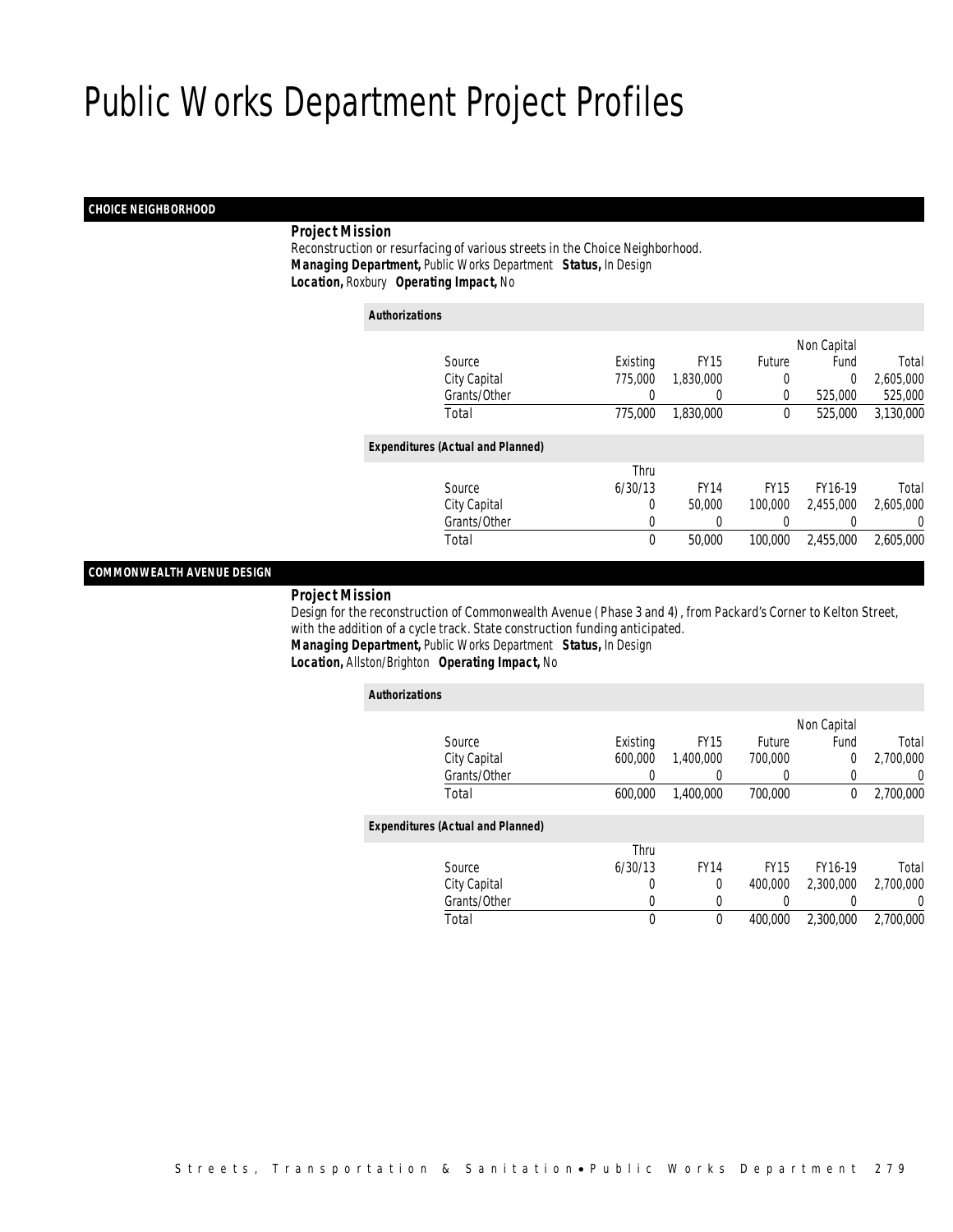#### *CONNECT HISTORIC BOSTON*

#### *Project Mission*

Federal Grant (TIGER) supported roadway and sidewalk reconstruction project, including improvements to Constitution Road, Joy Street, Blackstone Block, as well as a bike trail/cycle track connecting Commercial, Causeway and Staniford Streets.

*Managing Department,* Public Works Department *Status,* In Design *Location,* Various neighborhoods *Operating Impact,* No

| <b>Authorizations</b>                    |            |             |             |             |            |
|------------------------------------------|------------|-------------|-------------|-------------|------------|
|                                          |            |             |             | Non Capital |            |
| Source                                   | Existing   | <b>FY15</b> | Future      | Fund        | Total      |
| City Capital                             | 4.000.000  | 3.520.000   | 0           | 0           | 7,520,000  |
| Grants/Other                             | 15,523,700 | 3,000,000   | $\mathbf 0$ | 0           | 18,523,700 |
| Total                                    | 19,523,700 | 6.520.000   | $\theta$    | $^{0}$      | 26,043,700 |
| <b>Expenditures (Actual and Planned)</b> |            |             |             |             |            |
|                                          | Thru       |             |             |             |            |
| Source                                   | 6/30/13    | <b>FY14</b> | <b>FY15</b> | FY16-19     | Total      |
| City Capital                             | 0          | 1,500,000   | 1,500,000   | 4,520,000   | 7,520,000  |
| Grants/Other                             | 0          | $\Omega$    | 1,000,000   | 17,523,700  | 18,523,700 |
| Total                                    | 0          | 1,500,000   | 2.500.000   | 22.043.700  | 26.043.700 |

#### *CRITICAL FACILITY REPAIRS*

#### *Project Mission*

A critical repair fund to be used for emergency repairs to Public Works Department facilities including roofs, windows, masonry, and electrical and HVAC systems.

*Managing Department,* Public Works Department *Status,* Annual Program

*Location,* Citywide *Operating Impact,* No

| <b>Authorizations</b>                    |          |             |             |             |                  |
|------------------------------------------|----------|-------------|-------------|-------------|------------------|
|                                          |          |             |             | Non Capital |                  |
| Source                                   | Existing | <b>FY15</b> | Future      | Fund        | Total            |
| City Capital                             | 500,000  | 0           | 600.000     | $\Omega$    | 1,100,000        |
| Grants/Other                             | 0        | 0           | 0           |             | $\left($         |
| Total                                    | 500,000  | 0           | 600,000     | $\theta$    | 1,100,000        |
| <b>Expenditures (Actual and Planned)</b> |          |             |             |             |                  |
|                                          | Thru     |             |             |             |                  |
| Source                                   | 6/30/13  | <b>FY14</b> | <b>FY15</b> | FY16-19     | Total            |
| City Capital                             | 2.938    | 100,000     | 250,000     | 747.063     | 1.100.000        |
| Grants/Other                             | 0        | 0           | 0           |             | $\left( \right)$ |
| Total                                    | 2.938    | 100,000     | 250,000     | 747.063     | 1.100.001        |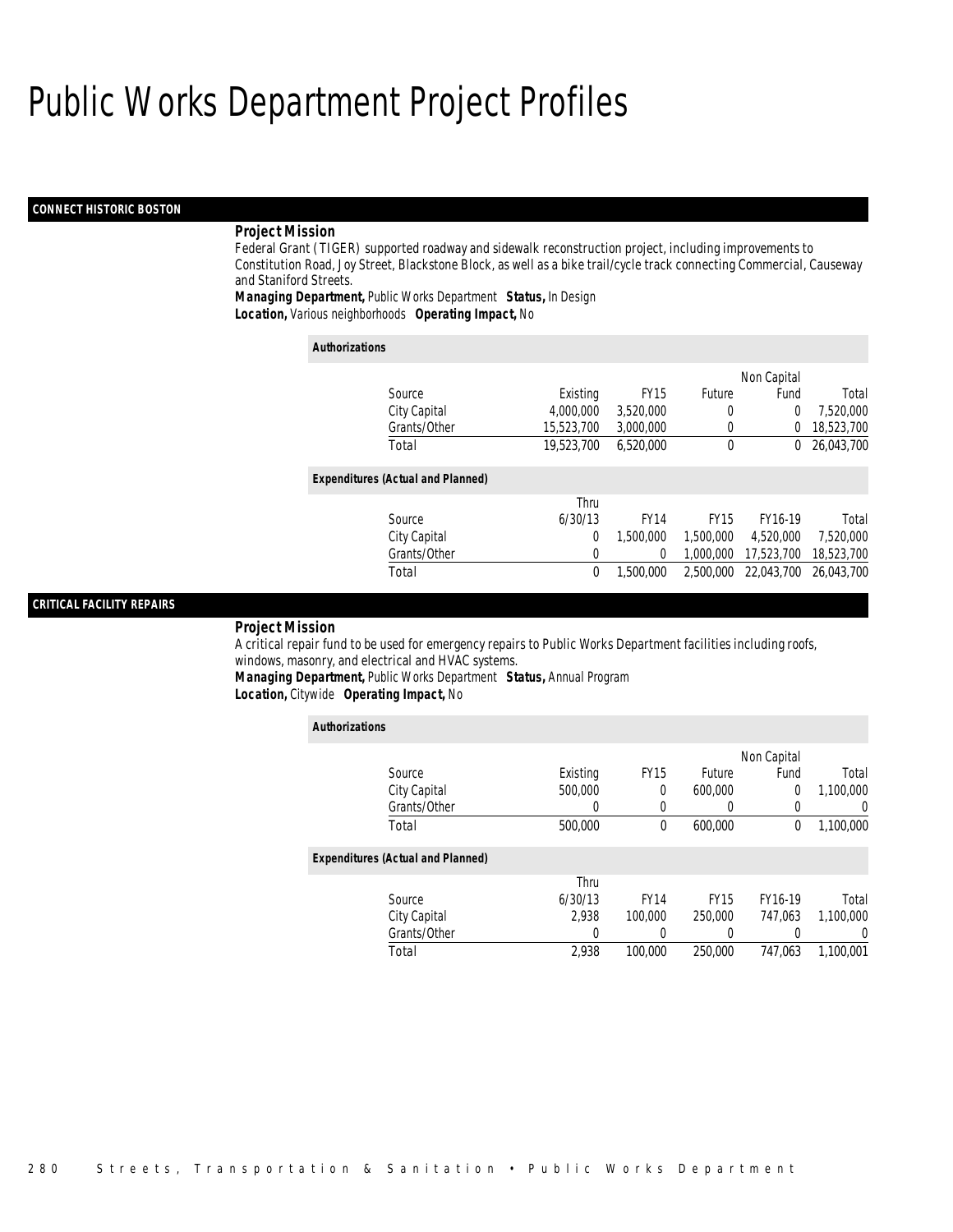#### *CROSSROADS INITIATIVE*

#### *Project Mission*

 The initiative is a program of street improvements surrounding and adjacent to the Rose Kennedy Greenway. Construction is nearly complete on Broad St and design is underway on Summer and Congress streets. *Managing Department,* Public Works Department *Status,* In Design *Location,* Financial District/Downtown *Operating Impact,* No

#### *Authorizations*

|                                          |           |             |               | Non Capital |              |
|------------------------------------------|-----------|-------------|---------------|-------------|--------------|
| Source                                   | Existing  | <b>FY15</b> | <b>Future</b> | Fund        | Total        |
| City Capital                             | 7,414,589 | $\Omega$    | 254.187       | 0           | 7,668,776    |
| Grants/Other                             | $\Omega$  |             | 0             | 27,500,000  | 27,500,000   |
| Total                                    | 7,414,589 | 0           | 254,187       | 27,500,000  | 35, 168, 776 |
| <b>Expenditures (Actual and Planned)</b> |           |             |               |             |              |
|                                          | Thru      |             |               |             |              |
| Source                                   | 6/30/13   | <b>FY14</b> | <b>FY15</b>   | FY16-19     | Total        |
| City Capital                             | 5.368.776 | 1.000.000   | 800,000       | 500,000     | 7,668,776    |
| Grants/Other                             | 0         | 0           | $\left($      | 0           | 0            |
| Total                                    | 5,368,776 | 1,000,000   | 800,000       | 500,000     | 7,668,776    |
|                                          |           |             |               |             |              |

#### *DANA AVENUE BRIDGE*

 *Project Mission* Design for bridge rehabilitation. *Managing Department,* Public Works Department *Status,* In Design *Location,* Hyde Park *Operating Impact,* No

| <b>Authorizations</b>                    |          |             |               |             |         |
|------------------------------------------|----------|-------------|---------------|-------------|---------|
|                                          |          |             |               | Non Capital |         |
| Source                                   | Existing | <b>FY15</b> | <b>Future</b> | Fund        | Total   |
| City Capital                             | 360,000  | 0           | $\left($      | 0           | 360,000 |
| Grants/Other                             |          | 0           | $\left($      |             | 0       |
| Total                                    | 360,000  | 0           | $\mathbf 0$   | 0           | 360,000 |
| <b>Expenditures (Actual and Planned)</b> |          |             |               |             |         |
|                                          | Thru     |             |               |             |         |
| Source                                   | 6/30/13  | <b>FY14</b> | <b>FY15</b>   | FY16-19     | Total   |
| City Capital                             | 52,058   | 20,000      | 150,000       | 137.942     | 360,000 |
| Grants/Other                             |          |             |               |             | 0       |
| Total                                    | 52,058   | 20,000      | 150,000       | 137,942     | 360,000 |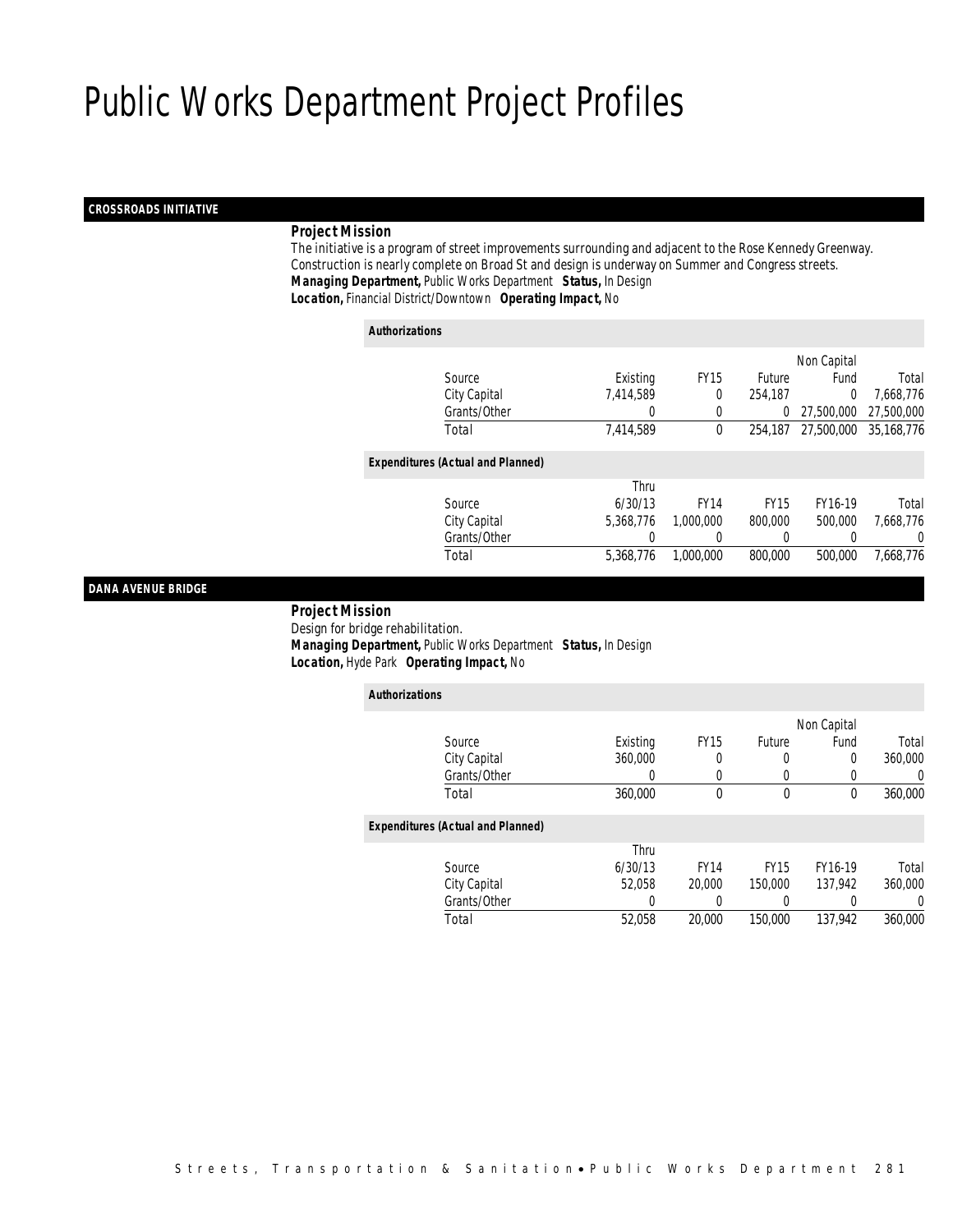#### *DOWNTOWN BUSINESS IMPROVEMENT DISTRICT*

#### *Project Mission*

Roadway, sidewalk and street lighting improvements in the Downtown Business Improvement District. *Managing Department,* Public Works Department *Status,* In Design *Location,* Financial District/Downtown *Operating Impact,* No

| <b>Authorizations</b> |                                          |           |             |             |                |           |
|-----------------------|------------------------------------------|-----------|-------------|-------------|----------------|-----------|
|                       |                                          |           |             |             | Non Capital    |           |
|                       | Source                                   | Existing  | <b>FY15</b> | Future      | Fund           | Total     |
|                       | City Capital                             | 1.000.000 | 0           | 0           | $\overline{0}$ | 1,000,000 |
|                       | Grants/Other                             | 0         | 0           | 0           |                | 0         |
|                       | Total                                    | 1,000,000 | 0           | 0           | 0              | 1,000,000 |
|                       | <b>Expenditures (Actual and Planned)</b> |           |             |             |                |           |
|                       |                                          | Thru      |             |             |                |           |
|                       | Source                                   | 6/30/13   | <b>FY14</b> | <b>FY15</b> | FY16-19        | Total     |
|                       | City Capital                             | 58,900    | 0           | 650,000     | 291.100        | 1.000.000 |
|                       | Grants/Other                             | $\left($  | 0           | 0           |                | 0         |
|                       | Total                                    | 58,900    | 0           | 650,000     | 291.100        | 1,000,000 |

#### *FREEDOM TRAIL*

#### *Project Mission*

Design and construction for improvements related to accessibility issues on the Freedom Trail. *Managing Department,* Public Works Department *Status,* In Design *Location,* Various neighborhoods *Operating Impact,* No

| <b>Authorizations</b>                    |          |             |             |             |         |
|------------------------------------------|----------|-------------|-------------|-------------|---------|
|                                          |          |             |             | Non Capital |         |
| Source                                   | Existing | <b>FY15</b> | Future      | Fund        | Total   |
| City Capital                             | 500,000  | 200,000     | 0           | 0           | 700,000 |
| Grants/Other                             | 0        | 0           |             | 0           | 0       |
| Total                                    | 500,000  | 200,000     | $\mathbf 0$ | 0           | 700,000 |
| <b>Expenditures (Actual and Planned)</b> |          |             |             |             |         |
|                                          | Thru     |             |             |             |         |
| Source                                   | 6/30/13  | <b>FY14</b> | <b>FY15</b> | FY16-19     | Total   |
| City Capital                             | 0        | 200,000     | 200,000     | 300,000     | 700,000 |
| Grants/Other                             | 0        | 0           |             | 0           | 0       |
| Total                                    | 0        | 200,000     | 200,000     | 300,000     | 700,000 |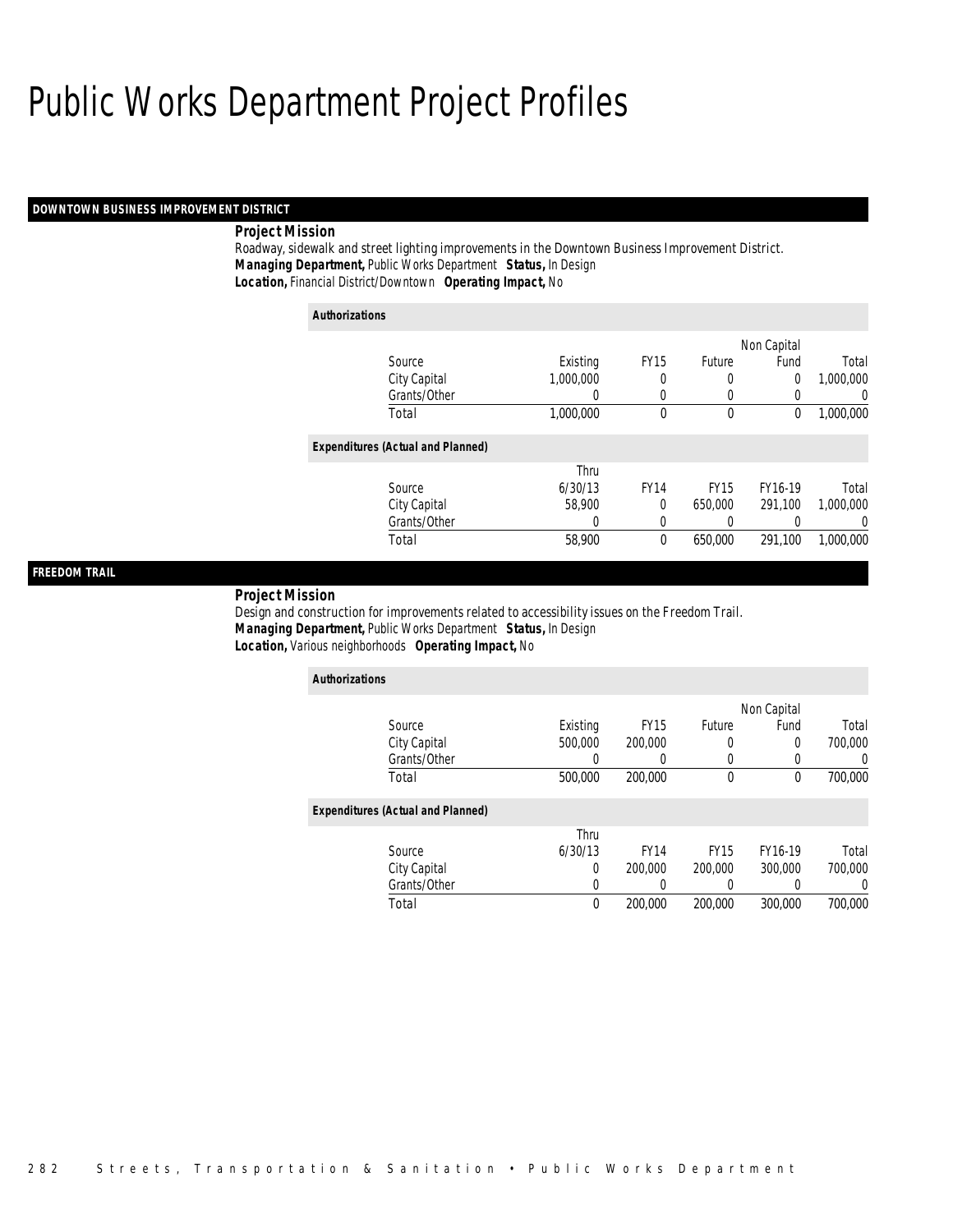#### *GARDNER STREET LANDFILL PHASE IA*

#### *Project Mission*

 Design and cap landfill areas at Millennium Park and West Roxbury Education Complex. *Managing Department,* Public Works Department *Status,* In Design *Location,* West Roxbury *Operating Impact,* No

#### *Authorizations*

|                                          |            |             |             | Non Capital    |            |
|------------------------------------------|------------|-------------|-------------|----------------|------------|
| Source                                   | Existing   | <b>FY15</b> | Future      | Fund           | Total      |
| City Capital                             | 1,820,000  | 0           | 0           | $\overline{0}$ | 1,820,000  |
| Grants/Other                             | 8,354,000  | 0           | 0           | 0              | 8,354,000  |
| Total                                    | 10,174,000 | 0           | 0           | $\Omega$       | 10,174,000 |
|                                          |            |             |             |                |            |
| <b>Expenditures (Actual and Planned)</b> |            |             |             |                |            |
|                                          | Thru       |             |             |                |            |
| Source                                   | 6/30/13    | <b>FY14</b> | <b>FY15</b> | FY16-19        | Total      |
| City Capital                             | 135,517    | 800,000     | 884,483     | $\Omega$       | 1,820,000  |
| Grants/Other                             | 0          | 0           | 7.000.000   | 1.354.000      | 8,354,000  |
| Total                                    | 135,517    | 800,000     | 7,884,483   | 1,354,000      | 10,174,000 |
|                                          |            |             |             |                |            |

#### *GREEN STORMWATER MANAGEMENT PROJECTS*

#### *Project Mission*

 Install a pervious pavement system to support groundwater recharging on a public alley and reconstruct certain sidewalks with permeable materials. *Managing Department,* Public Works Department *Status,* In Design

*Location,* South End *Operating Impact,* No

| <b>Authorizations</b>                    |              |          |             |             |             |         |
|------------------------------------------|--------------|----------|-------------|-------------|-------------|---------|
|                                          |              |          |             |             | Non Capital |         |
|                                          | Source       | Existing | <b>FY15</b> | Future      | Fund        | Total   |
|                                          | City Capital | 400,000  | 0           | 0           | 0           | 400,000 |
|                                          | Grants/Other | 0        | 0           | 0           |             | 0       |
|                                          | Total        | 400,000  | 0           | $\mathbf 0$ | 0           | 400,000 |
| <b>Expenditures (Actual and Planned)</b> |              |          |             |             |             |         |
|                                          |              | Thru     |             |             |             |         |
|                                          | Source       | 6/30/13  | <b>FY14</b> | <b>FY15</b> | FY16-19     | Total   |
|                                          | City Capital | 0        | 0           | 250,000     | 150,000     | 400,000 |
|                                          | Grants/Other | 0        | 0           | 0           | 0           | 0       |
|                                          | Total        | 0        | 0           | 250,000     | 150,000     | 400,000 |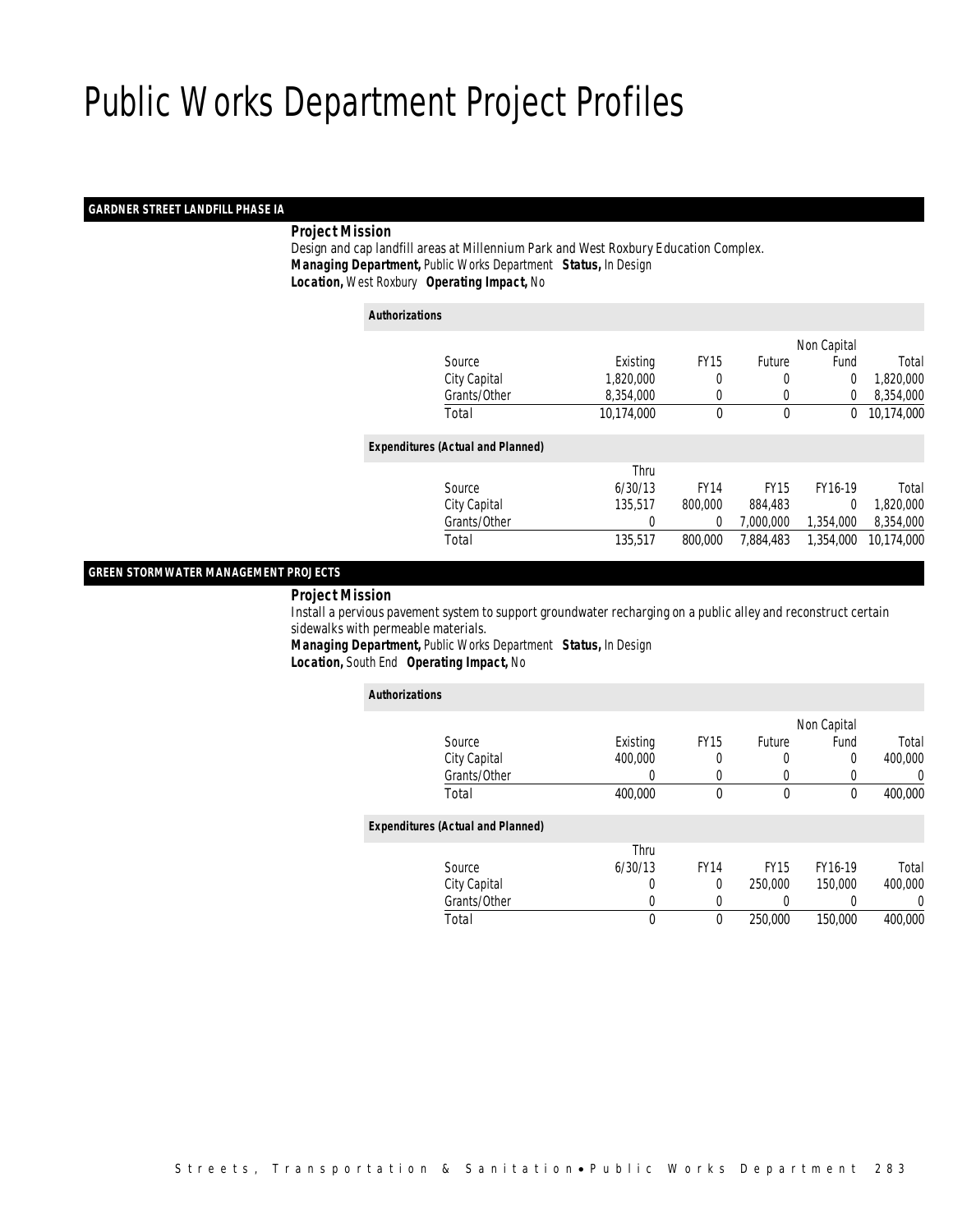#### *LONG ISLAND BRIDGE REPAIRS*

#### *Project Mission*

Design and construct repairs to bridge to maintain current load ratings. *Managing Department,* Public Works Department *Status,* In Construction *Location,* Harbor Islands *Operating Impact,* No

| <b>Authorizations</b>                    |            |             |                  |                       |            |
|------------------------------------------|------------|-------------|------------------|-----------------------|------------|
|                                          |            |             |                  | Non Capital           |            |
| Source                                   | Existing   | <b>FY15</b> | Future           | Fund                  | Total      |
| City Capital                             | 26,000,000 | 0           |                  | 0                     | 26,000,000 |
| Grants/Other                             |            | 0           | $\left( \right)$ | 0                     | $\cup$     |
| Total                                    | 26,000,000 | 0           | 0                | 0                     | 26,000,000 |
| <b>Expenditures (Actual and Planned)</b> |            |             |                  |                       |            |
|                                          | Thru       |             |                  |                       |            |
| Source                                   | 6/30/13    | <b>FY14</b> | <b>FY15</b>      | FY16-19               | Total      |
| City Capital                             | 7,034,354  | 2,500,000   | 4,000,000        | 12,465,646 26,000,000 |            |
| Grants/Other                             |            | 0           |                  | 0                     |            |
| Total                                    | 7.034.354  | 2.500.000   | 4.000.000        | 12.465.646            | 26,000,000 |

#### *LONG ISLAND BRIDGE REPLACEMENT*

 *Project Mission* Replace existing bridge. *Managing Department,* Public Works Department *Status,* New Project *Location,* Harbor Islands *Operating Impact,* No

| <b>Authorizations</b>                    |          |             |             |             |            |
|------------------------------------------|----------|-------------|-------------|-------------|------------|
|                                          |          |             |             | Non Capital |            |
| Source                                   | Existing | <b>FY15</b> | Future      | Fund        | Total      |
| City Capital                             | 0        | 35,000,000  | 0           | 0           | 35,000,000 |
| Grants/Other                             | 0        |             | 0           | 0           |            |
| Total                                    | 0        | 35,000,000  | 0           | 0           | 35,000,000 |
| <b>Expenditures (Actual and Planned)</b> |          |             |             |             |            |
|                                          | Thru     |             |             |             |            |
| Source                                   | 6/30/13  | <b>FY14</b> | <b>FY15</b> | FY16-19     | Total      |
| City Capital                             | 0        | $\theta$    | 5,000,000   | 30,000,000  | 35,000,000 |
| Grants/Other                             | 0        | $\left($    |             |             |            |
| Total                                    | 0        | 0           | 5,000,000   | 30,000,000  | 35,000,000 |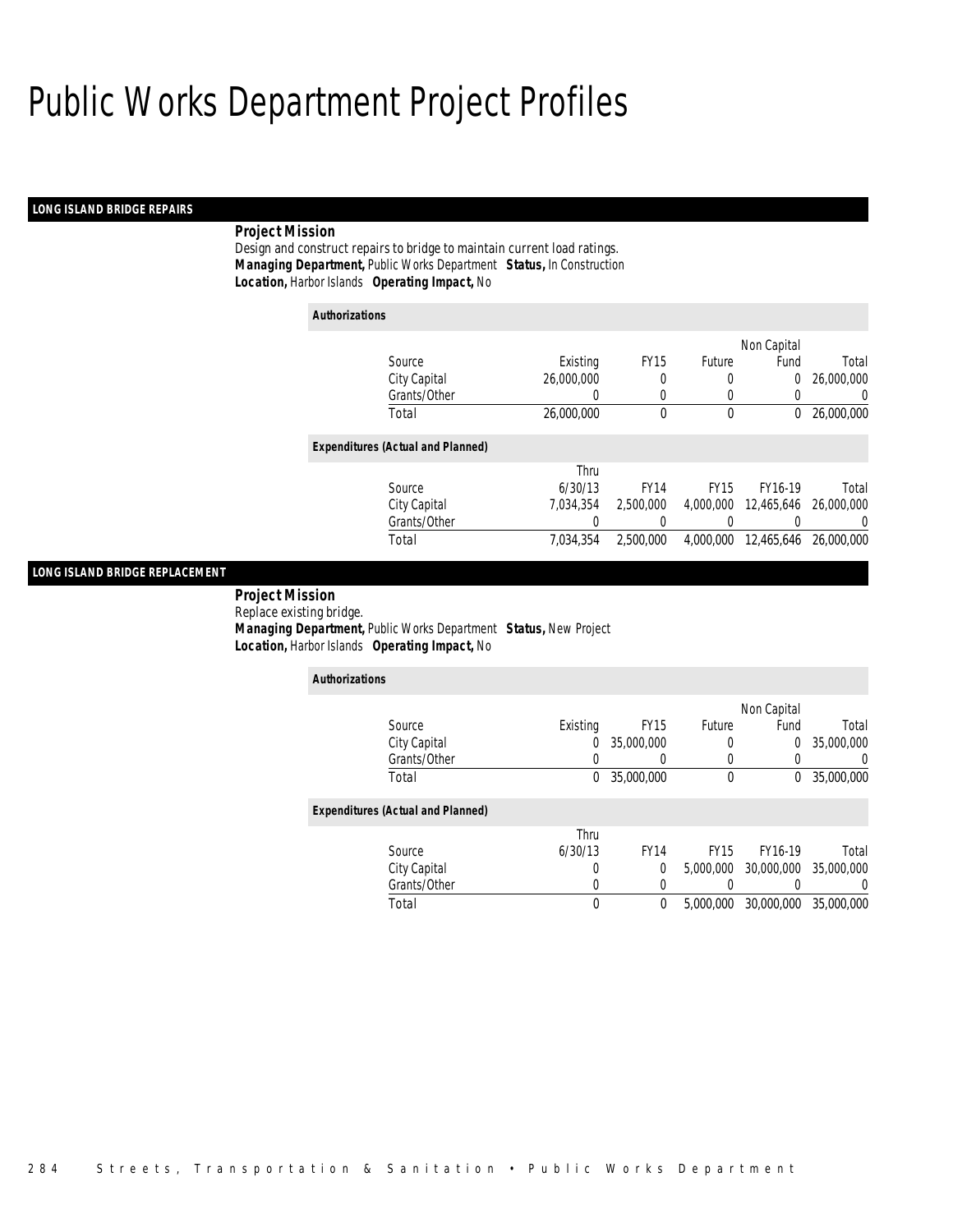#### *MADISON PARK VILLAGE*

#### *Project Mission*

 Reconstruction of various streets in the Madison Park Village of Roxbury, bounded by Melnea Cass Boulevard and Tremont Street.

*Managing Department,* Public Works Department *Status,* New Project *Location,* Roxbury *Operating Impact,* No

#### *Authorizations*

|                                          |          |             |             | Non Capital |           |
|------------------------------------------|----------|-------------|-------------|-------------|-----------|
| Source                                   | Existing | <b>FY15</b> | Future      | Fund        | Total     |
| City Capital                             | 0        | 3,050,000   | 0           | 0           | 3,050,000 |
| Grants/Other                             | 0        |             | $\left($    |             | 0         |
| Total                                    | 0        | 3,050,000   | $\mathbf 0$ | 0           | 3,050,000 |
| <b>Expenditures (Actual and Planned)</b> |          |             |             |             |           |
|                                          | Thru     |             |             |             |           |
| Source                                   | 6/30/13  | <b>FY14</b> | <b>FY15</b> | FY16-19     | Total     |
| City Capital                             | 0        | $\theta$    | 300,000     | 2,750,000   | 3,050,000 |
| Grants/Other                             | 0        |             | 0           |             | 0         |
| Total                                    | 0        | $\theta$    | 300,000     | 2,750,000   | 3,050,000 |
|                                          |          |             |             |             |           |

#### *MAIN STREET BUSINESS DISTRICT*

#### *Project Mission*

 Revitalization of Public Works assets in Main Street Business Districts, including improvements to sidewalks, pedestrian ramps, crosswalks and roadways.

*Managing Department,* Public Works Department *Status,* New Project *Location,* Various neighborhoods *Operating Impact,* No

| <b>Authorizations</b>                    |          |             |             |             |           |
|------------------------------------------|----------|-------------|-------------|-------------|-----------|
|                                          |          |             |             | Non Capital |           |
| Source                                   | Existing | <b>FY15</b> | Future      | Fund        | Total     |
| City Capital                             | 0        | 1.000.000   | 1.000.000   | 0           | 2.000.000 |
| Grants/Other                             | $\left($ |             | 0           | 0           | U         |
| Total                                    | 0        | 1,000,000   | 1,000,000   | 0           | 2,000,000 |
| <b>Expenditures (Actual and Planned)</b> |          |             |             |             |           |
|                                          | Thru     |             |             |             |           |
| Source                                   | 6/30/13  | <b>FY14</b> | <b>FY15</b> | FY16-19     | Total     |
| City Capital                             | 0        | 0           | 1.000.000   | 1,000,000   | 2,000,000 |
| Grants/Other                             | 0        | 0           | 0           |             | 0         |
| Total                                    | 0        | 0           | 1.000.000   | 1.000.000   | 2.000.000 |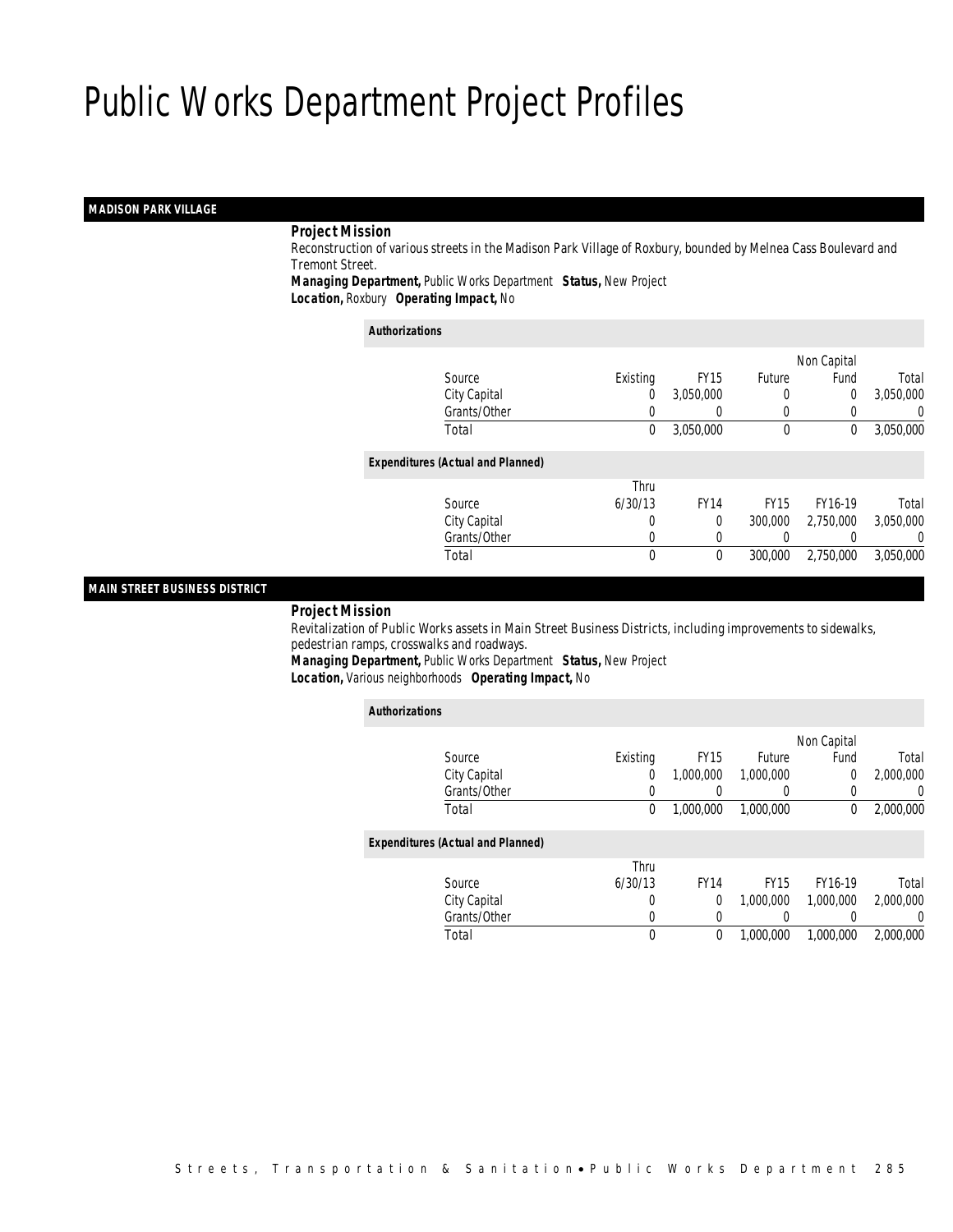#### *MASSACHUSETTS AVENUE BRIDGE AT COMMONWEALTH AVENUE*

#### *Project Mission*

Design bridge repairs. State and federal construction funding anticipated. *Managing Department,* Public Works Department *Status,* In Design *Location,* Back Bay *Operating Impact,* No

| <b>Authorizations</b>                    |              |           |             |             |             |                |
|------------------------------------------|--------------|-----------|-------------|-------------|-------------|----------------|
|                                          |              |           |             |             | Non Capital |                |
| Source                                   |              | Existing  | <b>FY15</b> | Future      | Fund        | Total          |
|                                          | City Capital | 1.438.974 | 100,000     | 0           | 0           | 1.538.974      |
|                                          | Grants/Other | 0         | $\left($    | 0           | 12,000,000  | 12,000,000     |
| Total                                    |              | 1.438.974 | 100,000     | 0           | 12,000,000  | 13,538,974     |
| <b>Expenditures (Actual and Planned)</b> |              |           |             |             |             |                |
|                                          |              | Thru      |             |             |             |                |
| Source                                   |              | 6/30/13   | <b>FY14</b> | <b>FY15</b> | FY16-19     | Total          |
|                                          | City Capital | 604.287   | 360,000     | 400,000     | 174.687     | 1.538.974      |
|                                          | Grants/Other | 0         | $\left($    | 0           | 0           | $\overline{0}$ |
| Total                                    |              | 604.287   | 360,000     | 400,000     | 174.687     | 1.538.974      |

#### *NEIGHBORHOOD COMMONS*

*Project Mission* 

Creation of public neighborhood gathering spaces, utilizing site improvements to roadway surfaces within the public right of way.

*Managing Department,* Public Works Department *Status,* To Be Scheduled *Location,* Citywide *Operating Impact,* No

| <b>Authorizations</b>                    |          |             |             |             |         |
|------------------------------------------|----------|-------------|-------------|-------------|---------|
|                                          |          |             |             | Non Capital |         |
| Source                                   | Existing | <b>FY15</b> | Future      | Fund        | Total   |
| City Capital                             | 500,000  | 0           | 0           | 0           | 500,000 |
| Grants/Other                             | O        |             |             | 0           |         |
| Total                                    | 500,000  | $\theta$    | $\theta$    | $\theta$    | 500,000 |
| <b>Expenditures (Actual and Planned)</b> |          |             |             |             |         |
|                                          | Thru     |             |             |             |         |
| Source                                   | 6/30/13  | <b>FY14</b> | <b>FY15</b> | FY16-19     | Total   |
| City Capital                             | U        | 0           | 250,000     | 250,000     | 500,000 |
| Grants/Other                             | 0        | 0           |             | 0           |         |
| Total                                    | 0        | $\theta$    | 250,000     | 250,000     | 500,000 |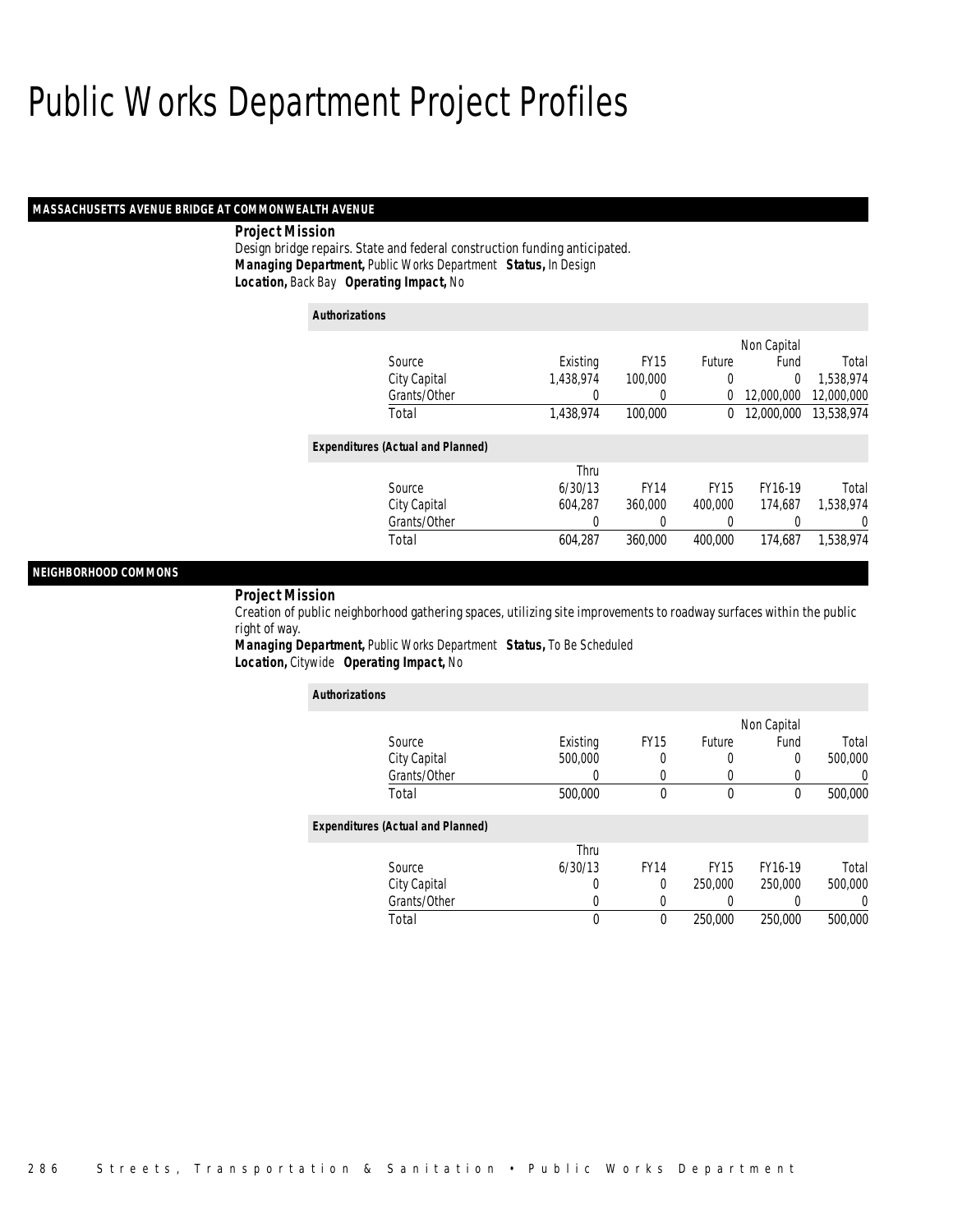#### *NEIGHBORHOOD SAFETY PROGRAM*

#### *Project Mission*

 Roadway intersection improvement program, including geometric changes and traffic control improvements to increase vehicular and pedestrian traffic safety in coordination with the Boston Transportation Department. *Managing Department,* Public Works Department *Status,* New Project *Location,* Various neighborhoods *Operating Impact,* No

#### *Authorizations*

|                                          |          |             |             | Non Capital    |           |
|------------------------------------------|----------|-------------|-------------|----------------|-----------|
| Source                                   | Existing | <b>FY15</b> | Future      | Fund           | Total     |
| City Capital                             | 0        | 1,500,000   | 0           | $\overline{0}$ | 1,500,000 |
| Grants/Other                             | 0        |             | $\left($    |                | 0         |
| Total                                    | 0        | 1,500,000   | $\mathbf 0$ | 0              | 1,500,000 |
| <b>Expenditures (Actual and Planned)</b> |          |             |             |                |           |
|                                          | Thru     |             |             |                |           |
| Source                                   | 6/30/13  | <b>FY14</b> | <b>FY15</b> | FY16-19        | Total     |
| City Capital                             | 0        | $\theta$    | 750,000     | 750,000        | 1,500,000 |
| Grants/Other                             | 0        |             | $\left($    |                | 0         |
| Total                                    | 0        | $\theta$    | 750,000     | 750,000        | 1,500,000 |
|                                          |          |             |             |                |           |

#### *NON-PARTICIPATING FUND*

*Project Mission*

 Funding to pay for non-participating items in federal/state roadway projects in the City of Boston. *Managing Department,* Public Works Department *Status,* Annual Program *Location,* Various neighborhoods *Operating Impact,* No

### *Authorizations*

|                                          |                  |             |               | Non Capital |           |
|------------------------------------------|------------------|-------------|---------------|-------------|-----------|
| Source                                   | Existing         | <b>FY15</b> | <b>Future</b> | Fund        | Total     |
| City Capital                             | 7,717,000        |             | 0             | 0           | 7,717,000 |
| Grants/Other                             | $\left( \right)$ |             | 0             |             | 0         |
| Total                                    | 7,717,000        | 0           | 0             | 0           | 7,717,000 |
| <b>Expenditures (Actual and Planned)</b> |                  |             |               |             |           |
|                                          | Thru             |             |               |             |           |
| Source                                   | 6/30/13          | <b>FY14</b> | <b>FY15</b>   | FY16-19     | Total     |
| City Capital                             | 4,810,330        |             | 300,000       | 2,606,670   | 7.717.000 |
| Grants/Other                             | 0                |             |               |             | 0         |
| Total                                    | 4,810,330        |             | 300,000       | 2,606,670   | 7.717.000 |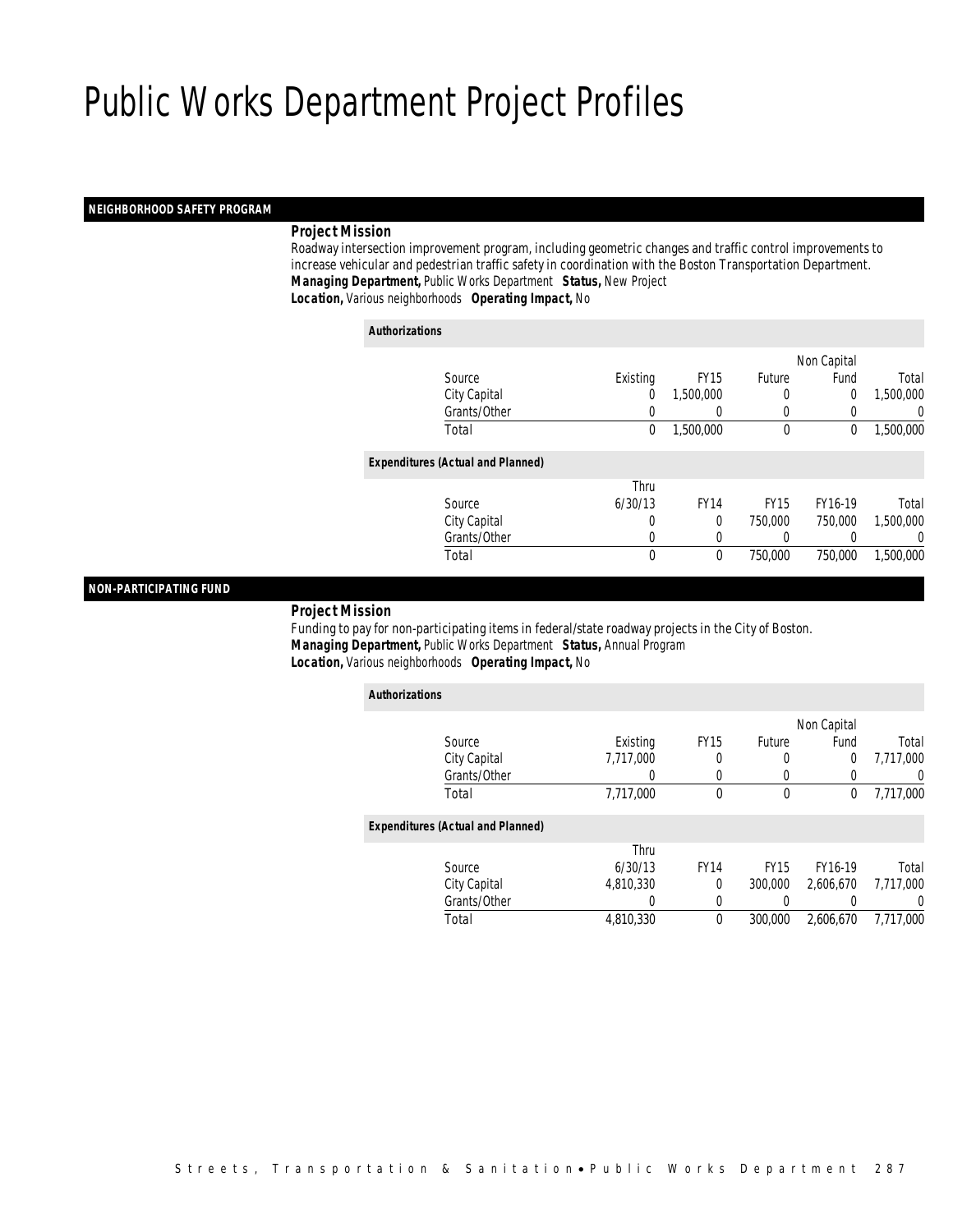#### *NORTH SQUARE*

#### *Project Mission*

Redesign the key junction of North Street, Sun Court, Moon Street, Garden Court and Prince Street. *Managing Department,* Public Works Department *Status,* To Be Scheduled *Location,* North End *Operating Impact,* No

#### *Authorizations* Source **Existing** FY15 Future Non Capital Fund Total City Capital 500,000 2,000,000 0 0 2,500,000 Grants/Other 0 0 0 0 0 0 Total 500,000 2,000,000 0 0 2,500,000*Expenditures (Actual and Planned)* Source Thru<br>6/30/13 6/30/13 FY14 FY15 FY16-19 Total City Capital 0 0 600,000 1,900,000 2,500,000 Grants/Other 0 0 0 0 0 0 Total 0 0 600,000 1,900,000 2,500,000

#### *NORTH WASHINGTON STREET BRIDGE*

 *Project Mission* Design rehabilitation of bridge. State and federal construction funds anticipated. *Managing Department,* Public Works Department *Status,* In Design

*Location,* Charlestown *Operating Impact,* No

| <b>Authorizations</b>                    |           |             |             |             |            |  |  |
|------------------------------------------|-----------|-------------|-------------|-------------|------------|--|--|
|                                          |           |             |             | Non Capital |            |  |  |
| Source                                   | Existing  | <b>FY15</b> | Future      | Fund        | Total      |  |  |
| City Capital                             | 1.168.243 | 500,000     | 1.222.033   | $\Omega$    | 2,890,276  |  |  |
| Grants/Other                             | 1.520.000 | 0           | 0           | 55,000,000  | 56,520,000 |  |  |
| Total                                    | 2.688.243 | 500,000     | 1.222.033   | 55,000,000  | 59,410,276 |  |  |
| <b>Expenditures (Actual and Planned)</b> |           |             |             |             |            |  |  |
|                                          | Thru      |             |             |             |            |  |  |
| Source                                   | 6/30/13   | <b>FY14</b> | <b>FY15</b> | FY16-19     | Total      |  |  |
| City Capital                             | 702.689   | 200,000     | 1.000.000   | 987,587     | 2,890,276  |  |  |
| Grants/Other                             | 34.915    | 500,000     | 285.085     | 700,000     | 1,520,000  |  |  |
| Total                                    | 737.604   | 700,000     | 1.285.085   | 1.687.587   | 4.410.276  |  |  |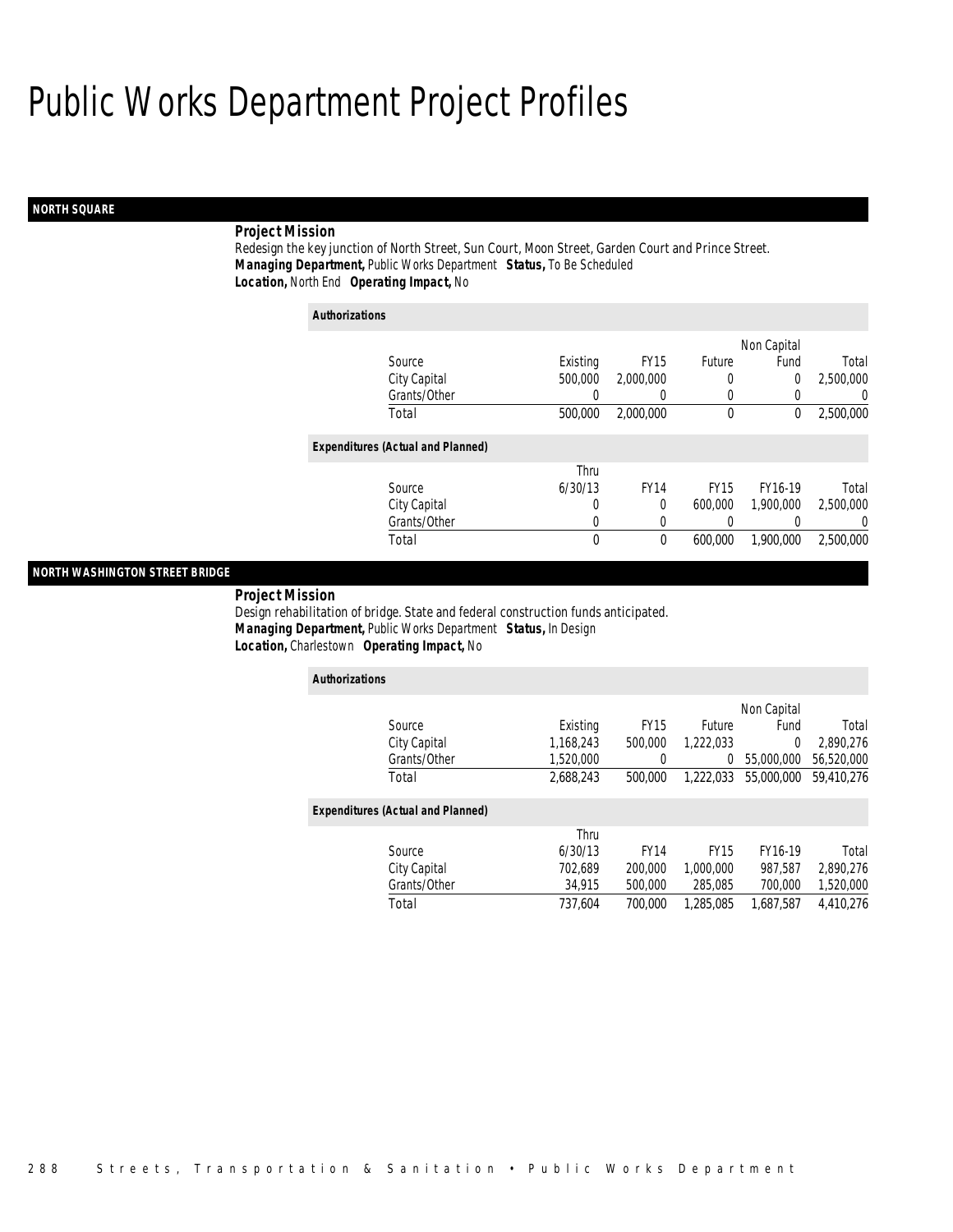#### *OLD COLONY HOUSING ROADWAYS*

#### *Project Mission*

 Reconstruction of roadways in the redevelopment of the Old Colony housing development. *Managing Department,* Public Works Department *Status,* In Construction *Location,* South Boston *Operating Impact,* No

*Authorizations*

|                                          |           |             |              | Non Capital    |           |
|------------------------------------------|-----------|-------------|--------------|----------------|-----------|
| Source                                   | Existing  | <b>FY15</b> | Future       | Fund           | Total     |
| City Capital                             | 4,165,156 | 0           | 0            | $\overline{0}$ | 4,165,156 |
| Grants/Other                             | 0         | 0           | 0            |                | 0         |
| Total                                    | 4,165,156 | 0           | $\mathbf{0}$ | 0              | 4,165,156 |
| <b>Expenditures (Actual and Planned)</b> |           |             |              |                |           |
|                                          | Thru      |             |              |                |           |
| Source                                   | 6/30/13   | <b>FY14</b> | <b>FY15</b>  | FY16-19        | Total     |
| City Capital                             | 689,980   | 1,200,000   | 300,000      | 1,975,175      | 4,165,156 |
| Grants/Other                             | 0         |             | 0            |                | 0         |
| Total                                    | 689,980   | 1,200,000   | 300,000      | 1,975,175      | 4,165,155 |
|                                          |           |             |              |                |           |

#### *OLD NORTHERN AVENUE BRIDGE*

#### *Project Mission*

 Planning, design, and ongoing repairs to bridge. Federal funds anticipated. *Managing Department,* Public Works Department *Status,* In Design *Location,* South Boston *Operating Impact,* No

| <b>Authorizations</b>                    |           |             |             |             |            |
|------------------------------------------|-----------|-------------|-------------|-------------|------------|
|                                          |           |             |             | Non Capital |            |
| Source                                   | Existing  | <b>FY15</b> | Future      | Fund        | Total      |
| City Capital                             | 5,000,000 | 0           | 0           | $\Omega$    | 5,000,000  |
| Grants/Other                             | 1,032,566 | 0           | 0           | 11,400,000  | 12.432.566 |
| Total                                    | 6.032.566 | 0           | $\Omega$    | 11,400,000  | 17,432,566 |
| <b>Expenditures (Actual and Planned)</b> |           |             |             |             |            |
|                                          | Thru      |             |             |             |            |
| Source                                   | 6/30/13   | <b>FY14</b> | <b>FY15</b> | FY16-19     | Total      |
| City Capital                             | 2.608.245 | 225,000     | 1.000.000   | 1.166.755   | 5,000,000  |
| Grants/Other                             | 0         | 800,000     | 232.566     | $\Omega$    | 1,032,566  |
| Total                                    | 2.608.245 | 1,025,000   | 1.232.566   | 1,166,755   | 6.032.566  |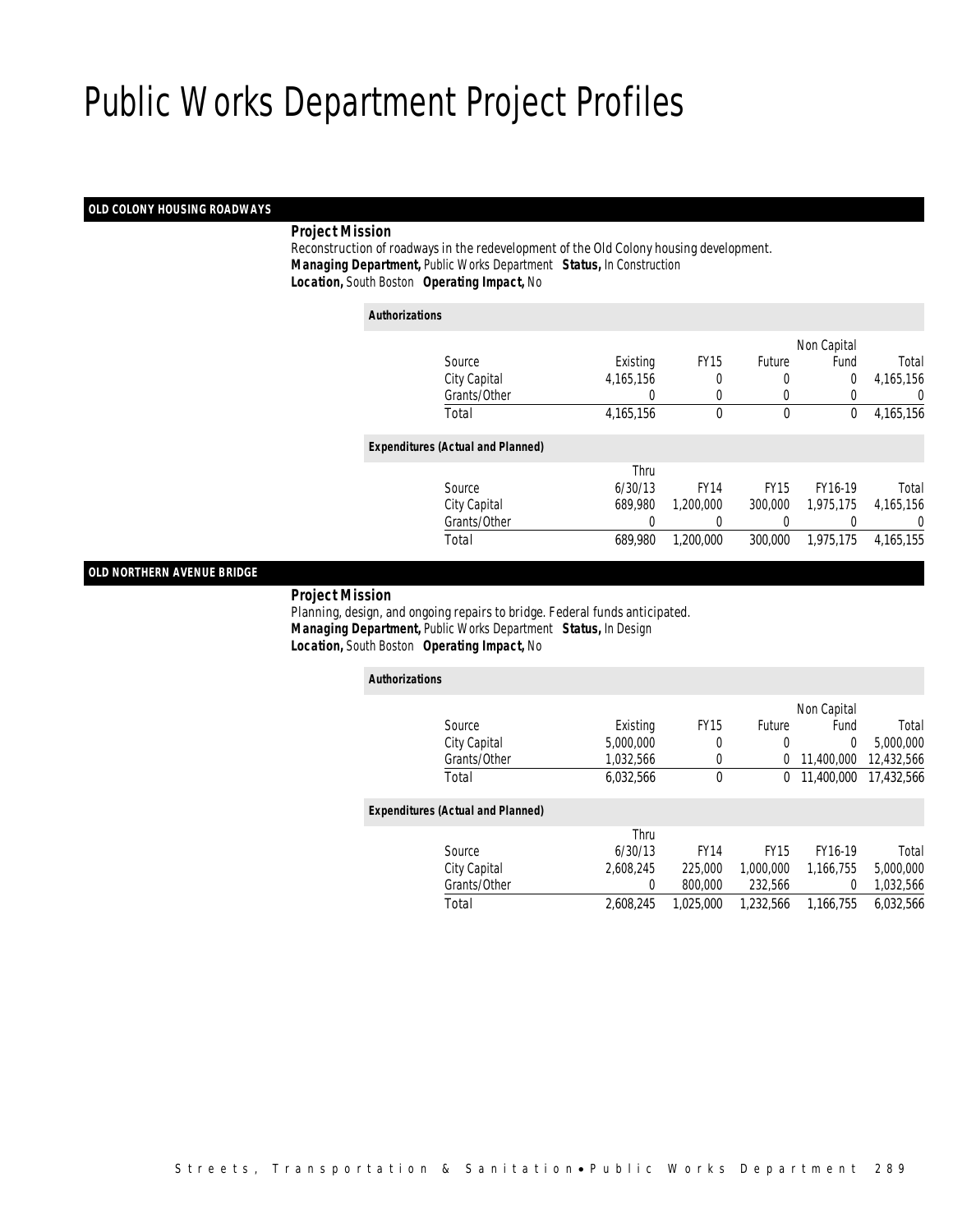#### *RETAINING WALLS*

#### *Project Mission*

Dedicated repair fund for the City's retaining walls. *Managing Department,* Public Works Department *Status,* In Design *Location,* Citywide *Operating Impact,* No

| <b>Authorizations</b>                    |           |             |             |             |           |
|------------------------------------------|-----------|-------------|-------------|-------------|-----------|
|                                          |           |             |             | Non Capital |           |
| Source                                   | Existing  | <b>FY15</b> | Future      | Fund        | Total     |
| City Capital                             | 1,200,000 | 0           | 0           | 0           | 1,200,000 |
| Grants/Other                             | 0         | 0           | 0           |             | 0         |
| Total                                    | 1,200,000 | 0           | 0           | 0           | 1,200,000 |
| <b>Expenditures (Actual and Planned)</b> |           |             |             |             |           |
|                                          | Thru      |             |             |             |           |
| Source                                   | 6/30/13   | <b>FY14</b> | <b>FY15</b> | FY16-19     | Total     |
| City Capital                             | 497.689   | 100,000     | 100,000     | 502.311     | 1,200,000 |
| Grants/Other                             |           |             | 0           |             | 0         |
| Total                                    | 497,689   | 100,000     | 100,000     | 502,311     | 1,200,000 |

#### *ROADWAY RECONSTRUCTION*

#### *Project Mission*

Includes road reconstruction, sidewalk reconstruction, and traffic signal replacement where appropriate. *Managing Department,* Public Works Department *Status,* Annual Program *Location,* Citywide *Operating Impact,* No

| <b>Authorizations</b>                    |            |             |             |             |            |
|------------------------------------------|------------|-------------|-------------|-------------|------------|
|                                          |            |             |             | Non Capital |            |
| Source                                   | Existing   | <b>FY15</b> | Future      | Fund        | Total      |
| City Capital                             | 32.009.497 | 0           | $\Omega$    | 0           | 32,009,497 |
| Grants/Other                             | 23,912,368 | 2,000,000   | 7,600,000   | 0           | 33,512,368 |
| Total                                    | 55,921,866 | 2.000.000   | 7.600.000   | 0           | 65,521,866 |
| <b>Expenditures (Actual and Planned)</b> |            |             |             |             |            |
|                                          | Thru       |             |             |             |            |
| Source                                   | 6/30/13    | <b>FY14</b> | <b>FY15</b> | FY16-19     | Total      |
| City Capital                             | 19,015,038 | 3,000,000   | 3.000.000   | 6.994.459   | 32.009.497 |
| Grants/Other                             | 18,960,262 | 2,500,000   | 2,000,000   | 10,052,106  | 33,512,368 |
| Total                                    | 37.975.300 | 5,500,000   | 5.000.000   | 17.046.565  | 65.521.865 |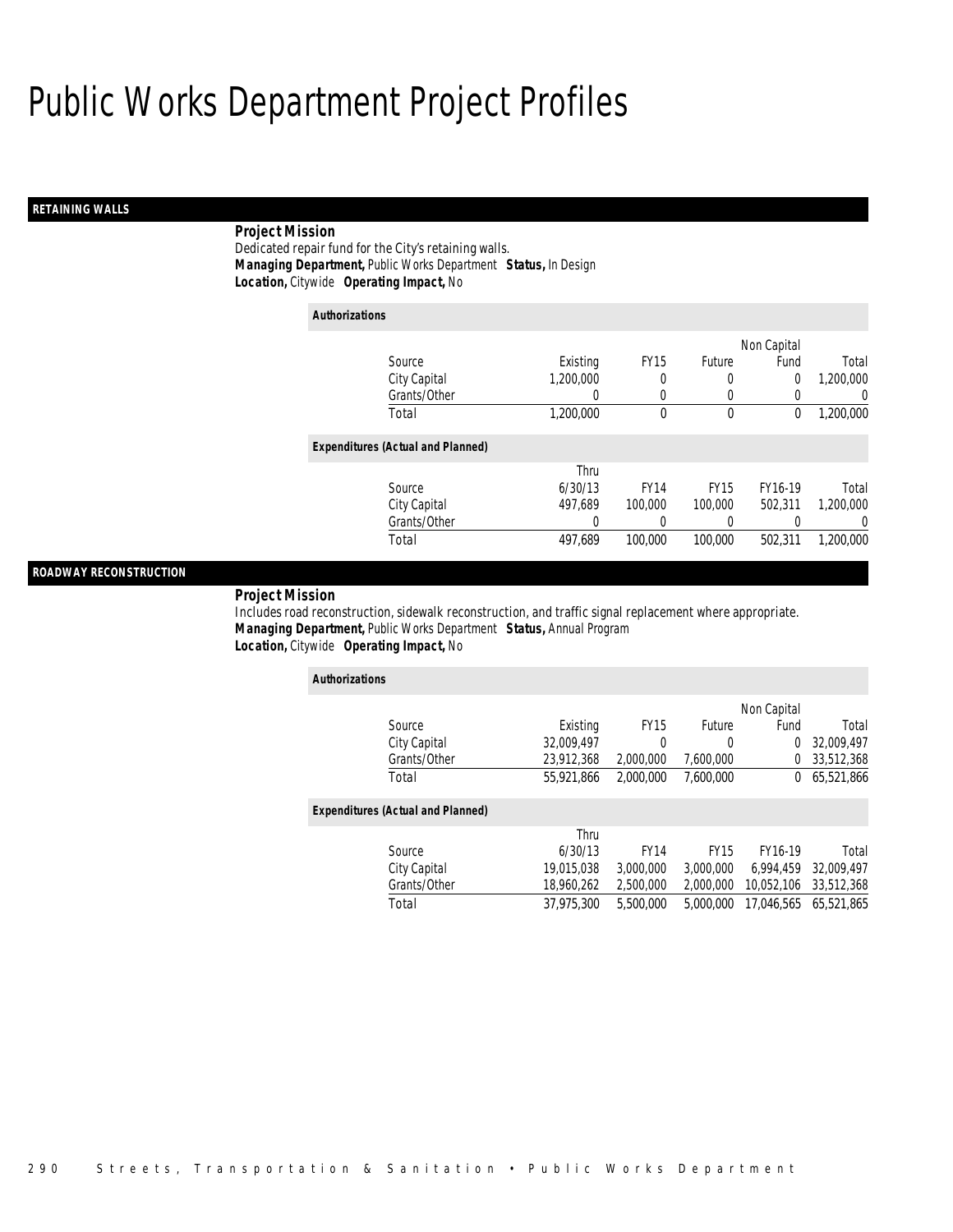#### *ROADWAY RESURFACING*

#### *Project Mission*

 Annual citywide roadway resurfacing program. *Managing Department,* Public Works Department *Status,* Annual Program *Location,* Citywide *Operating Impact,* No

*Authorizations*

|                                          |            |             |             | Non Capital    |            |
|------------------------------------------|------------|-------------|-------------|----------------|------------|
| Source                                   | Existing   | <b>FY15</b> | Future      | Fund           | Total      |
| City Capital                             | 4.550.000  | 0           | 0           | $\overline{0}$ | 4,550,000  |
| Grants/Other                             | 20,727,312 | 8.750.000   | 14,000,000  | $\Omega$       | 43,477,312 |
| Total                                    | 25,277,312 | 8,750,000   | 14.000.000  | $\mathbf{0}$   | 48,027,312 |
|                                          |            |             |             |                |            |
| <b>Expenditures (Actual and Planned)</b> |            |             |             |                |            |
|                                          | Thru       |             |             |                |            |
| Source                                   | 6/30/13    | <b>FY14</b> | <b>FY15</b> | FY16-19        | Total      |
| City Capital                             | 4.079.732  | $\Omega$    | $\theta$    | 470.268        | 4,550,000  |
| Grants/Other                             | 19,218,342 | 3,750,000   | 6,000,000   | 14,508,970     | 43,477,312 |
| Total                                    | 23,298,074 | 3,750,000   | 6.000.000   | 14,979,237     | 48,027,311 |
|                                          |            |             |             |                |            |

#### *ROADWAY UTILITY RESTORATION*

#### *Project Mission*

 Repair and repave roadway damaged by utility companies. *Managing Department,* Public Works Department *Status,* Annual Program *Location,* Citywide *Operating Impact,* No

| <b>Authorizations</b>                    |           |             |             |             |            |
|------------------------------------------|-----------|-------------|-------------|-------------|------------|
|                                          |           |             |             | Non Capital |            |
| Source                                   | Existing  | <b>FY15</b> | Future      | Fund        | Total      |
| City Capital                             | 0         | 0           |             | 0           | 0          |
| Grants/Other                             | 3,279,409 | 0           | 0           | 28,000,000  | 31,279,409 |
| Total                                    | 3,279,409 | 0           | 0           | 28,000,000  | 31,279,409 |
| <b>Expenditures (Actual and Planned)</b> |           |             |             |             |            |
|                                          | Thru      |             |             |             |            |
| Source                                   | 6/30/13   | <b>FY14</b> | <b>FY15</b> | FY16-19     | Total      |
| City Capital                             | $\Omega$  | 0           | 0           | 0           | 0          |
| Grants/Other                             | 2,945,043 | 0           | $\theta$    | 334,366     | 3,279,409  |
| Total                                    | 2,945,043 | $\theta$    | 0           | 334,366     | 3.279.409  |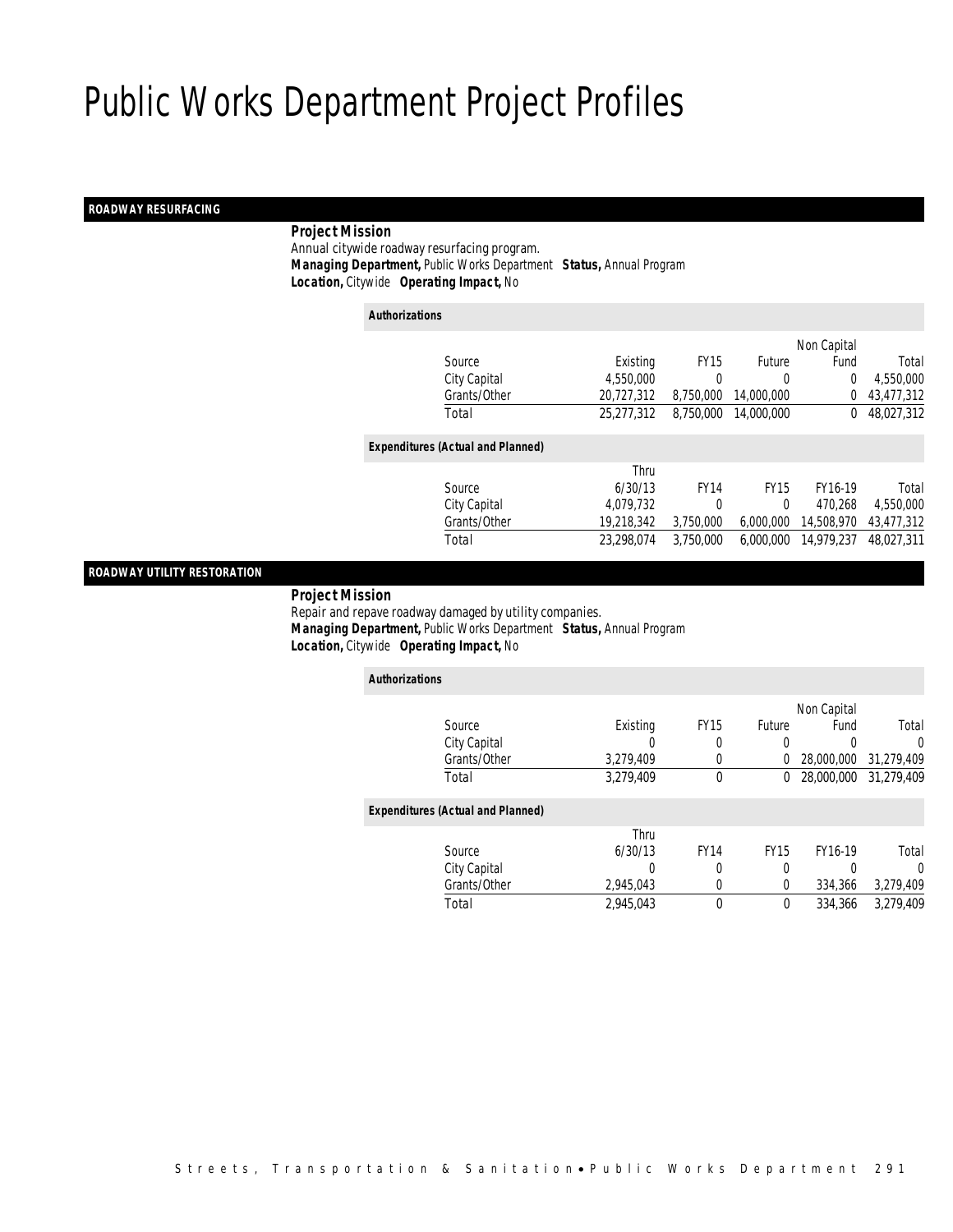#### *SAFE ROUTES TO PARKS*

#### *Project Mission*

Enhance streets and sidewalks adjacent to park improvement projects in coordination with the Parks Department and the Transportation Department.

*Managing Department,* Public Works Department *Status,* Annual Program

*Location,* Citywide *Operating Impact,* No

| <b>Authorizations</b>                    |          |             |             |             |         |
|------------------------------------------|----------|-------------|-------------|-------------|---------|
|                                          |          |             |             | Non Capital |         |
| Source                                   | Existing | <b>FY15</b> | Future      | Fund        | Total   |
| City Capital                             | 600,000  | 0           |             | $\Omega$    | 600,000 |
| Grants/Other                             | 0        | 0           |             | 0           | 0       |
| Total                                    | 600,000  | 0           | $\mathbf 0$ | 0           | 600,000 |
| <b>Expenditures (Actual and Planned)</b> |          |             |             |             |         |
|                                          | Thru     |             |             |             |         |
| Source                                   | 6/30/13  | <b>FY14</b> | <b>FY15</b> | FY16-19     | Total   |
| City Capital                             | 0        | 200,000     | 200,000     | 200,000     | 600,000 |
| Grants/Other                             | 0        |             |             | 0           | 0       |
| Total                                    | 0        | 200,000     | 200,000     | 200,000     | 600.000 |

#### *SEAVER STREET*

#### *Project Mission*

Design and construction funding for street reconstruction and addition of bicycle facilities. *Managing Department,* Public Works Department *Status,* In Design *Location,* Roxbury *Operating Impact,* No

| <b>Authorizations</b>                    |                  |             |             |             |                |
|------------------------------------------|------------------|-------------|-------------|-------------|----------------|
|                                          |                  |             |             | Non Capital |                |
| Source                                   | Existing         | <b>FY15</b> | Future      | Fund        | Total          |
| City Capital                             | 6.000.000        | 500,000     | 0           | $\theta$    | 6,500,000      |
| Grants/Other                             |                  |             | 0           |             | $\overline{0}$ |
| Total                                    | 6,000,000        | 500,000     | $\mathbf 0$ | $\theta$    | 6,500,000      |
| <b>Expenditures (Actual and Planned)</b> |                  |             |             |             |                |
|                                          | Thru             |             |             |             |                |
| Source                                   | 6/30/13          | <b>FY14</b> | <b>FY15</b> | FY16-19     | Total          |
| City Capital                             | $\left( \right)$ | 0           | 1.000.000   | 5,500,000   | 6.500.000      |
| Grants/Other                             | U                | 0           |             |             | $\overline{0}$ |
| Total                                    | 0                | 0           | 1.000.000   | 5,500,000   | 6.500.000      |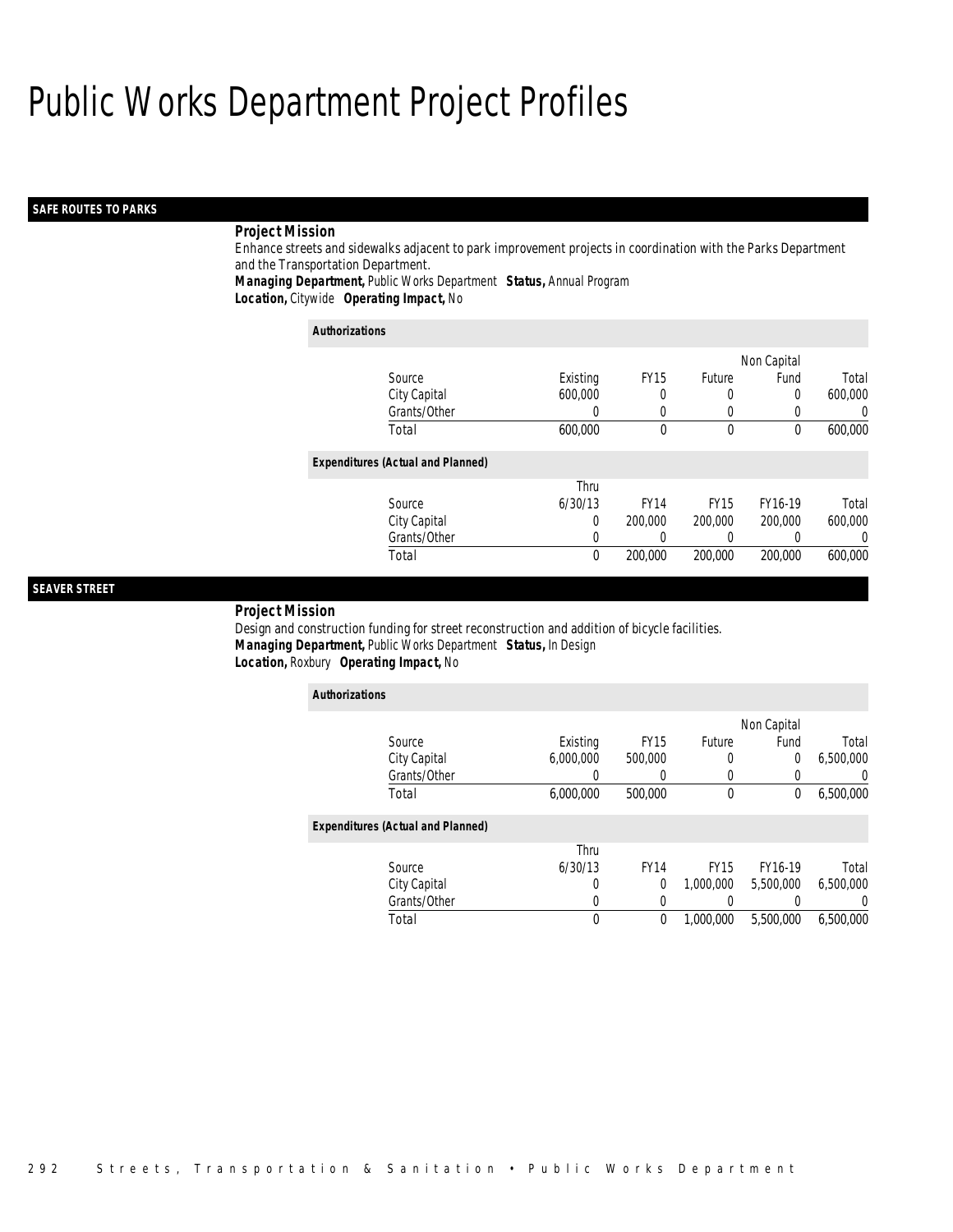#### *SIDEWALK RECONSTRUCTION*

#### *Project Mission*

 Various sidewalk and pedestrian ramp repairs and reconstruction. *Managing Department,* Public Works Department *Status,* Annual Program *Location,* Citywide *Operating Impact,* No

| <b>Authorizations</b>                    |              |             |             |                |            |
|------------------------------------------|--------------|-------------|-------------|----------------|------------|
|                                          |              |             |             | Non Capital    |            |
| Source                                   | Existing     | <b>FY15</b> | Future      | Fund           | Total      |
| City Capital                             | 0            | 0           | 0           | 0              | $\Omega$   |
| Grants/Other                             | 25, 261, 327 | 4.500.000   | 12,197,943  | $\overline{0}$ | 41,959,270 |
| Total                                    | 25,261,327   | 4.500.000   | 12.197.943  | $\Omega$       | 41.959.270 |
| <b>Expenditures (Actual and Planned)</b> |              |             |             |                |            |
|                                          | Thru         |             |             |                |            |
| Source                                   | 6/30/13      | <b>FY14</b> | <b>FY15</b> | FY16-19        | Total      |
| City Capital                             | 0            | 0           | 0           |                | $\Omega$   |
| Grants/Other                             | 20,779,425   | 4.500.000   | 4.500.000   | 12,179,845     | 41.959.270 |
| Total                                    | 20,779,425   | 4,500,000   | 4.500.000   | 12.179.845     | 41.959.270 |

#### *STREET LIGHT GAS LAMPS*

#### *Project Mission*

 Using subsidies from National Grid, this program is designed to retrofit solar powered timers to activate gas lamp street lights.

*Managing Department,* Public Works Department *Status,* New Project *Location,* Various neighborhoods *Operating Impact,* Yes

#### *Authorizations*

|                                          |          |             |             | Non Capital |           |
|------------------------------------------|----------|-------------|-------------|-------------|-----------|
| Source                                   | Existing | <b>FY15</b> | Future      | Fund        | Total     |
| City Capital                             | 0        | 800,000     | 0           | $\Omega$    | 800,000   |
| Grants/Other                             | 0        | 0           | 200,000     | 0           | 200,000   |
| Total                                    | 0        | 800,000     | 200,000     | 0           | 1,000,000 |
| <b>Expenditures (Actual and Planned)</b> |          |             |             |             |           |
|                                          | Thru     |             |             |             |           |
| Source                                   | 6/30/13  | <b>FY14</b> | <b>FY15</b> | FY16-19     | Total     |
| City Capital                             | 0        | 0           | 500,000     | 300,000     | 800,000   |
| Grants/Other                             | 0        |             | 0           | 200,000     | 200,000   |
| Total                                    | 0        | 0           | 500,000     | 500,000     | 1,000,000 |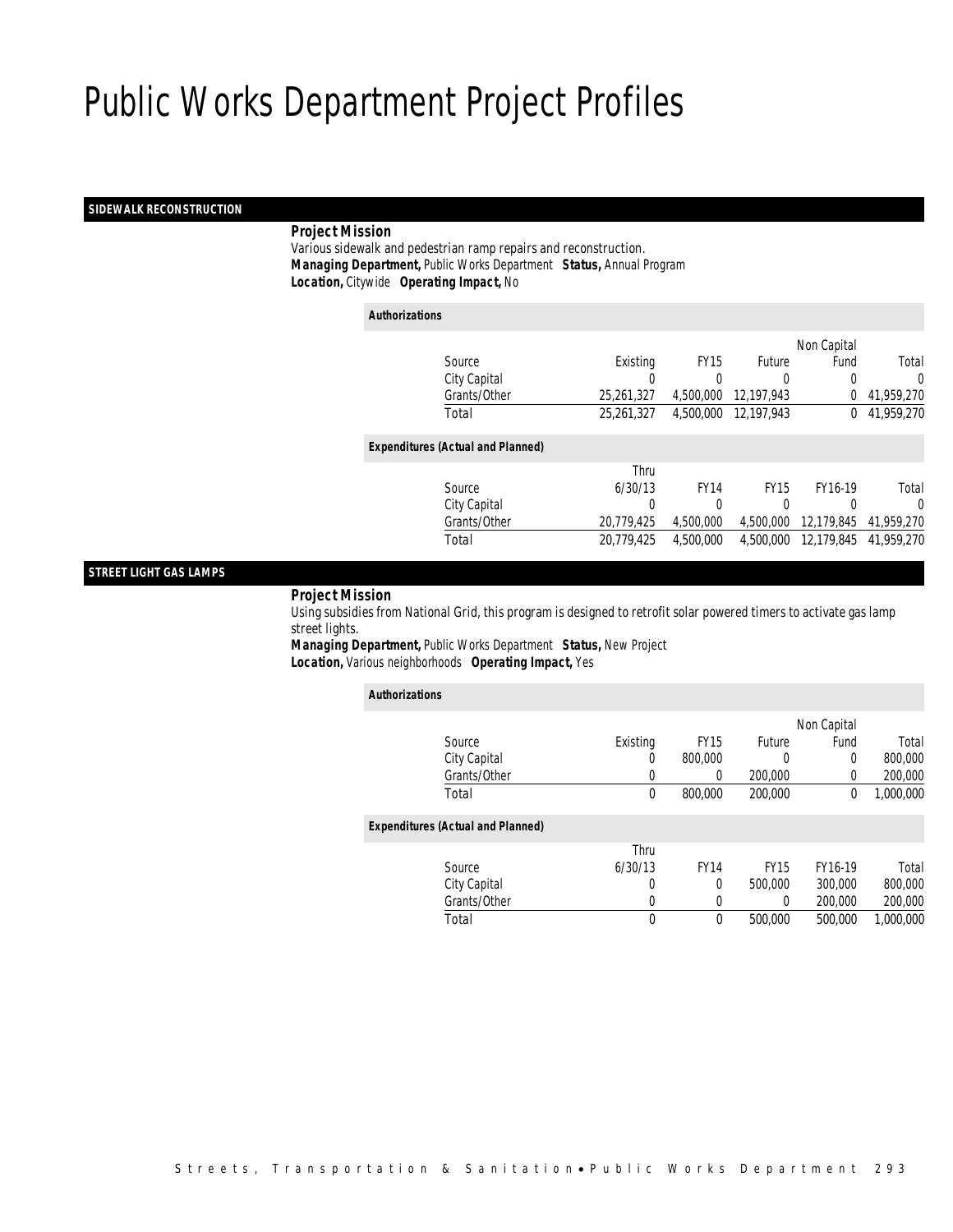#### *STREET LIGHT LED CONVERSION*

#### *Project Mission*

A City-wide project to convert mercury and sodium vapor streetlights to light emitting diode (LED) lights. *Managing Department,* Public Works Department *Status,* In Construction *Location,* Citywide *Operating Impact,* Yes

#### *Authorizations*

|                                          |            |             |               | Non Capital |            |
|------------------------------------------|------------|-------------|---------------|-------------|------------|
| Source                                   | Existing   | <b>FY15</b> | <b>Future</b> | Fund        | Total      |
| City Capital                             | 11,413,500 | 0           | 1,186,500     | $\Omega$    | 12,600,000 |
| Grants/Other                             | 5,062,800  | 1.800.000   | 3,637,200     | 0           | 10,500,000 |
| Total                                    | 16,476,300 | 1,800,000   | 4,823,700     | 0           | 23,100,000 |
|                                          |            |             |               |             |            |
| <b>Expenditures (Actual and Planned)</b> |            |             |               |             |            |
|                                          | Thru       |             |               |             |            |
| Source                                   | 6/30/13    | <b>FY14</b> | <b>FY15</b>   | FY16-19     | Total      |
| City Capital                             | 6.994.271  | 3,600,000   | 1.000.000     | 1.005.729   | 12,600,000 |
| Grants/Other                             | 3,206,552  | 600,000     | 3.000.000     | 3,693,448   | 10,500,000 |
| Total                                    | 10,200,823 | 4,200,000   | 4,000,000     | 4.699.177   | 23,100,000 |
|                                          |            |             |               |             |            |

#### *STREET LIGHTING DIVISION FACILITY*

 *Project Mission* Design and construct a new Street Lighting Division facility. *Managing Department,* Capital Construction *Status,* In Design *Location,* Mattapan *Operating Impact,* No

| <b>Authorizations</b>                    |           |             |             |             |            |
|------------------------------------------|-----------|-------------|-------------|-------------|------------|
|                                          |           |             |             | Non Capital |            |
| Source                                   | Existing  | <b>FY15</b> | Future      | Fund        | Total      |
| City Capital                             | 1,500,000 | 15,500,000  | $\left($    | 0           | 17,000,000 |
| Grants/Other                             |           |             | 0           | 0           | 0          |
| Total                                    | 1,500,000 | 15,500,000  | $\mathbf 0$ | 0           | 17,000,000 |
| <b>Expenditures (Actual and Planned)</b> |           |             |             |             |            |
|                                          | Thru      |             |             |             |            |
| Source                                   | 6/30/13   | <b>FY14</b> | <b>FY15</b> | FY16-19     | Total      |
| City Capital                             | 0         | 250,000     | 2,000,000   | 14,750,000  | 17,000,000 |
| Grants/Other                             | 0         |             |             |             | 0          |
| Total                                    | $\theta$  | 250,000     | 2.000.000   | 14,750,000  | 17,000,000 |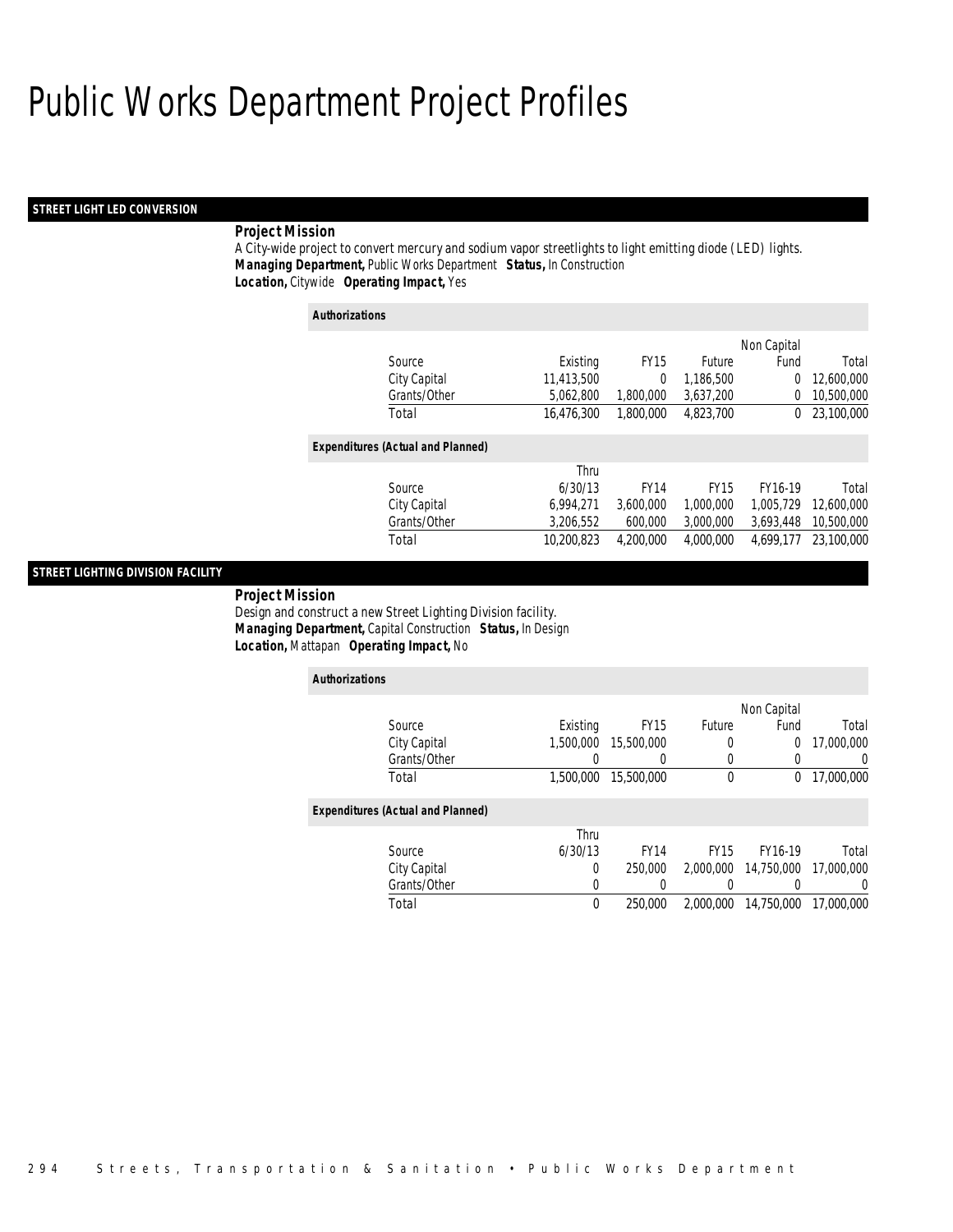#### *STREET LIGHTING INSTALLATION*

#### *Project Mission*

 Installation of street lights in various locations. *Managing Department,* Public Works Department *Status,* Annual Program *Location,* Citywide *Operating Impact,* No

*Authorizations*

|                                          |            |             |             | Non Capital    |            |
|------------------------------------------|------------|-------------|-------------|----------------|------------|
| Source                                   | Existing   | <b>FY15</b> | Future      | Fund           | Total      |
| City Capital                             | 13,100,000 | 1,000,000   | 800,000     | $\overline{0}$ | 14,900,000 |
| Grants/Other                             | 6,329      | 0           | 0           | 0              | 6,329      |
| Total                                    | 13,106,329 | 1,000,000   | 800,000     | $\Omega$       | 14,906,329 |
| <b>Expenditures (Actual and Planned)</b> |            |             |             |                |            |
|                                          | Thru       |             |             |                |            |
| Source                                   | 6/30/13    | <b>FY14</b> | <b>FY15</b> | FY16-19        | Total      |
| City Capital                             | 10,320,122 | 1.500.000   | 1,500,000   | 1.579.878      | 14,900,000 |
| Grants/Other                             | 6.329      |             | 0           |                | 6.329      |
| Total                                    | 10,326,451 | 1,500,000   | 1,500,000   | 1,579,878      | 14,906,329 |

#### *SULLIVAN SQUARE / RUTHERFORD AVENUE*

#### *Project Mission*

 Engineering and design services to provide for other transportation alternatives with the demolition of the overpass. State and federal funding anticipated.

*Managing Department,* Public Works Department *Status,* In Design *Location,* Charlestown *Operating Impact,* No

| <b>Authorizations</b>                    |           |             |               |             |            |
|------------------------------------------|-----------|-------------|---------------|-------------|------------|
|                                          |           |             |               | Non Capital |            |
| Source                                   | Existing  | <b>FY15</b> | <b>Future</b> | Fund        | Total      |
| City Capital                             | 1,100,000 | $\Omega$    | $\left($      | 0           | 1,100,000  |
| Grants/Other                             |           |             | 0             | 13,000,000  | 13,000,000 |
| Total                                    | 1,100,000 | 0           | $\mathbf{0}$  | 13,000,000  | 14,100,000 |
| <b>Expenditures (Actual and Planned)</b> |           |             |               |             |            |
|                                          | Thru      |             |               |             |            |
| Source                                   | 6/30/13   | <b>FY14</b> | <b>FY15</b>   | FY16-19     | Total      |
| City Capital                             | 529,066   | 20,000      | 106.067       | 444.867     | 1,100,000  |
| Grants/Other                             | 0         | 0           | $\left($      |             | 0          |
| Total                                    | 529.066   | 20,000      | 106.067       | 444.867     | 1.100.000  |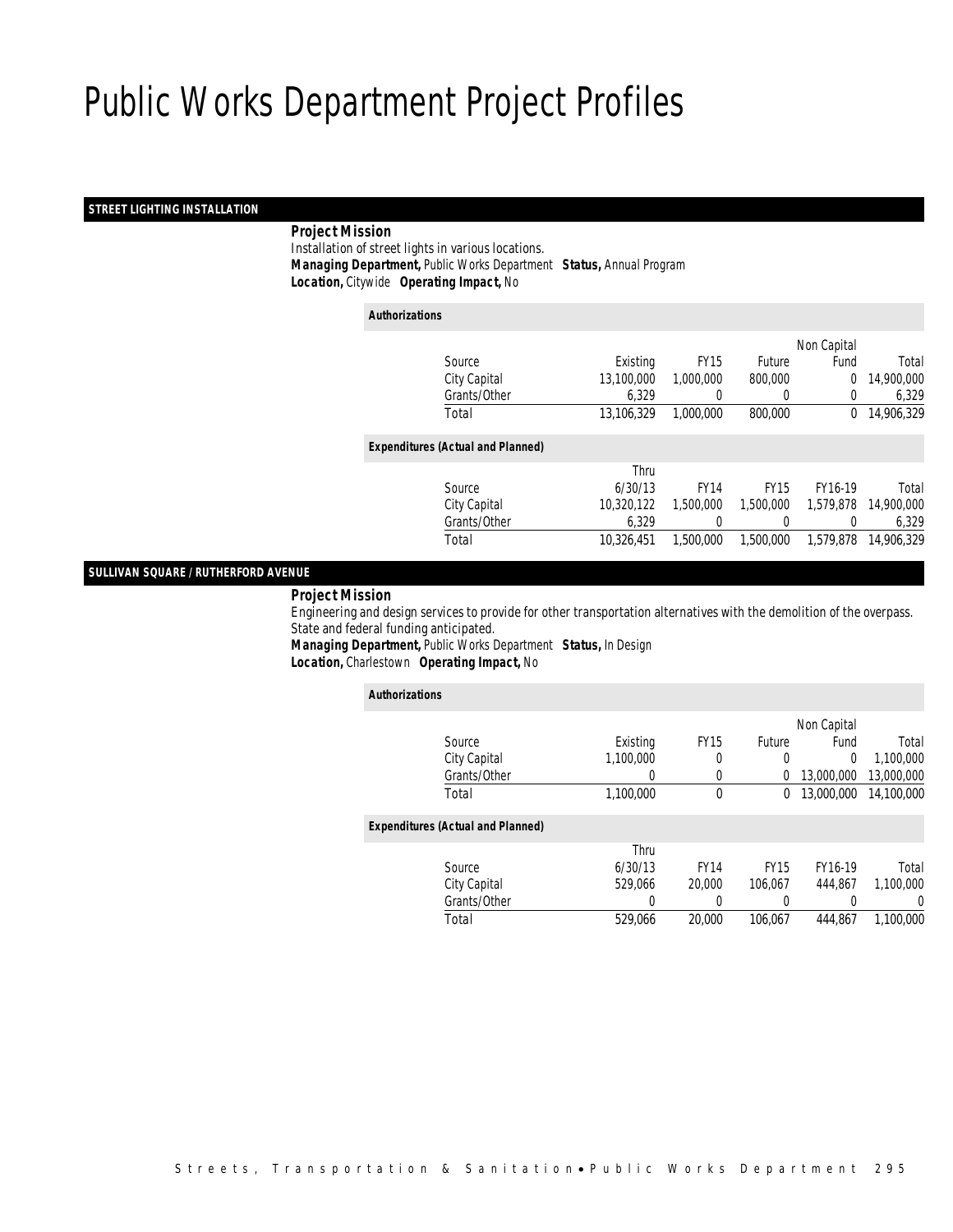#### *SYMPHONY AREA STREETSCAPE*

#### *Project Mission*

Design roadway and sidewalk improvements adjacent to Symphony Hall. State and federal construction funding. *Managing Department,* Public Works Department *Status,* In Design *Location,* Fenway/Kenmore *Operating Impact,* No

| <b>Authorizations</b> |                                          |          |             |             |             |           |
|-----------------------|------------------------------------------|----------|-------------|-------------|-------------|-----------|
|                       |                                          |          |             |             | Non Capital |           |
|                       | Source                                   | Existing | <b>FY15</b> | Future      | Fund        | Total     |
|                       | City Capital                             | 0        | 0           | 0           |             | 0         |
|                       | Grants/Other                             | 275,000  | 0           | 0           | 3,725,000   | 4,000,000 |
|                       | Total                                    | 275,000  | 0           | 0           | 3,725,000   | 4,000,000 |
|                       | <b>Expenditures (Actual and Planned)</b> |          |             |             |             |           |
|                       |                                          | Thru     |             |             |             |           |
|                       | Source                                   | 6/30/13  | <b>FY14</b> | <b>FY15</b> | FY16-19     | Total     |
|                       | City Capital                             | 0        | 0           | 0           | 0           | 0         |
|                       | Grants/Other                             | 275,000  |             | 0           |             | 275,000   |
|                       | Total                                    | 275,000  | 0           | $\theta$    | 0           | 275,000   |

#### *TRAFFIC SIGNALS ON-CALL REPAIR AND MAINTENANCE*

 *Project Mission* On call maintenance of traffic signals. *Managing Department,* Public Works Department *Status,* Annual Program *Location,* Citywide *Operating Impact,* No

| <b>Authorizations</b>                    |           |             |             |                |           |
|------------------------------------------|-----------|-------------|-------------|----------------|-----------|
|                                          |           |             |             | Non Capital    |           |
| Source                                   | Existing  | <b>FY15</b> | Future      | Fund           | Total     |
| City Capital                             | 1.050.000 | 250,000     | 0           | $\overline{0}$ | 1,300,000 |
| Grants/Other                             | 0         |             | 0           | 0              |           |
| Total                                    | 1,050,000 | 250,000     | 0           | 0              | 1,300,000 |
| <b>Expenditures (Actual and Planned)</b> |           |             |             |                |           |
|                                          | Thru      |             |             |                |           |
| Source                                   | 6/30/13   | <b>FY14</b> | <b>FY15</b> | FY16-19        | Total     |
| City Capital                             | 0         | 600,000     | 500,000     | 200,000        | 1,300,000 |
| Grants/Other                             | 0         |             | 0           | 0              |           |
| Total                                    | 0         | 600.000     | 500,000     | 200,000        | 1,300,000 |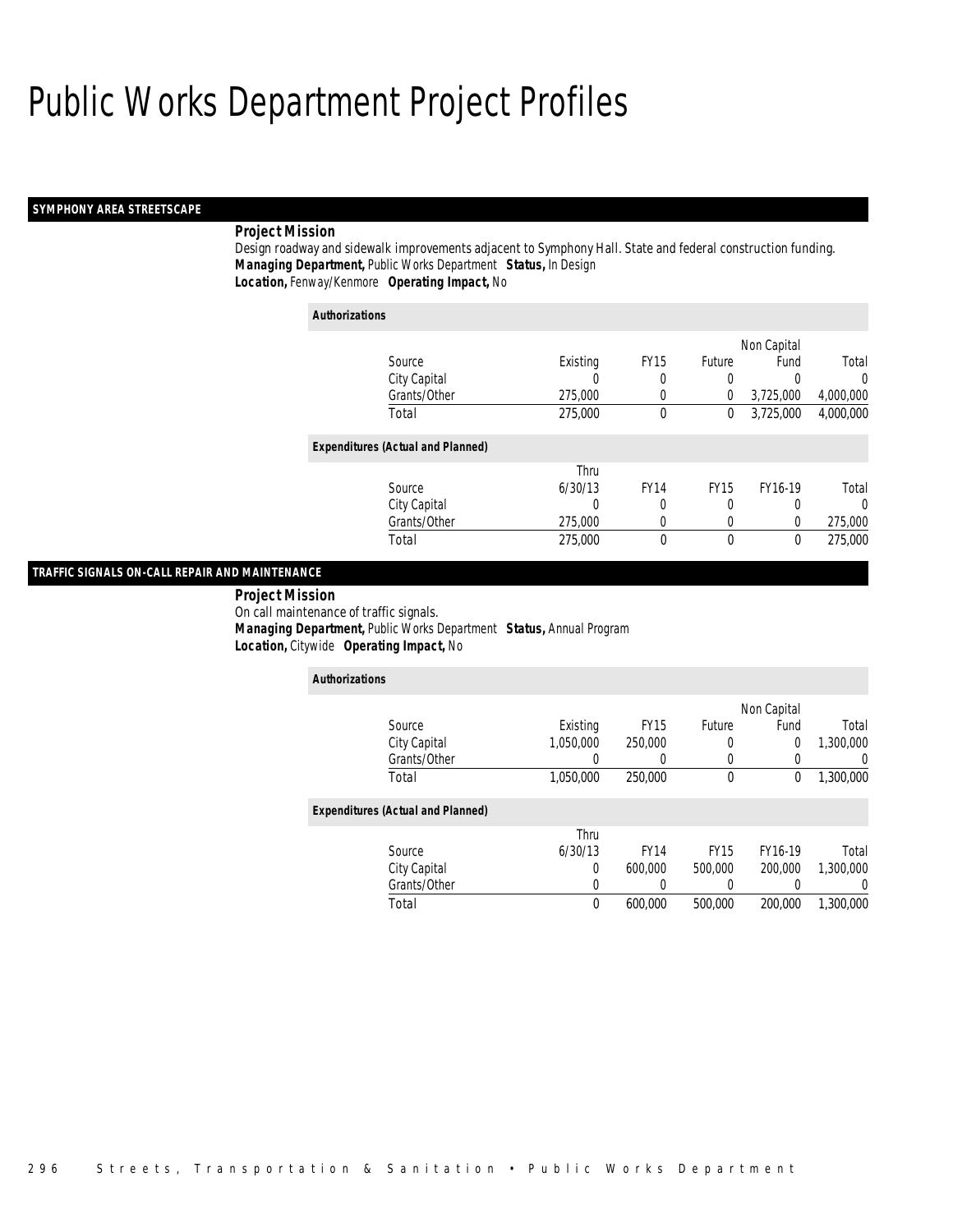#### *UPHAMS CORNER*

#### *Project Mission*

 Redesign the intersection of Columbia Road, Dudley Street, and Stoughton Road. *Managing Department,* Public Works Department *Status,* In Construction *Location,* Dorchester *Operating Impact,* No

| <b>Authorizations</b>                    |           |             |             |             |           |
|------------------------------------------|-----------|-------------|-------------|-------------|-----------|
|                                          |           |             |             | Non Capital |           |
| Source                                   | Existing  | <b>FY15</b> | Future      | Fund        | Total     |
| City Capital                             | 3,500,000 | 0           | 300,000     | 0           | 3,800,000 |
| Grants/Other                             |           |             | 0           | 0           | U         |
| Total                                    | 3,500,000 | 0           | 300,000     | 0           | 3,800,000 |
| <b>Expenditures (Actual and Planned)</b> |           |             |             |             |           |
|                                          | Thru      |             |             |             |           |
| Source                                   | 6/30/13   | <b>FY14</b> | <b>FY15</b> | FY16-19     | Total     |
| City Capital                             | 152.566   | 200,000     | 2,000,000   | 1.447.434   | 3.800.000 |
| Grants/Other                             | 0         |             | 0           |             | U         |
| Total                                    | 152,566   | 200,000     | 2.000.000   | 1,447,434   | 3,800,000 |

#### *WEST ROXBURY GATEWAY*

#### *Project Mission*

 Create a new gateway to West Roxbury at the intersection of Spring Street and the VFW Parkway. *Managing Department,* Public Works Department *Status,* To Be Scheduled *Location,* West Roxbury *Operating Impact,* No

| <b>Authorizations</b>                    |          |             |             |             |          |
|------------------------------------------|----------|-------------|-------------|-------------|----------|
|                                          |          |             |             | Non Capital |          |
| Source                                   | Existing | <b>FY15</b> | Future      | Fund        | Total    |
| City Capital                             | 100,000  | 0           | 0           | 0           | 100,000  |
| Grants/Other                             | 0        | 0           |             | 0           | 0        |
| Total                                    | 100,000  | $\theta$    | $\mathbf 0$ | $\mathbf 0$ | 100,000  |
| <b>Expenditures (Actual and Planned)</b> |          |             |             |             |          |
|                                          | Thru     |             |             |             |          |
| Source                                   | 6/30/13  | <b>FY14</b> | <b>FY15</b> | FY16-19     | Total    |
| City Capital                             | 0        | 0           | $\Omega$    | 100,000     | 100,000  |
| Grants/Other                             | 0        | 0           | 0           | 0           | $\Omega$ |
| Total                                    | 0        | $\theta$    | $\mathbf 0$ | 100,000     | 100,000  |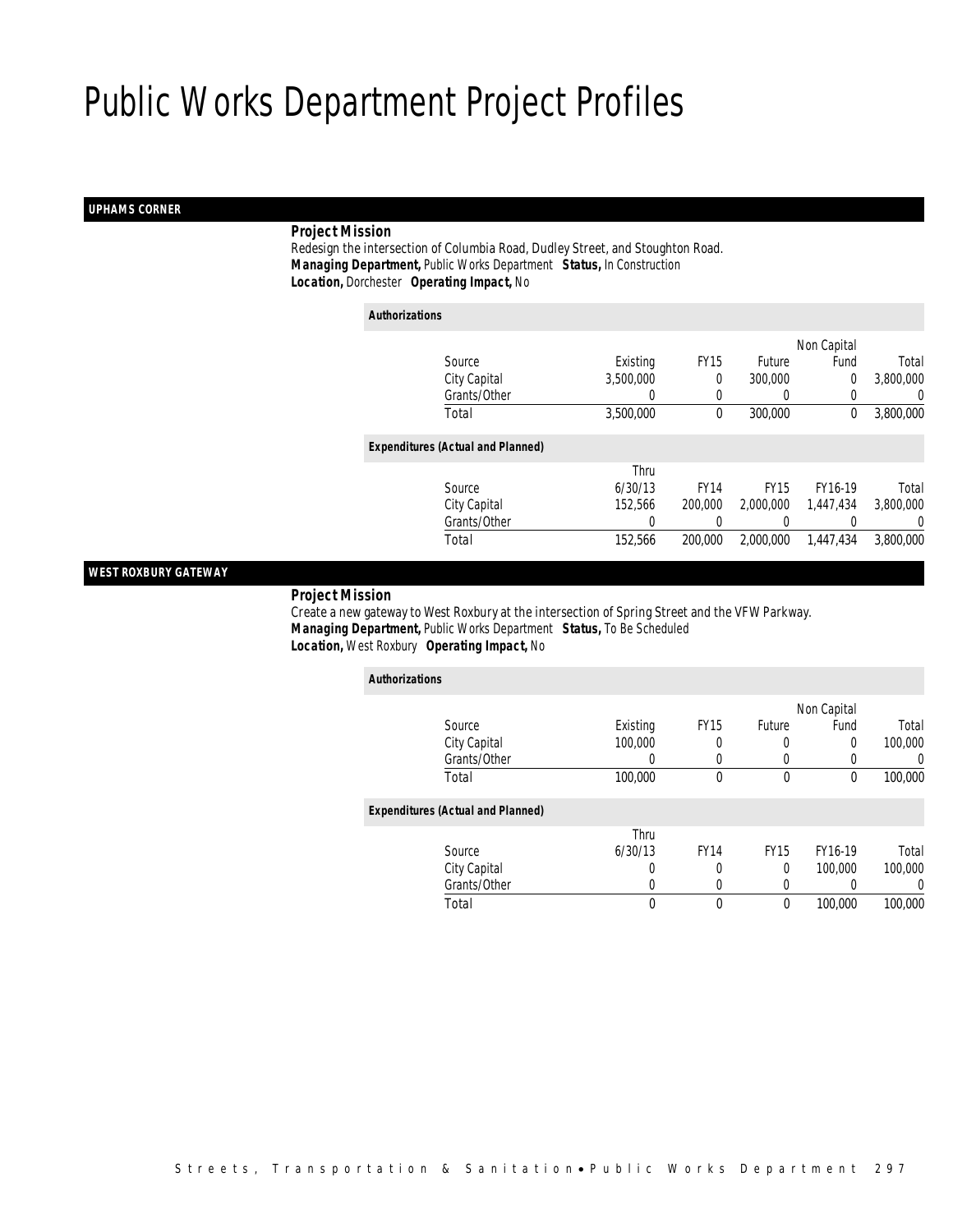#### *WOODBOLE HOUSING*

#### *Project Mission*

Reconstruct roads, sidewalks, pedestrian ramps, and street lighting at the Woodbole / Gallivan housing development. *Managing Department,* Public Works Department *Status,* In Construction *Location,* Mattapan *Operating Impact,* No

#### *Authorizations* Source **Existing** FY15 Future Non Capital Fund Total City Capital 0 0 0 0 0 Grants/Other 2,138,441 0 0 0 2,138,441 Total 2,138,441 0 0 0 2,138,441*Expenditures (Actual and Planned)* Source Thru 6/30/13 FY14 FY15 FY16-19 Total City Capital **0** 0 0 0 0 0 0 0 Grants/Other 0 500,000 1,638,441 0 2,138,441 Total 0 500,000 1,638,441 0 2,138,441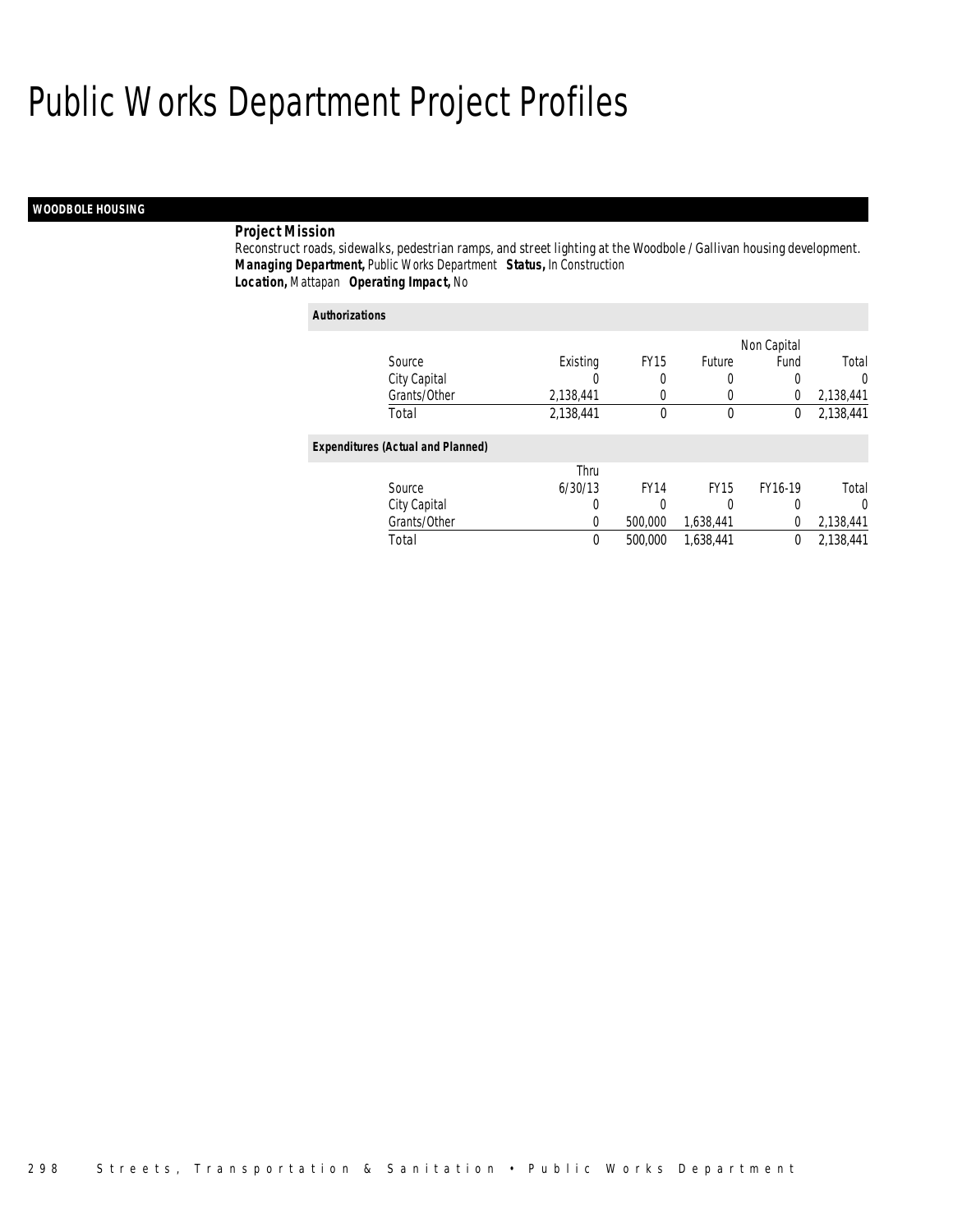# Snow Removal Operating Budget

#### *Appropriation 331*

#### *Department Mission*

The Snow Removal appropriation supports the Public Works Department's efforts to clear ice and snow from Boston streets. Snow removal is done by Public Works Department district yard personnel supplemented and assisted by private contractors.

| <b>Operating Budget</b> | Program Name                               | Total Actual '12 | Total Actual '13       | <b>Total Approp '14</b> | <b>Total Budget '15</b> |
|-------------------------|--------------------------------------------|------------------|------------------------|-------------------------|-------------------------|
|                         | Removal of Snow                            | 5,366,278        | 19,130,202             | 18,510,608              | 18,510,608              |
|                         | <b>Total</b>                               | 5,366,278        | 19,130,202             | 18,510,608              | 18,510,608              |
| <b>Operating Budget</b> |                                            | Actual '12       | Actual '13             | Approp '14              | <b>Budget '15</b>       |
|                         | <b>Personnel Services</b><br>Non Personnel | U<br>5,366,278   | $\Omega$<br>19,130,202 | 18,510,608              | 18,510,608              |
|                         |                                            |                  |                        |                         |                         |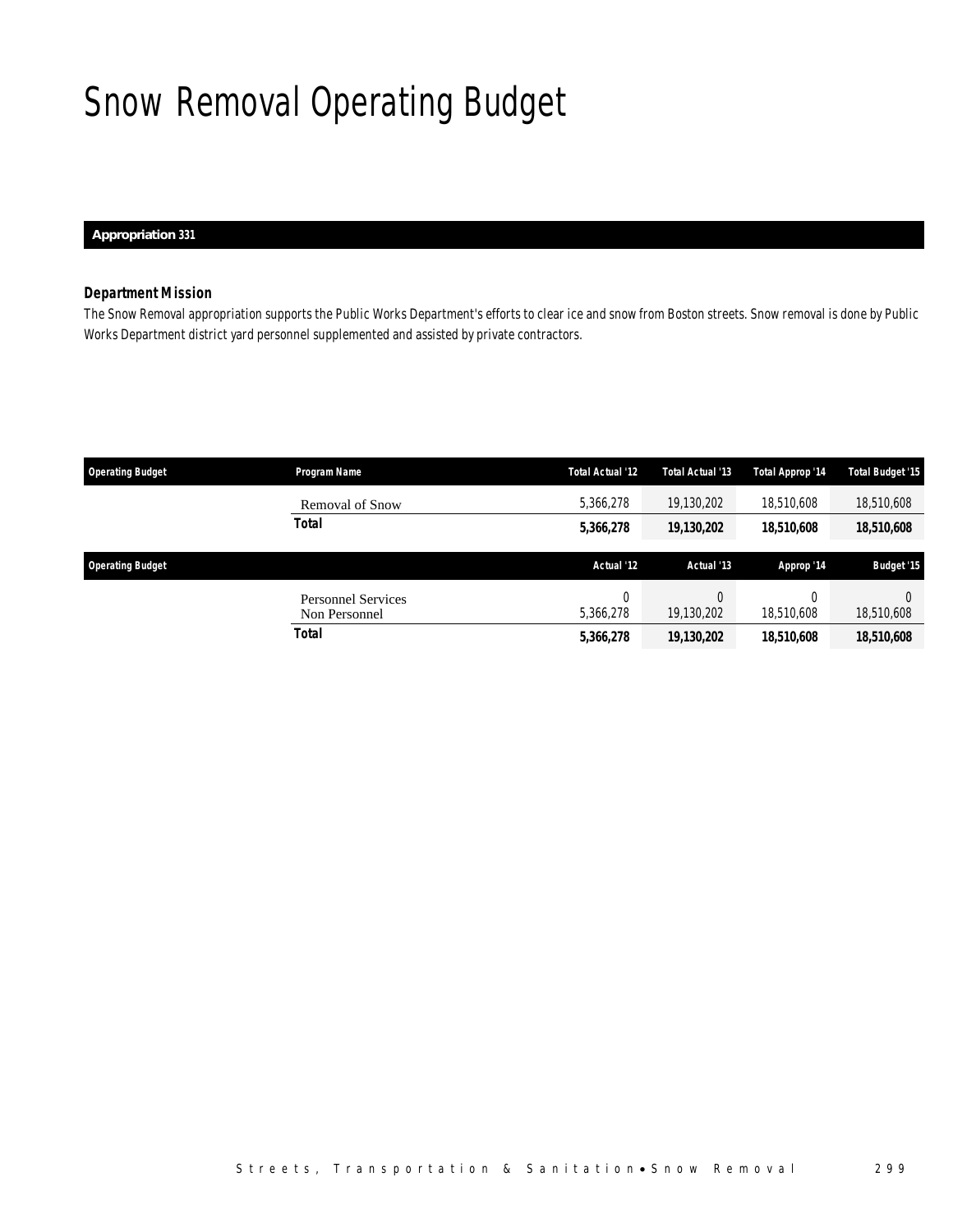### Snow Removal Operating Budget

### *Authorizing Statutes*

• Vehicles Interfering with the Removal of Snow, CBC Ord. § 11-6.43.

### *Description of Services*

The appropriation provides for the purchase of salt and sand, plowing and hauling of snow by contractors, purchase and repair of snow removal equipment, and financing for regular City personnel engaged in snow removal operations after normal working hours.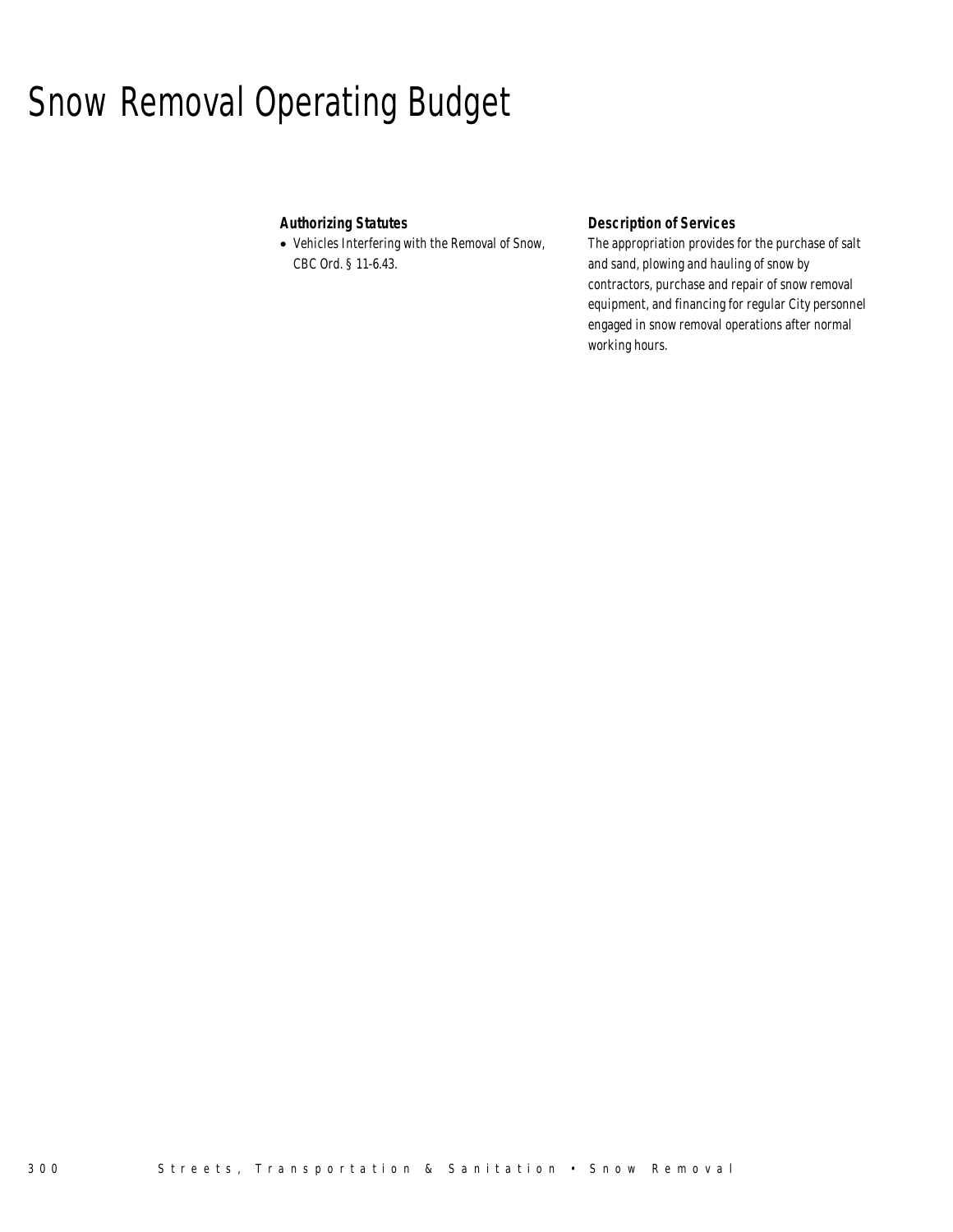### Department History

| <b>Personnel Services</b>       |                                                                                                                                                                                                                                                                                                      | FY12 Expenditure                                                                                                    | FY13 Expenditure                                                                           | FY14 Appropriation                                                                                                                        | FY15 Adopted                                                                                                                       | Inc/Dec 14 vs 15                                                                                                          |
|---------------------------------|------------------------------------------------------------------------------------------------------------------------------------------------------------------------------------------------------------------------------------------------------------------------------------------------------|---------------------------------------------------------------------------------------------------------------------|--------------------------------------------------------------------------------------------|-------------------------------------------------------------------------------------------------------------------------------------------|------------------------------------------------------------------------------------------------------------------------------------|---------------------------------------------------------------------------------------------------------------------------|
|                                 | 51000 Permanent Employees<br>51100 Emergency Employees<br>51200 Overtime<br>51600 Unemployment Compensation<br>51700 Workers' Compensation<br><b>Total Personnel Services</b>                                                                                                                        | $\boldsymbol{0}$<br>$\theta$<br>0<br>0<br>0<br>0                                                                    | $\boldsymbol{0}$<br>0<br>$\mathbf 0$<br>0<br>0<br>0                                        | $\bf 0$<br>$\overline{0}$<br>$\mathbf 0$<br>$\theta$<br>$\theta$<br>0                                                                     | $\boldsymbol{0}$<br>$\mathbf 0$<br>$\mathbf 0$<br>$\overline{0}$<br>$\overline{0}$<br>$\bf{0}$                                     | 0<br>0<br>$\overline{0}$<br>0<br>0<br>0                                                                                   |
| <b>Contractual Services</b>     |                                                                                                                                                                                                                                                                                                      | FY12 Expenditure                                                                                                    | FY13 Expenditure                                                                           | FY14 Appropriation                                                                                                                        | FY15 Adopted                                                                                                                       | Inc/Dec 14 vs 15                                                                                                          |
|                                 | 52100 Communications<br>52200 Utilities<br>52400 Snow Removal<br>52500 Garbage/Waste Removal<br>52600 Repairs Buildings & Structures<br>52700 Repairs & Service of Equipment<br>52800 Transportation of Persons<br>52900 Contracted Services<br><b>Total Contractual Services</b>                    | 492,518<br>$\mathbf{0}$<br>4,076,994<br>$\mathbf 0$<br>$\mathbf{0}$<br>34,382<br>$\mathbf 0$<br>86,168<br>4,690,062 | 391,495<br>$\boldsymbol{0}$<br>18,527,471<br>0<br>0<br>56,806<br>0<br>27,600<br>19,003,372 | 500,000<br>$\bf 0$<br>17,185,894<br>0<br>$\theta$<br>610,000<br>$\mathbf 0$<br>33,210<br>18,329,104                                       | 433,395<br>$\mathbf 0$<br>17,093,247<br>0<br>$\mathbf 0$<br>610,000<br>0<br>140,423<br>18,277,065                                  | $-66,605$<br>$\mathbf{0}$<br>$-92,647$<br>0<br>$\overline{0}$<br>$\overline{0}$<br>$\overline{0}$<br>107,213<br>$-52,039$ |
| <b>Supplies &amp; Materials</b> |                                                                                                                                                                                                                                                                                                      | FY12 Expenditure                                                                                                    | FY13 Expenditure                                                                           | FY14 Appropriation                                                                                                                        | FY15 Adopted                                                                                                                       | Inc/Dec 14 vs 15                                                                                                          |
|                                 | 53000 Auto Energy Supplies<br>53200 Food Supplies<br>53400 Custodial Supplies<br>53500 Med, Dental, & Hosp Supply<br>53600 Office Supplies and Materials<br>53700 Clothing Allowance<br>53800 Educational Supplies & Mat<br>53900 Misc Supplies & Materials<br><b>Total Supplies &amp; Materials</b> | $\boldsymbol{0}$<br>0<br>0<br>0<br>0<br>0<br>0<br>0<br>$\bf{0}$                                                     | 0<br>$\mathbf{0}$<br>0<br>$\mathbf 0$<br>0<br>0<br>$\mathbf{0}$<br>0<br>0                  | $\theta$<br>$\mathbf 0$<br>$\overline{0}$<br>$\boldsymbol{0}$<br>$\overline{0}$<br>$\theta$<br>$\overline{0}$<br>$\theta$<br>$\mathbf{0}$ | 0<br>$\mathbf 0$<br>$\overline{0}$<br>$\mathbf 0$<br>$\overline{0}$<br>$\mathbf 0$<br>$\overline{0}$<br>$\overline{0}$<br>$\bf{0}$ | 0<br>$\mathbf 0$<br>0<br>0<br>0<br>$\overline{0}$<br>0<br>0<br>0                                                          |
| <b>Current Chgs &amp; Oblig</b> |                                                                                                                                                                                                                                                                                                      | FY12 Expenditure                                                                                                    | FY13 Expenditure                                                                           | FY14 Appropriation                                                                                                                        | FY15 Adopted                                                                                                                       | Inc/Dec 14 vs 15                                                                                                          |
|                                 | 54300 Workers' Comp Medical<br>54400 Legal Liabilities<br>54500 Aid To Veterans<br>54600 Current Charges H&I<br>54700 Indemnification<br>54900 Other Current Charges<br>Total Current Chgs & Oblig                                                                                                   | $\boldsymbol{0}$<br>$\boldsymbol{0}$<br>0<br>0<br>0<br>$\mathbf 0$<br>0                                             | 0<br>$\boldsymbol{0}$<br>0<br>0<br>0<br>0<br>0                                             | $\theta$<br>$\mathbf 0$<br>$\theta$<br>$\mathbf 0$<br>$\overline{0}$<br>$\theta$<br>$\mathbf{0}$                                          | 0<br>$\mathbf 0$<br>$\overline{0}$<br>$\mathbf 0$<br>$\overline{0}$<br>$\mathbf 0$<br>$\mathbf{0}$                                 | 0<br>$\mathbf 0$<br>0<br>0<br>0<br>0<br>0                                                                                 |
| Equipment                       |                                                                                                                                                                                                                                                                                                      | FY12 Expenditure                                                                                                    | FY13 Expenditure                                                                           | FY14 Appropriation                                                                                                                        | FY15 Adopted                                                                                                                       | Inc/Dec 14 vs 15                                                                                                          |
|                                 | 55000 Automotive Equipment<br>55400 Lease/Purchase<br>55600 Office Furniture & Equipment<br>55900 Misc Equipment<br><b>Total Equipment</b>                                                                                                                                                           | 342,674<br>92,302<br>$\mathbf 0$<br>241,240<br>676,216                                                              | 0<br>126,830<br>$\boldsymbol{0}$<br>0<br>126,830                                           | $\mathbf 0$<br>181,504<br>$\boldsymbol{0}$<br>$\mathbf 0$<br>181,504                                                                      | 0<br>233,543<br>0<br>0<br>233,543                                                                                                  | $\mathbf 0$<br>52,039<br>$\theta$<br>$\mathbf 0$<br>52,039                                                                |
| <b>Other</b>                    |                                                                                                                                                                                                                                                                                                      | FY12 Expenditure                                                                                                    | FY13 Expenditure                                                                           | FY14 Appropriation                                                                                                                        | FY15 Adopted                                                                                                                       | Inc/Dec 14 vs 15                                                                                                          |
|                                 | 56200 Special Appropriation<br>57200 Structures & Improvements<br>58000 Land & Non-Structure<br><b>Total Other</b>                                                                                                                                                                                   | $\pmb{0}$<br>0<br>0<br>0                                                                                            | 0<br>0<br>0<br>0                                                                           | $\boldsymbol{0}$<br>$\theta$<br>$\mathbf 0$<br>0                                                                                          | 0<br>0<br>$\mathbf 0$<br>0                                                                                                         | 0<br>0<br>0<br>0                                                                                                          |
|                                 | <b>Grand Total</b>                                                                                                                                                                                                                                                                                   | 5,366,278                                                                                                           | 19,130,202                                                                                 | 18,510,608                                                                                                                                | 18,510,608                                                                                                                         | $\overline{0}$                                                                                                            |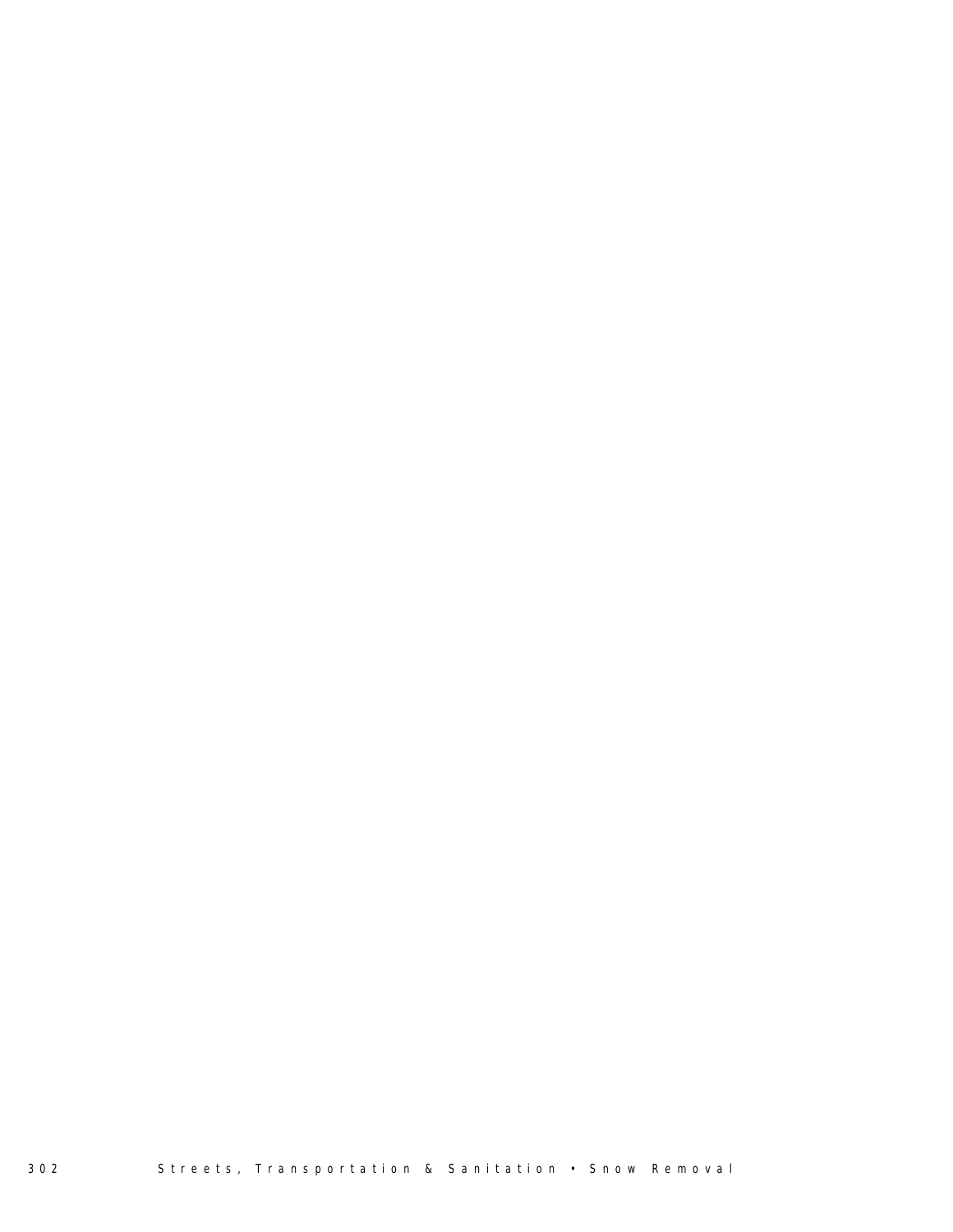# Transportation Department Operating Budget

#### *James Gillooly, Interim Commissioner , Appropriation 251*

#### *Department Mission*

The mission of the Boston Transportation Department is to promote public safety, manage the City's transportation network, and enhance the quality of life for residents of our City neighborhoods. Accomplishment of our mission is ensured through the use of planning, coordinated engineering, education and enforcement. The Transportation Department strives to improve circulation in and around the City, enhance public transportation services, gain efficiencies in the management of parking resources, adjudicate and collect fines, collaborate with relevant agencies and encourage the use of alternate transportation modes.

#### *Selected Performance Strategies*

#### *Commissioner's Office*

• To increase safe cycling for all Boston residents and visitors.

#### *Parking Clerk*

- To operate an effective fine collection program.
- To respond to customer inquiries in the most efficient and effective manner.

#### *Traffic Management & Engineering*

- To improve the flow of vehicles and pedestrians on arterial streets by making traffic signal timing adjustments to our computerized signal system.
- To improve vehicle, pedestrian and school zone safety on neighborhood streets.

#### *Policy & Planning*

• To serve as the City's liaison and coordinate/manage projects with the MBTA and other state agencies.

#### *Enforcement*

• To improve vehicle flow and public safety within the City by ensuring compliance with parking, meter, residential parking, and street cleaning regulations.

#### *Operations*

• To efficiently maintain traffic signs and parking meters throughout the city.

| <b>Operating Budget</b>      | <b>Division Name</b>                                                                                                                                                                                   | <b>Total Actual '12</b>                                                    | <b>Total Actual '13</b>                                                         | Total Approp '14                                                       | <b>Total Budget '15</b>                                     |
|------------------------------|--------------------------------------------------------------------------------------------------------------------------------------------------------------------------------------------------------|----------------------------------------------------------------------------|---------------------------------------------------------------------------------|------------------------------------------------------------------------|-------------------------------------------------------------|
|                              | Parking Clerk<br><b>Traffic Division</b>                                                                                                                                                               | 8,076,937<br>21,550,418                                                    | 7,652,548<br>22,319,803                                                         | 8,574,764<br>22,166,910                                                | 8,265,629<br>22,691,257                                     |
|                              | Total                                                                                                                                                                                                  | 29,627,355                                                                 | 29,972,351                                                                      | 30,741,674                                                             | 30,956,886                                                  |
| <b>External Funds Budget</b> | <b>Fund Name</b>                                                                                                                                                                                       | <b>Total Actual '12</b>                                                    | Total Actual '13                                                                | Total Approp '14                                                       | <b>Total Budget '15</b>                                     |
|                              | <b>ARRA</b> - Obesity Prevention<br><b>Boston Bike Share</b><br><b>Central Artery</b><br><b>Connect Historic Boston</b><br>Parking Facilities Fund<br><b>Traffic Management Center</b><br><b>Total</b> | 29,524<br>4,124,550<br>52,687<br>17,313<br>208,902<br>561,400<br>4,994,376 | 25,887<br>1,564,061<br>$\theta$<br>346,223<br>452,220<br>2,502,048<br>4,890,439 | 0<br>1,253,224<br>351,965<br>46,332<br>218,136<br>611,914<br>2,481,571 | 0<br>1,977,823<br>$\cup$<br>263,500<br>273,776<br>2,515,099 |
| <b>Operating Budget</b>      |                                                                                                                                                                                                        | Actual '12                                                                 | Actual '13                                                                      | Approp '14                                                             | <b>Budget '15</b>                                           |
|                              | <b>Personnel Services</b><br>Non Personnel                                                                                                                                                             | 19.213.341<br>10,414,014                                                   | 20,009,302<br>9,963,049                                                         | 20.660.318<br>10,081,356                                               | 21,150,153<br>9,806,733                                     |
|                              | Total                                                                                                                                                                                                  | 29,627,355                                                                 | 29,972,351                                                                      | 30,741,674                                                             | 30,956,886                                                  |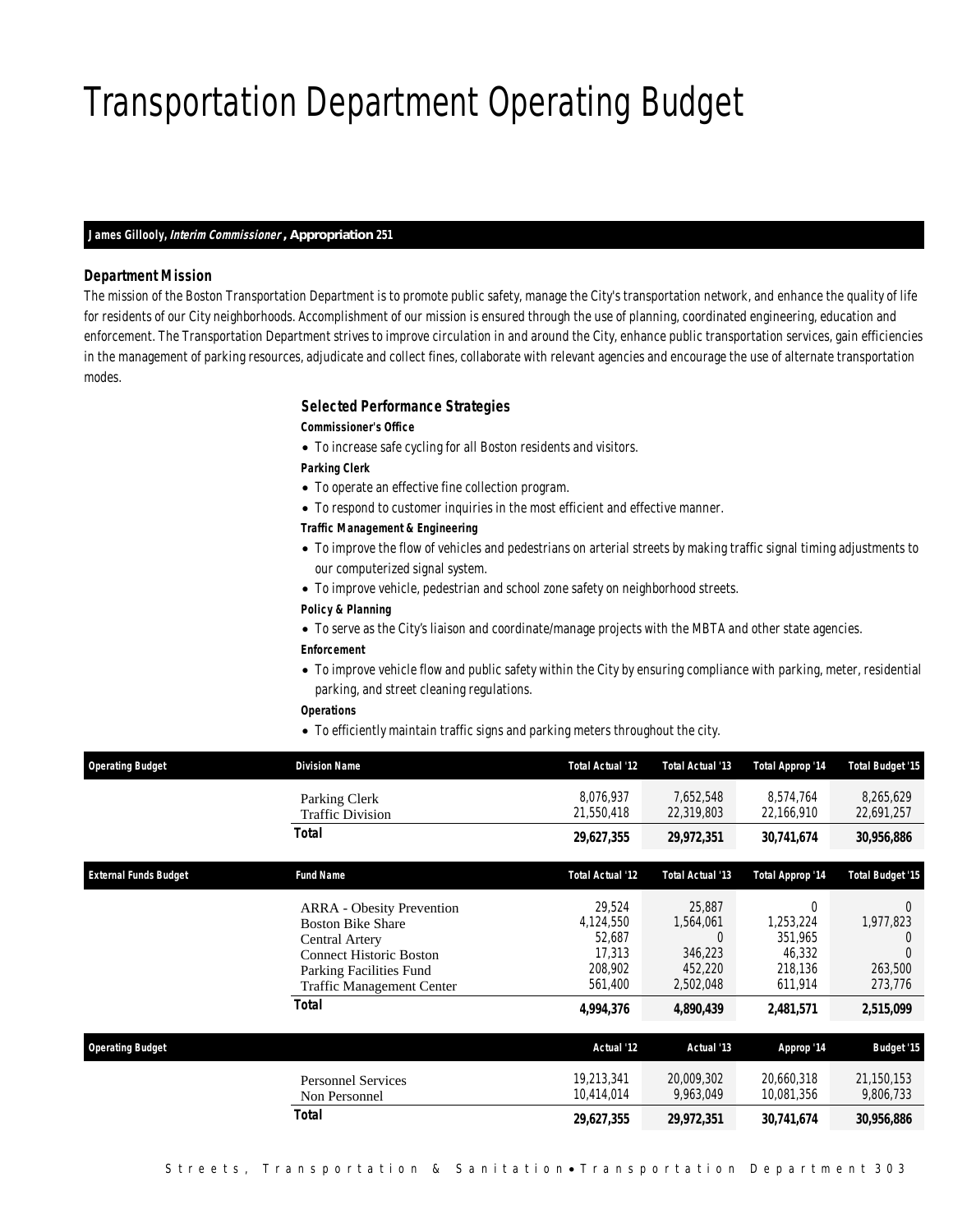### Transportation Department Operating Budget

#### *Authorizing Statutes*

- Establishing Boston Traffic Commission: Power and Duties, 1929 Mass. Acts ch. 263, §§ 1-2, as amended; 1957 Mass. Acts ch. 253, § 1, as amended.
- Powers and Duties of Commissioner of Traffic and Parking, CBC St.7 § 201.
- Off-Street Parking, Parades, Loading Zones, CBC St.7 §§ 206, 207, 214.
- Violation of Parking Rules in the City of Boston, M.G.L.A. c. 90, § 20A 1/2.
- Abandoned Motor Vehicles, M.G.L.A. c. 90 § 22C; 1988 Mass. Acts ch. 212.

#### *Description of Services*

The Transportation Department regulates traffic and parking for 785 miles of roadway and 3,708 public streets. In order to ensure an efficient yet safe flow of traffic and to balance competing demands for parking resources, the Department enforces 42 parking regulations, maintains and collects from the City's 7,100 parking meters, and annually replaces or repairs several thousand of the City's 300,000 street and traffic signs. The Department also continually responds to the changing transportation needs of the City and its neighborhoods by re-evaluating traffic patterns, increasing parking enforcement in response to neighborhood requests, incorporating the City's interests into state and federal roadway developments, and working to promote alternative modes of transportation for commuters.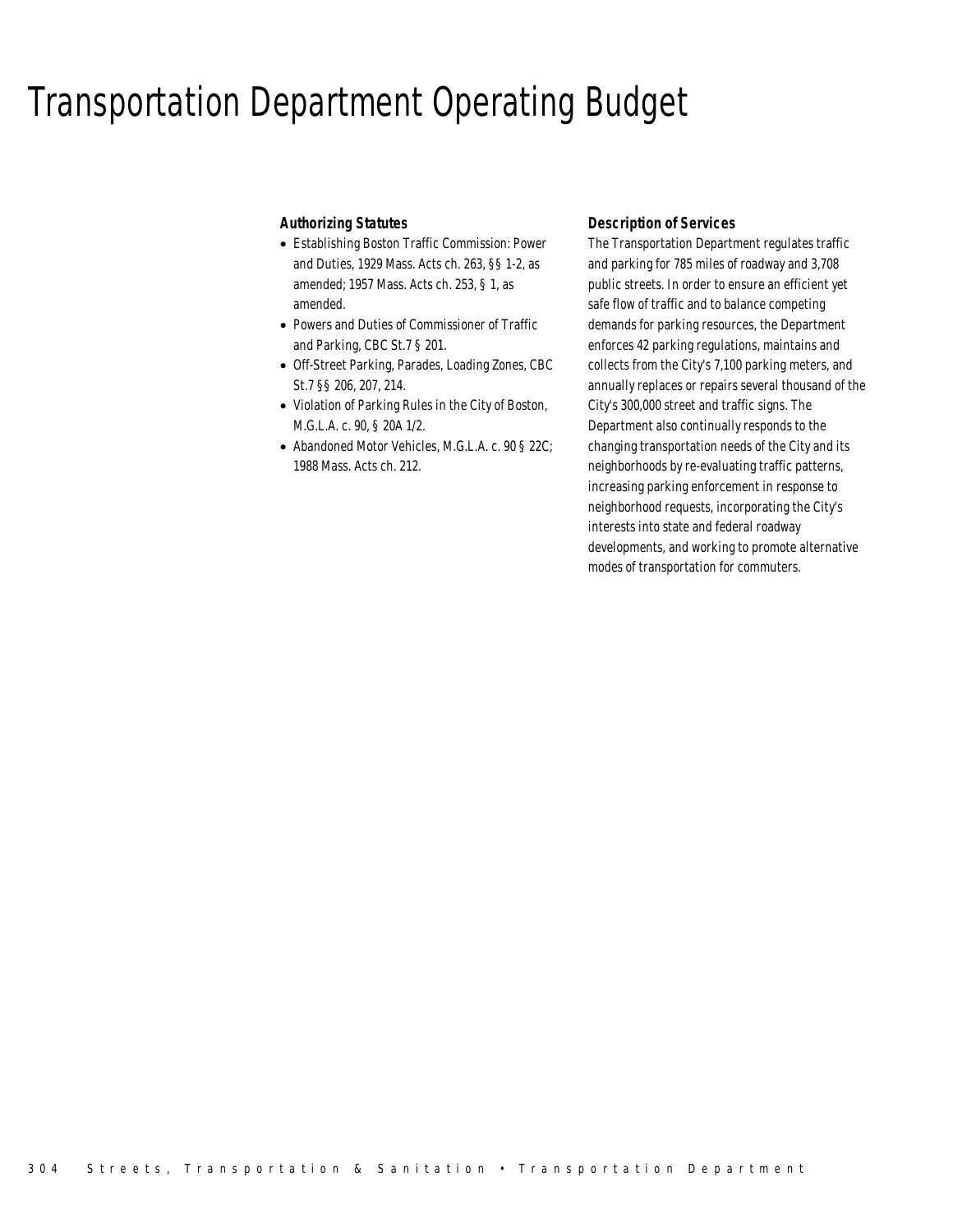### Department History

| <b>Personnel Services</b>       |                                                                                                                                                                                                                                                                                                      | FY12 Expenditure                                                                                           | FY13 Expenditure                                                                                              | FY14 Appropriation                                                                                                  | FY15 Adopted                                                                                      | Inc/Dec 14 vs 15                                                                                                       |
|---------------------------------|------------------------------------------------------------------------------------------------------------------------------------------------------------------------------------------------------------------------------------------------------------------------------------------------------|------------------------------------------------------------------------------------------------------------|---------------------------------------------------------------------------------------------------------------|---------------------------------------------------------------------------------------------------------------------|---------------------------------------------------------------------------------------------------|------------------------------------------------------------------------------------------------------------------------|
|                                 | 51000 Permanent Employees<br>51100 Emergency Employees<br>51200 Overtime<br>51600 Unemployment Compensation<br>51700 Workers' Compensation<br><b>Total Personnel Services</b>                                                                                                                        | 17,600,366<br>0<br>677,603<br>60,798<br>874,574<br>19,213,341                                              | 18,102,407<br>$\mathbf 0$<br>1,022,913<br>48,403<br>835,579<br>20,009,302                                     | 19,891,096<br>$\overline{0}$<br>209,222<br>60,000<br>500,000<br>20,660,318                                          | 20,380,931<br>0<br>209,222<br>60,000<br>500,000<br>21,150,153                                     | 489,835<br>$\mathbf{0}$<br>$\mathbf{0}$<br>$\overline{0}$<br>$\Omega$<br>489,835                                       |
| <b>Contractual Services</b>     |                                                                                                                                                                                                                                                                                                      | FY12 Expenditure                                                                                           | FY13 Expenditure                                                                                              | FY14 Appropriation                                                                                                  | FY15 Adopted                                                                                      | Inc/Dec 14 vs 15                                                                                                       |
|                                 | 52100 Communications<br>52200 Utilities<br>52400 Snow Removal<br>52500 Garbage/Waste Removal<br>52600 Repairs Buildings & Structures<br>52700 Repairs & Service of Equipment<br>52800 Transportation of Persons<br>52900 Contracted Services<br><b>Total Contractual Services</b>                    | 267,406<br>144,229<br>0<br>$\overline{0}$<br>36,334<br>631,431<br>1,723<br>5,960,373<br>7,041,496          | 284,053<br>170,967<br>0<br>$\overline{0}$<br>43,726<br>704,288<br>7,727<br>6,204,875<br>7,415,636             | 250,450<br>172,919<br>$\theta$<br>$\overline{0}$<br>61,299<br>529,050<br>3,000<br>6,501,400<br>7,518,118            | 313,618<br>201,770<br>0<br>$\overline{0}$<br>61,299<br>652,250<br>3,000<br>6,265,600<br>7,497,537 | 63,168<br>28,851<br>$\mathbf{0}$<br>$\mathbf{0}$<br>$\theta$<br>123,200<br>$\Omega$<br>$-235,800$<br>$-20,581$         |
| <b>Supplies &amp; Materials</b> |                                                                                                                                                                                                                                                                                                      | FY12 Expenditure                                                                                           | FY13 Expenditure                                                                                              | FY14 Appropriation                                                                                                  | FY15 Adopted                                                                                      | Inc/Dec 14 vs 15                                                                                                       |
|                                 | 53000 Auto Energy Supplies<br>53200 Food Supplies<br>53400 Custodial Supplies<br>53500 Med, Dental, & Hosp Supply<br>53600 Office Supplies and Materials<br>53700 Clothing Allowance<br>53800 Educational Supplies & Mat<br>53900 Misc Supplies & Materials<br><b>Total Supplies &amp; Materials</b> | 414,858<br>$\mathbf 0$<br>2,220<br>$\mathbf 0$<br>274,883<br>14,050<br>$\mathbf 0$<br>428,694<br>1,134,705 | 409,561<br>$\mathbf{0}$<br>3,366<br>$\mathbf{0}$<br>225,263<br>18,678<br>$\mathbf{0}$<br>966,281<br>1,623,149 | 550,550<br>$\overline{0}$<br>4,000<br>$\overline{0}$<br>277,400<br>15,500<br>$\overline{0}$<br>617,071<br>1,464,521 | 470,080<br>0<br>4,000<br>$\mathbf 0$<br>245,400<br>15,500<br>0<br>532,721<br>1,267,701            | $-80,470$<br>$\mathbf 0$<br>$\overline{0}$<br>$\Omega$<br>$-32,000$<br>$\Omega$<br>$\Omega$<br>$-84,350$<br>$-196,820$ |
| <b>Current Chgs &amp; Oblig</b> |                                                                                                                                                                                                                                                                                                      | FY12 Expenditure                                                                                           | FY13 Expenditure                                                                                              | FY14 Appropriation                                                                                                  | FY15 Adopted                                                                                      | Inc/Dec 14 vs 15                                                                                                       |
|                                 | 54300 Workers' Comp Medical<br>54400 Legal Liabilities<br>54500 Aid To Veterans<br>54600 Current Charges H&I<br>54700 Indemnification<br>54900 Other Current Charges<br>Total Current Chgs & Oblig                                                                                                   | 289,200<br>121,591<br>0<br>0<br>$\Omega$<br>31,680<br>442,471                                              | 249,337<br>117,830<br>0<br>0<br>$\Omega$<br>32,152<br>399,319                                                 | 150,000<br>126,391<br>$\theta$<br>$\theta$<br>$\Omega$<br>20,450<br>296,841                                         | 150,000<br>115,000<br>0<br>$\mathbf 0$<br>$\Omega$<br>20,450<br>285,450                           | $\overline{0}$<br>$-11,391$<br>$\mathbf{0}$<br>$\Omega$<br>$\mathbf{0}$<br>$\Omega$<br>$-11,391$                       |
| Equipment                       |                                                                                                                                                                                                                                                                                                      | FY12 Expenditure                                                                                           | FY13 Expenditure                                                                                              | FY14 Appropriation                                                                                                  | FY15 Adopted                                                                                      | Inc/Dec 14 vs 15                                                                                                       |
|                                 | 55000 Automotive Equipment<br>55400 Lease/Purchase<br>55600 Office Furniture & Equipment<br>55900 Misc Equipment<br><b>Total Equipment</b>                                                                                                                                                           | $\boldsymbol{0}$<br>1,518,212<br>38,372<br>238,758<br>1,795,342                                            | $\boldsymbol{0}$<br>373,475<br>1,601<br>149,869<br>524,945                                                    | $\boldsymbol{0}$<br>751,587<br>10,000<br>40,289<br>801,876                                                          | $\boldsymbol{0}$<br>710,756<br>5,000<br>40,289<br>756,045                                         | $\mathbf 0$<br>$-40,831$<br>$-5,000$<br>$\Omega$<br>$-45,831$                                                          |
| Other                           |                                                                                                                                                                                                                                                                                                      | FY12 Expenditure                                                                                           | FY13 Expenditure                                                                                              | FY14 Appropriation                                                                                                  | FY15 Adopted                                                                                      | Inc/Dec 14 vs 15                                                                                                       |
|                                 | 56200 Special Appropriation<br>57200 Structures & Improvements<br>58000 Land & Non-Structure<br><b>Total Other</b>                                                                                                                                                                                   | $\bf{0}$<br>0<br>0<br>0                                                                                    | $\boldsymbol{0}$<br>$\mathbf 0$<br>0<br>0                                                                     | $\boldsymbol{0}$<br>$\theta$<br>$\mathbf 0$<br>0                                                                    | 0<br>0<br>$\mathbf 0$<br>0                                                                        | 0<br>0<br>0<br>0                                                                                                       |
|                                 | <b>Grand Total</b>                                                                                                                                                                                                                                                                                   | 29,627,355                                                                                                 | 29,972,351                                                                                                    | 30,741,674                                                                                                          | 30,956,886                                                                                        | 215,212                                                                                                                |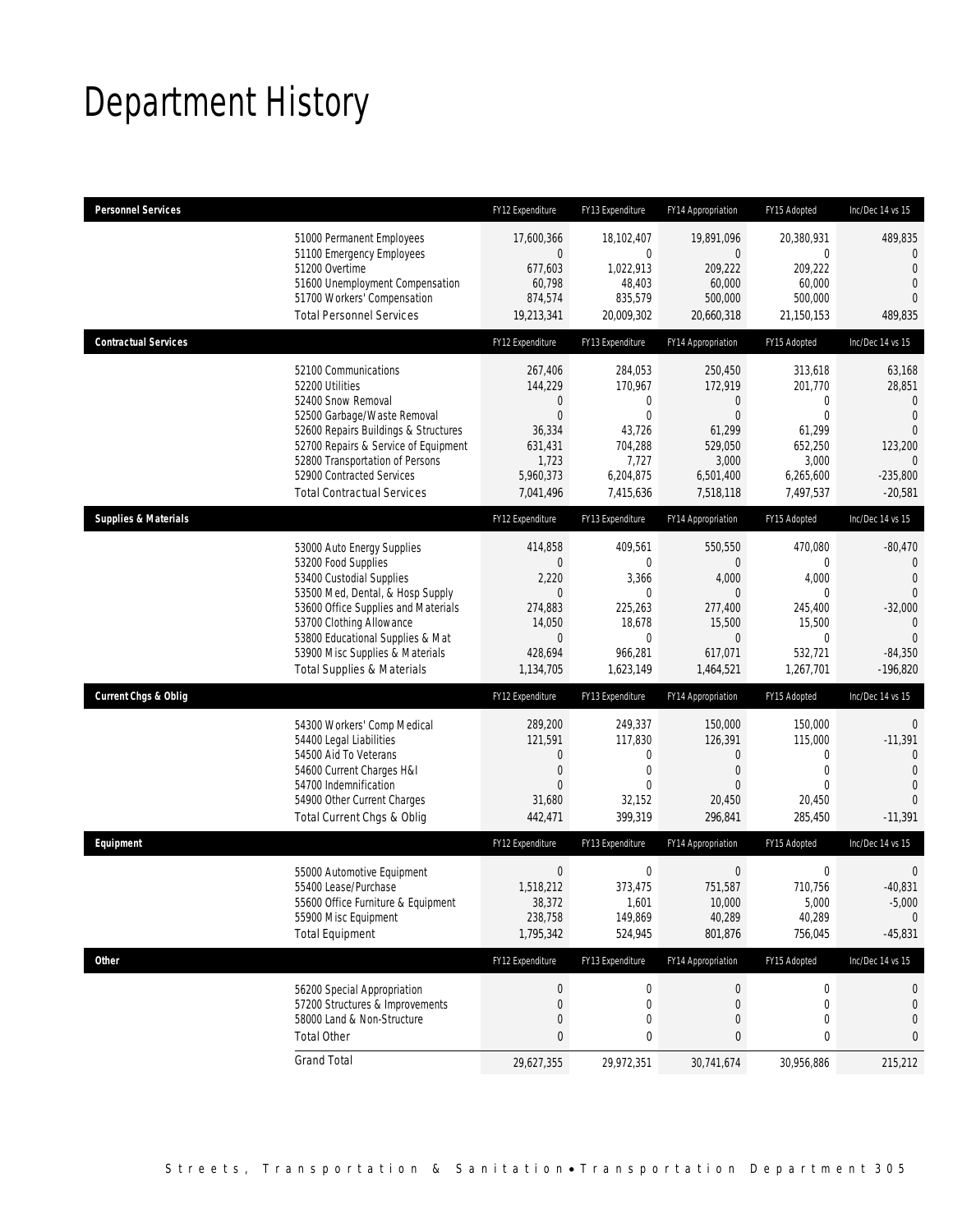### Department Personnel

| Title                          | Union<br>Code   | Grade     | Position | FY15 Salary | Title                               | Union<br>Code   | Grade | Position | FY15 Salary  |
|--------------------------------|-----------------|-----------|----------|-------------|-------------------------------------|-----------------|-------|----------|--------------|
| Admin Analyst                  | AFM             | 15        | 2.00     | 118,069     | Parking Meter Supervisor            | AFK             | 13A   | 197.00   | 9,016,110    |
| Admin Assistant                | AFG             | 15        | 3.00     | 177,103     | Pr Strkeeper                        | AFM             | 13    | 1.00     | 48,521       |
| Admin Assistant                | AFM             | 15        | 1.00     | 45,898      | Prin Admin Assistant                | EXM             | 10    | 1.00     | 77,744       |
| Admin Assistant                | SE1             | 05        | 1.00     | 59,970      | Prin Admin Assistant                | SE1             | 08    | 1.00     | 93,534       |
| Admin Assistant                | SE1             | 07        | 1.00     | 85,579      | Prin Admin Assistant                | SE <sub>1</sub> | 09    | 2.00     | 200,920      |
| Asst Parking Clerk             | EXM             | 11        | 1.00     | 115,340     | Prin Admin Assistant                | SE <sub>1</sub> | 10    | 1.00     | 108,672      |
| Asst Supv-Parking Enforcement  | AFG             | 17A       | 9.00     | 589,106     | Prin Admin Asst Customer Svrtp      | SE1             | 10    | 1.00     | 108,672      |
| Asst Traffic Sign Supv ##      | AFG             | 17A       | 1.00     | 72,623      | Prin Data Proc Systems Analyst      | SE1             | 10    | 1.00     | 108,672      |
| Chief Claims Investigator      | AFG             | 15A       | 11.00    | 675,342     | Prin Research Analyst               | SE1             | 06    | 1.00     | 77,883       |
| Chief Claims Investigator I    | AFG             | 17A       | 3.00     | 196,106     | Prin Research Analyst(T&P)          | SE1             | 06    | 1.00     | 77,883       |
| Chief Traffic Invest           | AFG             | 18        | 1.00     | 77,684      | Prin Traffic Investigator           | AFG             | 14    | 1.00     | 52,481       |
| Claims Investigator            | AFM             | 12        | 16.00    | 661,935     | Research Analyst                    | AFM             | 11    | 1.00     | 32,767       |
| Commissioner                   | CDH             | <b>NG</b> | 1.00     | 130,199     | Sr Adm Asst                         | SE1             | 05    | 1.00     | 71,469       |
| Data Proc Coordinator          | SE <sub>1</sub> | 04        | 1.00     | 65,054      | Sr Claims Investigator              | AFG             | 13A   | 3.00     | 124,178      |
| Dep Comm-Cen-Art/3Rd Har Tun   | EXM             | 14        | 1.00     | 131,993     | Sr Claims Investigator              | AFM             | 13A   | 1.00     | 50,462       |
| Dep Commissioner               | <b>EXM</b>      | 14        | 1.00     | 131,993     | Sr Data Proc Sys Analyst            | SE1             | 08    | 5.00     | 416,226      |
| <b>Director</b>                | <b>MYN</b>      | <b>NG</b> | 1.00     | 88,204      | Sr Data Proc System Analyst         | SE <sub>1</sub> | 09    | 1.00     | 100,460      |
| Dir-Operations (T&P)           | EXM             | 11        | 1.00     | 115,340     | Sr Parking Meter Supervisor I       | AFG             | 15    | 24.00    | 1,379,740    |
| Dir-Parking Management         | <b>EXM</b>      | 11        | 1.00     | 115,340     | Sr Parking Meter Supervisor II      | AFG             | 17A   | 5.00     | 363,380      |
| Dispatcher                     | AFM             | 08        | 6.00     | 218,099     | Sr Traffic Engineer                 | AFJ             | 19A   | 4.00     | 349,536      |
| DP Sys Analyst                 | SE1             | 06        | 1.00     | 74,782      | Sr Traffic Investigator             | AFG             | 12    | 5.00     | 233,279      |
| <b>Exec Assistant</b>          | <b>EXM</b>      | 10        | 1.00     | 108,673     | Sr Traffic Main Prs(Sign Fab)       | AFM             | 14A   | 1.00     | 55,379       |
| <b>Exec Assistant</b>          | SE <sub>1</sub> | 12        | 1.00     | 119,701     | Sr Traffic Maint Person             | AFM             | 10L   | 16.00    | 655,038      |
| Head Admin Clerk               | AFM             | 14        | 3.00     | 142,099     | Supvising Traffic Engineer          | SE1             | 10    | 2.00     | 217,345      |
| <b>Head Cashier</b>            | AFM             | 15        | 1.00     | 52,809      | Supv-Parking Enforcement            | SE1             | 08    | 3.00     | 280,602      |
| <b>Head Clerk</b>              | AFM             | 12        | 2.00     | 81,875      | Supv-Parking Meter Operations       | SE1             | 08    | 2.00     | 174,544      |
| <b>Hearing Officer</b>         | AFM             | 14        | 1.00     | 45,145      | Teller                              | AFM             | 13    | 6.00     | 266,666      |
| Jr Traffic Engineer            | AFJ             | 16A       | 6.00     | 377,381     | <b>Traffic Engineering Director</b> | EXM             | 12    | 1.00     | 119,701      |
| Maint Mech (Painter) (T & P)   | AFM             | 13        | 1.00     | 49,322      | <b>Traffic Signal Inspector</b>     | AFG             | 16    | 2.00     | 129,300      |
| Maint Mech (Welder)            | AFM             | 12L       | 1.00     | 36,858      | Trans Prog Planner V(Transp)        | SE <sub>1</sub> | 12    | 1.00     | 119,701      |
| Manager of Community Cycling   | <b>MYN</b>      | NG        | 2.00     | 108,170     | Trans Program Planner III           | SE <sub>1</sub> | 06    | 2.00     | 155,767      |
| Parking Meter Operat Person I  | AFM             | 12        | 8.00     | 343,237     | Trans Program Planner IV            | SE <sub>1</sub> | 08    | 3.00     | 280,602      |
| Parking Meter Operations Frprs | AFG             | 16A       | 2.00     | 133,678     | <b>Trf SignI Supv</b>               | SE1             | 08    | 1.00     | 93,534       |
| Parking Meter Opr Person I##   | AFM             | 12        | 10.00    | 386,972     | Vehicle Impound Specialist          | AFM             | 11L   | 33.00    | 1,413,241    |
|                                |                 |           |          |             | <b>Total</b>                        |                 |       | 434      | 22,985,687   |
|                                |                 |           |          |             | <b>Adjustments</b>                  |                 |       |          |              |
|                                |                 |           |          |             | <b>Differential Payments</b>        |                 |       |          | $\mathbf{0}$ |

| <b>FY15 Total Request</b> | 20,380,931   |
|---------------------------|--------------|
| <b>Salary Savings</b>     | $-2,587,588$ |
| Chargebacks               | $-137.131$   |
| Other                     | 119.963      |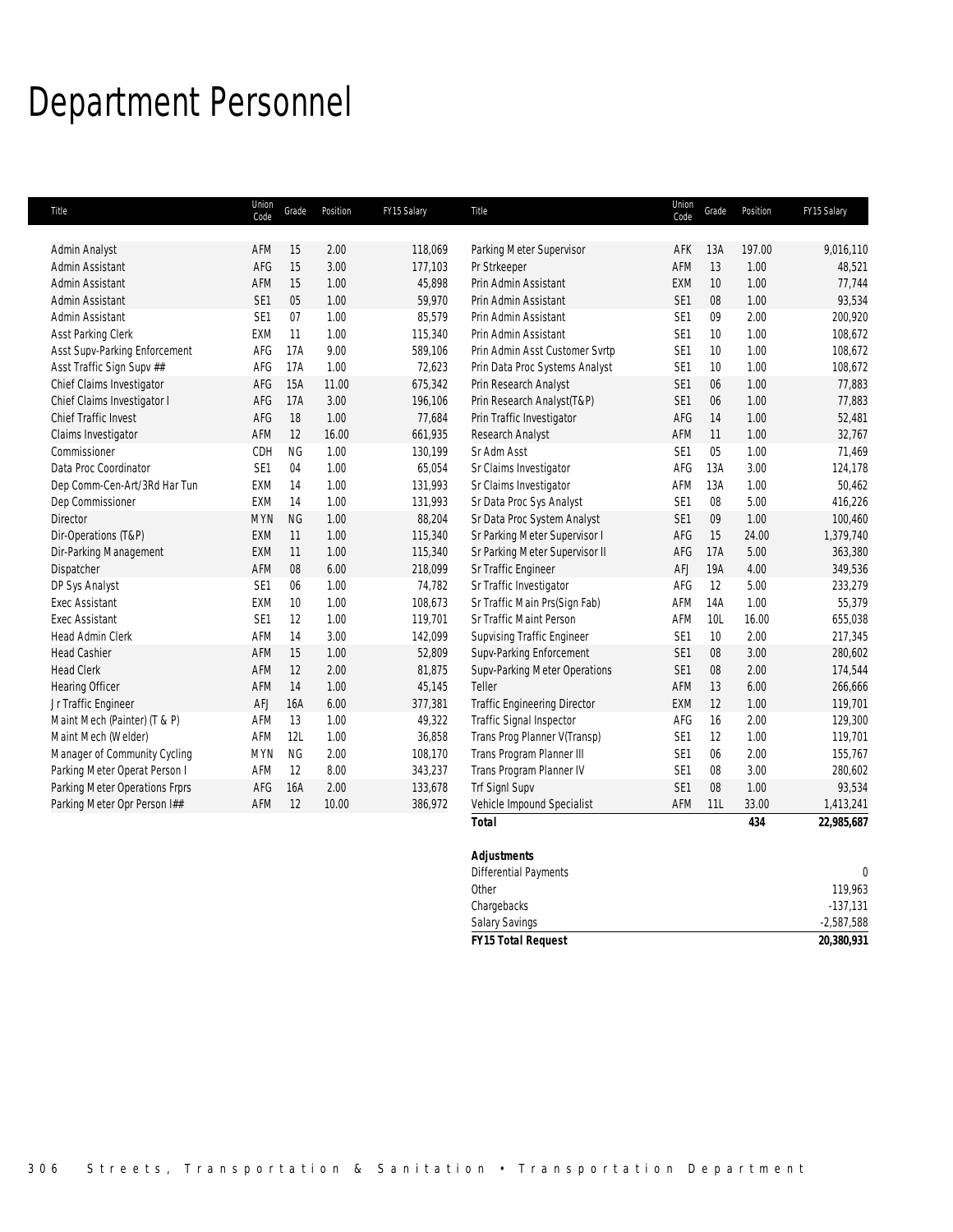### External Funds History

| <b>Personnel Services</b>       |                                                                                                                                                                                                                                                                                                            | FY12 Expenditure                                                                                                                  | FY13 Expenditure                                                                                                       | FY14 Appropriation                                                                                                                     | FY15 Adopted                                                                                                                                    | Inc/Dec 14 vs 15                                                                                                                                             |
|---------------------------------|------------------------------------------------------------------------------------------------------------------------------------------------------------------------------------------------------------------------------------------------------------------------------------------------------------|-----------------------------------------------------------------------------------------------------------------------------------|------------------------------------------------------------------------------------------------------------------------|----------------------------------------------------------------------------------------------------------------------------------------|-------------------------------------------------------------------------------------------------------------------------------------------------|--------------------------------------------------------------------------------------------------------------------------------------------------------------|
|                                 | 51000 Permanent Employees<br>51100 Emergency Employees<br>51200 Overtime<br>51300 Part Time Employees<br>51400 Health Insurance<br>51500 Pension & Annunity<br>51600 Unemployment Compensation<br>51700 Workers' Compensation<br>51800 Indirect Costs<br>51900 Medicare<br><b>Total Personnel Services</b> | 236,317<br>8,731<br>10,744<br>0<br>42,009<br>23,327<br>$\boldsymbol{0}$<br>$\boldsymbol{0}$<br>277,081<br>2,215<br>600,424        | 244,692<br>57,661<br>6,848<br>$\mathbf{0}$<br>33,896<br>26,935<br>0<br>$\mathbf 0$<br>$\mathbf{0}$<br>2,868<br>372,900 | 303,377<br>15,395<br>14,614<br>$\overline{0}$<br>$\overline{0}$<br>21,837<br>$\theta$<br>$\overline{0}$<br>183,645<br>2,479<br>541,347 | 273,776<br>0<br>$\mathbf 0$<br>$\mathbf{0}$<br>$\Omega$<br>$\mathbf 0$<br>$\mathbf 0$<br>$\mathbf 0$<br>$\mathbf{0}$<br>$\mathbf{0}$<br>273,776 | $-29,601$<br>$-15,395$<br>$-14,614$<br>$\mathbf{0}$<br>$\overline{0}$<br>$-21,837$<br>$\mathbf{0}$<br>$\overline{0}$<br>$-183,645$<br>$-2,479$<br>$-267,571$ |
| <b>Contractual Services</b>     |                                                                                                                                                                                                                                                                                                            | FY12 Expenditure                                                                                                                  | FY13 Expenditure                                                                                                       | FY14 Appropriation                                                                                                                     | FY15 Adopted                                                                                                                                    | Inc/Dec 14 vs 15                                                                                                                                             |
|                                 | 52100 Communications<br>52200 Utilities<br>52400 Snow Removal<br>52500 Garbage/Waste Removal<br>52600 Repairs Buildings & Structures<br>52700 Repairs & Service of Equipment<br>52800 Transportation of Persons<br>52900 Contracted Services<br><b>Total Contractual Services</b>                          | $\boldsymbol{0}$<br>5,730<br>31,532<br>$\boldsymbol{0}$<br>79,293<br>1,269<br>527<br>4,268,763<br>4,387,114                       | $\mathbf 0$<br>6,900<br>128,723<br>$\mathbf{0}$<br>2,094<br>0<br>$\mathbf{0}$<br>4,376,140<br>4,513,857                | $\bf 0$<br>5,000<br>128,085<br>$\theta$<br>$\theta$<br>$\mathbf 0$<br>$\mathbf{0}$<br>1,804,917<br>1,938,002                           | $\boldsymbol{0}$<br>7,000<br>100,000<br>0<br>5,000<br>0<br>$\overline{0}$<br>2,127,823<br>2,239,823                                             | $\mathbf 0$<br>2,000<br>$-28,085$<br>$\theta$<br>5,000<br>$\mathbf{0}$<br>$\overline{0}$<br>322,906<br>301,821                                               |
| <b>Supplies &amp; Materials</b> |                                                                                                                                                                                                                                                                                                            | FY12 Expenditure                                                                                                                  | FY13 Expenditure                                                                                                       | FY14 Appropriation                                                                                                                     | FY15 Adopted                                                                                                                                    | Inc/Dec 14 vs 15                                                                                                                                             |
|                                 | 53000 Auto Energy Supplies<br>53200 Food Supplies<br>53400 Custodial Supplies<br>53500 Med, Dental, & Hosp Supply<br>53600 Office Supplies and Materials<br>53700 Clothing Allowance<br>53800 Educational Supplies & Mat<br>53900 Misc Supplies & Materials<br><b>Total Supplies &amp; Materials</b>       | $\boldsymbol{0}$<br>$\boldsymbol{0}$<br>$\overline{0}$<br>$\boldsymbol{0}$<br>446<br>$-389$<br>$\boldsymbol{0}$<br>1,362<br>1,419 | $\mathbf 0$<br>$\mathbf 0$<br>$\mathbf{0}$<br>$\mathbf 0$<br>774<br>222<br>$\mathbf 0$<br>1,397<br>2,393               | $\boldsymbol{0}$<br>$\overline{0}$<br>$\theta$<br>$\mathbf 0$<br>500<br>222<br>$\theta$<br>1,500<br>2,222                              | $\boldsymbol{0}$<br>$\mathbf 0$<br>$\mathbf{0}$<br>$\mathbf 0$<br>$\mathbf{0}$<br>$\mathbf 0$<br>$\overline{0}$<br>1,500<br>1,500               | $\mathbf 0$<br>$\mathbf{0}$<br>$\overline{0}$<br>$\overline{0}$<br>$-500$<br>$-222$<br>$\mathbf 0$<br>$\overline{0}$<br>$-722$                               |
| <b>Current Chgs &amp; Oblig</b> |                                                                                                                                                                                                                                                                                                            | FY12 Expenditure                                                                                                                  | FY13 Expenditure                                                                                                       | FY14 Appropriation                                                                                                                     | FY15 Adopted                                                                                                                                    | Inc/Dec 14 vs 15                                                                                                                                             |
|                                 | 54300 Workers' Comp Medical<br>54400 Legal Liabilities<br>54600 Current Charges H&I<br>54700 Indemnification<br>54900 Other Current Charges<br>Total Current Chgs & Oblig                                                                                                                                  | $\boldsymbol{0}$<br>$\boldsymbol{0}$<br>$\overline{0}$<br>$\boldsymbol{0}$<br>16<br>16                                            | $\mathbf 0$<br>$\mathbf 0$<br>$\mathbf{0}$<br>$\mathbf 0$<br>0<br>$\bf{0}$                                             | $\boldsymbol{0}$<br>$\mathbf 0$<br>$\theta$<br>$\mathbf 0$<br>$\theta$<br>$\mathbf{0}$                                                 | $\boldsymbol{0}$<br>$\mathbf 0$<br>$\mathbf{0}$<br>$\mathbf 0$<br>$\mathbf 0$<br>$\mathbf 0$                                                    | $\mathbf 0$<br>$\mathbf{0}$<br>$\overline{0}$<br>$\overline{0}$<br>0<br>$\bf{0}$                                                                             |
| Equipment                       |                                                                                                                                                                                                                                                                                                            | FY12 Expenditure                                                                                                                  | FY13 Expenditure                                                                                                       | FY14 Appropriation                                                                                                                     | FY15 Adopted                                                                                                                                    | Inc/Dec 14 vs 15                                                                                                                                             |
|                                 | 55000 Automotive Equipment<br>55400 Lease/Purchase<br>55600 Office Furniture & Equipment<br>55900 Misc Equipment<br><b>Total Equipment</b>                                                                                                                                                                 | $\boldsymbol{0}$<br>$\boldsymbol{0}$<br>$\boldsymbol{0}$<br>5,403<br>5,403                                                        | $\boldsymbol{0}$<br>$\mathbf 0$<br>$\mathbf{0}$<br>1,289<br>1,289                                                      | $\boldsymbol{0}$<br>$\boldsymbol{0}$<br>$\theta$<br>$\theta$<br>0                                                                      | 0<br>$\boldsymbol{0}$<br>$\mathbf{0}$<br>0<br>$\bf{0}$                                                                                          | 0<br>$\mathbf{0}$<br>0<br>$\mathbf{0}$<br>$\bf{0}$                                                                                                           |
| <b>Other</b>                    |                                                                                                                                                                                                                                                                                                            | FY12 Expenditure                                                                                                                  | FY13 Expenditure                                                                                                       | FY14 Appropriation                                                                                                                     | FY15 Adopted                                                                                                                                    | Inc/Dec 14 vs 15                                                                                                                                             |
|                                 | 56200 Special Appropriation<br>57200 Structures & Improvements<br>58000 Land & Non-Structure<br><b>Total Other</b>                                                                                                                                                                                         | $\boldsymbol{0}$<br>$\boldsymbol{0}$<br>$\mathbf 0$<br>$\bf{0}$                                                                   | $\boldsymbol{0}$<br>$\mathbf 0$<br>0<br>0                                                                              | $\boldsymbol{0}$<br>$\mathbf 0$<br>$\theta$<br>$\pmb{0}$                                                                               | $\boldsymbol{0}$<br>$\mathbf 0$<br>0<br>$\mathbf 0$                                                                                             | 0<br>0<br>$\mathbf 0$<br>$\bf{0}$                                                                                                                            |
|                                 | <b>Grand Total</b>                                                                                                                                                                                                                                                                                         | 4,994,376                                                                                                                         | 4,890,439                                                                                                              | 2,481,571                                                                                                                              | 2,515,099                                                                                                                                       | 33,528                                                                                                                                                       |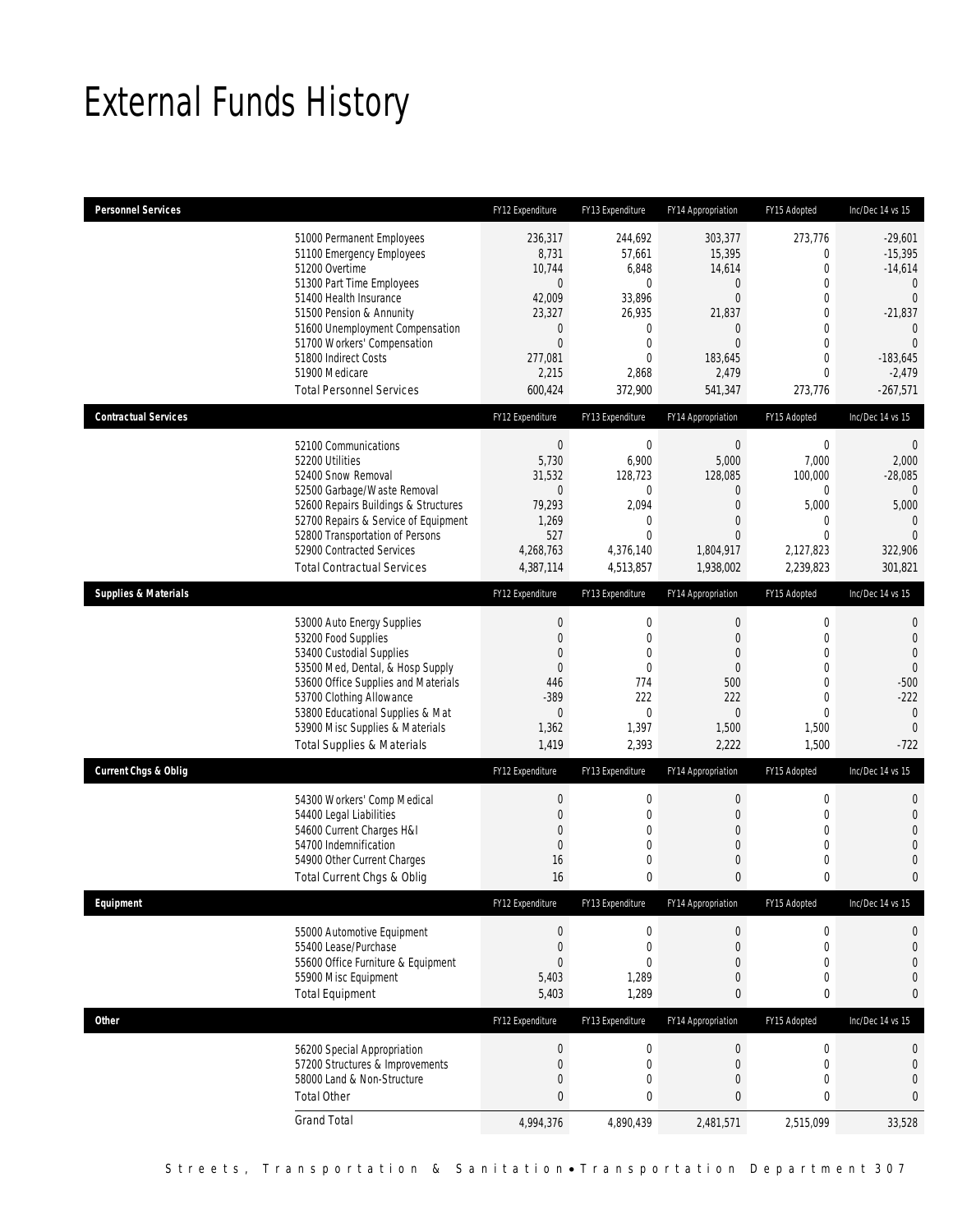### External Funds Personnel

| Title               | Union<br>Code | Grade | Position | FY15 Salary | Title                                    | Union<br>Code | Grade     | Position     | FY15 Salary      |
|---------------------|---------------|-------|----------|-------------|------------------------------------------|---------------|-----------|--------------|------------------|
| Jr Traffic Engineer | AFJ           | 16A   | 2.00     | 101,901     | Sr Radio Com Tech<br>Sr Traffic Engineer | AFG<br>AFJ    | 19<br>19A | 1.00<br>1.00 | 84,490<br>87,384 |
|                     |               |       |          |             | Total                                    |               |           | 4            | 273,776          |
|                     |               |       |          |             | <b>Adjustments</b>                       |               |           |              |                  |
|                     |               |       |          |             | <b>Differential Payments</b>             |               |           |              | $\mathbf{0}$     |
|                     |               |       |          |             | Other                                    |               |           |              | $\mathbf 0$      |
|                     |               |       |          |             | Chargebacks                              |               |           |              | $\mathbf 0$      |
|                     |               |       |          |             | Salary Savings                           |               |           |              | $\mathbf 0$      |
|                     |               |       |          |             | <b>FY15 Total Request</b>                |               |           |              | 273,776          |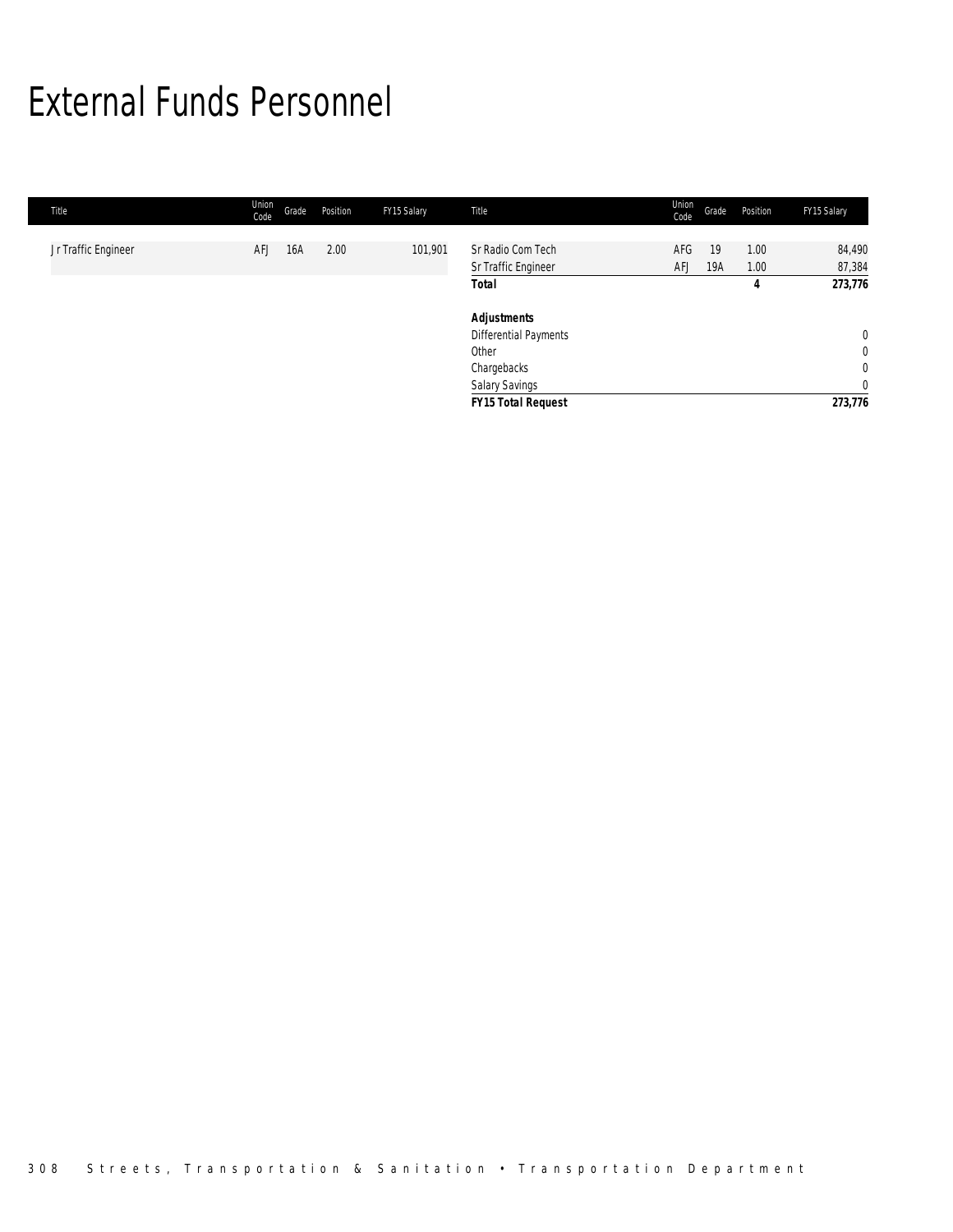### Traffic Division Operating Budget

#### *James Gillooly, Interim Commissioner , Appropriation 251*

#### *Division Mission*

The Traffic Division's mission is to develop, implement, support, and manage all transportation programs and projects undertaken by the Department. These programs and projects emphasize the smooth and safe flow of vehicular traffic through the streets of the City, cooperative work efforts with the MBTA to enhance mass transit, maximum utilization of the City's limited parking resources, and pedestrian safety.

#### *Selected Performance Strategies*

#### *Commissioner's Office*

• To increase safe cycling for all Boston residents and visitors.

#### *Traffic Management & Engineering*

- To improve the flow of vehicles and pedestrians on arterial streets by making traffic signal timing adjustments to our computerized signal system.
- To improve vehicle, pedestrian and school zone safety on neighborhood streets.

#### *Policy & Planning*

- To serve as the City's liaison and coordinate/manage projects with the MBTA and other state agencies. *Enforcement*
- To improve vehicle flow and public safety within the City by ensuring compliance with parking, meter, residential parking, and street cleaning regulations.

#### *Operations*

• To efficiently maintain traffic signs and parking meters throughout the city.

| <b>Operating Budget</b> | Program Name                     | <b>Total Actual '12</b> | Total Actual '13 | <b>Total Approp '14</b> | <b>Total Budget '15</b> |
|-------------------------|----------------------------------|-------------------------|------------------|-------------------------|-------------------------|
|                         | Commissioner's Office            | 2.430.472               | 2.029.055        | 1.826.122               | 1,886,106               |
|                         | Traffic Management & Engineering | 1,580,507               | 2.043.875        | 1.666.969               | 1.789.237               |
|                         | Policy & Planning                | 525.432                 | 553.937          | 559.446                 | 580.323                 |
|                         | Enforcement                      | 12.199.989              | 12.751.213       | 13.223.939              | 13.895.667              |
|                         | Operations                       | 4.814.018               | 4.941.723        | 4.890.434               | 4,539,924               |
|                         | Total                            | 21,550,418              | 22,319,803       | 22.166.910              | 22,691,257              |
| <b>Operating Budget</b> |                                  | Actual '12              | Actual '13       | Approp '14              | <b>Budget '15</b>       |
|                         | <b>Personnel Services</b>        | 16.441.770              | 17.296.569       | 17.655.054              | 18.114.224              |
|                         | Non Personnel                    | 5,108,648               | 5,023,234        | 4.511.856               | 4,577,033               |
|                         | Total                            | 21,550,418              | 22,319,803       | 22.166.910              | 22.691.257              |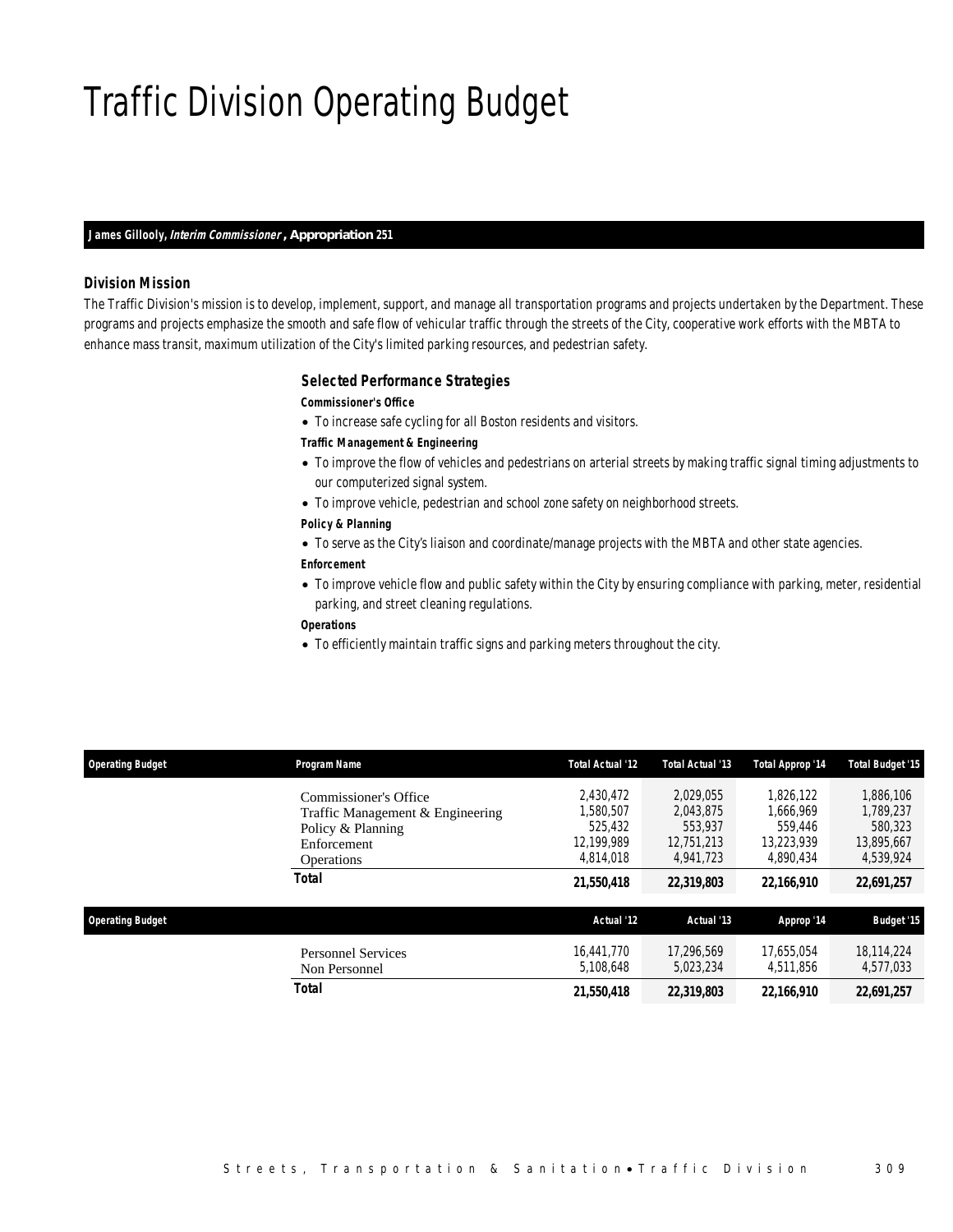### Traffic Division Operating Budget



#### *Description of Services*

The Traffic Division establishes and maintains a wide variety of programs to enhance transportation throughout Boston. The Division delivers such services as increased loading zone access for the delivery of goods and services, increased short-term parking opportunities and resident restricted parking spaces, efficient flow of vehicular traffic during peak periods, removal and disposal of abandoned vehicles, computerization of traffic signals, and traffic planning and engineering for the design or redesign of streets and intersections. The Division also provides clean, safe, and convenient parking facilities downtown and in neighborhood business districts. Provision of this service includes inspections, cleaning and renovations of facilities and enforcing existing parking leases.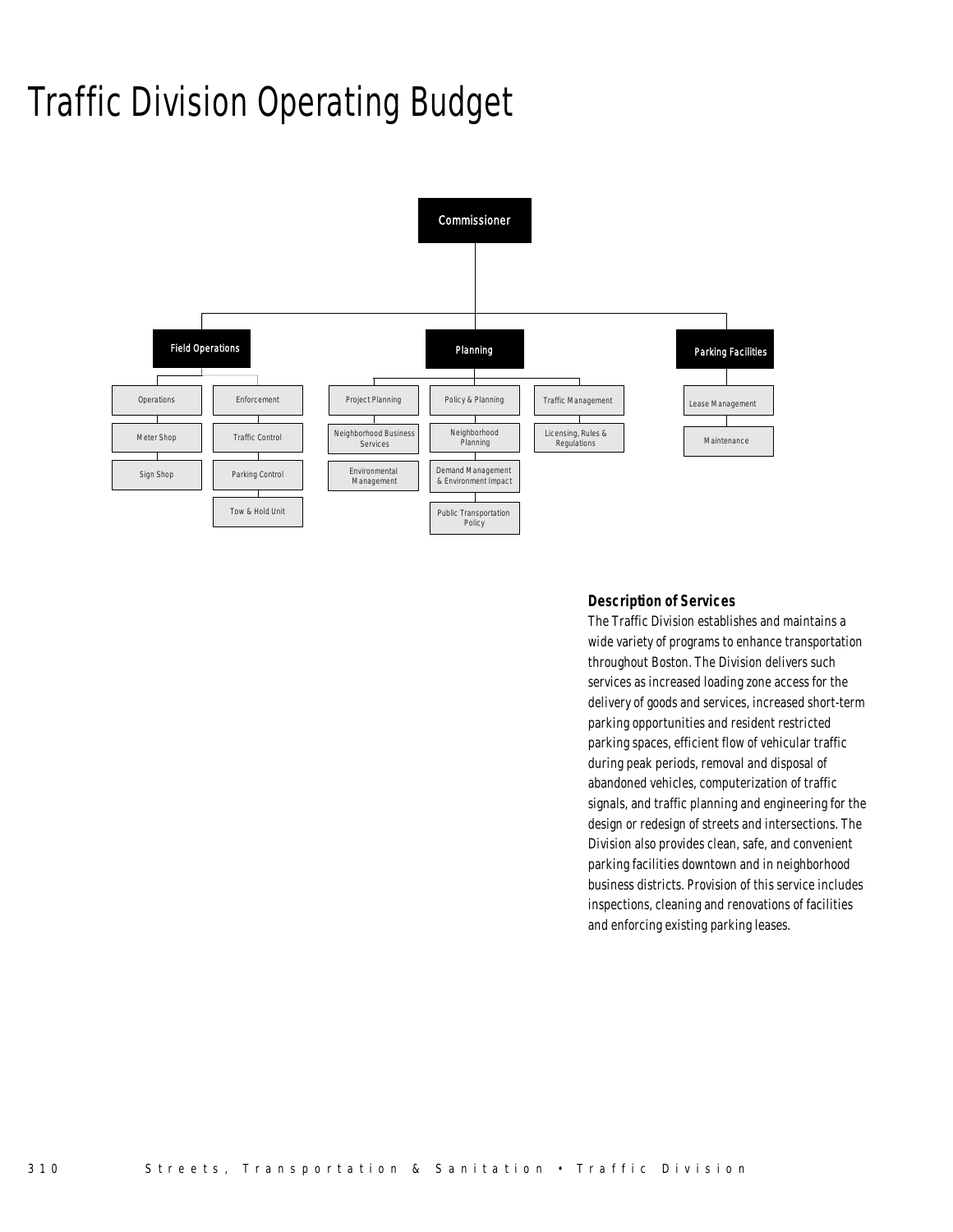### Division History

| <b>Personnel Services</b>                                                                                                                                                                                                                                                                            |                                      | FY12 Expenditure                                                                                             | FY13 Expenditure                                                                                             | FY14 Appropriation                                                                                                   | FY15 Adopted                                                                                    | Inc/Dec 14 vs 15                                                                                                                   |
|------------------------------------------------------------------------------------------------------------------------------------------------------------------------------------------------------------------------------------------------------------------------------------------------------|--------------------------------------|--------------------------------------------------------------------------------------------------------------|--------------------------------------------------------------------------------------------------------------|----------------------------------------------------------------------------------------------------------------------|-------------------------------------------------------------------------------------------------|------------------------------------------------------------------------------------------------------------------------------------|
| 51000 Permanent Employees<br>51100 Emergency Employees<br>51200 Overtime<br>51600 Unemployment Compensation<br>51700 Workers' Compensation<br><b>Total Personnel Services</b>                                                                                                                        |                                      | 14,849,164<br>0<br>665,046<br>52,986<br>874,574<br>16,441,770                                                | 15,402,698<br>$\mathbf 0$<br>1,010,137<br>48,155<br>835,579<br>17,296,569                                    | 16,897,832<br>$\overline{0}$<br>197,222<br>60,000<br>500,000<br>17,655,054                                           | 17,357,002<br>0<br>197,222<br>60,000<br>500,000<br>18,114,224                                   | 459,170<br>$\mathbf{0}$<br>$\mathbf{0}$<br>$\overline{0}$<br>$\Omega$<br>459,170                                                   |
| <b>Contractual Services</b>                                                                                                                                                                                                                                                                          |                                      | FY12 Expenditure                                                                                             | FY13 Expenditure                                                                                             | FY14 Appropriation                                                                                                   | FY15 Adopted                                                                                    | Inc/Dec 14 vs 15                                                                                                                   |
| 52100 Communications<br>52200 Utilities<br>52400 Snow Removal<br>52500 Garbage/Waste Removal<br>52600 Repairs Buildings & Structures<br>52800 Transportation of Persons<br>52900 Contracted Services<br><b>Total Contractual Services</b>                                                            | 52700 Repairs & Service of Equipment | 254,524<br>144,229<br>0<br>$\overline{0}$<br>36,334<br>619,850<br>1,723<br>947,755<br>2,004,415              | 274,709<br>170,967<br>0<br>$\overline{0}$<br>43,726<br>696,137<br>2,727<br>1,489,864<br>2,678,130            | 230,450<br>172,919<br>$\theta$<br>$\overline{0}$<br>61,299<br>514,050<br>3,000<br>1,245,900<br>2,227,618             | 293,618<br>201,770<br>0<br>$\mathbf{0}$<br>61,299<br>637,250<br>3,000<br>1,313,900<br>2,510,837 | 63,168<br>28,851<br>$\mathbf{0}$<br>$\mathbf{0}$<br>0<br>123,200<br>$\Omega$<br>68,000<br>283,219                                  |
| <b>Supplies &amp; Materials</b>                                                                                                                                                                                                                                                                      |                                      | FY12 Expenditure                                                                                             | FY13 Expenditure                                                                                             | FY14 Appropriation                                                                                                   | FY15 Adopted                                                                                    | Inc/Dec 14 vs 15                                                                                                                   |
| 53000 Auto Energy Supplies<br>53200 Food Supplies<br>53400 Custodial Supplies<br>53500 Med, Dental, & Hosp Supply<br>53600 Office Supplies and Materials<br>53700 Clothing Allowance<br>53800 Educational Supplies & Mat<br>53900 Misc Supplies & Materials<br><b>Total Supplies &amp; Materials</b> |                                      | 414,858<br>$\mathbf 0$<br>2,220<br>$\mathbf 0$<br>30,981<br>14,050<br>$\boldsymbol{0}$<br>424,300<br>886,409 | 409,561<br>$\mathbf{0}$<br>3,366<br>$\mathbf{0}$<br>31,429<br>18,678<br>$\mathbf{0}$<br>961,239<br>1,424,273 | 550,550<br>$\overline{0}$<br>4,000<br>$\overline{0}$<br>17,400<br>15,500<br>$\boldsymbol{0}$<br>613,071<br>1,200,521 | 470,080<br>0<br>4,000<br>$\mathbf 0$<br>17,400<br>15,500<br>0<br>527,721<br>1,034,701           | $-80,470$<br>$\mathbf 0$<br>$\overline{0}$<br>$\overline{0}$<br>$\mathbf 0$<br>$\mathbf{0}$<br>$\Omega$<br>$-85,350$<br>$-165,820$ |
| <b>Current Chgs &amp; Oblig</b>                                                                                                                                                                                                                                                                      |                                      | FY12 Expenditure                                                                                             | FY13 Expenditure                                                                                             | FY14 Appropriation                                                                                                   | FY15 Adopted                                                                                    | Inc/Dec 14 vs 15                                                                                                                   |
| 54300 Workers' Comp Medical<br>54400 Legal Liabilities<br>54500 Aid To Veterans<br>54600 Current Charges H&I<br>54700 Indemnification<br>54900 Other Current Charges<br>Total Current Chgs & Oblig                                                                                                   |                                      | 289,200<br>121,591<br>0<br>$\mathbf 0$<br>$\Omega$<br>29,557<br>440,348                                      | 249,337<br>117,830<br>0<br>0<br>$\theta$<br>30,320<br>397,487                                                | 150,000<br>126,391<br>$\theta$<br>$\theta$<br>$\Omega$<br>16,950<br>293,341                                          | 150,000<br>115,000<br>0<br>$\mathbf 0$<br>$\Omega$<br>16,950<br>281,950                         | $\overline{0}$<br>$-11,391$<br>$\mathbf{0}$<br>$\Omega$<br>$\mathbf{0}$<br>$\Omega$<br>$-11,391$                                   |
| Equipment                                                                                                                                                                                                                                                                                            |                                      | FY12 Expenditure                                                                                             | FY13 Expenditure                                                                                             | FY14 Appropriation                                                                                                   | FY15 Adopted                                                                                    | Inc/Dec 14 vs 15                                                                                                                   |
| 55000 Automotive Equipment<br>55400 Lease/Purchase<br>55600 Office Furniture & Equipment<br>55900 Misc Equipment<br><b>Total Equipment</b>                                                                                                                                                           |                                      | $\boldsymbol{0}$<br>1,518,212<br>21,718<br>237,546<br>1,777,476                                              | $\boldsymbol{0}$<br>373,475<br>$\mathbf 0$<br>149,869<br>523,344                                             | $\boldsymbol{0}$<br>751,587<br>$\boldsymbol{0}$<br>38,789<br>790,376                                                 | $\boldsymbol{0}$<br>710,756<br>0<br>38,789<br>749,545                                           | $\mathbf 0$<br>$-40,831$<br>$\mathbf 0$<br>0<br>$-40,831$                                                                          |
| <b>Other</b>                                                                                                                                                                                                                                                                                         |                                      | FY12 Expenditure                                                                                             | FY13 Expenditure                                                                                             | FY14 Appropriation                                                                                                   | FY15 Adopted                                                                                    | Inc/Dec 14 vs 15                                                                                                                   |
| 56200 Special Appropriation<br>57200 Structures & Improvements<br>58000 Land & Non-Structure<br><b>Total Other</b>                                                                                                                                                                                   |                                      | $\bf{0}$<br>0<br>0<br>0                                                                                      | $\boldsymbol{0}$<br>$\mathbf 0$<br>0<br>0                                                                    | $\boldsymbol{0}$<br>$\theta$<br>$\mathbf 0$<br>0                                                                     | 0<br>0<br>$\mathbf 0$<br>0                                                                      | 0<br>0<br>0<br>0                                                                                                                   |
| <b>Grand Total</b>                                                                                                                                                                                                                                                                                   |                                      | 21,550,418                                                                                                   | 22,319,803                                                                                                   | 22,166,910                                                                                                           | 22,691,257                                                                                      | 524,347                                                                                                                            |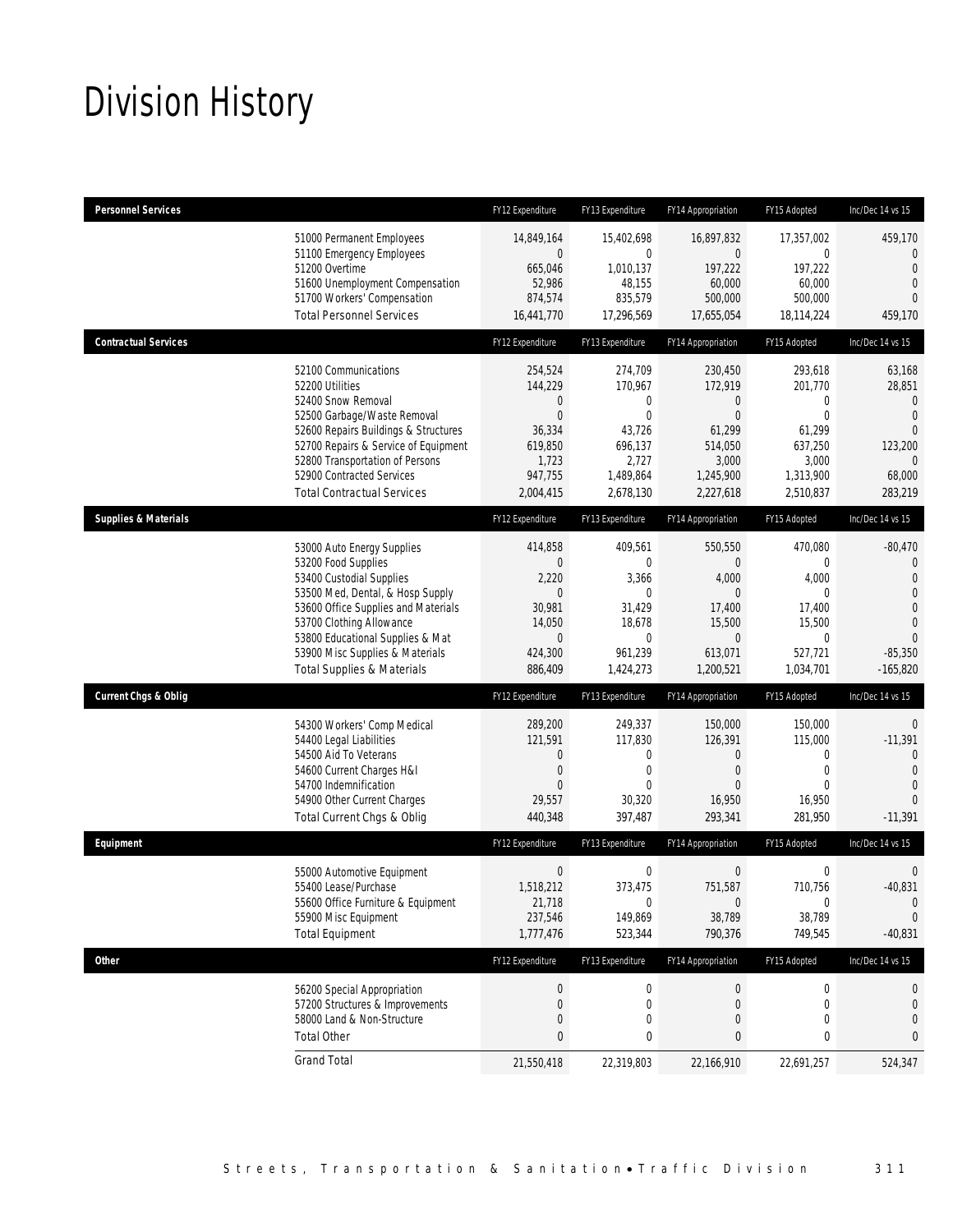### Division Personnel

| Title                          | Union<br>Code   | Grade     | Position | FY15 Salary | Title                               | Union<br>Code   | Grade      | Position | FY15 Salary |
|--------------------------------|-----------------|-----------|----------|-------------|-------------------------------------|-----------------|------------|----------|-------------|
|                                |                 |           |          |             |                                     |                 |            |          |             |
| Admin Analyst                  | AFM             | 15        | 2.00     | 118,069     | Parking Meter Opr Person I##        | AFM             | 12         | 10.00    | 386,972     |
| Admin Assistant                | AFG             | 15        | 3.00     | 177,103     | Parking Meter Supervisor            | AFK             | 13A        | 197.00   | 9,016,110   |
| Admin Assistant                | AFM             | 15        | 1.00     | 45.898      | Pr Strkeeper                        | <b>AFM</b>      | 13         | 1.00     | 48,521      |
| Admin Assistant                | SE <sub>1</sub> | 05        | 1.00     | 59.970      | Prin Admin Assistant                | <b>EXM</b>      | 10         | 1.00     | 77.744      |
| Admin Assistant                | SE <sub>1</sub> | 07        | 1.00     | 85,579      | Prin Admin Assistant                | SE <sub>1</sub> | 08         | 1.00     | 93,534      |
| Asst Supv-Parking Enforcement  | AFG             | 17A       | 9.00     | 589,106     | Prin Research Analyst(T&P)          | SE <sub>1</sub> | 06         | 1.00     | 77,883      |
| Asst Traffic Sign Supv ##      | AFG             | 17A       | 1.00     | 72.623      | Prin Traffic Investigator           | AFG             | 14         | 1.00     | 52,481      |
| <b>Chief Traffic Invest</b>    | AFG             | 18        | 1.00     | 77.684      | Research Analyst                    | <b>AFM</b>      | 11         | 1.00     | 32,767      |
| Claims Investigator            | <b>AFM</b>      | 12        | 6.00     | 246,967     | Sr Adm Asst                         | SE <sub>1</sub> | 05         | 1.00     | 71,469      |
| Commissioner                   | CDH             | <b>NG</b> | 1.00     | 130,199     | Sr Claims Investigator              | <b>AFM</b>      | 13A        | 1.00     | 50,462      |
| Dep Comm-Cen-Art/3Rd Har Tun   | <b>EXM</b>      | 14        | 1.00     | 131,993     | Sr Parking Meter Supervisor I       | AFG             | 15         | 24.00    | 1,379,740   |
| Dep Commissioner               | <b>EXM</b>      | 14        | 1.00     | 131,993     | Sr Parking Meter Supervisor II      | AFG             | 17A        | 5.00     | 363,380     |
| Director                       | <b>MYN</b>      | <b>NG</b> | 1.00     | 88,204      | Sr Traffic Engineer                 | AFJ             | 19A        | 4.00     | 349,536     |
| Dir-Operations (T&P)           | <b>EXM</b>      | 11        | 1.00     | 115,340     | Sr Traffic Investigator             | AFG             | 12         | 5.00     | 233,279     |
| Dir-Parking Management         | <b>EXM</b>      | 11        | 1.00     | 115,340     | Sr Traffic Main Prs(Sign Fab)       | <b>AFM</b>      | 14A        | 1.00     | 55.379      |
| Dispatcher                     | AFM             | 08        | 6.00     | 218,099     | Sr Traffic Maint Person             | <b>AFM</b>      | <b>10L</b> | 16.00    | 655,038     |
| <b>Fxec Assistant</b>          | <b>EXM</b>      | 10        | 1.00     | 108,673     | <b>Supvising Traffic Engineer</b>   | SE <sub>1</sub> | 10         | 2.00     | 217,345     |
| <b>Exec Assistant</b>          | SE <sub>1</sub> | 12        | 1.00     | 119,701     | Supv-Parking Enforcement            | SE <sub>1</sub> | 08         | 3.00     | 280,602     |
| <b>Head Admin Clerk</b>        | AFM             | 14        | 3.00     | 142,099     | Supv-Parking Meter Operations       | SE <sub>1</sub> | 08         | 2.00     | 174,544     |
| <b>Head Clerk</b>              | <b>AFM</b>      | 12        | 2.00     | 81,875      | <b>Traffic Engineering Director</b> | EXM             | 12         | 1.00     | 119,701     |
| Jr Traffic Engineer            | AFJ             | 16A       | 6.00     | 377,381     | Traffic Signal Inspector            | AFG             | 16         | 2.00     | 129,300     |
| Maint Mech (Painter) (T & P)   | AFM             | 13        | 1.00     | 49,322      | Trans Prog Planner V(Transp)        | SE <sub>1</sub> | 12         | 1.00     | 119,701     |
| Maint Mech (Welder)            | <b>AFM</b>      | 12L       | 1.00     | 36,858      | Trans Program Planner III           | SE <sub>1</sub> | 06         | 2.00     | 155,767     |
| Manager of Community Cycling   | <b>MYN</b>      | ΝG        | 2.00     | 108,170     | Trans Program Planner IV            | SE <sub>1</sub> | 08         | 3.00     | 280,602     |
| Parking Meter Operat Person I  | AFM             | 12        | 8.00     | 343,237     | <b>Trf SignI Supv</b>               | SE <sub>1</sub> | 08         | 1.00     | 93,534      |
| Parking Meter Operations Frprs | AFG             | 16A       | 2.00     | 133,678     | Vehicle Impound Specialist          | AFM             | 11L        | 33.00    | 1,413,241   |
|                                |                 |           |          |             | <b>Total</b>                        |                 |            | 384      | 19,833,788  |
|                                |                 |           |          |             |                                     |                 |            |          |             |

| <b>FY15 Total Request</b>    | 17,357,001   |
|------------------------------|--------------|
| <b>Salary Savings</b>        | $-2,427,588$ |
| Chargebacks                  | $-137,131$   |
| Other                        | 87,932       |
| <b>Differential Payments</b> |              |
| <b>Adjustments</b>           |              |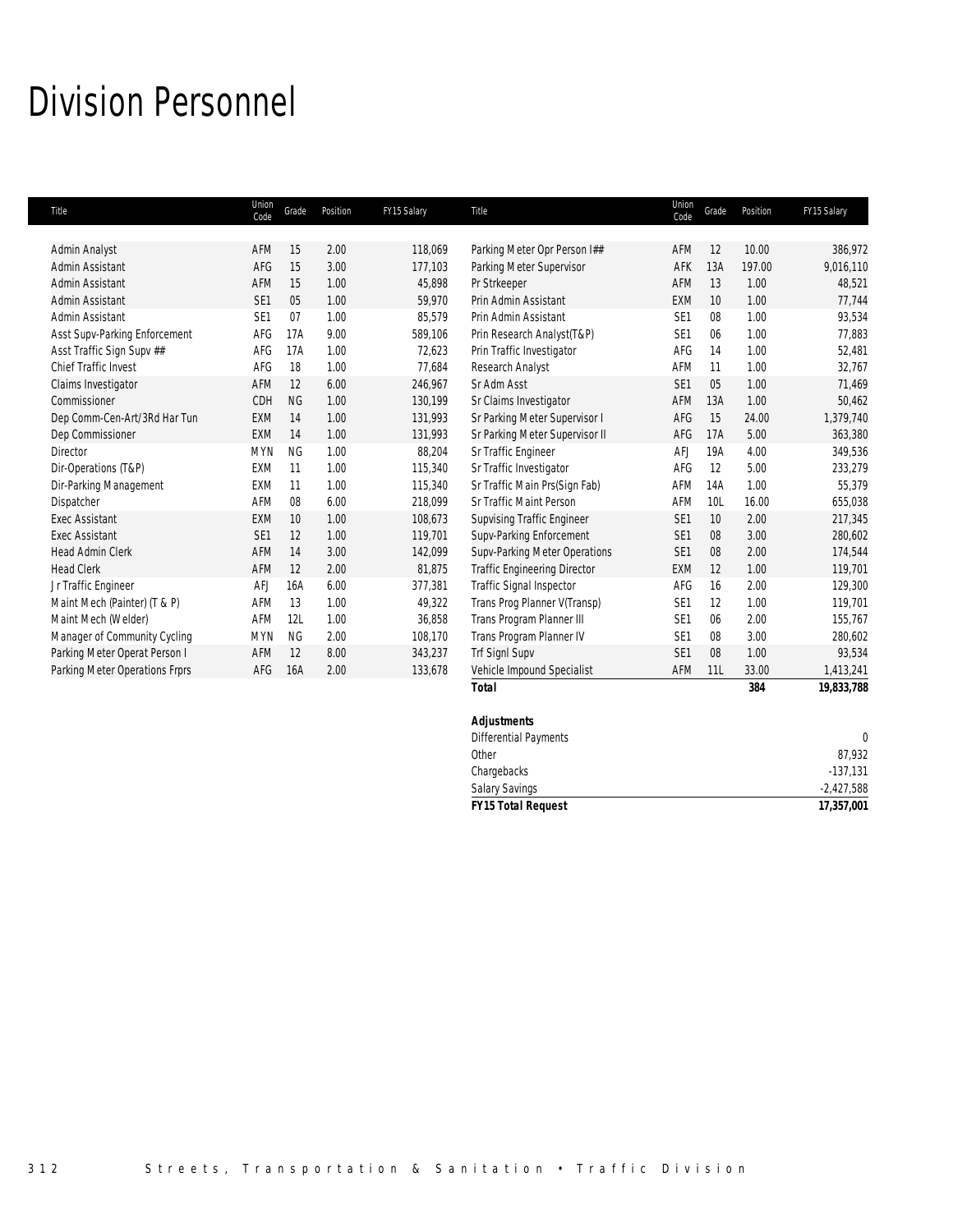## External Funds History

| <b>Personnel Services</b>       |                                                                                                                                                                                                                                                                                                            | FY12 Expenditure                                                                                                                     | FY13 Expenditure                                                                                                        | FY14 Appropriation                                                                                                                  | FY15 Adopted                                                                                                                                                         | Inc/Dec 14 vs 15                                                                                                                                             |
|---------------------------------|------------------------------------------------------------------------------------------------------------------------------------------------------------------------------------------------------------------------------------------------------------------------------------------------------------|--------------------------------------------------------------------------------------------------------------------------------------|-------------------------------------------------------------------------------------------------------------------------|-------------------------------------------------------------------------------------------------------------------------------------|----------------------------------------------------------------------------------------------------------------------------------------------------------------------|--------------------------------------------------------------------------------------------------------------------------------------------------------------|
|                                 | 51000 Permanent Employees<br>51100 Emergency Employees<br>51200 Overtime<br>51300 Part Time Employees<br>51400 Health Insurance<br>51500 Pension & Annunity<br>51600 Unemployment Compensation<br>51700 Workers' Compensation<br>51800 Indirect Costs<br>51900 Medicare<br><b>Total Personnel Services</b> | 236,317<br>8,731<br>10,744<br>$\boldsymbol{0}$<br>42,009<br>23,327<br>$\mathbf 0$<br>$\boldsymbol{0}$<br>277,081<br>2,215<br>600,424 | 244,692<br>57,661<br>6,848<br>$\mathbf 0$<br>33,896<br>26,935<br>0<br>$\mathbf 0$<br>$\overline{0}$<br>2,868<br>372,900 | 303,377<br>15,395<br>14,614<br>$\mathbf 0$<br>$\mathbf{0}$<br>21,837<br>$\mathbf{0}$<br>$\mathbf{0}$<br>183.645<br>2,479<br>541,347 | 273,776<br>$\boldsymbol{0}$<br>$\mathbf 0$<br>$\mathbf{0}$<br>$\mathbf{0}$<br>$\mathbf 0$<br>$\mathbf 0$<br>$\mathbf 0$<br>$\overline{0}$<br>$\mathbf{0}$<br>273,776 | $-29,601$<br>$-15,395$<br>$-14,614$<br>$\mathbf{0}$<br>$\overline{0}$<br>$-21,837$<br>$\mathbf{0}$<br>$\overline{0}$<br>$-183,645$<br>$-2,479$<br>$-267,571$ |
| <b>Contractual Services</b>     |                                                                                                                                                                                                                                                                                                            | FY12 Expenditure                                                                                                                     | FY13 Expenditure                                                                                                        | FY14 Appropriation                                                                                                                  | FY15 Adopted                                                                                                                                                         | Inc/Dec 14 vs 15                                                                                                                                             |
|                                 | 52100 Communications<br>52200 Utilities<br>52400 Snow Removal<br>52500 Garbage/Waste Removal<br>52600 Repairs Buildings & Structures<br>52700 Repairs & Service of Equipment<br>52800 Transportation of Persons<br>52900 Contracted Services<br><b>Total Contractual Services</b>                          | $\boldsymbol{0}$<br>5,730<br>31,532<br>$\boldsymbol{0}$<br>79,293<br>1,269<br>527<br>4,268,763<br>4,387,114                          | $\mathbf 0$<br>6,900<br>128,723<br>0<br>2,094<br>0<br>$\mathbf{0}$<br>4,376,140<br>4,513,857                            | $\boldsymbol{0}$<br>5,000<br>128,085<br>0<br>$\mathbf{0}$<br>$\mathbf 0$<br>$\mathbf{0}$<br>1,804,917<br>1,938,002                  | $\boldsymbol{0}$<br>7,000<br>100,000<br>$\mathbf 0$<br>5,000<br>$\mathbf 0$<br>$\overline{0}$<br>2,127,823<br>2,239,823                                              | $\theta$<br>2,000<br>$-28,085$<br>$\mathbf{0}$<br>5,000<br>$\Omega$<br>$\overline{0}$<br>322,906<br>301,821                                                  |
| <b>Supplies &amp; Materials</b> |                                                                                                                                                                                                                                                                                                            | FY12 Expenditure                                                                                                                     | FY13 Expenditure                                                                                                        | FY14 Appropriation                                                                                                                  | FY15 Adopted                                                                                                                                                         | Inc/Dec 14 vs 15                                                                                                                                             |
|                                 | 53000 Auto Energy Supplies<br>53200 Food Supplies<br>53400 Custodial Supplies<br>53500 Med, Dental, & Hosp Supply<br>53600 Office Supplies and Materials<br>53700 Clothing Allowance<br>53800 Educational Supplies & Mat<br>53900 Misc Supplies & Materials<br><b>Total Supplies &amp; Materials</b>       | $\boldsymbol{0}$<br>$\boldsymbol{0}$<br>0<br>$\overline{0}$<br>446<br>$-389$<br>$\boldsymbol{0}$<br>1,362<br>1,419                   | 0<br>$\mathbf 0$<br>$\mathbf{0}$<br>$\mathbf{0}$<br>774<br>222<br>$\mathbf{0}$<br>1,397<br>2,393                        | $\boldsymbol{0}$<br>$\mathbf{0}$<br>$\mathbf{0}$<br>$\mathbf{0}$<br>500<br>222<br>$\mathbf{0}$<br>1,500<br>2,222                    | $\boldsymbol{0}$<br>$\mathbf 0$<br>$\mathbf{0}$<br>$\mathbf{0}$<br>$\overline{0}$<br>$\mathbf 0$<br>$\mathbf{0}$<br>1,500<br>1,500                                   | $\mathbf 0$<br>$\mathbf{0}$<br>$\mathbf{0}$<br>$\mathbf{0}$<br>$-500$<br>$-222$<br>$\mathbf 0$<br>$\overline{0}$<br>$-722$                                   |
| <b>Current Chgs &amp; Oblig</b> |                                                                                                                                                                                                                                                                                                            | FY12 Expenditure                                                                                                                     | FY13 Expenditure                                                                                                        | FY14 Appropriation                                                                                                                  | FY15 Adopted                                                                                                                                                         | Inc/Dec 14 vs 15                                                                                                                                             |
|                                 | 54300 Workers' Comp Medical<br>54400 Legal Liabilities<br>54600 Current Charges H&I<br>54700 Indemnification<br>54900 Other Current Charges<br>Total Current Chgs & Oblig                                                                                                                                  | $\boldsymbol{0}$<br>$\boldsymbol{0}$<br>$\overline{0}$<br>$\boldsymbol{0}$<br>16<br>16                                               | $\boldsymbol{0}$<br>$\mathbf 0$<br>$\mathbf{0}$<br>0<br>0<br>0                                                          | $\boldsymbol{0}$<br>$\boldsymbol{0}$<br>$\overline{0}$<br>$\mathbf{0}$<br>$\mathbf{0}$<br>0                                         | $\boldsymbol{0}$<br>$\mathbf 0$<br>$\mathbf{0}$<br>$\mathbf 0$<br>$\mathbf 0$<br>$\mathbf{0}$                                                                        | 0<br>$\mathbf{0}$<br>$\overline{0}$<br>$\overline{0}$<br>$\boldsymbol{0}$<br>$\bf{0}$                                                                        |
| Equipment                       |                                                                                                                                                                                                                                                                                                            | FY12 Expenditure                                                                                                                     | FY13 Expenditure                                                                                                        | FY14 Appropriation                                                                                                                  | FY15 Adopted                                                                                                                                                         | Inc/Dec 14 vs 15                                                                                                                                             |
|                                 | 55000 Automotive Equipment<br>55400 Lease/Purchase<br>55600 Office Furniture & Equipment<br>55900 Misc Equipment<br><b>Total Equipment</b>                                                                                                                                                                 | $\boldsymbol{0}$<br>$\boldsymbol{0}$<br>$\boldsymbol{0}$<br>5,403<br>5,403                                                           | 0<br>$\mathbf 0$<br>0<br>1,289<br>1,289                                                                                 | $\boldsymbol{0}$<br>$\boldsymbol{0}$<br>$\overline{0}$<br>0<br>0                                                                    | $\boldsymbol{0}$<br>$\mathbf 0$<br>$\mathbf 0$<br>$\mathbf 0$<br>0                                                                                                   | $\mathbf 0$<br>$\mathbf{0}$<br>$\mathbf 0$<br>$\mathbf 0$<br>0                                                                                               |
| Other                           |                                                                                                                                                                                                                                                                                                            | FY12 Expenditure                                                                                                                     | FY13 Expenditure                                                                                                        | FY14 Appropriation                                                                                                                  | FY15 Adopted                                                                                                                                                         | Inc/Dec 14 vs 15                                                                                                                                             |
|                                 | 56200 Special Appropriation<br>57200 Structures & Improvements<br>58000 Land & Non-Structure<br><b>Total Other</b>                                                                                                                                                                                         | $\boldsymbol{0}$<br>$\boldsymbol{0}$<br>$\boldsymbol{0}$<br>$\mathbf{0}$                                                             | $\boldsymbol{0}$<br>$\mathbf 0$<br>0<br>0                                                                               | $\boldsymbol{0}$<br>$\boldsymbol{0}$<br>0<br>$\bf{0}$                                                                               | $\boldsymbol{0}$<br>$\mathbf 0$<br>$\mathbf 0$<br>$\bf{0}$                                                                                                           | 0<br>$\mathbf 0$<br>$\mathbf 0$<br>0                                                                                                                         |
|                                 | <b>Grand Total</b>                                                                                                                                                                                                                                                                                         | 4,994,376                                                                                                                            | 4,890,439                                                                                                               | 2,481,571                                                                                                                           | 2,515,099                                                                                                                                                            | 33,528                                                                                                                                                       |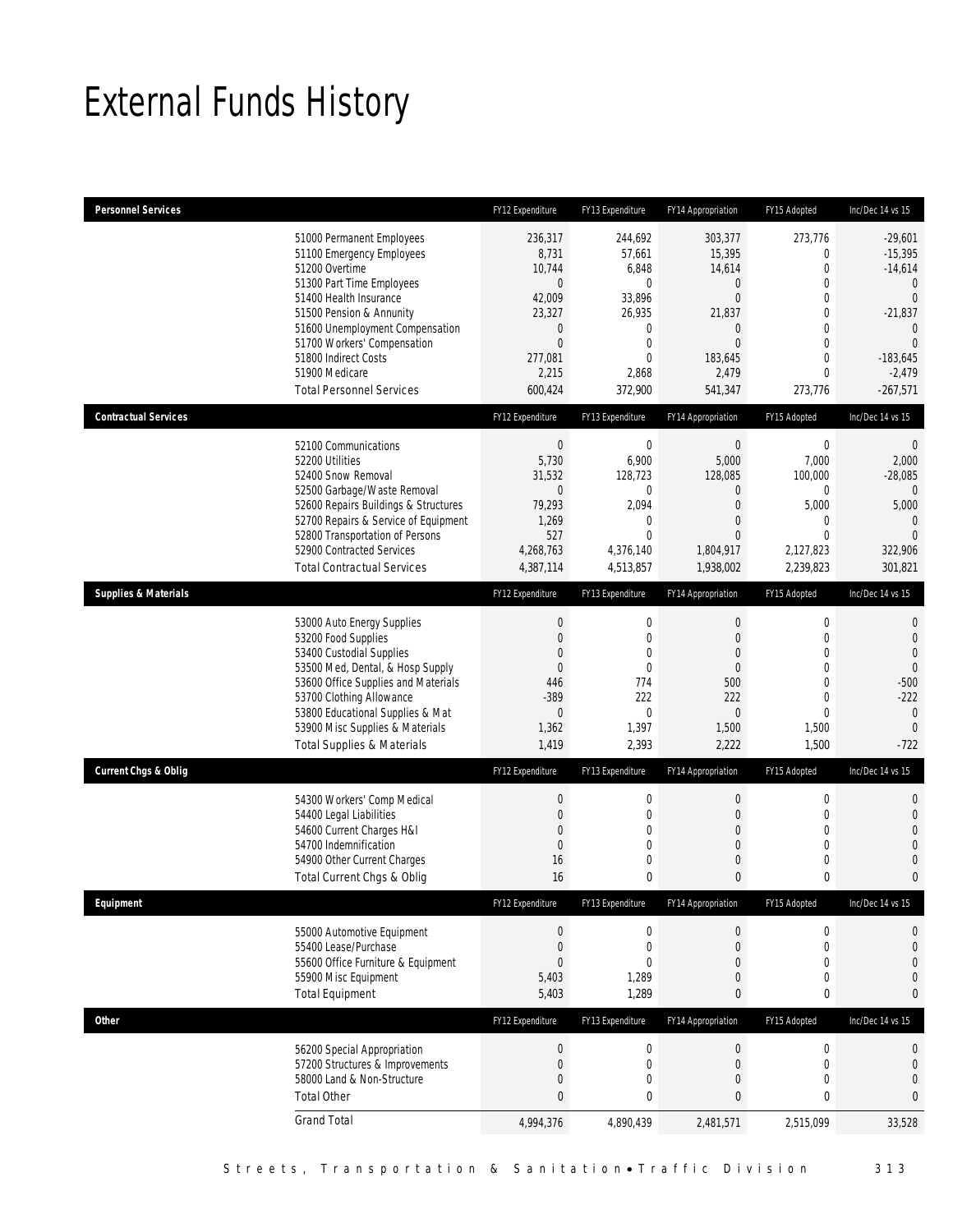## External Funds Personnel

| Title               | Union<br>Code | Grade | Position | FY15 Salary | Title                                    | Union<br>Code     | Grade     | Position     | FY15 Salary      |
|---------------------|---------------|-------|----------|-------------|------------------------------------------|-------------------|-----------|--------------|------------------|
| Jr Traffic Engineer | AFJ           | 16A   | 2.00     | 101,901     | Sr Radio Com Tech<br>Sr Traffic Engineer | AFG<br><b>AFJ</b> | 19<br>19A | 1.00<br>1.00 | 84,490<br>87,384 |
|                     |               |       |          |             | Total                                    |                   |           | 4            | 273,776          |
|                     |               |       |          |             | <b>Adjustments</b>                       |                   |           |              |                  |
|                     |               |       |          |             | <b>Differential Payments</b>             |                   |           |              | $\mathbf{0}$     |
|                     |               |       |          |             | Other                                    |                   |           |              | $\mathbf{0}$     |
|                     |               |       |          |             | Chargebacks                              |                   |           |              | $\overline{0}$   |
|                     |               |       |          |             | Salary Savings                           |                   |           |              | $\mathbf{0}$     |
|                     |               |       |          |             | <b>FY15 Total Request</b>                |                   |           |              | 273,776          |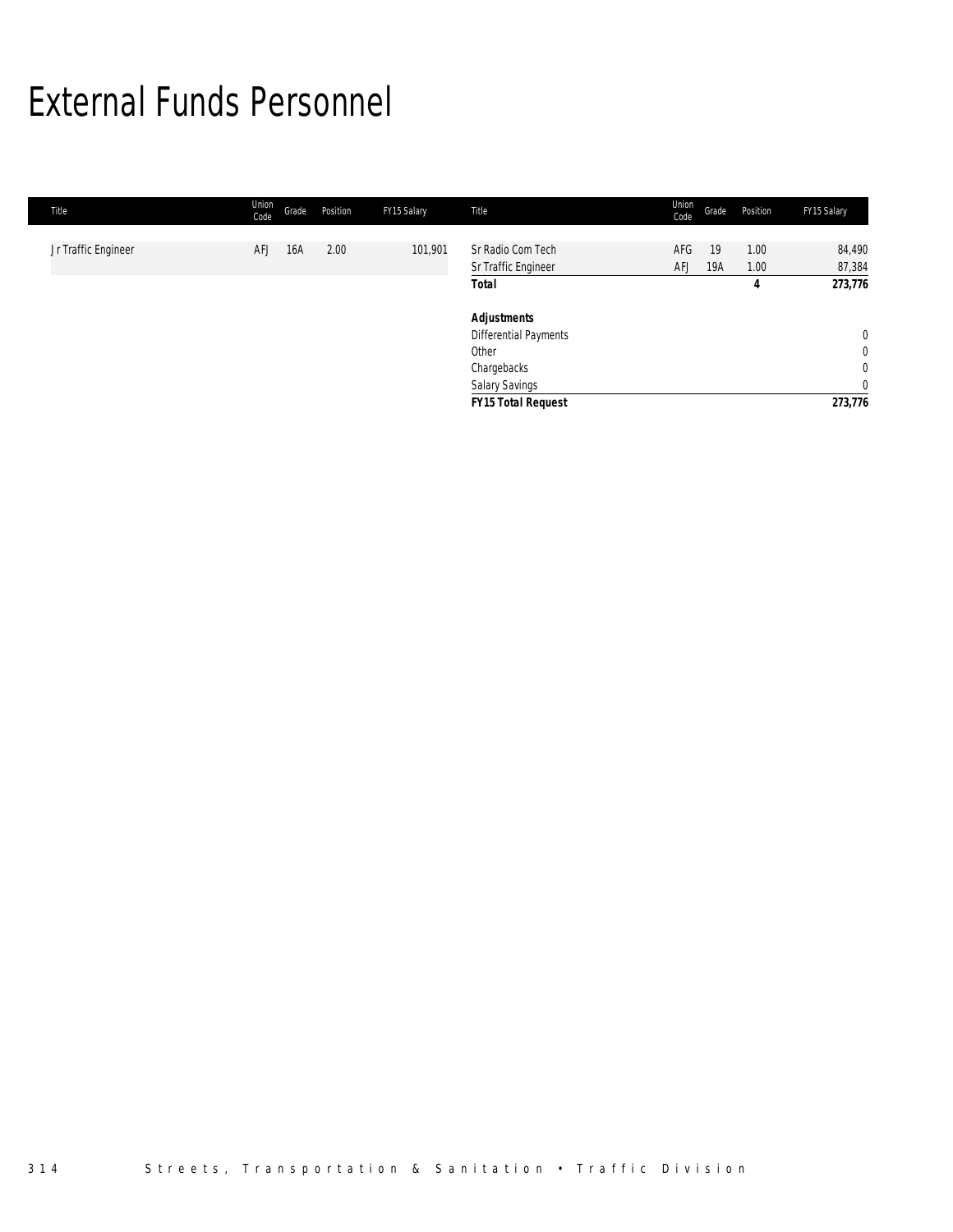## Program 1. Commissioner's Office

## *James Gillooly, Interim Commissioner , Organization 251100*

### *Program Description*

The Commissioner's Office is responsible for establishing and managing a wide variety of programs to enhance transportation throughout Boston. The office advocates for alternative financing for the administration of transportation programs including federal and state grants as well as public/private partnerships.

| <b>Operating Budget</b>                    | Actual '12          | Actual '13           | Approp '14           | <b>Budget '15</b>    |
|--------------------------------------------|---------------------|----------------------|----------------------|----------------------|
| <b>Personnel Services</b><br>Non Personnel | .437.599<br>992.873 | 1,487,545<br>541,510 | 1.271.031<br>555,091 | 1,279,808<br>606,298 |
| Total                                      | 2,430,472           | 2,029,055            | 1,826,122            | 1,886,106            |
|                                            |                     |                      |                      |                      |

*Performance* 

### **Strategy:** To increase safe cycling for all Boston residents and visitors

| <b>Performance Measures</b>                                           | Actual '12 | Actual '13       | Projected '14      | Target '15        |
|-----------------------------------------------------------------------|------------|------------------|--------------------|-------------------|
| # of Hubway Trips<br># of Youth trained thru Youth Cycling<br>Program |            | 646.548<br>4.456 | 1.072.686<br>4.976 | 000,000,<br>4,500 |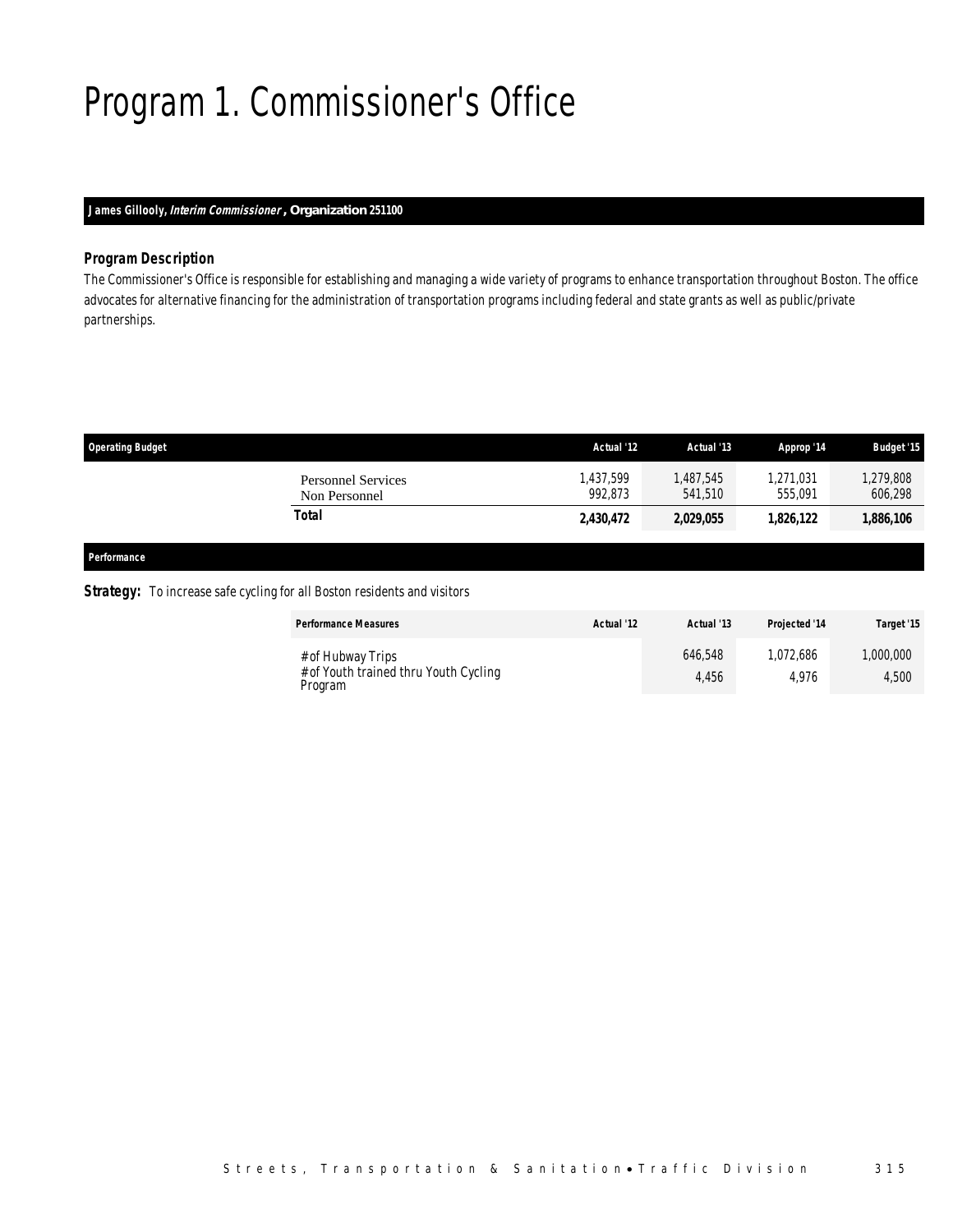# Program 2. Traffic Management & Engineering

### *John DeBenedictis, Manager , Organization 251200*

## *Program Description*

The Traffic Management and Engineering Program manages Boston's transportation network to provide safe, efficient travel throughout the City. This is accomplished through maintenance of traffic signal timings using the City's computerized traffic signal system; design and review of new/upgraded traffic signal installations; review of proposed roadway and transit projects, review and approval of private development plans; licensing of on-street construction; permitting of special events; review and modification of existing parking rules and regulations; and working with neighborhood groups to improve traffic and pedestrian safety on residential streets.

| <b>Operating Budget</b>             | Actual '12          | Actual '13           | Approp '14           | <b>Budget '15</b>   |
|-------------------------------------|---------------------|----------------------|----------------------|---------------------|
| Personnel Services<br>Non Personnel | .413.791<br>166.716 | 1,440,697<br>603.178 | 1.389.557<br>277.412 | ,442,778<br>346,459 |
| Total                               | 1,580,507           | 2,043,875            | 1,666,969            | 1,789,237           |
|                                     |                     |                      |                      |                     |

#### *Performance*

Strategy: To improve the flow of vehicles and pedestrians on arterial streets by making traffic signal timing adjustments to our computerized signal system.

| <b>Performance Measures</b>                                                                                   | Actual '12  | Actual '13  | Projected '14 | Target '15   |
|---------------------------------------------------------------------------------------------------------------|-------------|-------------|---------------|--------------|
| # of on-site traffic signal inspections<br># of traffic monitoring cameras operational                        | 1.579<br>94 | .694<br>142 | 1.718<br>176  | 1,600<br>175 |
| % of development project impact reports,<br>construction management plans and site<br>plans reviewed on fime. | 95%         | 91%         | 75%           | 80%          |
| % of traffic signals on-line                                                                                  | 90%         | 89%         | 90%           | 88%          |

**Strategy:** To improve vehicle, pedestrian and school zone safety on neighborhood streets.

| <b>Performance Measures</b>                                             | Actual '12 | Actual '13 | <b>Projected '14</b> | Target '15 |
|-------------------------------------------------------------------------|------------|------------|----------------------|------------|
| % of engineering service requests completed<br>and responded to on time | 84%        | 86%        | 70%                  | 80%        |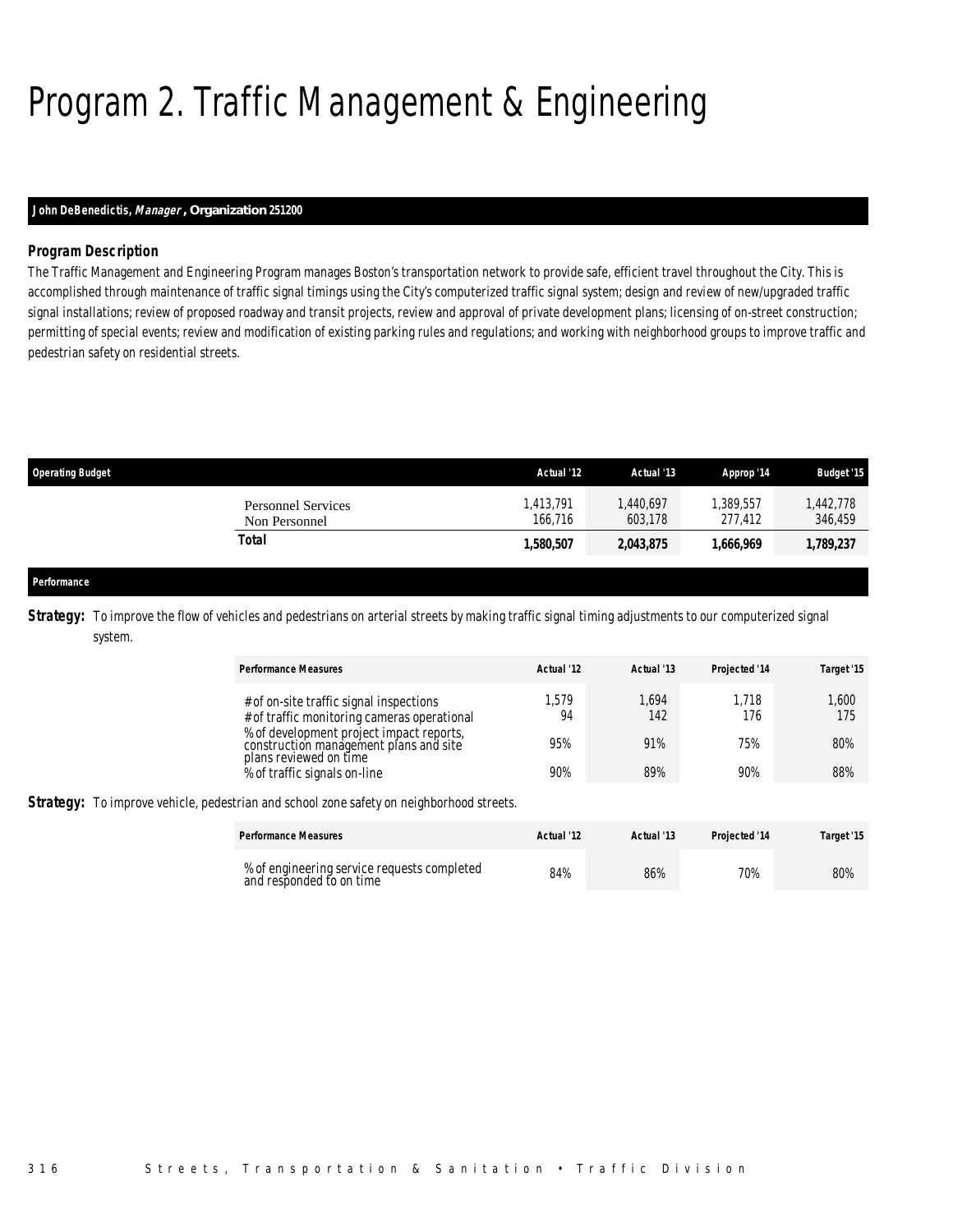## Program 3. Policy & Planning

### *Vineet Gupta, Manager , Organization 251300*

### *Program Description*

The Policy and Planning Division provides planning services leading to more effective engineering, construction and management of the city's transportation networks and initiates new projects to support the department's mission. Through extensive community process and coordination with city and state agencies, the division encourages the use of alternative modes, enhances pedestrian safety, addresses neighborhood traffic and parking concerns, reviews new development projects and proposes long-term strategies.

| <b>Operating Budget</b>                    | Actual '12 | Actual '13   | Approp '14 | <b>Budget '15</b> |
|--------------------------------------------|------------|--------------|------------|-------------------|
| <b>Personnel Services</b><br>Non Personnel | 525,432    | 553,937<br>U | 559.446    | 580,323           |
| <b>Total</b>                               | 525,432    | 553,937      | 559,446    | 580,323           |
|                                            |            |              |            |                   |

## *Performance*

**Strategy:** To conduct transportation action plans and design projects for neighborhoods and corridors to improve traffic flow and pedestrian safety.

| <b>Performance Measures</b> | Actual '12 | Actual '13 | Projected '14 | Target '15 |
|-----------------------------|------------|------------|---------------|------------|
| Project designs managed     |            |            |               |            |

*Strategy:* To review new development projects leading to Transportation Access Plan Agreements (TAPAs) to manage impacts on transportation infrastructure and neighborhood quality of life.

| <b>Performance Measures</b>                            | Actual '12 | Actual '13 | Projected '14 | Target '15 |
|--------------------------------------------------------|------------|------------|---------------|------------|
| Environmental documents reviewed<br>Scopes prepared    | JZ<br>26   | 31<br>30   | JJ<br>30      | 30<br>30   |
| <b>Transportation Access Plan Agreements</b><br>signed | 18         | 10         | $\sim$        | 15         |

**Strategy:** To serve as the City's liaison and coordinate/manage projects with the MBTA and other state agencies.

| <b>Performance Measures</b>                                                     | Actual '12 | Actual '13 | <b>Projected '14</b> | Target '15 |
|---------------------------------------------------------------------------------|------------|------------|----------------------|------------|
| Public transportation coordination meetings<br>Regional transportation projects | ັບ         | 58         | 56                   |            |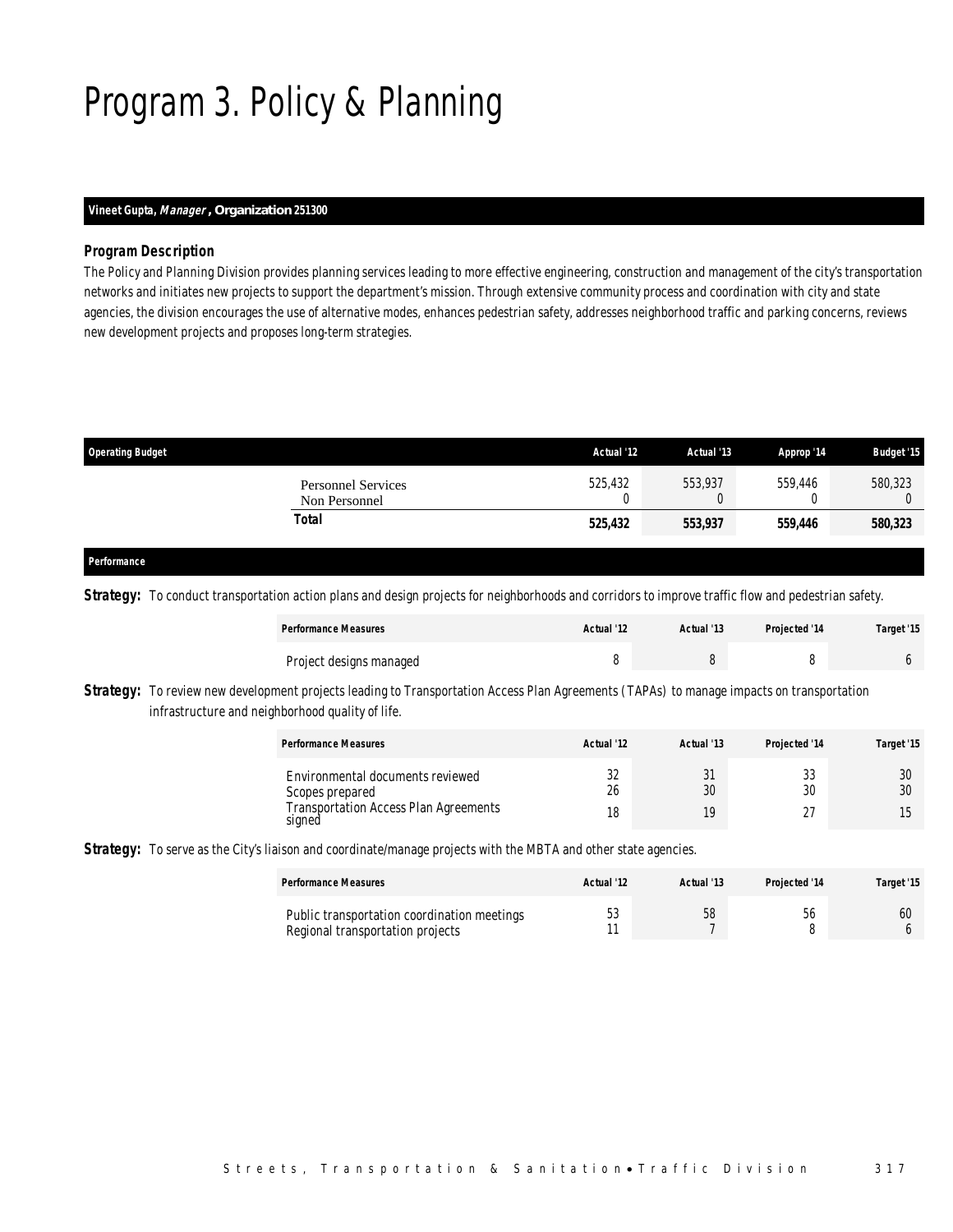## Program 4. Enforcement

## *Gregory Rooney, Manager , Organization 251400*

## *Program Description*

The Enforcement Program enhances public safety, improves traffic flow, and promotes parking opportunities and curbside access by encouraging compliance with the City's rules and regulations through issuance of citations and towing of illegally parked vehicles.

| <b>Operating Budget</b>                    | Actual '12              | Actual '13              | Approp '14              | <b>Budget '15</b>      |
|--------------------------------------------|-------------------------|-------------------------|-------------------------|------------------------|
| <b>Personnel Services</b><br>Non Personnel | 10,567,994<br>1.631.995 | 10,954,365<br>1.796.848 | 11.729.512<br>1.494.427 | 12.093.976<br>,801,691 |
| <b>Total</b>                               | 12,199,989              | 12,751,213              | 13,223,939              | 13,895,667             |
|                                            |                         |                         |                         |                        |
| Performance                                |                         |                         |                         |                        |

**Strategy:** To improve vehicle flow and public safety within the City by ensuring compliance with parking, meter, residential parking, and street cleaning regulations.

| <b>Performance Measures</b>                                                                                                                                         | Actual '12                | Actual '13                 | Projected '14              | Target '15                |
|---------------------------------------------------------------------------------------------------------------------------------------------------------------------|---------------------------|----------------------------|----------------------------|---------------------------|
| Tickets issued by Enforcement Unit<br>Total abandoned vehicle tows<br>Total tows                                                                                    | ,353,210<br>536<br>13.655 | 1,232,298<br>420<br>11,841 | 1,271,931<br>424<br>14.389 | ,300,000<br>400<br>12,600 |
| <b>Responsiveness to Constituent Requests (CRM)</b>                                                                                                                 | Actual '12                | Actual '13                 | Projected '14              | Target '15                |
| # of abandoned vehicle requests received<br>% of abandoned vehicle requests completed<br>on time<br>Average time to complete an abandoned<br>vehicle request (Days) | 1.978<br>99%<br>Q         | 1.552<br>99%<br>12         | 1.795<br>98%<br>13         | 1,500<br>98%              |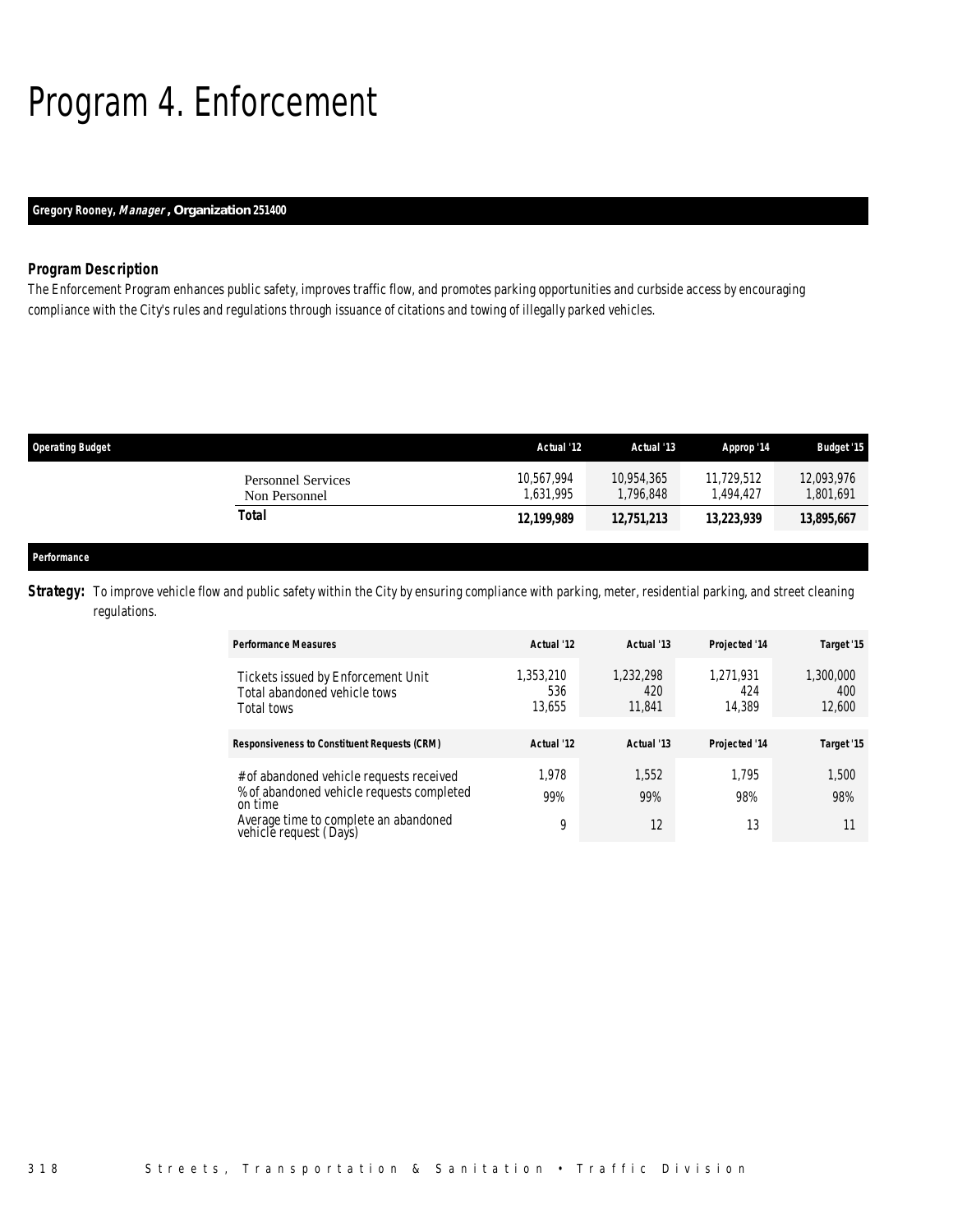## Program 5. Operations

## *Paul McColgan, Manager , Organization 251500*

### *Program Description*

The Operations Program promotes public safety through the maintenance of and regulatory signage on City roadways, and coordination of special events effecting traffic and parking in the City. Operations also supports economic development in the City by encouraging efficient use of short-term on-street parking through the maintenance of parking meters.

| <b>Operating Budget</b>                    | Actual '12             | Actual '13             | Approp '14             | <b>Budget '15</b>     |
|--------------------------------------------|------------------------|------------------------|------------------------|-----------------------|
| <b>Personnel Services</b><br>Non Personnel | 2.496.954<br>2.317.064 | 2,860,025<br>2.081.698 | 2,705,508<br>2.184.926 | 2,717,339<br>,822,585 |
| Total                                      | 4.814.018              | 4,941,723              | 4.890.434              | 4,539,924             |
|                                            |                        |                        |                        |                       |

*Performance* 

### **Strategy:** To efficiently maintain traffic signs and parking meters throughout the city.

| <b>Performance Measures</b>                                                                                                                                                                                              | Actual '12                    | Actual '13                    | Projected '14                 | Target '15                    |
|--------------------------------------------------------------------------------------------------------------------------------------------------------------------------------------------------------------------------|-------------------------------|-------------------------------|-------------------------------|-------------------------------|
| % of multi-space meters in operation<br>% of single-space meters in operation<br>Field Sheet work orders issued<br>Signs installed                                                                                       | 98%<br>99%<br>7,416<br>29,931 | 99%<br>99%<br>8,477<br>28,241 | 99%<br>99%<br>8,533<br>36,616 | 99%<br>99%<br>8,000<br>30,000 |
| <b>Responsiveness to Constituent Requests (CRM)</b>                                                                                                                                                                      | Actual '12                    | Actual '13                    | Projected '14                 | Target '15                    |
| # of missing sign requests received<br># of parking meter repair requests received<br># of sign repair requests received<br>% of missing sign requests completed on time<br>% of parking meter repair requests completed | 635<br>124<br>1,546<br>62%    | 679<br>99<br>1,834<br>62%     | 535<br>102<br>1,643<br>72%    | 510<br>90<br>1,600<br>80%     |
| on time<br>% of sign repair requests completed on time                                                                                                                                                                   | 100%<br>75%                   | 83%<br>77%                    | 92%<br>85%                    | 85%<br>85%                    |
| Average time to complete a missing sign<br>request (Days)                                                                                                                                                                | 12                            | 14                            | 11                            | 10                            |
| Average time to complete a parking meter<br>repair request (Days)                                                                                                                                                        | $\overline{\phantom{a}}$      | 12                            | 11                            | 8                             |
| Average time to complete a sign repair<br>request (Days)                                                                                                                                                                 | 12                            | 11                            | 9                             | 10                            |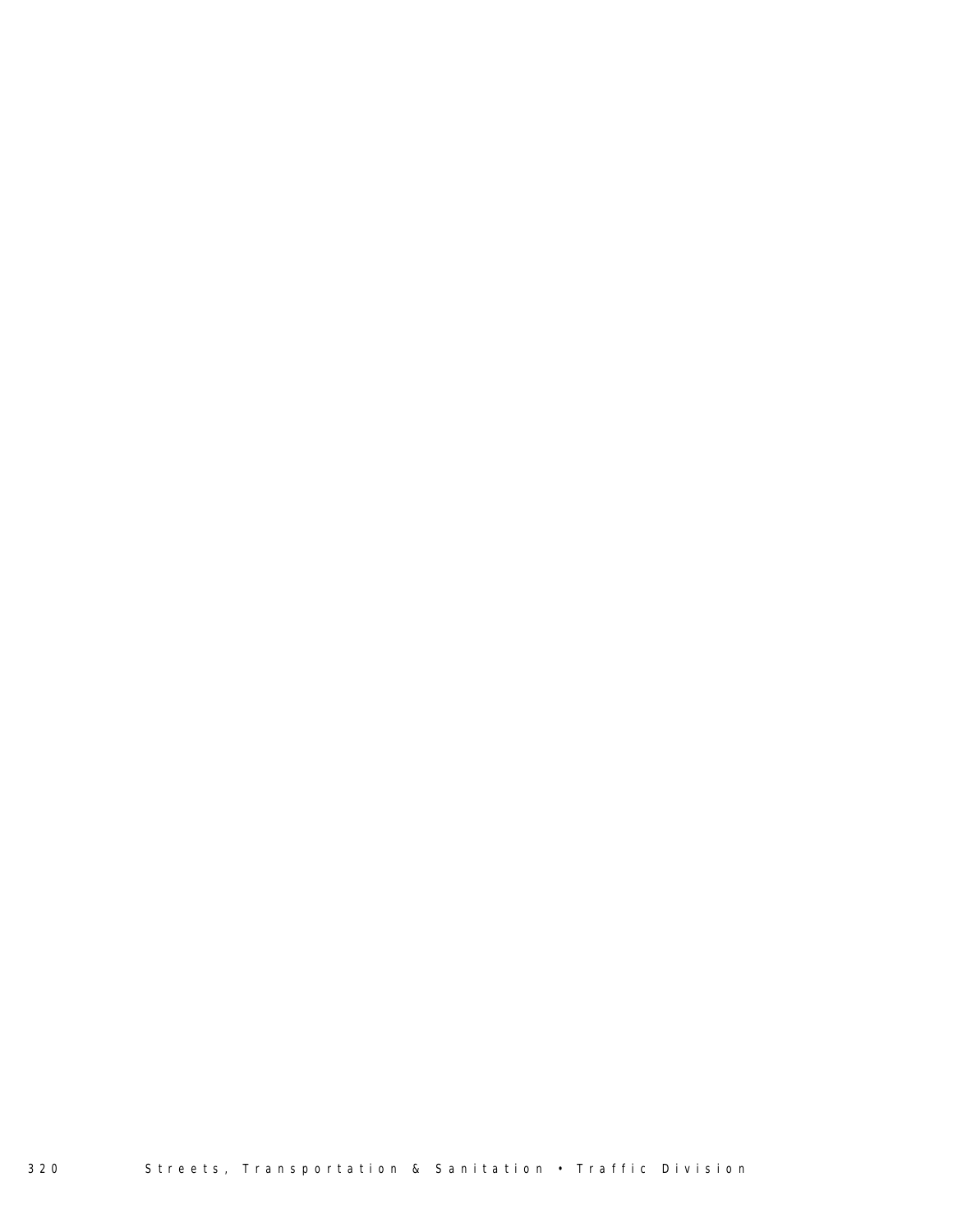## Parking Clerk Operating Budget

### *Gina Fiandaca, Assistant Parking Clerk , Appropriation 253*

## *Division Mission*

The Office of the Parking Clerk's primary mission is to respond effectively to public inquiries about parking tickets, resolve any disagreements through an adjudication process, and to deter illegal parking by successfully collecting parking violation fines. The Office is also responsible for adjudicating and collecting fines on abandoned vehicles and for administering resident parking permits.

## *Selected Performance Strategies*

#### *Parking Clerk*

- To respond to customer inquiries in the most efficient and effective manner.
- To operate an effective fine collection program.

| <b>Operating Budget</b> | Program Name                               | Total Actual '12       | Total Actual '13       | Total Approp '14       | <b>Total Budget '15</b> |
|-------------------------|--------------------------------------------|------------------------|------------------------|------------------------|-------------------------|
|                         | Parking Clerk                              | 8,076,937              | 7.652.548              | 8.574.764              | 8,265,629               |
|                         | <b>Total</b>                               | 8,076,937              | 7,652,548              | 8,574,764              | 8,265,629               |
| <b>Operating Budget</b> |                                            | Actual '12             | Actual '13             | Approp '14             | Budget '15              |
|                         | <b>Personnel Services</b><br>Non Personnel | 2.771.571<br>5,305,366 | 2.712.733<br>4,939,815 | 3.005.264<br>5.569.500 | 3,035,929<br>5,229,700  |
|                         |                                            |                        |                        |                        |                         |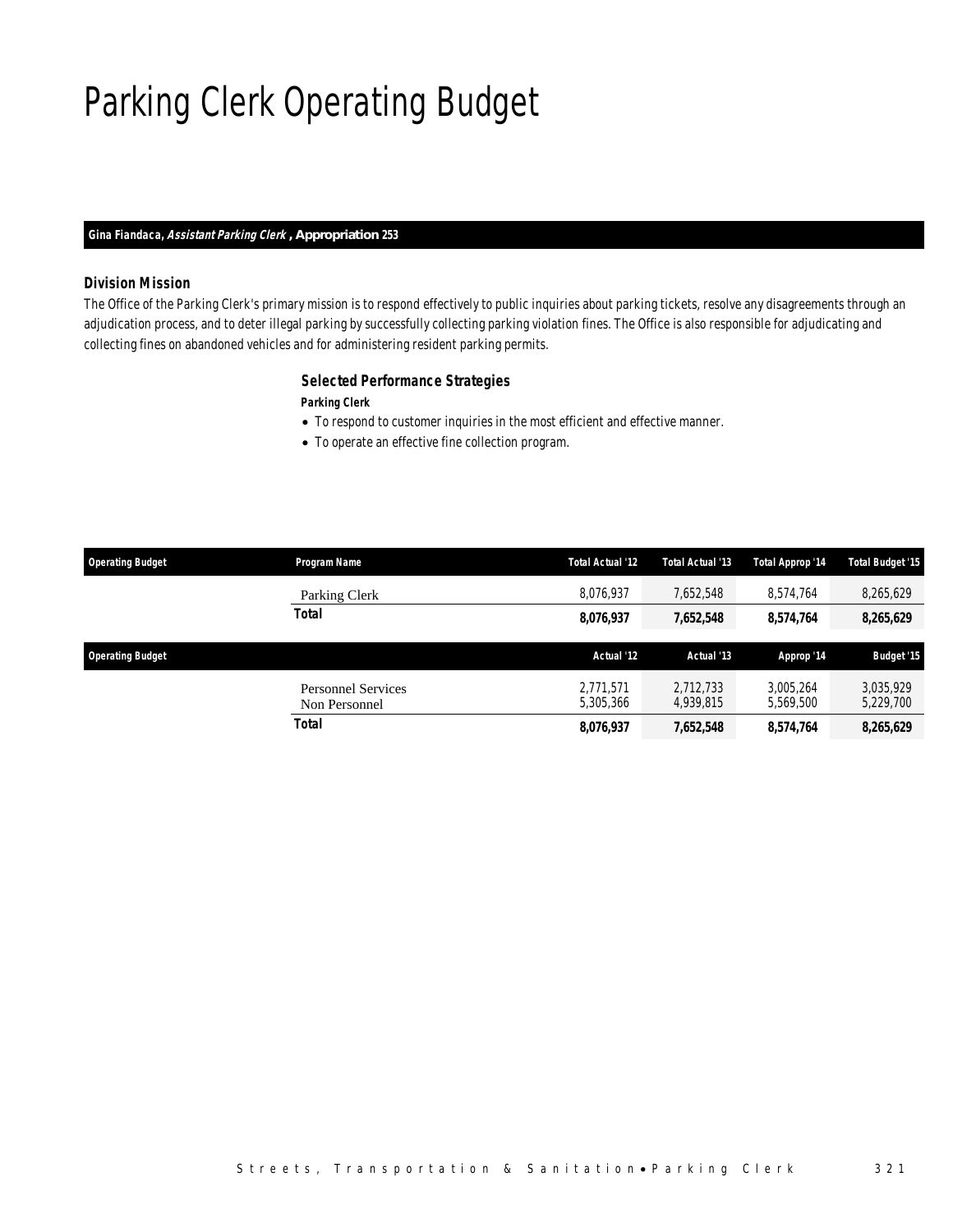# Parking Clerk Operating Budget



### *Description of Services*

The Office of the Parking Clerk oversees and operates a number of major components of the City's Parking Violation System (PVS). The PVS is a high volume, complex operation involving numerous computer-based systems that support all elements relating to parking tickets from design, procurement, and processing of tickets, through providing responses to public inquiries, adjudication, collection, and final disposition. Parking permits for neighborhood residents are issued by the Office of the Parking Clerk.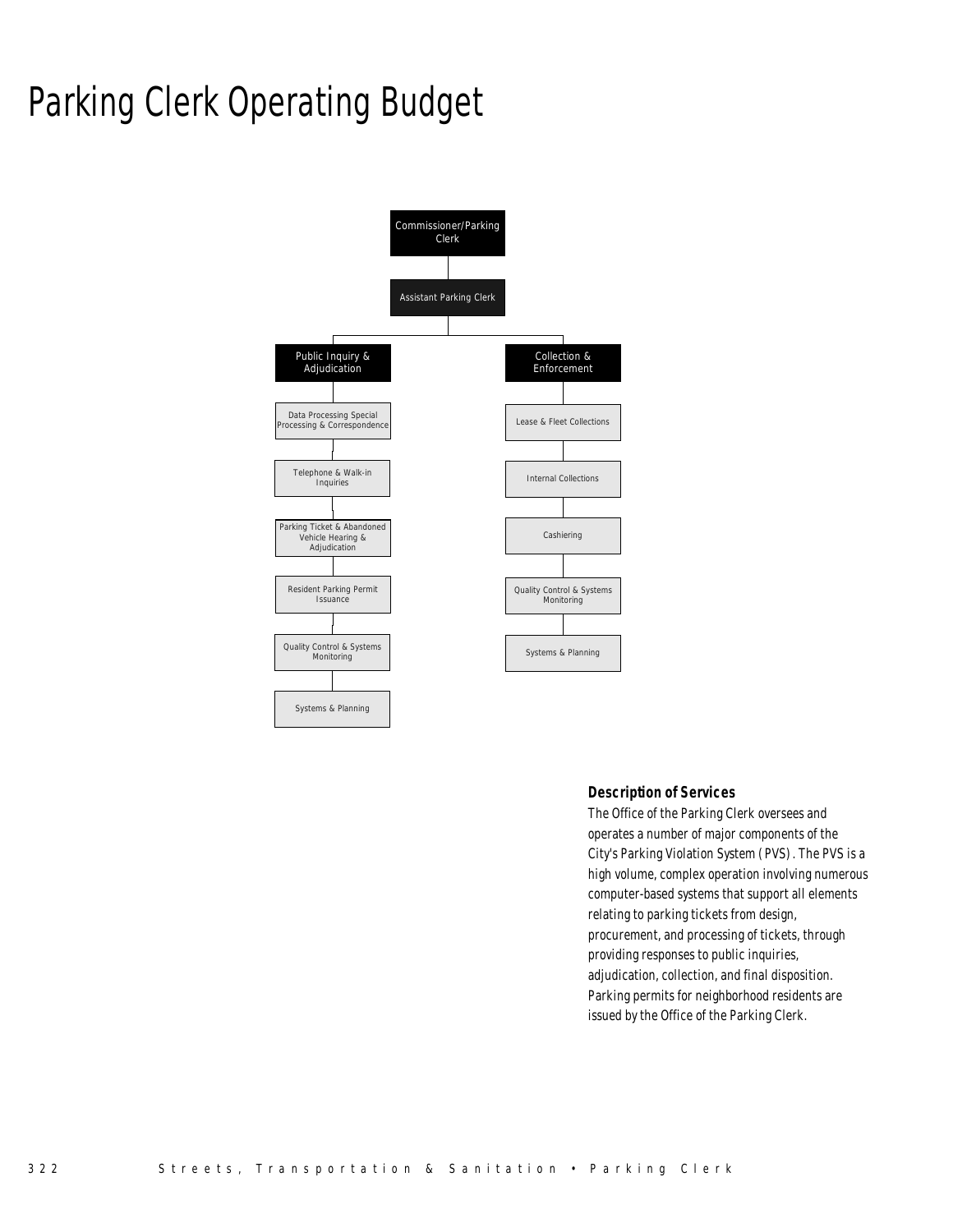## Division History

| <b>Personnel Services</b>                                                                  |                                                                                                                                                                                                                       | FY12 Expenditure                                                                                                | FY13 Expenditure                                                                                                | FY14 Appropriation                                                                                                             | FY15 Adopted                                                                                            | Inc/Dec 14 vs 15                                                                                                                           |
|--------------------------------------------------------------------------------------------|-----------------------------------------------------------------------------------------------------------------------------------------------------------------------------------------------------------------------|-----------------------------------------------------------------------------------------------------------------|-----------------------------------------------------------------------------------------------------------------|--------------------------------------------------------------------------------------------------------------------------------|---------------------------------------------------------------------------------------------------------|--------------------------------------------------------------------------------------------------------------------------------------------|
| 51200 Overtime                                                                             | 51000 Permanent Employees<br>51100 Emergency Employees<br>51600 Unemployment Compensation<br>51700 Workers' Compensation<br><b>Total Personnel Services</b>                                                           | 2,751,202<br>$\overline{0}$<br>12,557<br>7,812<br>$\overline{0}$<br>2,771,571                                   | 2,699,709<br>$\mathbf{0}$<br>12,776<br>248<br>$\mathbf 0$<br>2,712,733                                          | 2,993,264<br>$\overline{0}$<br>12,000<br>$\theta$<br>$\theta$<br>3,005,264                                                     | 3,023,929<br>0<br>12,000<br>0<br>$\mathbf{0}$<br>3,035,929                                              | 30,665<br>$\mathbf{0}$<br>$\overline{0}$<br>$\overline{0}$<br>$\Omega$<br>30,665                                                           |
| <b>Contractual Services</b>                                                                |                                                                                                                                                                                                                       | FY12 Expenditure                                                                                                | FY13 Expenditure                                                                                                | FY14 Appropriation                                                                                                             | FY15 Adopted                                                                                            | Inc/Dec 14 vs 15                                                                                                                           |
| 52100 Communications<br>52200 Utilities<br>52400 Snow Removal<br>52900 Contracted Services | 52500 Garbage/Waste Removal<br>52600 Repairs Buildings & Structures<br>52700 Repairs & Service of Equipment<br>52800 Transportation of Persons<br><b>Total Contractual Services</b>                                   | 12,882<br>0<br>$\Omega$<br>0<br>$\Omega$<br>11,581<br>$\overline{0}$<br>5,012,618<br>5,037,081                  | 9,344<br>$\mathbf 0$<br>$\Omega$<br>$\mathbf 0$<br>$\Omega$<br>8,151<br>5,000<br>4,715,011<br>4,737,506         | 20,000<br>$\theta$<br>$\theta$<br>$\overline{0}$<br>$\Omega$<br>15,000<br>$\mathbf{0}$<br>5,255,500<br>5,290,500               | 20,000<br>0<br>$\Omega$<br>$\overline{0}$<br>$\Omega$<br>15,000<br>0<br>4,951,700<br>4,986,700          | $\mathbf 0$<br>$\mathbf 0$<br>$\overline{0}$<br>$\overline{0}$<br>$\overline{0}$<br>$\Omega$<br>$\overline{0}$<br>$-303,800$<br>$-303,800$ |
| <b>Supplies &amp; Materials</b>                                                            |                                                                                                                                                                                                                       | FY12 Expenditure                                                                                                | FY13 Expenditure                                                                                                | FY14 Appropriation                                                                                                             | FY15 Adopted                                                                                            | Inc/Dec 14 vs 15                                                                                                                           |
| 53200 Food Supplies<br>53400 Custodial Supplies<br>53700 Clothing Allowance                | 53000 Auto Energy Supplies<br>53500 Med, Dental, & Hosp Supply<br>53600 Office Supplies and Materials<br>53800 Educational Supplies & Mat<br>53900 Misc Supplies & Materials<br><b>Total Supplies &amp; Materials</b> | $\boldsymbol{0}$<br>$\boldsymbol{0}$<br>0<br>$\overline{0}$<br>243,902<br>0<br>$\mathbf{0}$<br>4,394<br>248,296 | 0<br>$\mathbf{0}$<br>$\mathbf{0}$<br>$\mathbf{0}$<br>193,834<br>$\mathbf 0$<br>$\mathbf{0}$<br>5,042<br>198,876 | $\mathbf 0$<br>$\overline{0}$<br>$\overline{0}$<br>$\overline{0}$<br>260,000<br>$\theta$<br>$\overline{0}$<br>4,000<br>264,000 | 0<br>$\mathbf{0}$<br>$\mathbf{0}$<br>$\mathbf{0}$<br>228,000<br>0<br>$\overline{0}$<br>5,000<br>233,000 | 0<br>$\mathbf{0}$<br>$\overline{0}$<br>$\Omega$<br>$-32,000$<br>$\Omega$<br>$\mathbf{0}$<br>1,000<br>$-31,000$                             |
| <b>Current Chgs &amp; Oblig</b>                                                            |                                                                                                                                                                                                                       | FY12 Expenditure                                                                                                | FY13 Expenditure                                                                                                | FY14 Appropriation                                                                                                             | FY15 Adopted                                                                                            | Inc/Dec 14 vs 15                                                                                                                           |
| 54400 Legal Liabilities<br>54500 Aid To Veterans<br>54700 Indemnification                  | 54300 Workers' Comp Medical<br>54600 Current Charges H&I<br>54900 Other Current Charges<br>Total Current Chgs & Oblig                                                                                                 | $\boldsymbol{0}$<br>$\boldsymbol{0}$<br>0<br>0<br>$\overline{0}$<br>2,123<br>2,123                              | $\mathbf 0$<br>$\mathbf 0$<br>$\mathbf{0}$<br>$\mathbf{0}$<br>$\mathbf{0}$<br>1,832<br>1,832                    | $\mathbf 0$<br>$\overline{0}$<br>$\theta$<br>$\overline{0}$<br>$\overline{0}$<br>3,500<br>3,500                                | 0<br>$\mathbf 0$<br>$\mathbf{0}$<br>$\overline{0}$<br>$\Omega$<br>3,500<br>3,500                        | $\mathbf 0$<br>$\mathbf 0$<br>$\overline{0}$<br>$\overline{0}$<br>$\overline{0}$<br>$\overline{0}$<br>$\overline{0}$                       |
| Equipment                                                                                  |                                                                                                                                                                                                                       | FY12 Expenditure                                                                                                | FY13 Expenditure                                                                                                | FY14 Appropriation                                                                                                             | FY15 Adopted                                                                                            | Inc/Dec 14 vs 15                                                                                                                           |
| 55400 Lease/Purchase<br>55900 Misc Equipment<br><b>Total Equipment</b>                     | 55000 Automotive Equipment<br>55600 Office Furniture & Equipment                                                                                                                                                      | $\boldsymbol{0}$<br>$\Omega$<br>16,654<br>1,212<br>17,866                                                       | 0<br>$\mathbf 0$<br>1,601<br>0<br>1,601                                                                         | $\boldsymbol{0}$<br>$\mathbf{0}$<br>10,000<br>1,500<br>11,500                                                                  | $\mathbf 0$<br>$\overline{0}$<br>5,000<br>1,500<br>6,500                                                | $\mathbf 0$<br>$\overline{0}$<br>$-5,000$<br>$\Omega$<br>$-5,000$                                                                          |
| Other                                                                                      |                                                                                                                                                                                                                       | FY12 Expenditure                                                                                                | FY13 Expenditure                                                                                                | FY14 Appropriation                                                                                                             | FY15 Adopted                                                                                            | Inc/Dec 14 vs 15                                                                                                                           |
| <b>Total Other</b>                                                                         | 56200 Special Appropriation<br>57200 Structures & Improvements<br>58000 Land & Non-Structure                                                                                                                          | $\boldsymbol{0}$<br>0<br>$\mathbf 0$<br>0                                                                       | 0<br>0<br>$\mathbf 0$<br>0                                                                                      | $\theta$<br>$\mathbf 0$<br>$\theta$<br>$\bf{0}$                                                                                | 0<br>0<br>0<br>0                                                                                        | 0<br>0<br>$\mathbf 0$<br>0                                                                                                                 |
| <b>Grand Total</b>                                                                         |                                                                                                                                                                                                                       | 8,076,937                                                                                                       | 7,652,548                                                                                                       | 8,574,764                                                                                                                      | 8,265,629                                                                                               | $-309,135$                                                                                                                                 |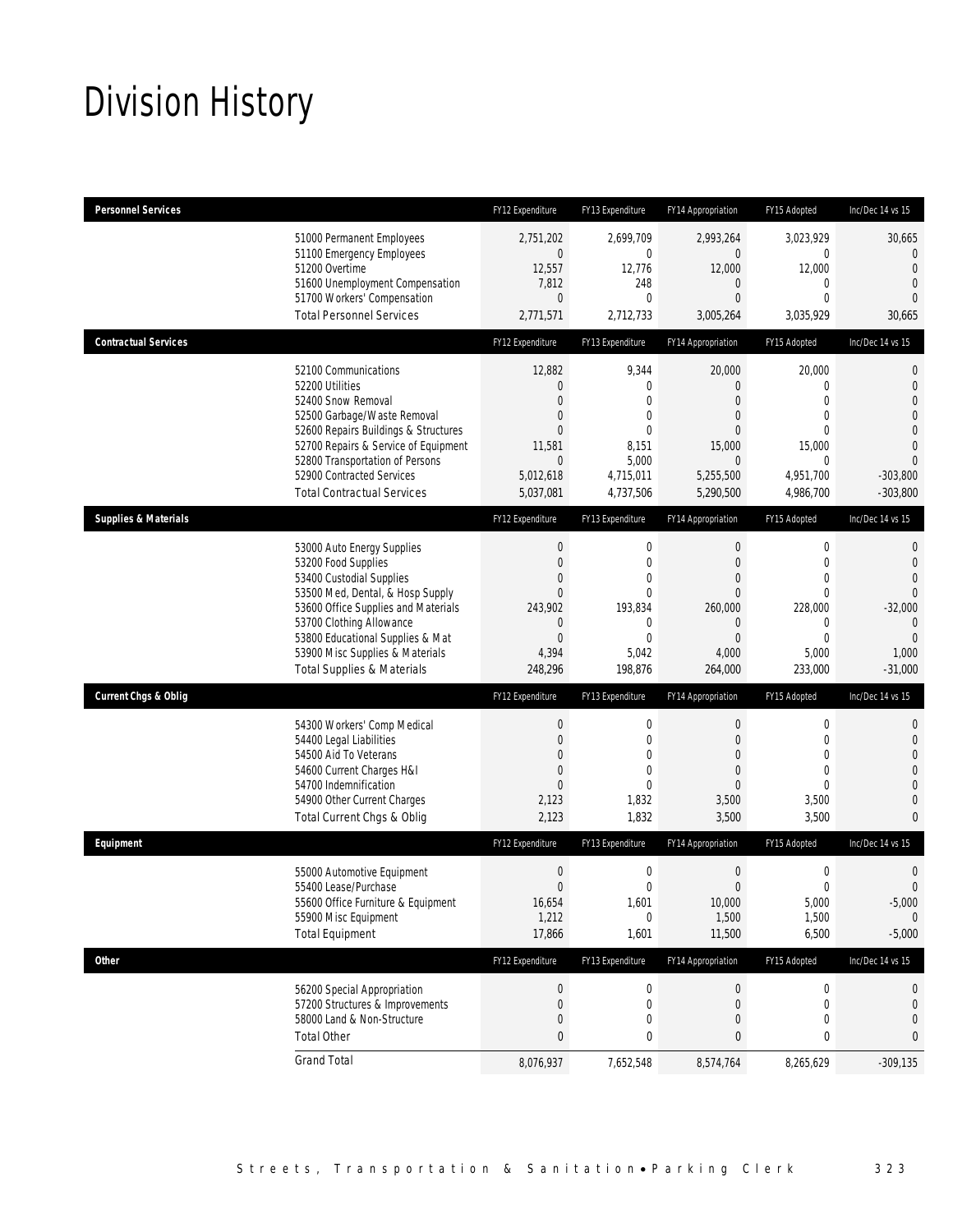## Division Personnel

| Title                       | Union<br>Code   | Grade | Position | FY15 Salary | Title                          | Union<br>Code   | Grade | Position | FY15 Salary  |
|-----------------------------|-----------------|-------|----------|-------------|--------------------------------|-----------------|-------|----------|--------------|
|                             |                 |       |          |             |                                |                 |       |          |              |
| Asst Parking Clerk          | EXM             | 11    | 1.00     | 115,340     | Prin Admin Assistant           | SE <sub>1</sub> | 09    | 2.00     | 200,920      |
| Chief Claims Investigator   | AFG             | 15A   | 11.00    | 675,342     | Prin Admin Assistant           | SE <sub>1</sub> | 10    | 1.00     | 108,672      |
| Chief Claims Investigator I | AFG             | 17A   | 3.00     | 196,106     | Prin Admin Asst Customer Svrtp | SE <sub>1</sub> | 10    | 1.00     | 108,672      |
| Claims Investigator         | AFM             | 12    | 10.00    | 414,968     | Prin Data Proc Systems Analyst | SE <sub>1</sub> | 10    | 1.00     | 108,672      |
| Data Proc Coordinator       | SE <sub>1</sub> | 04    | 1.00     | 65,054      | Prin Research Analyst          | SE <sub>1</sub> | 06    | 1.00     | 77,883       |
| DP Sys Analyst              | SE <sub>1</sub> | 06    | 1.00     | 74,782      | Sr Claims Investigator         | AFG             | 13A   | 3.00     | 124,178      |
| <b>Head Cashier</b>         | AFM             | 15    | 1.00     | 52,809      | Sr Data Proc Sys Analyst       | SE <sub>1</sub> | 08    | 5.00     | 416,226      |
| <b>Hearing Officer</b>      | AFM             | 14    | 1.00     | 45,145      | Sr Data Proc System Analyst    | SE <sub>1</sub> | 09    | 1.00     | 100,460      |
|                             |                 |       |          |             | Teller                         | AFM             | 13    | 6.00     | 266,666      |
|                             |                 |       |          |             | <b>Total</b>                   |                 |       | 50       | 3,151,898    |
|                             |                 |       |          |             | <b>Adjustments</b>             |                 |       |          |              |
|                             |                 |       |          |             | <b>Differential Payments</b>   |                 |       |          | 0            |
|                             |                 |       |          |             | Other                          |                 |       |          | 32,031       |
|                             |                 |       |          |             | Chargebacks                    |                 |       |          | $\mathbf{0}$ |
|                             |                 |       |          |             | <b>Salary Savings</b>          |                 |       |          | $-160.000$   |

| <b>FY15 Total Request</b> | 3.023.929  |
|---------------------------|------------|
| <b>Salary Savings</b>     | $-160.000$ |
| $$ anguwanio              |            |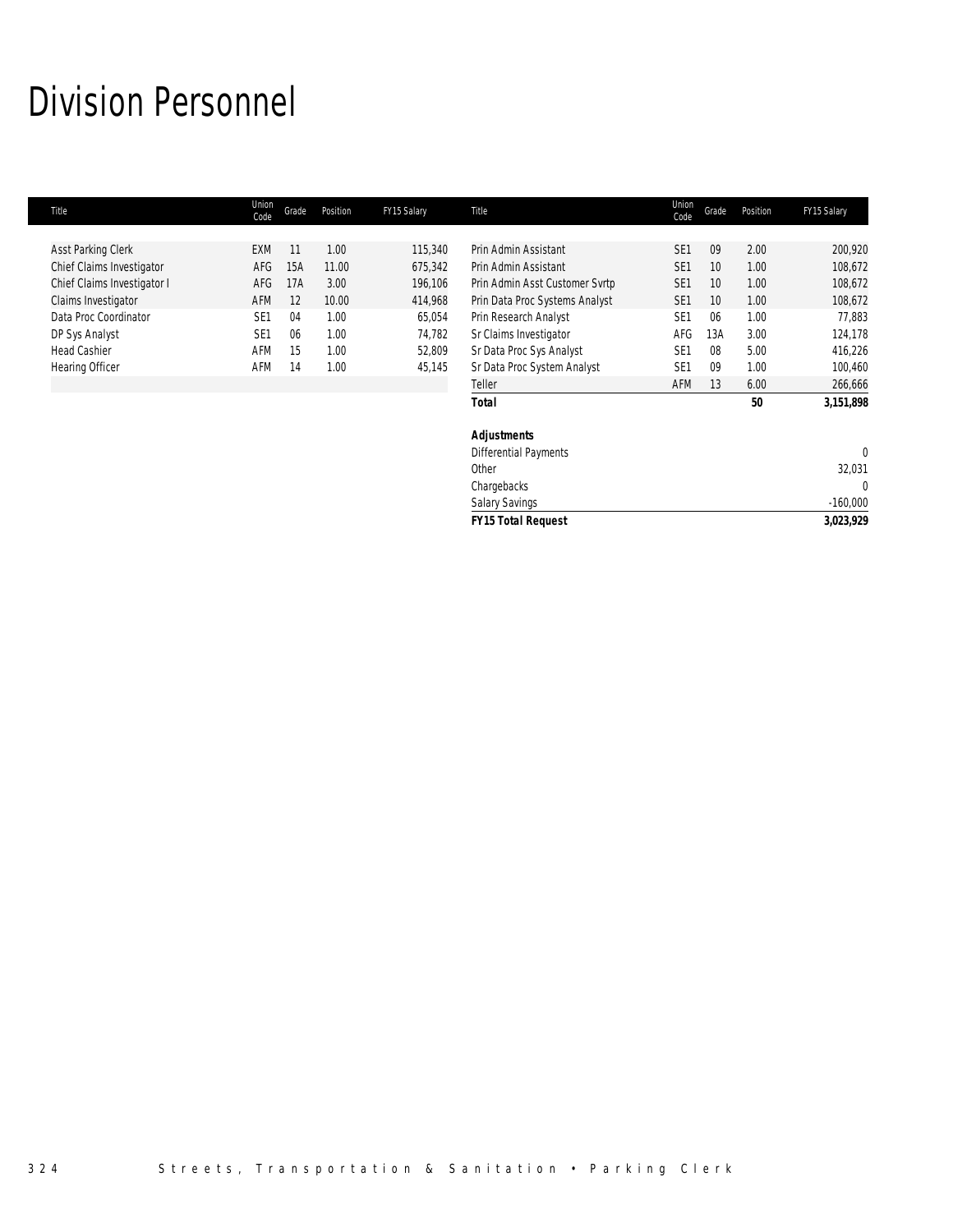## Program 1. Parking Clerk

## *Gina Fiandaca, Manager , Organization 253100*

### *Program Description*

The Office of the Parking Clerk is responsible for the oversight and management of the City's comprehensive Parking Violation and Parking Management Information Services System, the administration of the issuance program for Resident Parking Permits, and adjudication related to the issuance of parking citations and the abandoned vehicle program.

| <b>Operating Budget</b>                    | Actual '12             | Actual '13             | Approp '14             | <b>Budget '15</b>      |
|--------------------------------------------|------------------------|------------------------|------------------------|------------------------|
| <b>Personnel Services</b><br>Non Personnel | 2.771.571<br>5.305.366 | 2,712,733<br>4.939.815 | 3.005.264<br>5.569.500 | 3.035.929<br>5,229,700 |
| Total                                      | 8,076,937              | 7,652,548              | 8.574.764              | 8,265,629              |

## *Performance*

## *Strategy:* To operate an effective fine collection program

| <b>Performance Measures</b>                                                                       | Actual '12                            | Actual '13                           | Projected '14                         | Target '15                            |
|---------------------------------------------------------------------------------------------------|---------------------------------------|--------------------------------------|---------------------------------------|---------------------------------------|
| % overall ticket collection rate                                                                  | 92%                                   | 93%                                  | 93%                                   | 93%                                   |
| <b>Strategy:</b> To respond to customer inquiries in the most efficient and effective manner.     |                                       |                                      |                                       |                                       |
| <b>Performance Measures</b>                                                                       | Actual '12                            | Actual '13                           | Projected '14                         | Target '15                            |
| % written inquiries addressed within 3 work<br>days                                               | 100%                                  | 100%                                 | 100%                                  | 100%                                  |
| Residential parking permits issued<br>Telephone inquiries<br>Ticket hearings<br>Walk-in inquiries | 61.849<br>342,604<br>10.583<br>22,021 | 55.176<br>330,350<br>8.128<br>24,121 | 68.174<br>338,114<br>10.928<br>42.230 | 55,000<br>335,000<br>10,000<br>27,000 |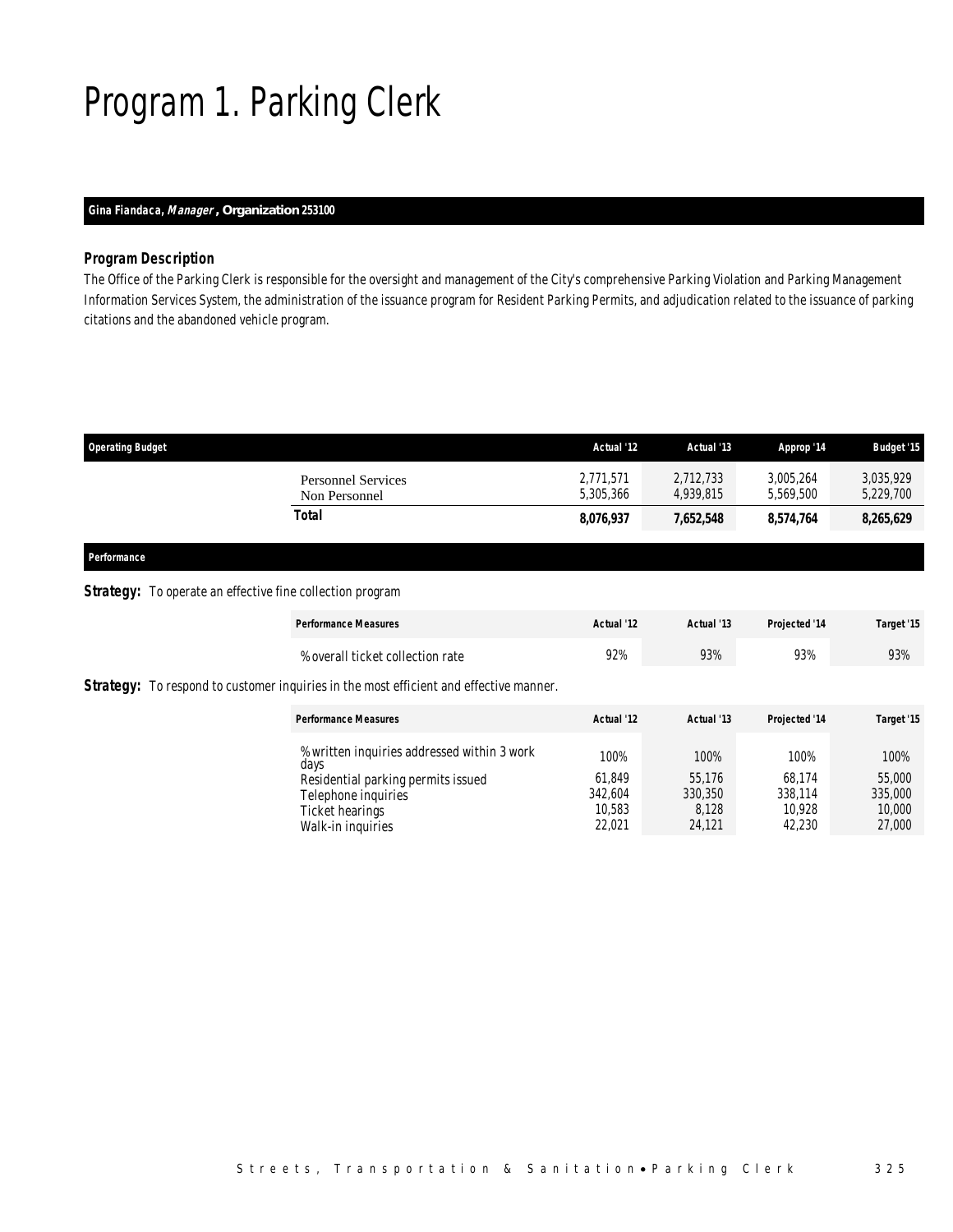## External Funds Projects

*ARRA Obesity Prevention* 

#### *Project Mission*

As part of a larger grant received by the BPHC, this ARRA grant will, for two years, support cycling classes for children, mobile bicycle repair shops at farmers markets, community bike days (Rock, Roll, and Ride), as well as refurbish old bicycles and donate them to the community.

*Boston Bike Share* 

#### *Project Mission*

Various funding sources will support the Boston Bike Share program, including grants from the Federal Transit Authority, sponsorship donations, funds from the Boston Public Health Commission's ARRA grant, and other state funding sources. The program began in FY12 and has 1,092 bicycles at publically accessible stations for member use.

#### *Central Artery/Third Harbor Tunnel*

#### *Project Mission*

The Central Artery/Third Harbor Tunnel (CA/THT) Project Team mission was to coordinate project-related activities performed by the City in conjunction with the Massachusetts Highway Department. The project team coordinated the provision of City services for the construction of the CA/THT including planning and engineering, regulatory permitting and inspections, emergency services, public safety, and other projects support. Final expenditures occurred through FY14.

*Connect Historic Boston* 

#### *Project Mission*

The National Park Service will fund the creation of an intermodal design plan to connect visitors from regional transportation systems and existing bicycle and pedestrian paths to National Park sites and the Boston Harbor Islands.

*Parking Facilities Fund* 

#### *Project Mission*

Ì

The City owns and operates several revenue producing parking lots. The resulting revenue from these lots goes into the fund to support their non-personnel operating expenses. This is an ongoing revolving account.

#### *Traffic Management Center*

#### *Project Mission*

The Traffic Management Center grant will provide new financial resources to expand operational coverage in order to fully utilize existing technology and help monitor and improve the flow of traffic through the City. Funding has been provided for three years by the Federal Highway Administration and Massachusetts Executive Office of Transportation and Construction.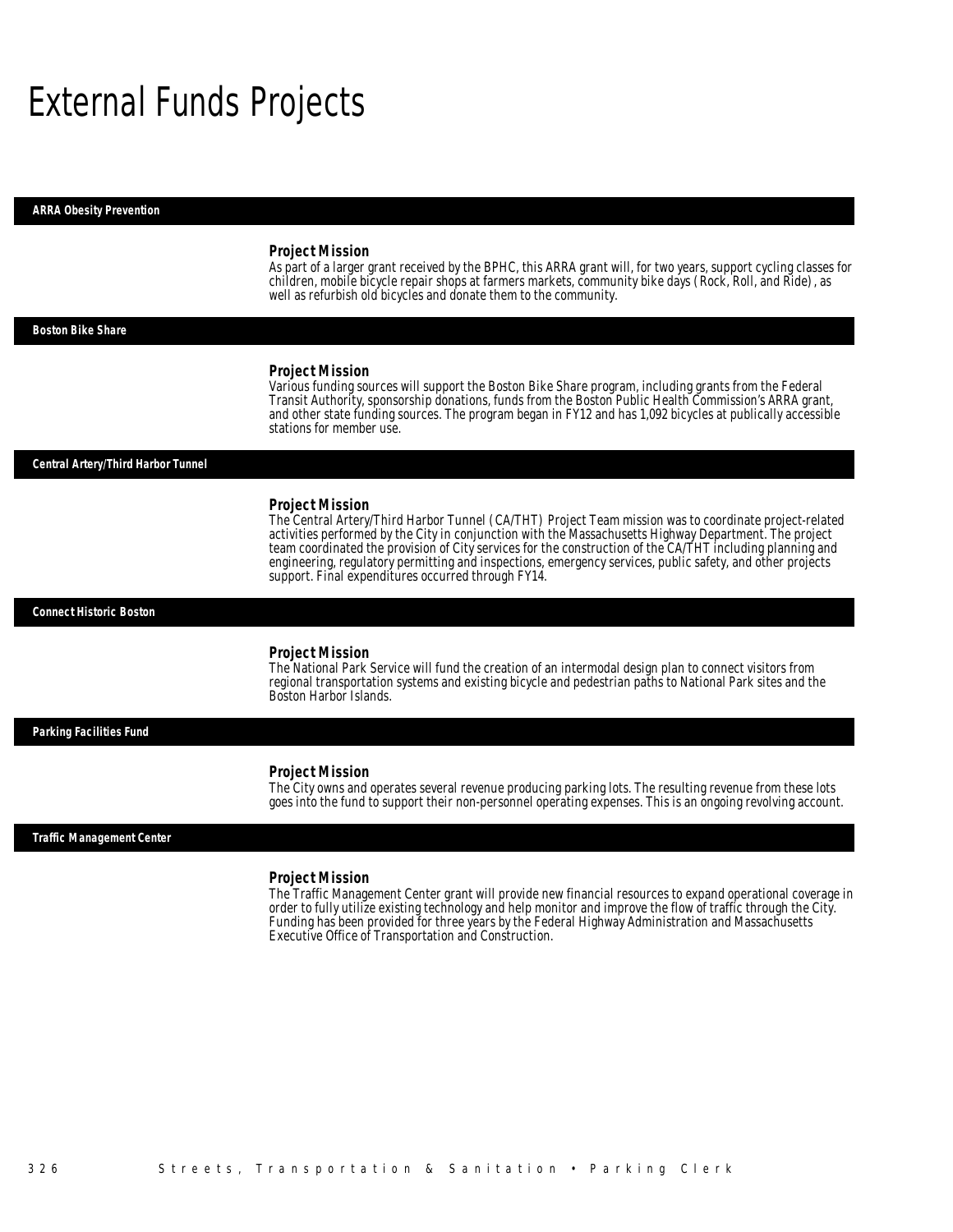## Transportation Department Capital Budget

## *Overview*

The priority of the FY15-FY19 Transportation Department's Capital plan will be the comprehensive modernization of traffic control equipment to move vehicular, pedestrian and bicycle traffic more safely and efficiently throughout the City. Neighborhood and strategic transportation studies will ensure a well-planned neighborhood and district investment program.

### *FY15 Major Initiatives*

- With support from a grant from the Barr Foundation, BTD will embark on a multi-year effort to create a Boston Mobility Vision and Action Plan.
- Construction will begin on the Central Square project in East Boston. Working in conjunction with the Parks Department and Boston Water and Sewer, this project will improve multimodal transportation flows as well as storm water runoff.
- An additional 15-20 miles of bike lanes will be designed and constructed through the City, increasing total bike lane mileage to over 80 miles. Design has begun on two cycletracks.
- Traffic Signal Equipment upgrades at intersections across the City will continue. Upgraded intersections will connect to the Traffic Control Center, allowing direct remote traffic control management wherever feasible.

| <b>Capital Budget Expenditures</b> | Total Actual '12 | Total Actual '13 |            | <b>Estimated '14 Total Projected '15</b> |
|------------------------------------|------------------|------------------|------------|------------------------------------------|
| Total Department                   | 3,644,535        | 4.894.672        | 10,502,302 | 8,854,384                                |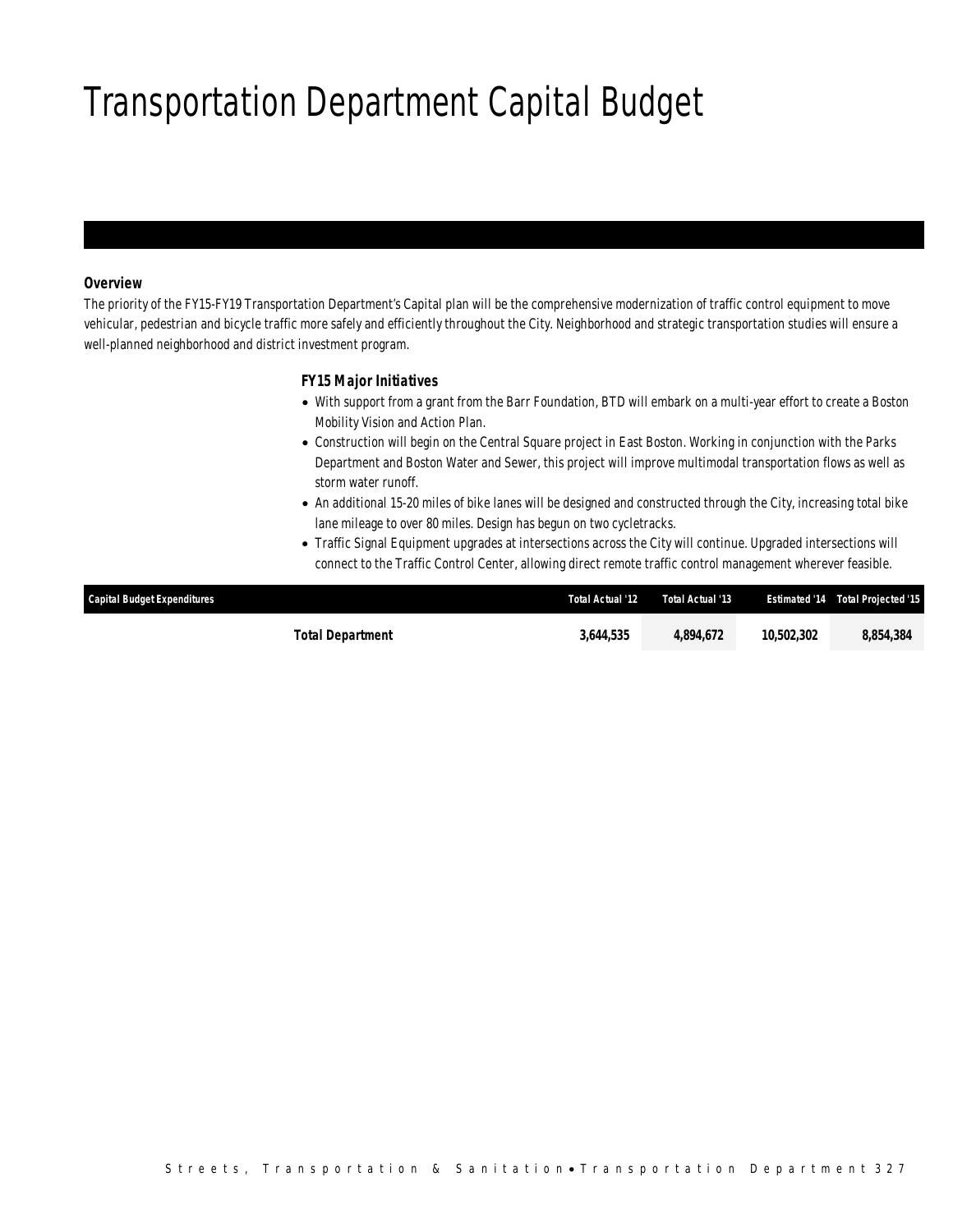### *ACCESSIBLE PEDESTRIAN SIGNALS*

## *Project Mission*

Purchase and install APS devices for new construction, major reconstructions, and by request as outlined in the City's response to the federal mandate.

*Managing Department,* Transportation Department *Status,* Annual Program

*Location,* Citywide *Operating Impact,* No

| <b>Authorizations</b>                    |          |             |             |             |                  |
|------------------------------------------|----------|-------------|-------------|-------------|------------------|
|                                          |          |             |             | Non Capital |                  |
| Source                                   | Existing | <b>FY15</b> | Future      | Fund        | Total            |
| City Capital                             | 750,000  | 0           | 1,000,000   | 0           | 1,750,000        |
| Grants/Other                             | 0        | 0           |             | 0           | $\left( \right)$ |
| Total                                    | 750,000  | 0           | 1,000,000   | 0           | 1,750,000        |
| <b>Expenditures (Actual and Planned)</b> |          |             |             |             |                  |
|                                          | Thru     |             |             |             |                  |
| Source                                   | 6/30/13  | <b>FY14</b> | <b>FY15</b> | FY16-19     | Total            |
| City Capital                             | 42.706   | 250,000     | 250,000     | 1.207.294   | 1.750.000        |
| Grants/Other                             | 0        | 0           | 0           | 0           | 0                |
| Total                                    | 42.706   | 250,000     | 250,000     | 1.207.294   | 1.750.000        |

### *BTD TOW LOT FACILITY*

#### *Project Mission*

Repairs and upgrades to building envelope and tow lot. *Managing Department,* Capital Construction *Status,* New Project *Location,* South Boston *Operating Impact,* No

| <b>Authorizations</b>                    |          |             |             |             |                  |
|------------------------------------------|----------|-------------|-------------|-------------|------------------|
|                                          |          |             |             | Non Capital |                  |
| Source                                   | Existing | <b>FY15</b> | Future      | Fund        | Total            |
| City Capital                             | U        | 600,000     | 5,400,000   | $\theta$    | 6,000,000        |
| Grants/Other                             | 0        |             |             | $\Omega$    | $\left( \right)$ |
| Total                                    | 0        | 600.000     | 5,400,000   | 0           | 6,000,000        |
| <b>Expenditures (Actual and Planned)</b> |          |             |             |             |                  |
|                                          | Thru     |             |             |             |                  |
| Source                                   | 6/30/13  | <b>FY14</b> | <b>FY15</b> | FY16-19     | Total            |
| City Capital                             | 0        | 0           | 589.180     | 5,410,820   | 6,000,000        |
| Grants/Other                             | 0        | 0           |             |             | U                |
| Total                                    | 0        | 0           | 589,180     | 5,410,820   | 6.000.000        |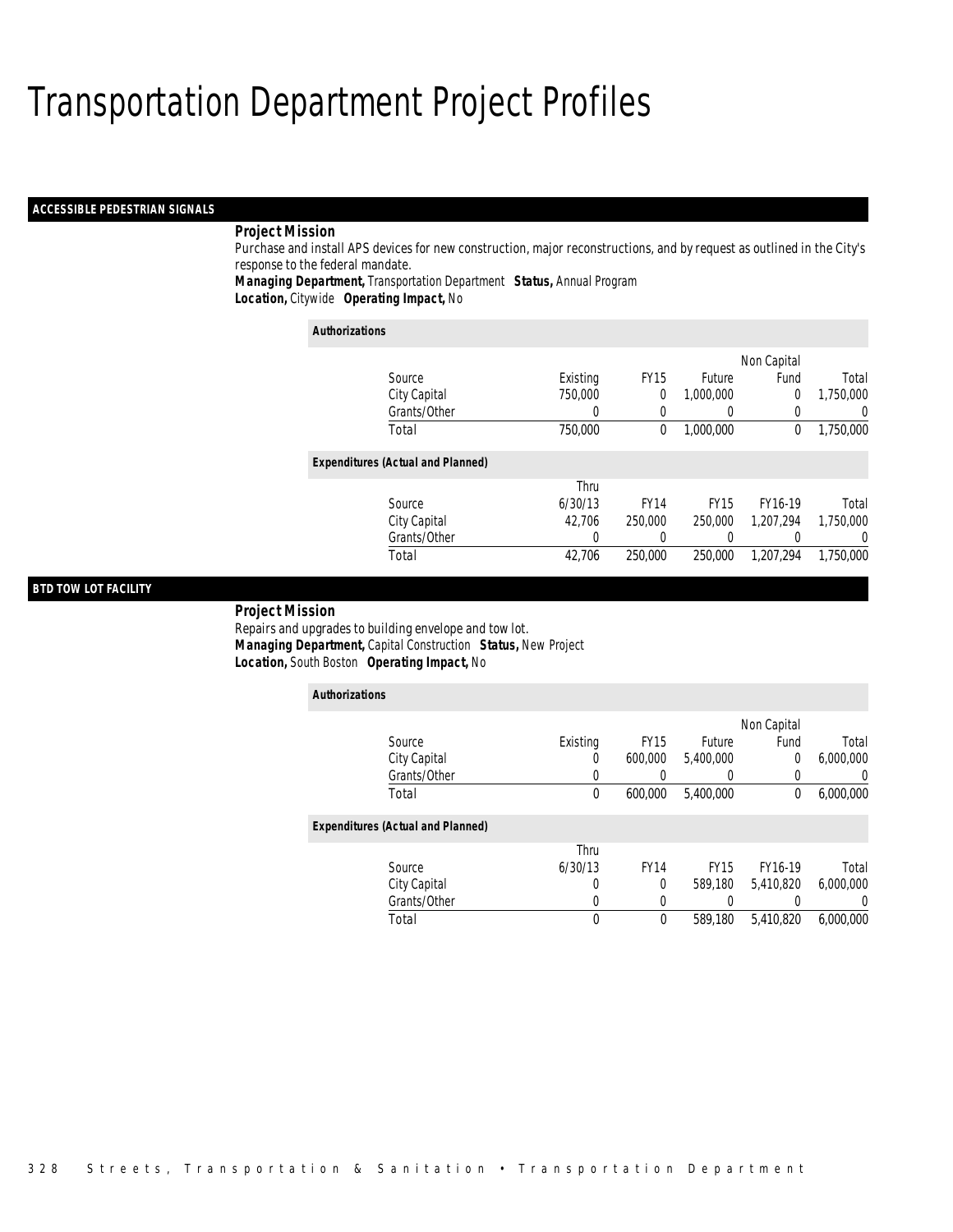#### *CENTRAL SQUARE*

### *Project Mission*

 Urban redesign and improvements for Central Square including the intersections at Meridian and Saratoga Streets, and Porter and Bennington Streets.

*Managing Department,* Transportation Department *Status,* In Design

*Location,* East Boston *Operating Impact,* No

#### *Authorizations*

*Authorizations*

|                                          |           |             |              | Non Capital    |           |
|------------------------------------------|-----------|-------------|--------------|----------------|-----------|
| Source                                   | Existing  | <b>FY15</b> | Future       | Fund           | Total     |
| City Capital                             | 6,300,000 |             | 0            | $\overline{0}$ | 6,300,000 |
| Grants/Other                             |           |             | 0            |                | 0         |
| Total                                    | 6,300,000 | $\theta$    | $\mathbf{0}$ | $\theta$       | 6,300,000 |
| <b>Expenditures (Actual and Planned)</b> |           |             |              |                |           |
|                                          | Thru      |             |              |                |           |
| Source                                   | 6/30/13   | <b>FY14</b> | <b>FY15</b>  | FY16-19        | Total     |
| City Capital                             | 450,147   | 100,000     | 2,500,000    | 3.249.853      | 6,300,000 |
| Grants/Other                             | 0         |             |              |                | 0         |
| Total                                    | 450.147   | 100,000     | 2,500,000    | 3,249,853      | 6,300,000 |

## *CENTRE STREET / SOUTH STREET*

*Project Mission*

 Redesign Centre Street and South Street in Jamaica Plain using a Complete Streets approach. *Managing Department,* Transportation Department *Status,* In Design *Location,* Jamaica Plain *Operating Impact,* No

| <b>AUUIVIILAUVIIS</b> |                                          |          |             |                  |             |         |
|-----------------------|------------------------------------------|----------|-------------|------------------|-------------|---------|
|                       |                                          |          |             |                  | Non Capital |         |
|                       | Source                                   | Existing | <b>FY15</b> | <b>Future</b>    | Fund        | Total   |
|                       | City Capital                             | 400,000  | 0           | $\left($         | 0           | 400,000 |
|                       | Grants/Other                             |          |             | $\left( \right)$ |             | 0       |
|                       | Total                                    | 400,000  | 0           | $\mathbf 0$      | 0           | 400,000 |
|                       | <b>Expenditures (Actual and Planned)</b> |          |             |                  |             |         |
|                       |                                          | Thru     |             |                  |             |         |
|                       | Source                                   | 6/30/13  | <b>FY14</b> | <b>FY15</b>      | FY16-19     | Total   |
|                       | City Capital                             | 0        | $\Omega$    | 300,000          | 100,000     | 400,000 |
|                       | Grants/Other                             | 0        |             |                  |             | 0       |
|                       | Total                                    | 0        | $\theta$    | 300,000          | 100,000     | 400,000 |
|                       |                                          |          |             |                  |             |         |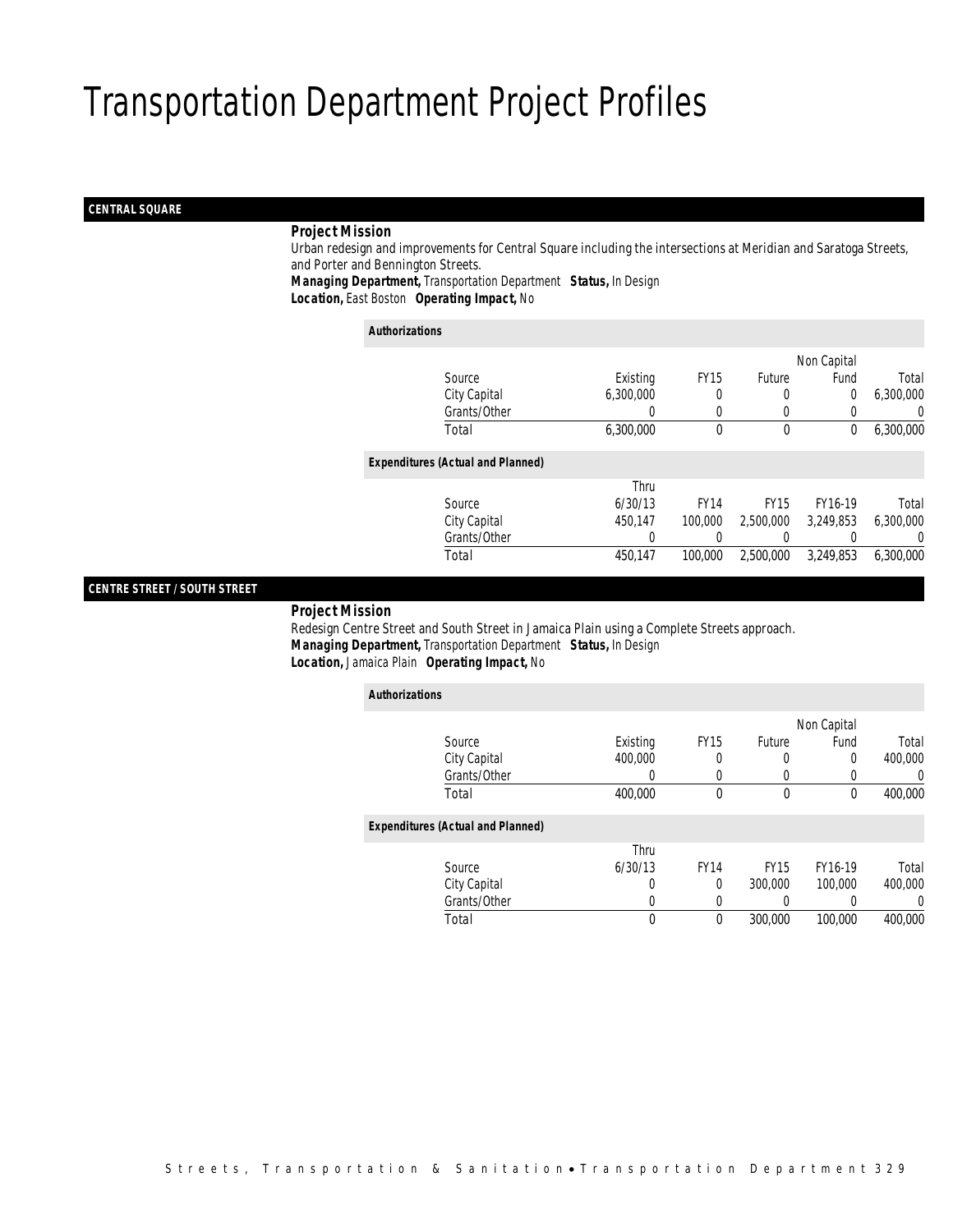### *DUDLEY STREET*

### *Project Mission*

Roadway improvements from Shawmut Avenue to Harrison Avenue including six key Dudley Square intersections. The scope of work includes geometric changes, new traffic signal equipment and timing, bike lanes, and streetscape improvements.

*Managing Department,* Transportation Department *Status,* In Design *Location,* Roxbury *Operating Impact,* No

| <b>Authorizations</b>                    |                  |             |             |             |                  |
|------------------------------------------|------------------|-------------|-------------|-------------|------------------|
|                                          |                  |             |             | Non Capital |                  |
| Source                                   | Existing         | <b>FY15</b> | Future      | Fund        | Total            |
| City Capital                             | 2.500.000        | 0           | 6,500,000   | 0           | 9.000.000        |
| Grants/Other                             | $\left( \right)$ | $\left($    |             | 0           | $\left( \right)$ |
| Total                                    | 2,500,000        | 0           | 6,500,000   | 0           | 9,000,000        |
| <b>Expenditures (Actual and Planned)</b> |                  |             |             |             |                  |
|                                          | Thru             |             |             |             |                  |
| Source                                   | 6/30/13          | <b>FY14</b> | <b>FY15</b> | FY16-19     | Total            |
| City Capital                             | 214.249          | 250,000     | 500,000     | 8,035,751   | 9.000.000        |
| Grants/Other                             | 0                | 0           |             |             | $\left($         |
| Total                                    | 214.249          | 250,000     | 500,000     | 8.035.751   | 9,000,000        |

#### *FENWAY LONGWOOD KENMORE IMPROVEMENTS*

*Project Mission* 

Infrastructure improvements for Boylston Street and Audubon Circle. Develop a bicycle and pedestrian path connecting the Riverway with Fenway and Yawkey Stations.

*Managing Department,* Transportation Department *Status,* To Be Scheduled

*Location,* Fenway/Kenmore *Operating Impact,* No

| <b>Authorizations</b>                    |           |             |             |             |            |
|------------------------------------------|-----------|-------------|-------------|-------------|------------|
|                                          |           |             |             | Non Capital |            |
| Source                                   | Existing  | <b>FY15</b> | Future      | Fund        | Total      |
| City Capital                             | 0         | 0           | 0           | 0           | $\Omega$   |
| Grants/Other                             | 7,000,000 | 0           | 0           | 5,500,000   | 12,500,000 |
| Total                                    | 7,000,000 | 0           | 0           | 5,500,000   | 12,500,000 |
| <b>Expenditures (Actual and Planned)</b> |           |             |             |             |            |
|                                          | Thru      |             |             |             |            |
| Source                                   | 6/30/13   | <b>FY14</b> | <b>FY15</b> | FY16-19     | Total      |
| City Capital                             | 0         | 0           | 0           | 0           | $\Omega$   |
| Grants/Other                             | 742.598   | 0           | $\Omega$    | 6,257,402   | 7,000,000  |
| Total                                    | 742,598   | 0           | 0           | 6.257.402   | 7.000.000  |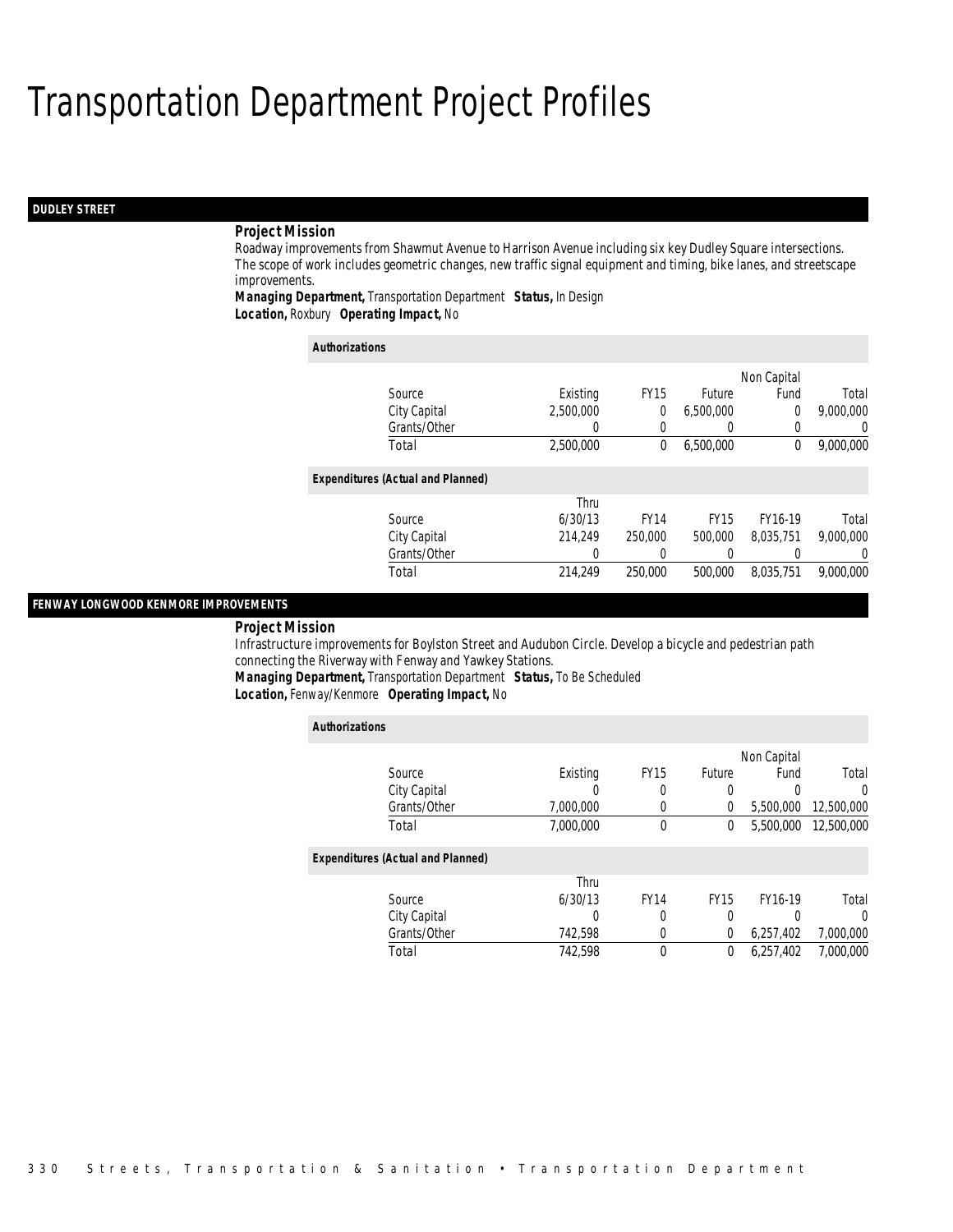### *INNOVATION DISTRICT MOBILITY ACTION PLAN*

### *Project Mission*

 Design a network of bus/shuttle and bicycle points, car-share and bicycle share stations, electric vehicle charging stations, peak-time corridors, and information panels in the Innovation District. *Managing Department,* Transportation Department *Status,* To Be Scheduled

*Location,* South Boston *Operating Impact,* No

#### *Authorizations*

|                                          |          |             |             | Non Capital |         |
|------------------------------------------|----------|-------------|-------------|-------------|---------|
| Source                                   | Existing | <b>FY15</b> | Future      | Fund        | Total   |
| City Capital                             | 250,000  | 0           |             | 0           | 250,000 |
| Grants/Other                             | 0        |             | $\left($    |             | 0       |
| Total                                    | 250,000  | $\theta$    | $\theta$    | $\theta$    | 250,000 |
| <b>Expenditures (Actual and Planned)</b> |          |             |             |             |         |
|                                          | Thru     |             |             |             |         |
| Source                                   | 6/30/13  | <b>FY14</b> | <b>FY15</b> | FY16-19     | Total   |
| City Capital                             | 0        | 0           | 0           | 250,000     | 250,000 |
| Grants/Other                             | 0        |             |             |             | 0       |
| Total                                    | 0        | $\theta$    | $\theta$    | 250,000     | 250,000 |
|                                          |          |             |             |             |         |

### *MELNEA CASS BOULEVARD*

*Project Mission*

 Reconstruct Melnea Cass Blvd. in conjunction with the South Bay Harbor Trail project. State and federal construction funding anticipated.

*Managing Department,* Transportation Department *Status,* In Design *Location,* Roxbury *Operating Impact,* No

| <b>Authorizations</b>                    |          |             |             |             |           |
|------------------------------------------|----------|-------------|-------------|-------------|-----------|
|                                          |          |             |             | Non Capital |           |
| Source                                   | Existing | <b>FY15</b> | Future      | Fund        | Total     |
| City Capital                             | 600,000  | 0           | 0           | 0           | 600,000   |
| Grants/Other                             | $\left($ | 0           | 0           | 3,850,000   | 3,850,000 |
| Total                                    | 600,000  | 0           | 0           | 3.850.000   | 4,450,000 |
| <b>Expenditures (Actual and Planned)</b> |          |             |             |             |           |
|                                          | Thru     |             |             |             |           |
| Source                                   | 6/30/13  | <b>FY14</b> | <b>FY15</b> | FY16-19     | Total     |
| City Capital                             | 379.442  | 50,000      | 59.057      | 111.501     | 600,000   |
| Grants/Other                             | 0        | 0           | 0           | 0           | 0         |
| Total                                    | 379.442  | 50,000      | 59.057      | 111.501     | 600,000   |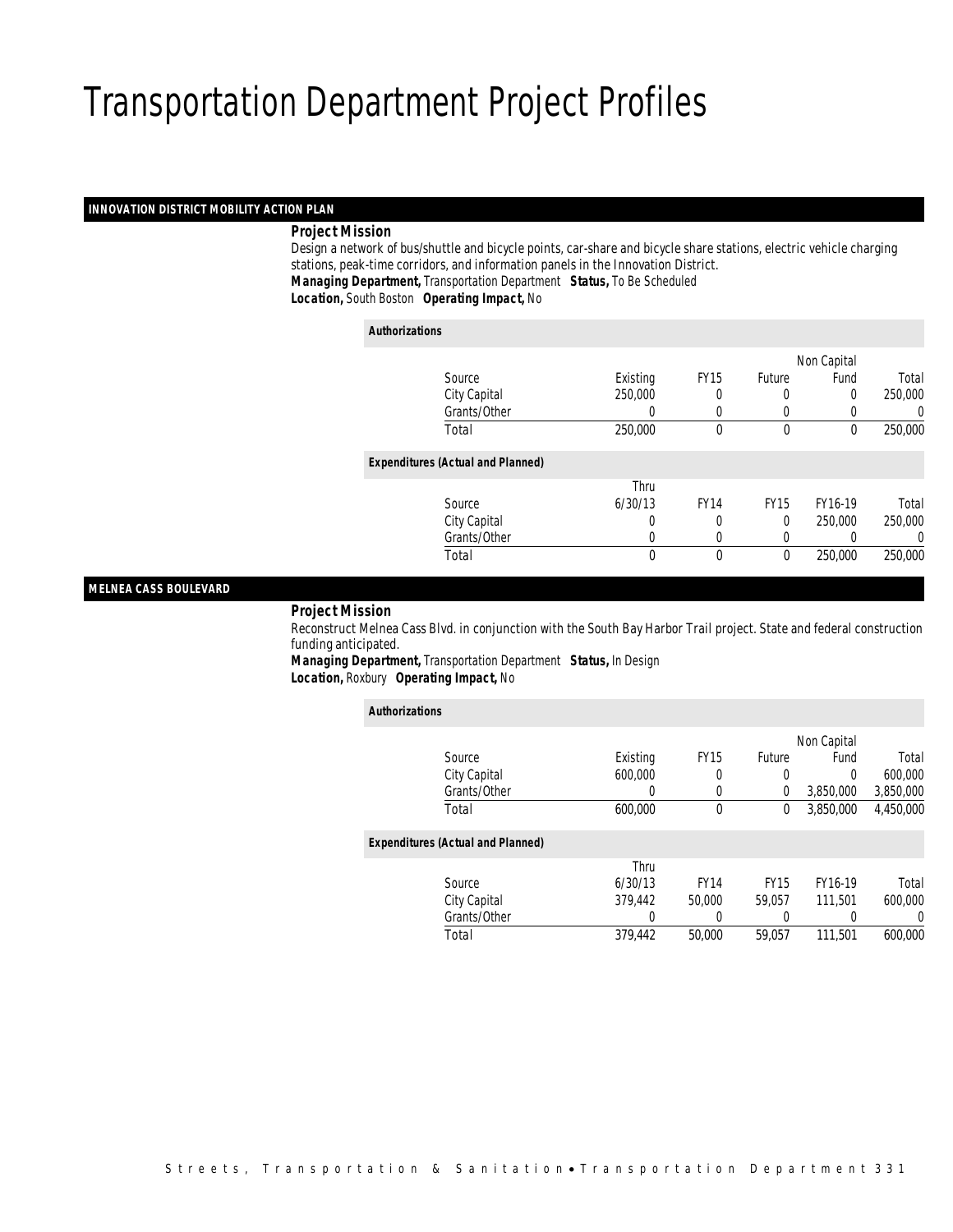### *MOBILITY IMPROVEMENT CORRIDORS*

### *Project Mission*

Improve traffic flow along selected congested corridors. *Managing Department,* Transportation Department *Status,* In Design *Location,* Citywide *Operating Impact,* No

| <b>Authorizations</b>                    |              |          |             |             |             |                |
|------------------------------------------|--------------|----------|-------------|-------------|-------------|----------------|
|                                          |              |          |             |             | Non Capital |                |
|                                          | Source       | Existing | <b>FY15</b> | Future      | Fund        | Total          |
|                                          | City Capital | 150,000  | 0           | 0           | $\Omega$    | 150,000        |
|                                          | Grants/Other | 0        | 0           | 0           | 0           | $\overline{0}$ |
| Total                                    |              | 150,000  | 0           | 0           | 0           | 150,000        |
| <b>Expenditures (Actual and Planned)</b> |              |          |             |             |             |                |
|                                          |              | Thru     |             |             |             |                |
|                                          | Source       | 6/30/13  | <b>FY14</b> | <b>FY15</b> | FY16-19     | Total          |
|                                          | City Capital | 0        | 110,000     | 40,000      | 0           | 150,000        |
|                                          | Grants/Other | 0        | 0           | 0           | 0           | 0              |
| Total                                    |              | 0        | 110,000     | 40,000      | 0           | 150,000        |

### *MUNICIPAL PARKING LOTS*

*Project Mission* 

Lighting, paving, re-striping, and other upgrades to municipal parking lots citywide. *Managing Department,* Transportation Department *Status,* In Construction *Location,* Citywide *Operating Impact,* No

| <b>Authorizations</b>                    |           |                  |             |                |           |
|------------------------------------------|-----------|------------------|-------------|----------------|-----------|
|                                          |           |                  |             | Non Capital    |           |
| Source                                   | Existing  | <b>FY15</b>      | Future      | Fund           | Total     |
| City Capital                             | 1.400.000 | 0                | 0           | $\overline{0}$ | 1.400.000 |
| Grants/Other                             |           | 0                | 0           | 0              |           |
| Total                                    | 1,400,000 | $\Omega$         | 0           | 0              | 1,400,000 |
| <b>Expenditures (Actual and Planned)</b> |           |                  |             |                |           |
|                                          | Thru      |                  |             |                |           |
| Source                                   | 6/30/13   | FY <sub>14</sub> | <b>FY15</b> | FY16-19        | Total     |
| City Capital                             | 200,000   | 500,000          | 500,000     | 200,000        | 1,400,000 |
| Grants/Other                             | 0         |                  | 0           | 0              |           |
| Total                                    | 200,000   | 500,000          | 500,000     | 200,000        | 1.400.000 |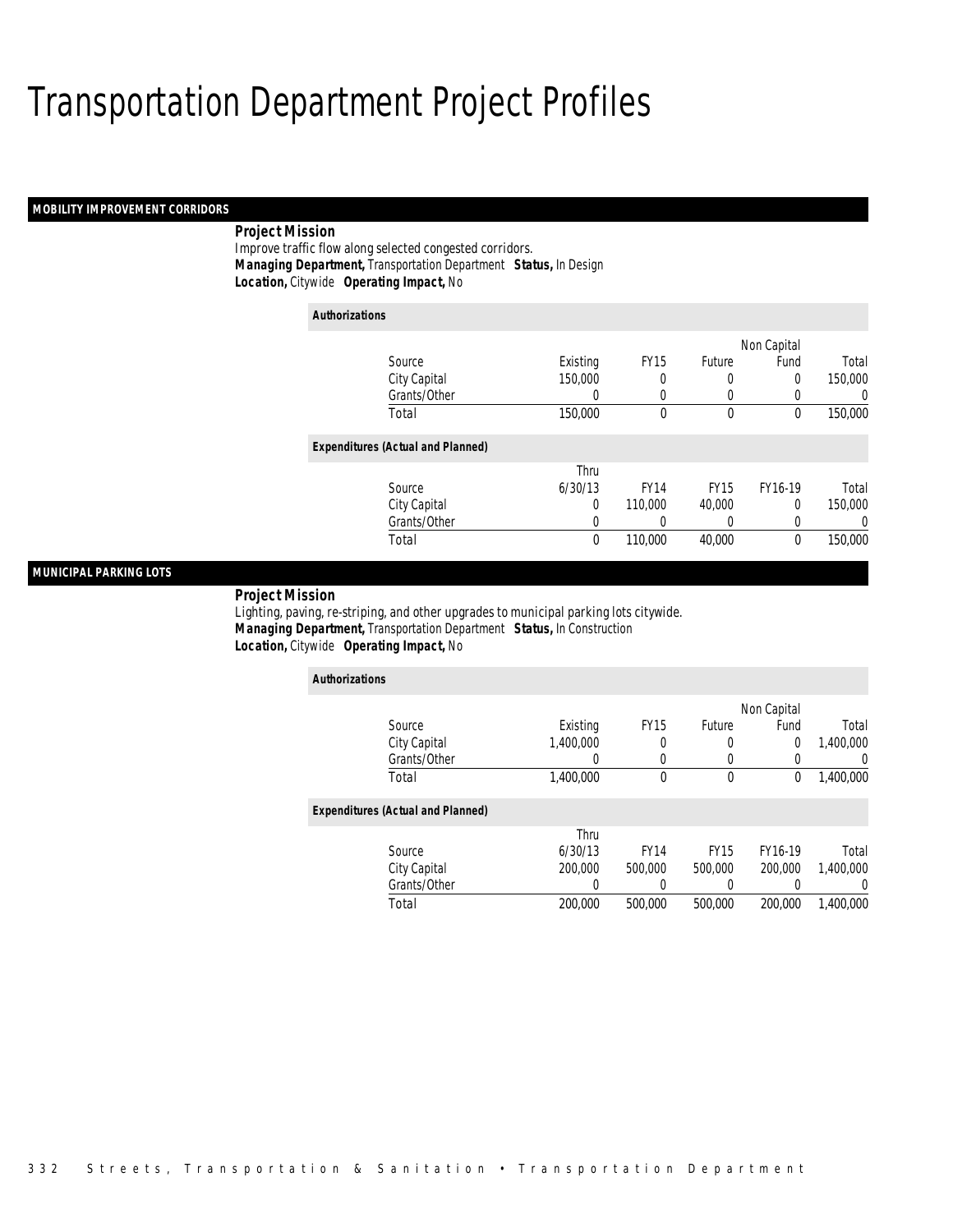#### *SOUTH BAY HARBOR TRAIL*

## *Project Mission*

 Design and construct an important link in the City's Greenway, connecting trails from the Fenway, the Southwest Corridor, Charles River Park, Broadway Bridge, and the Central Artery parks. *Managing Department,* Transportation Department *Status,* In Design *Location,* South End *Operating Impact,* No

*Authorizations*

|                                          |          |             |              | Non Capital |           |
|------------------------------------------|----------|-------------|--------------|-------------|-----------|
| Source                                   | Existing | <b>FY15</b> | Future       | Fund        | Total     |
| City Capital                             |          | 0           |              | 0           | O         |
| Grants/Other                             | 480,000  | 0           | 3,370,000    | 0           | 3,850,000 |
| Total                                    | 480,000  | $\theta$    | 3,370,000    | $^{0}$      | 3,850,000 |
| <b>Expenditures (Actual and Planned)</b> |          |             |              |             |           |
|                                          | Thru     |             |              |             |           |
| Source                                   | 6/30/13  | <b>FY14</b> | <b>FY15</b>  | FY16-19     | Total     |
| City Capital                             | 0        | 0           | 0            | 0           | 0         |
| Grants/Other                             | 381,146  | 0           | $\Omega$     | 3,468,854   | 3,850,000 |
| Total                                    | 381,146  | $\theta$    | $\mathbf{0}$ | 3,468,854   | 3,850,000 |
|                                          |          |             |              |             |           |

### *STRATEGIC BICYCLE NETWORK PROJECT*

#### *Project Mission*

 Maximize usage in existing high volume bike lanes via construction of bike lane extensions and connections with the Esplanade, the Jamaicaway, the Southwest Corridor, and the future South Bay Harbor Trail into downtown Boston destinations.

*Managing Department,* Transportation Department *Status,* In Design *Location,* Citywide *Operating Impact,* Yes

| <b>Authorizations</b>                    |           |             |             |             |           |
|------------------------------------------|-----------|-------------|-------------|-------------|-----------|
|                                          |           |             |             | Non Capital |           |
| Source                                   | Existing  | <b>FY15</b> | Future      | Fund        | Total     |
| City Capital                             | 5,502,763 | 1.100.000   | 0           | 0           | 6,602,763 |
| Grants/Other                             |           | 0           | 0           |             | 0         |
| Total                                    | 5,502,763 | 1,100,000   | 0           | 0           | 6,602,763 |
| <b>Expenditures (Actual and Planned)</b> |           |             |             |             |           |
|                                          | Thru      |             |             |             |           |
| Source                                   | 6/30/13   | <b>FY14</b> | <b>FY15</b> | FY16-19     | Total     |
| City Capital                             | 3,363,666 | 960.000     | 900.000     | 1.379.097   | 6,602,763 |
| Grants/Other                             | 0         | 0           | 0           |             | 0         |
| Total                                    | 3.363.666 | 960.000     | 900,000     | 1.379.097   | 6.602.763 |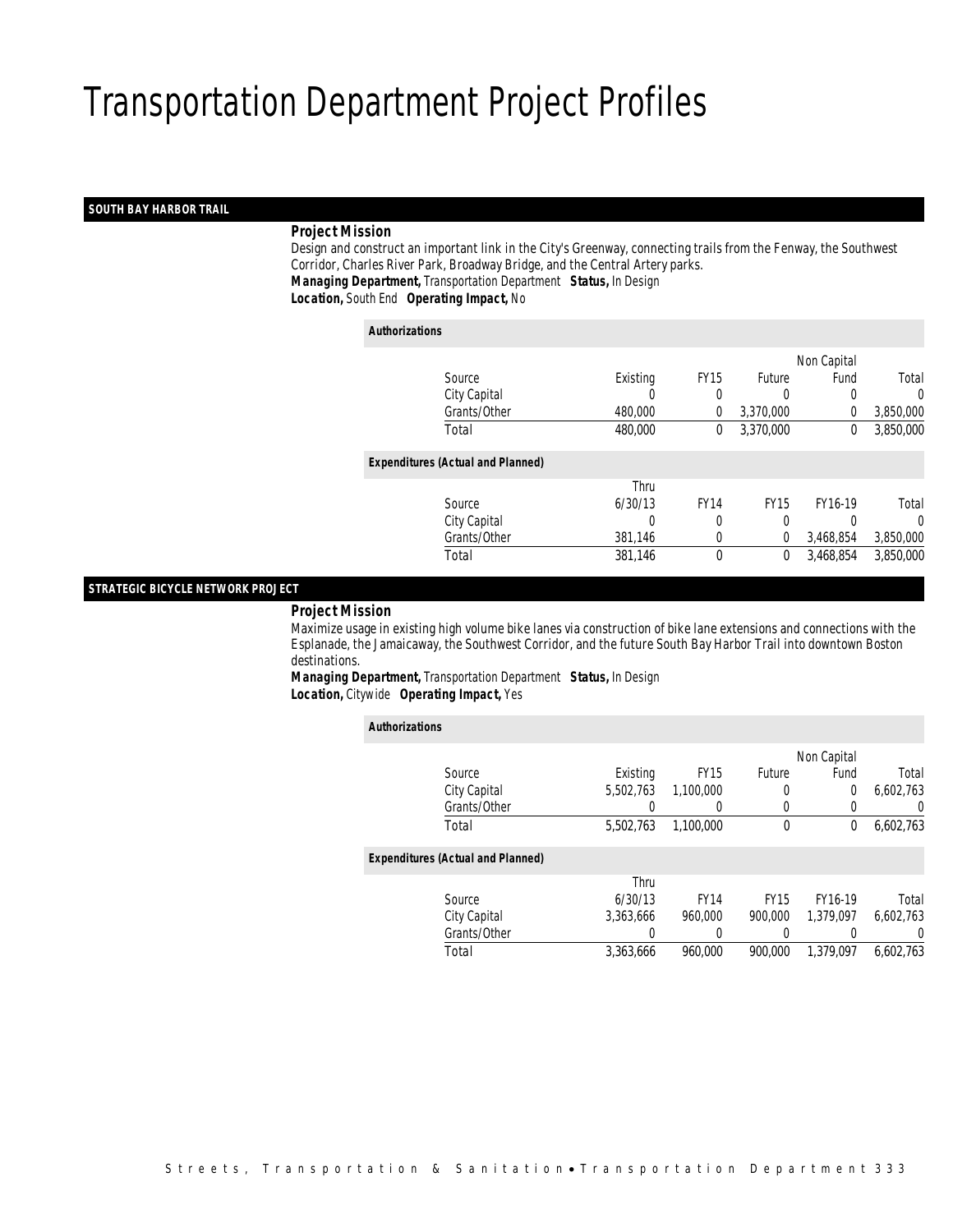## *TRAFFIC SIGNAL CONSTRUCTION PROJECTS*

### *Project Mission*

Install new or upgrade existing traffic signals and controls, and communications, detection and monitoring equipment and systems at multiple bundled locations.

*Managing Department,* Transportation Department *Status,* In Construction

*Location,* Citywide *Operating Impact,* No

| <b>Authorizations</b>                    |           |             |             |             |                  |
|------------------------------------------|-----------|-------------|-------------|-------------|------------------|
|                                          |           |             |             | Non Capital |                  |
| Source                                   | Existing  | <b>FY15</b> | Future      | Fund        | Total            |
| City Capital                             | 3,076,698 | 0           | 0           | 0           | 3,076,698        |
| Grants/Other                             |           |             | $\left($    | 0           | $\left( \right)$ |
| Total                                    | 3,076,698 | $\theta$    | $\mathbf 0$ | 0           | 3,076,698        |
| <b>Expenditures (Actual and Planned)</b> |           |             |             |             |                  |
|                                          | Thru      |             |             |             |                  |
| Source                                   | 6/30/13   | <b>FY14</b> | <b>FY15</b> | FY16-19     | Total            |
| City Capital                             | 1.577.192 | 1,000,000   | 200,000     | 299.506     | 3.076.698        |
| Grants/Other                             |           |             | 0           | $\left($    | $\left( \right)$ |
| Total                                    | 1,577,192 | 1.000.000   | 200,000     | 299.506     | 3.076.698        |

### *TRAFFIC SIGNAL CONTROL BOXES*

*Project Mission* 

Purchase and install traffic signal control boxes. *Managing Department,* Transportation Department *Status,* Annual Program *Location,* Citywide *Operating Impact,* No

| <b>Authorizations</b>                    |           |             |             |             |           |
|------------------------------------------|-----------|-------------|-------------|-------------|-----------|
|                                          |           |             |             | Non Capital |           |
| Source                                   | Existing  | <b>FY15</b> | Future      | Fund        | Total     |
| City Capital                             | 2,418,432 | $\theta$    | 600,000     | $\theta$    | 3,018,432 |
| Grants/Other                             |           | 0           |             |             | $\cup$    |
| Total                                    | 2,418,432 | $\theta$    | 600,000     | 0           | 3,018,432 |
| <b>Expenditures (Actual and Planned)</b> |           |             |             |             |           |
|                                          | Thru      |             |             |             |           |
| Source                                   | 6/30/13   | <b>FY14</b> | <b>FY15</b> | FY16-19     | Total     |
| City Capital                             | 1.593.177 | 268,000     | 300,000     | 857.255     | 3,018,432 |
| Grants/Other                             | 0         |             |             |             | 0         |
| Total                                    | 1,593,177 | 268,000     | 300,000     | 857.255     | 3,018,432 |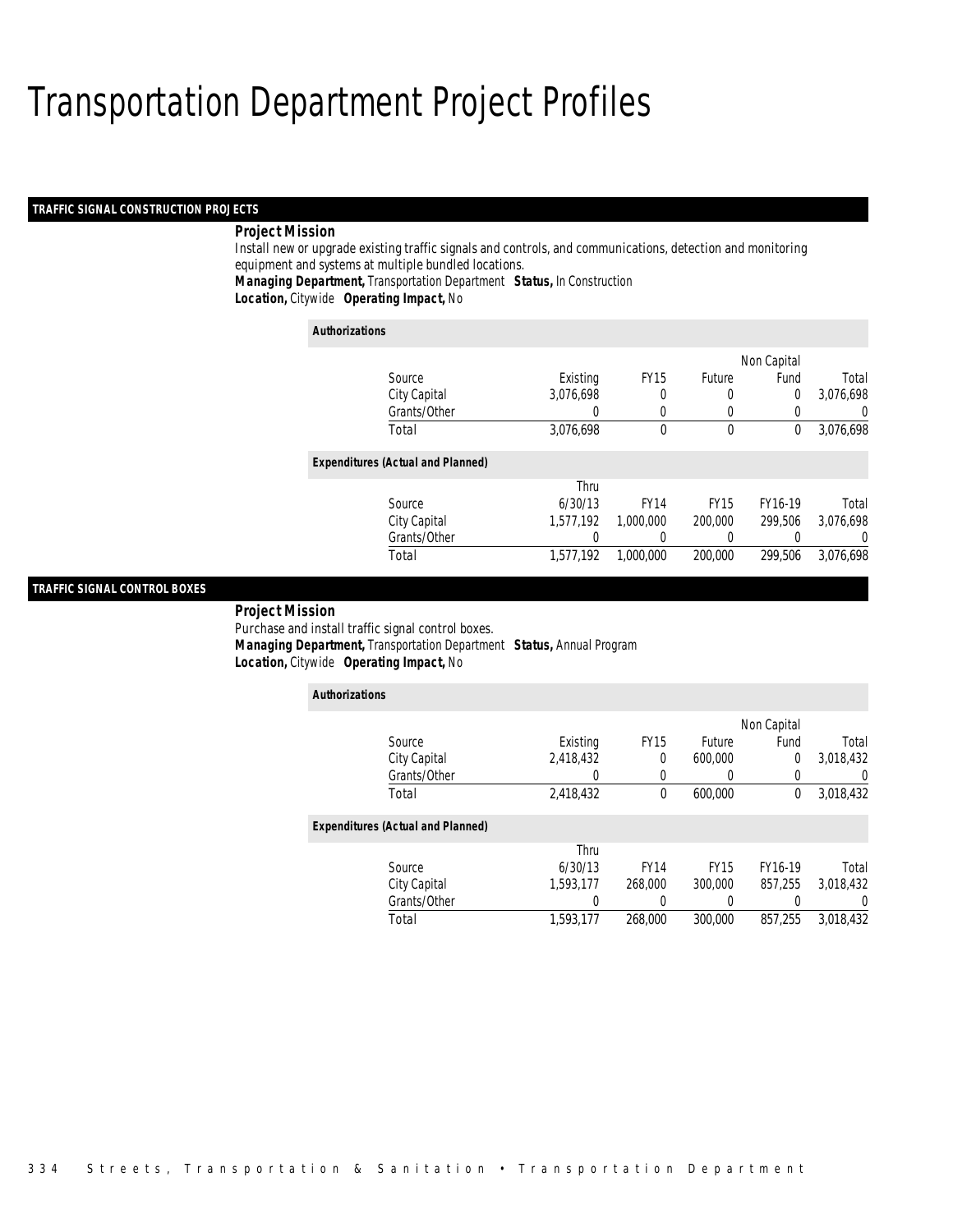#### *TRAFFIC SIGNAL CORRIDOR RE-TIMING PROGRAM*

*Project Mission*

 Retime traffic signal equipment along arterial corridors to improve traffic flow. *Managing Department,* Transportation Department *Status,* Annual Program *Location,* Citywide *Operating Impact,* No

> *Authorizations* Source **Existing** FY15 Future Non Capital Fund Total City Capital 1,250,000 0 200,000 0 1,450,000 Grants/Other 0 0 0 0 0 0 Total 1,250,000 0 200,000 0 1,450,000*Expenditures (Actual and Planned)* Source Thru 6/30/13 FY14 FY15 FY16-19 Total City Capital 695,715 250,000 250,000 254,285 1,450,000 Grants/Other 0 0 0 0 0 0 Total 695,715 250,000 250,000 254,285 1,450,000

### *TRAFFIC SIGNAL EQUIPMENT ON-CALL*

#### *Project Mission*

 Install new or upgrade existing traffic signals and controls, and communications, detection and monitoring equipment and systems based on in-house design plans.

*Managing Department,* Transportation Department *Status,* Annual Program *Location,* Citywide *Operating Impact,* No

| <b>Authorizations</b> |                                          |            |             |             |                |            |
|-----------------------|------------------------------------------|------------|-------------|-------------|----------------|------------|
|                       |                                          |            |             |             | Non Capital    |            |
|                       | Source                                   | Existing   | <b>FY15</b> | Future      | Fund           | Total      |
|                       | City Capital                             | 11,070,161 | 0           | 1,000,000   | $\overline{0}$ | 12,070,161 |
|                       | Grants/Other                             | 0          | 0           |             | 0              | 0          |
|                       | Total                                    | 11,070,161 | 0           | 1,000,000   | 0              | 12,070,161 |
|                       | <b>Expenditures (Actual and Planned)</b> |            |             |             |                |            |
|                       |                                          | Thru       |             |             |                |            |
|                       | Source                                   | 6/30/13    | <b>FY14</b> | <b>FY15</b> | FY16-19        | Total      |
|                       | City Capital                             | 7.424.314  | 1,500,000   | 1,500,000   | 1.645.847      | 12,070,161 |
|                       | Grants/Other                             | 0          | 0           | 0           | 0              | $\Omega$   |
|                       | Total                                    | 7,424,314  | 1,500,000   | 1.500.000   | 1.645.847      | 12.070.161 |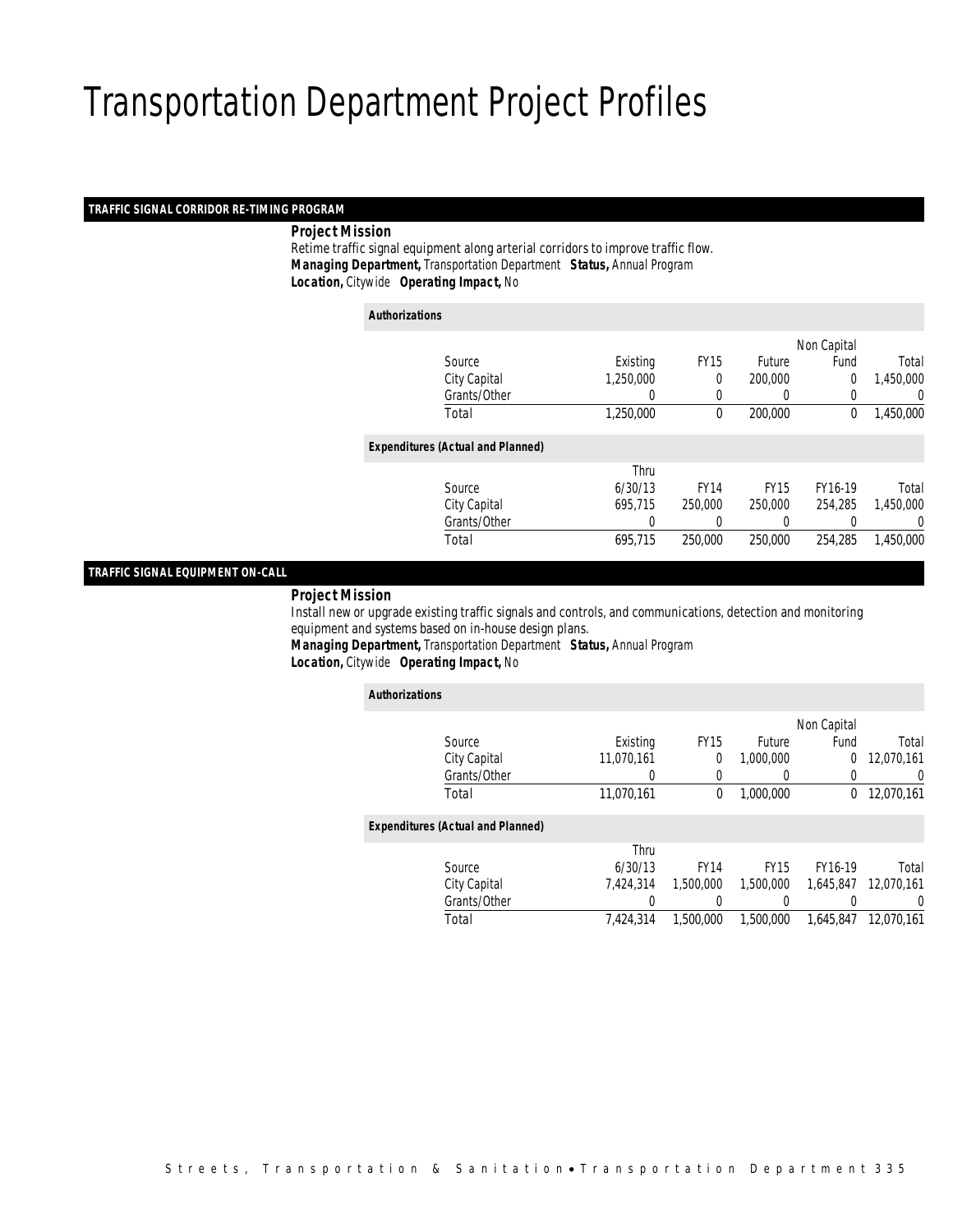### *TRAFFIC SIGNALS AT 17 LOCATIONS*

## *Project Mission*

Upgrade traffic signal equipment at 17 locations. *Managing Department,* Transportation Department *Status,* In Design *Location,* Citywide *Operating Impact,* No

## *Authorizations*

| <b>FY15</b><br>Existing<br>Future<br>Source<br>450,907<br>City Capital<br>0<br>0<br>Grants/Other |             |         |
|--------------------------------------------------------------------------------------------------|-------------|---------|
|                                                                                                  | Non Capital |         |
|                                                                                                  | Fund        | Total   |
|                                                                                                  | $\Omega$    | 450,907 |
| 0<br>0<br>0                                                                                      | 0           | 0       |
| $\mathbf 0$<br>$\mathbf 0$<br>Total<br>450,907                                                   | 0           | 450,907 |
| <b>Expenditures (Actual and Planned)</b>                                                         |             |         |
| Thru                                                                                             |             |         |
| <b>FY15</b><br>6/30/13<br><b>FY14</b><br>Source                                                  | FY16-19     | Total   |
| City Capital<br>215,179<br>66,000<br>146,147                                                     | 23,580      | 450.907 |
| Grants/Other<br>0                                                                                |             | 0       |
| 215,179<br>Total<br>66,000<br>146,147                                                            | 23,580      | 450.907 |

## *TRAFFIC SIGNALS BATTERY BACKUP*

*Project Mission* 

Design, procurement, and installation of battery backup equipment for traffic signal boxes. *Managing Department,* Transportation Department *Status,* Annual Program *Location,* Citywide *Operating Impact,* No

| <b>Authorizations</b>                    |          |             |             |         |                  |  |  |
|------------------------------------------|----------|-------------|-------------|---------|------------------|--|--|
|                                          |          |             | Non Capital |         |                  |  |  |
| Source                                   | Existing | <b>FY15</b> | Future      | Fund    | Total            |  |  |
| City Capital                             | 640.000  | 0           | 50,000      | 0       | 690,000          |  |  |
| Grants/Other                             | 0        | 0           |             | 0       | $\left( \right)$ |  |  |
| Total                                    | 640,000  | $\theta$    | 50,000      | 0       | 690,000          |  |  |
| <b>Expenditures (Actual and Planned)</b> |          |             |             |         |                  |  |  |
|                                          | Thru     |             |             |         |                  |  |  |
| Source                                   | 6/30/13  | <b>FY14</b> | <b>FY15</b> | FY16-19 | Total            |  |  |
| City Capital                             | 253,279  | 140,000     | 140,000     | 156.721 | 690,000          |  |  |
| Grants/Other                             | 0        |             |             |         | 0                |  |  |
| Total                                    | 253.279  | 140,000     | 140,000     | 156.721 | 690.000          |  |  |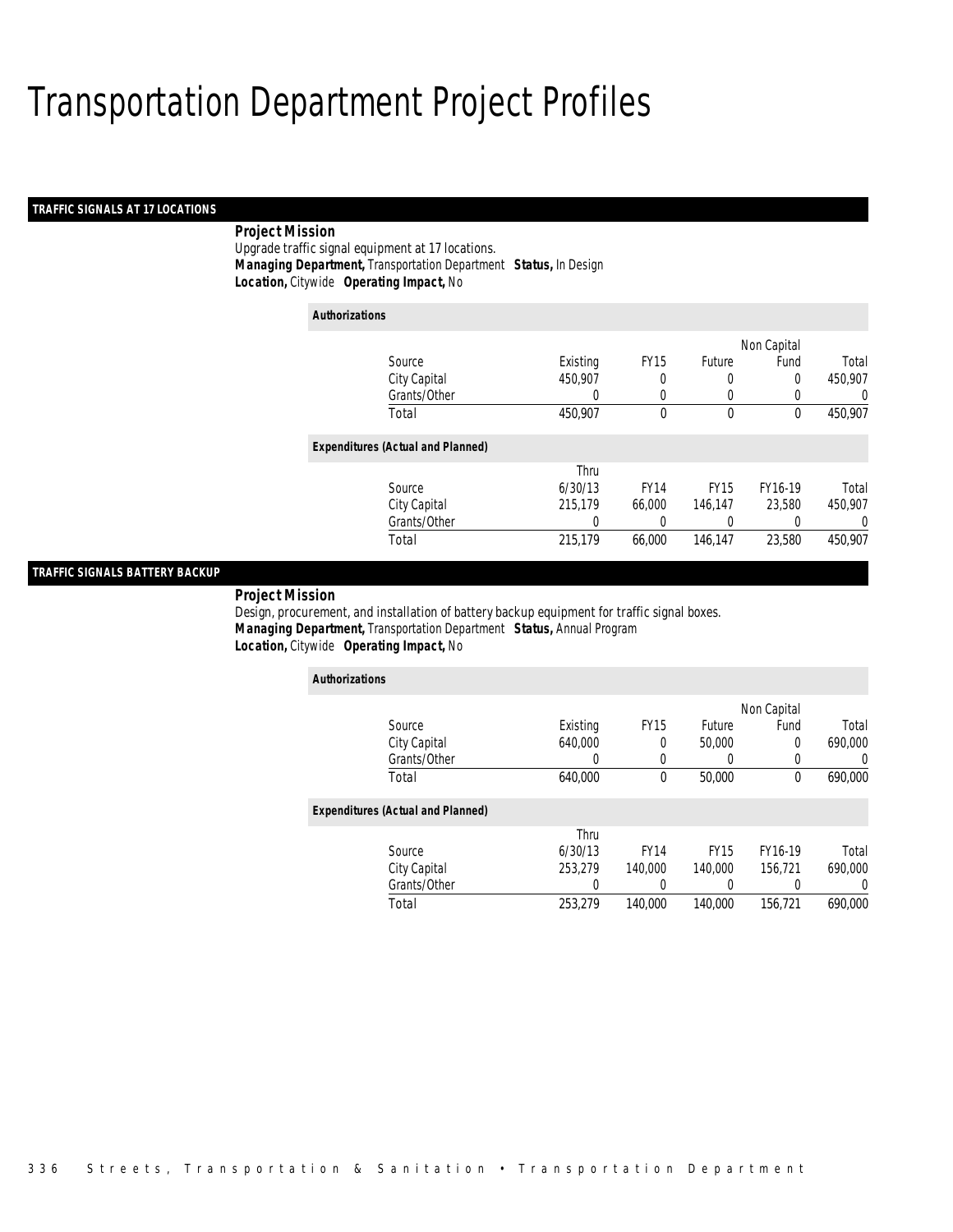### *TRAFFIC SIGNALS DESIGN SERVICES*

### *Project Mission*

 Design services for traffic signals throughout the City. *Managing Department,* Transportation Department *Status,* Annual Program *Location,* Citywide *Operating Impact,* No

| <b>Authorizations</b>                    |              |           |             |               |                |           |
|------------------------------------------|--------------|-----------|-------------|---------------|----------------|-----------|
|                                          |              |           |             |               | Non Capital    |           |
|                                          | Source       | Existing  | <b>FY15</b> | <b>Future</b> | Fund           | Total     |
|                                          | City Capital | 1.850.000 | $\theta$    | 300,000       | $\overline{0}$ | 2,150,000 |
|                                          | Grants/Other | 0         | 0           | $\left($      | 0              | 0         |
|                                          | Total        | 1,850,000 | 0           | 300,000       | 0              | 2,150,000 |
| <b>Expenditures (Actual and Planned)</b> |              |           |             |               |                |           |
|                                          |              | Thru      |             |               |                |           |
|                                          | Source       | 6/30/13   | <b>FY14</b> | <b>FY15</b>   | FY16-19        | Total     |
|                                          | City Capital | 690.019   | 400,000     | 250,000       | 809.981        | 2,150,000 |
|                                          | Grants/Other | 0         |             |               |                | 0         |
|                                          | Total        | 690,019   | 400.000     | 250,000       | 809,981        | 2,150,000 |
|                                          |              |           |             |               |                |           |

### *TRANSPORTATION PLANNING*

### *Project Mission*

 Develop neighborhood or strategic transportation action plans including traffic flow, major arterials, pedestrian safety, parking, bicycle access and regional project plans. *Managing Department,* Transportation Department *Status,* Annual Program

*Location,* Citywide *Operating Impact,* No

| <b>Authorizations</b>                    |              |           |             |               |             |           |
|------------------------------------------|--------------|-----------|-------------|---------------|-------------|-----------|
|                                          |              |           |             |               | Non Capital |           |
|                                          | Source       | Existing  | <b>FY15</b> | <b>Future</b> | Fund        | Total     |
|                                          | City Capital | 1.507.237 | 300,000     | 100,000       | 0           | 1.907.237 |
|                                          | Grants/Other | 0         |             | 0             | 200,000     | 200,000   |
|                                          | Total        | 1,507,237 | 300,000     | 100,000       | 200,000     | 2,107,237 |
| <b>Expenditures (Actual and Planned)</b> |              |           |             |               |             |           |
|                                          |              | Thru      |             |               |             |           |
|                                          | Source       | 6/30/13   | <b>FY14</b> | <b>FY15</b>   | FY16-19     | Total     |
|                                          | City Capital | 820.696   | 200,000     | 300,000       | 586.541     | 1.907.237 |
|                                          | Grants/Other |           |             |               |             | 0         |
|                                          | Total        | 820.696   | 200,000     | 300,000       | 586,541     | 1.907.237 |
|                                          |              |           |             |               |             |           |